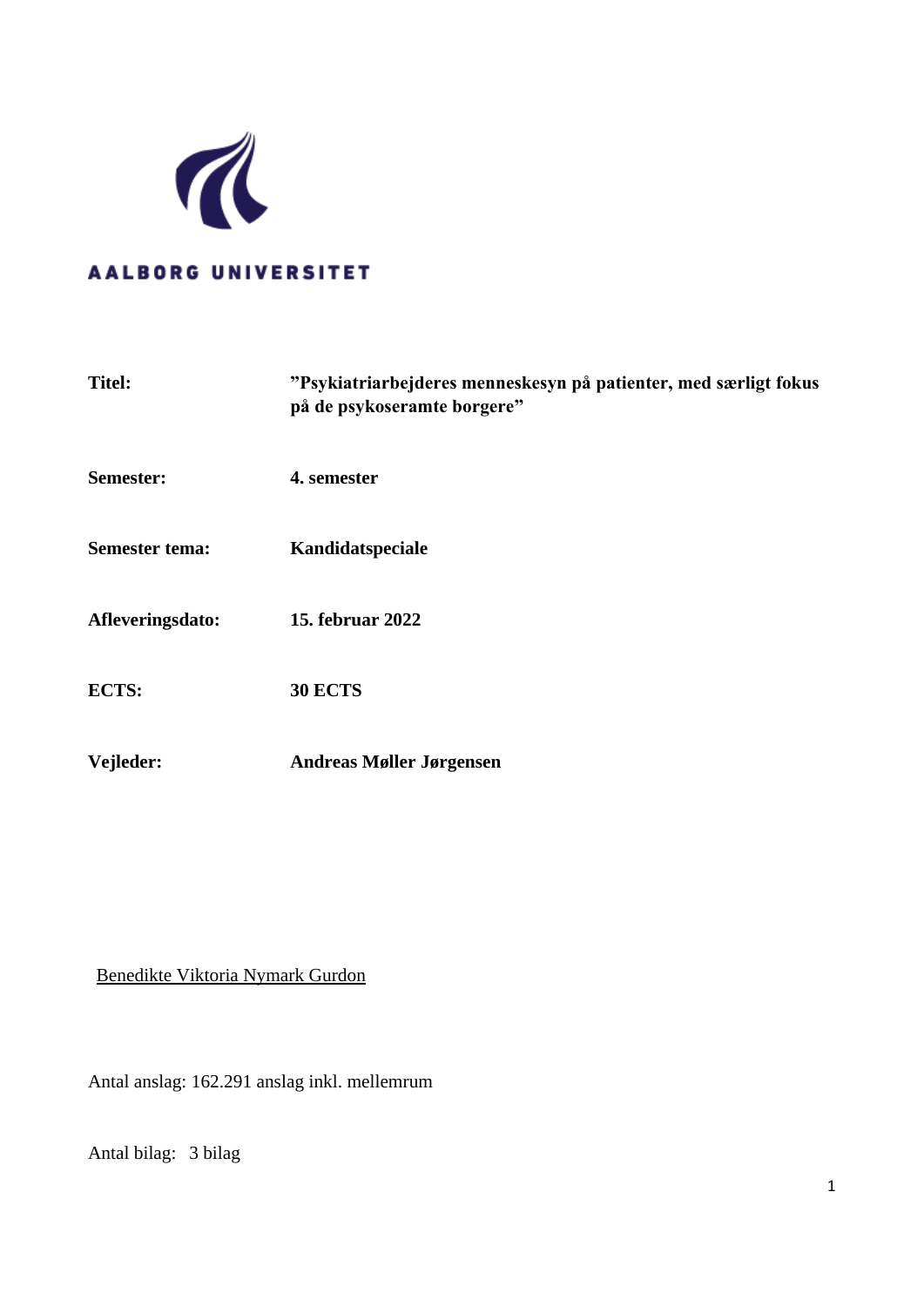# **PSYKIATRIARBEJDERES MENNESKESYN PÅ PATIENTER - MED SÆRLIGT FOKUS PÅ DE PSYKOSERAMTE BORGERE.**

# **BRINKMANNS TEORI OM DIAGNOSESAMFUNDET FOUCAULTS TEORI OM MAGTFORHOLD GOFFMANS TEORI OM INSTITUTIONALISERING SAMT ROLLEFORDELINGER OG -FORVENTNIGER KONKURRENCESTATENS PRODUKTIVITETSKRAV TVÆRFAGLIGT SAMARBEJDE PSYKIATRIARBEJDERE OG SOCIALARBEJDERE IMELLEM**

| Gruppenummer:      | 24                               |
|--------------------|----------------------------------|
| <b>Fulde navn:</b> | Benedikte Viktoria Nymark Gurdon |

**Studienummer:** 20145159

**4. Semester:** Kandidat i Socialt Arbejde

**Titel på projekt:** Psykiatriarbejderes menneskesyn på patienter, med særligt fokus på de psykoseramte borgere

**Vejleder:** Andreas Møller Jørgensen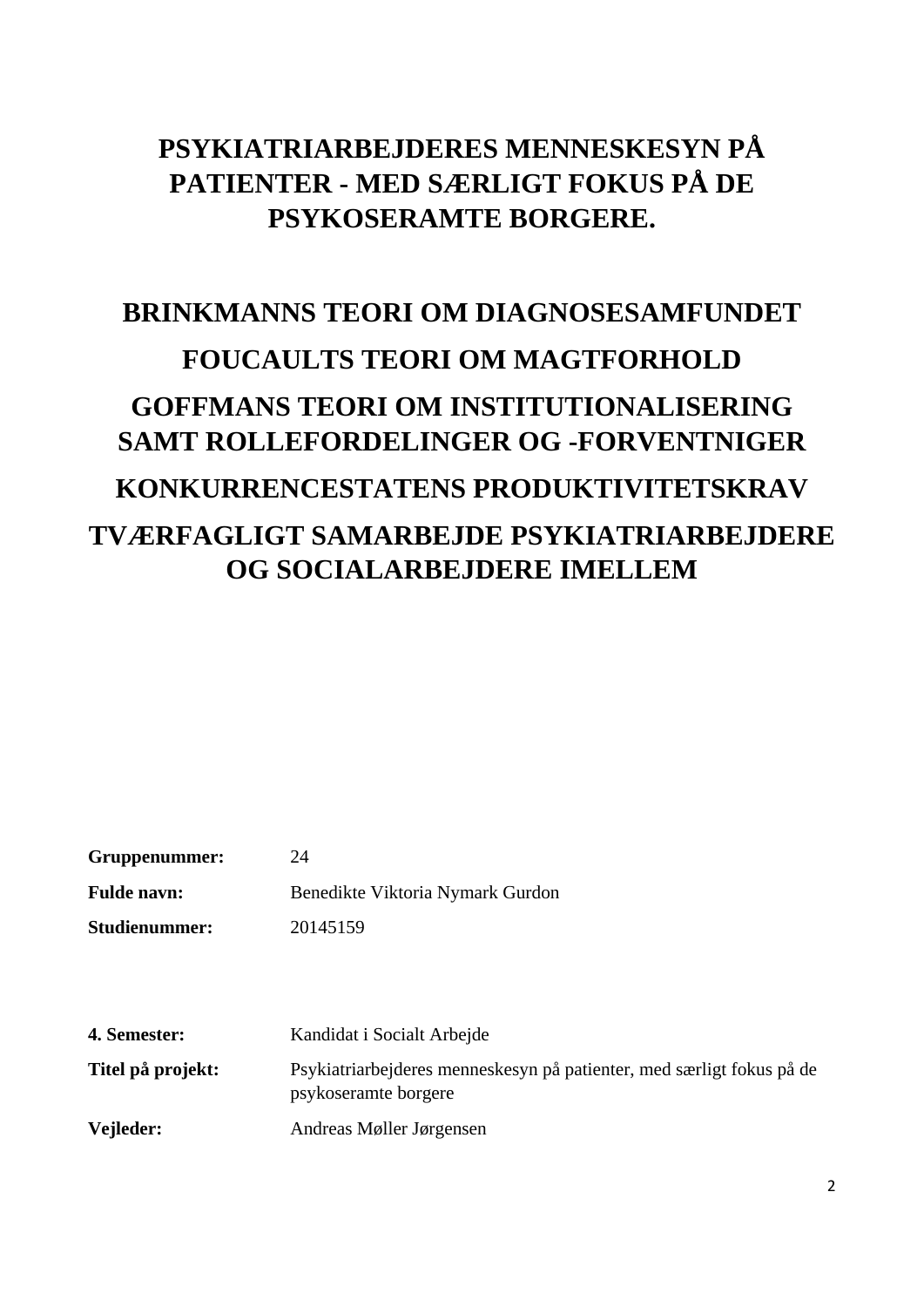### <span id="page-2-0"></span>Abstract

In this master's thesis the human view within the field of psychiatry is analyzed and discussed. This by incorporating relevant theoretical as well as empirical knowledge within the field. The purpose is also to analyze and discuss how human vision in the field of psychiatry can be improved. This with knowledge from the field of social work.

From the problem area of this thesis, which is mainly based on personal experiences within the field of psychiatry, it is made clear that statements indicate that the human view within the field of psychiatry needs a loving hand.

The main point from the problem field is that the field of psychiatry needs a completely new view of people. It is questionable where within the psychiatric field's human view that man is seen. The good view of people is within the field of psychiatry, but the framework for living it is not there.

According to a specialist in the field of psychiatry, there is a lack of interdisciplinarity and an increased focus on the bio-psycho-social model is missing in meeting with patients.

The problem field culminates in the following problem formulation, which is to be answered through this thesis: "What human views do psychiatric workers apply to citizens affected by psychosis, in outpatient clinics, and how can knowledge within the field of social work contribute to a renewed and healthy view of human beings within the field of psychiatry in the future?"

To answer this problem formulation, both theory and empirics are included in the project. To elaborate on this, it must be said that the master's thesis is based on a theoretical preconception that we live in a diagnostic society today. The preconception is also that use is made of force against the citizens - or the patients. This is because power is part of the result of the institutional framework. There is also a preconception of role distribution and role expectations. In addition, patients can be expected to take on a specific role, while psychiatric workers can be expected to take on a different role.

In other words, the following theorists with their theories are presented in the theory section with the aim of forming the basis for a theoretical pre-understanding and interpretive framework through the project analysis: Brinkmann, and the diagnostic society, Foucault, and power relations, as well as Goffman, and partly institutionalization as well as role distributions and role expectations.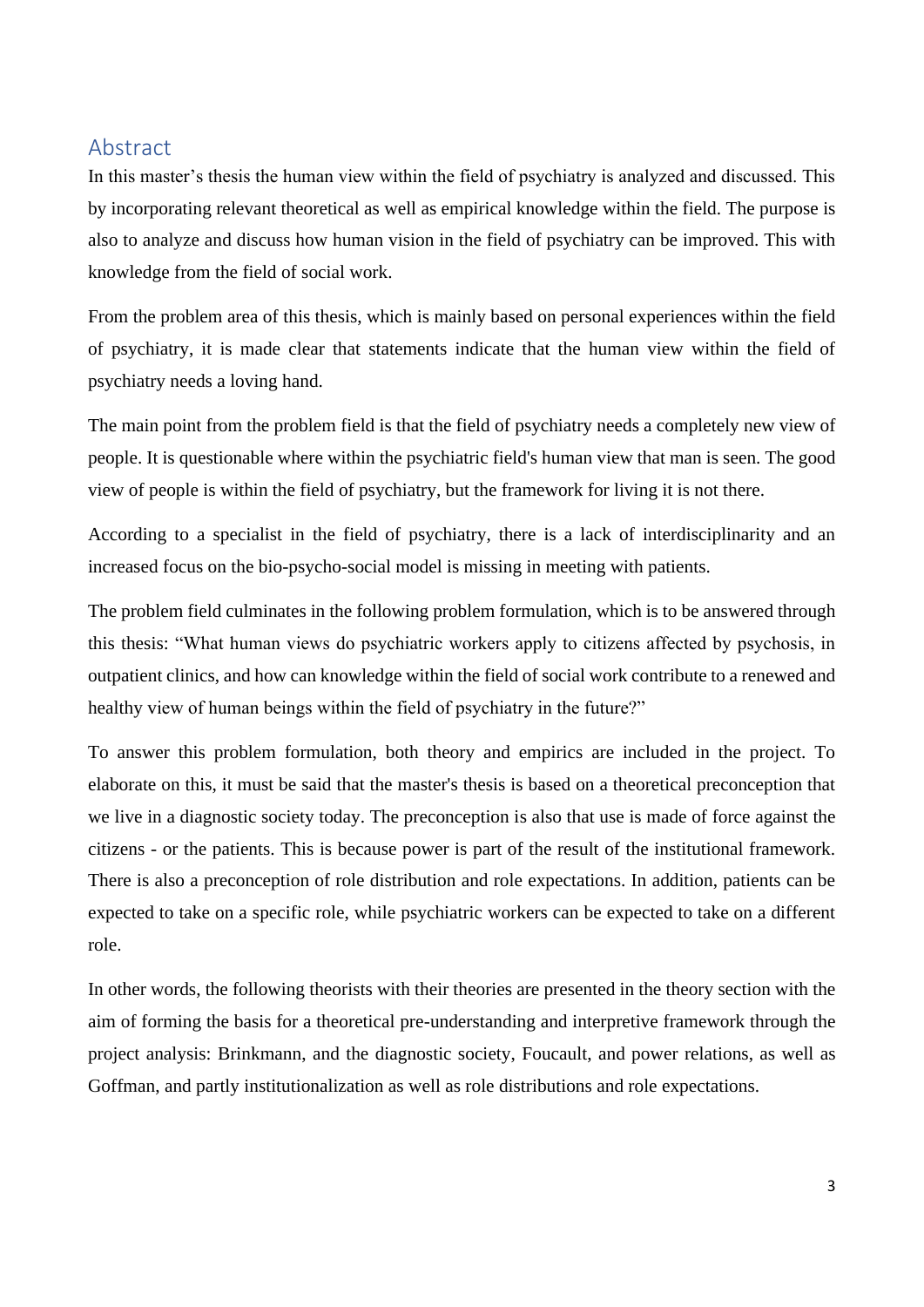The theoretical preconception is supplemented by empirically based material in the form of interviews with two psychiatric workers. The interviews together with the theory form the basis for an in-depth analysis and discussion of the human view within the framework of the psychiatric field.

In addition to an analysis of the psychiatric workers' views of people on psychosis-affected citizens, it is also analyzed how the field of social work can contribute to a renewed and healthy view of people within psychiatry. Relevant material from the book *Menneskesyn i Socialt Arbejde – Om udviklingen af det productive menneske* (In English: *Human vision in Social Work – About the development of the productive human being*) is included here, which appears as the last part of the analysis. The book was published in 2018, and written by Mia Arp Fallov, Maria Appel Nissen, and Pia Ringø. Material from the book also helps to form the basis for the discussion that follows the analysis.

The last part of the analysis presents the importance of interdisciplinary collaboration. Interdisciplinary collaboration between psychiatric workers and social workers can help to form a healthier view of people in psychosis-affected citizens. Psychiatry workers should have greater knowledge of the productivity requirement of society. This is a field social workers know a lot about. Increased knowledge of the societal norm and the consequences of the competitive state can help with a strengthened view of people on psychosis-stricken citizens.

In this master thesis' discussion and conclusion, the focus is on research results as well as returning to answering the problem formulation.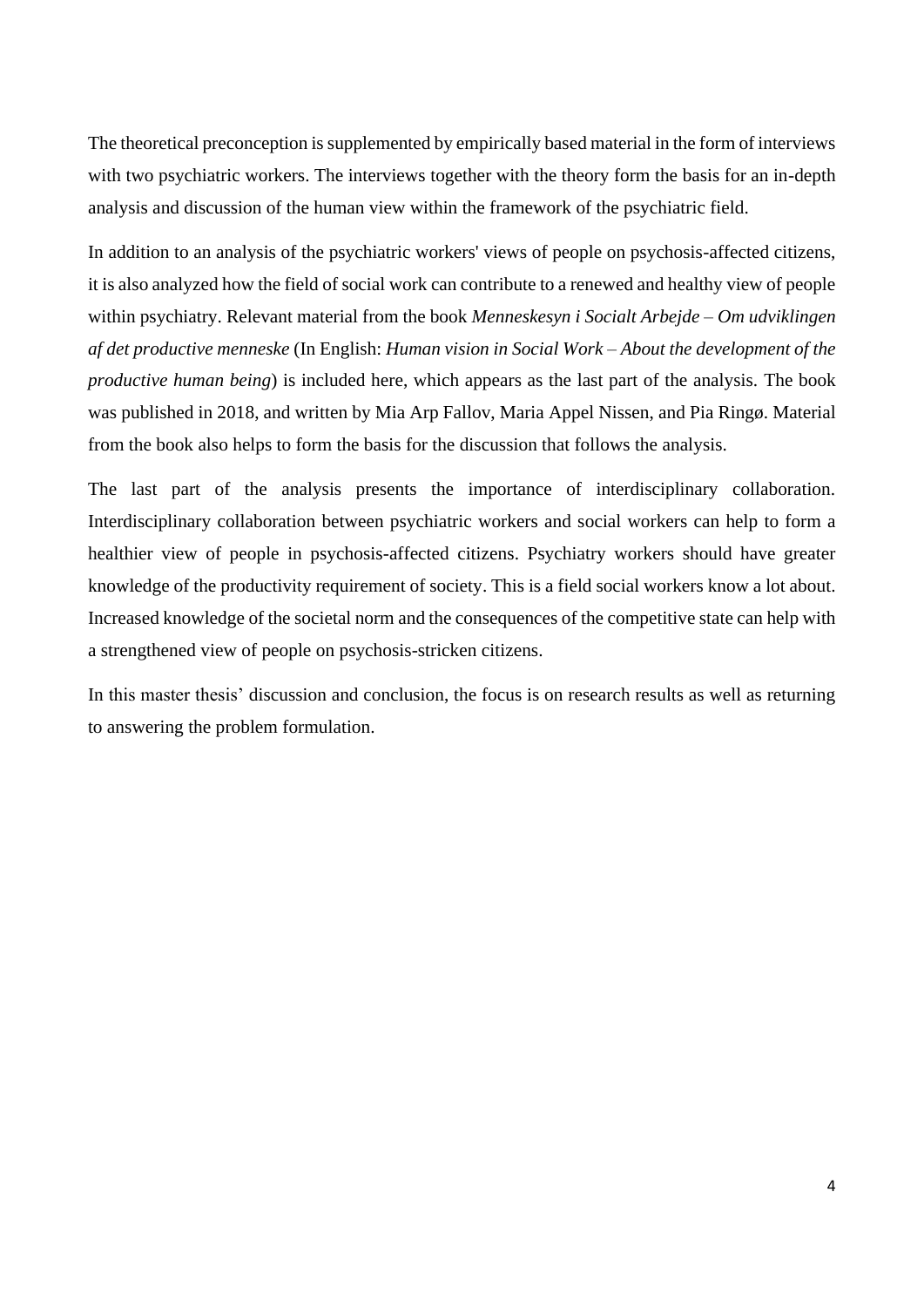## Indhold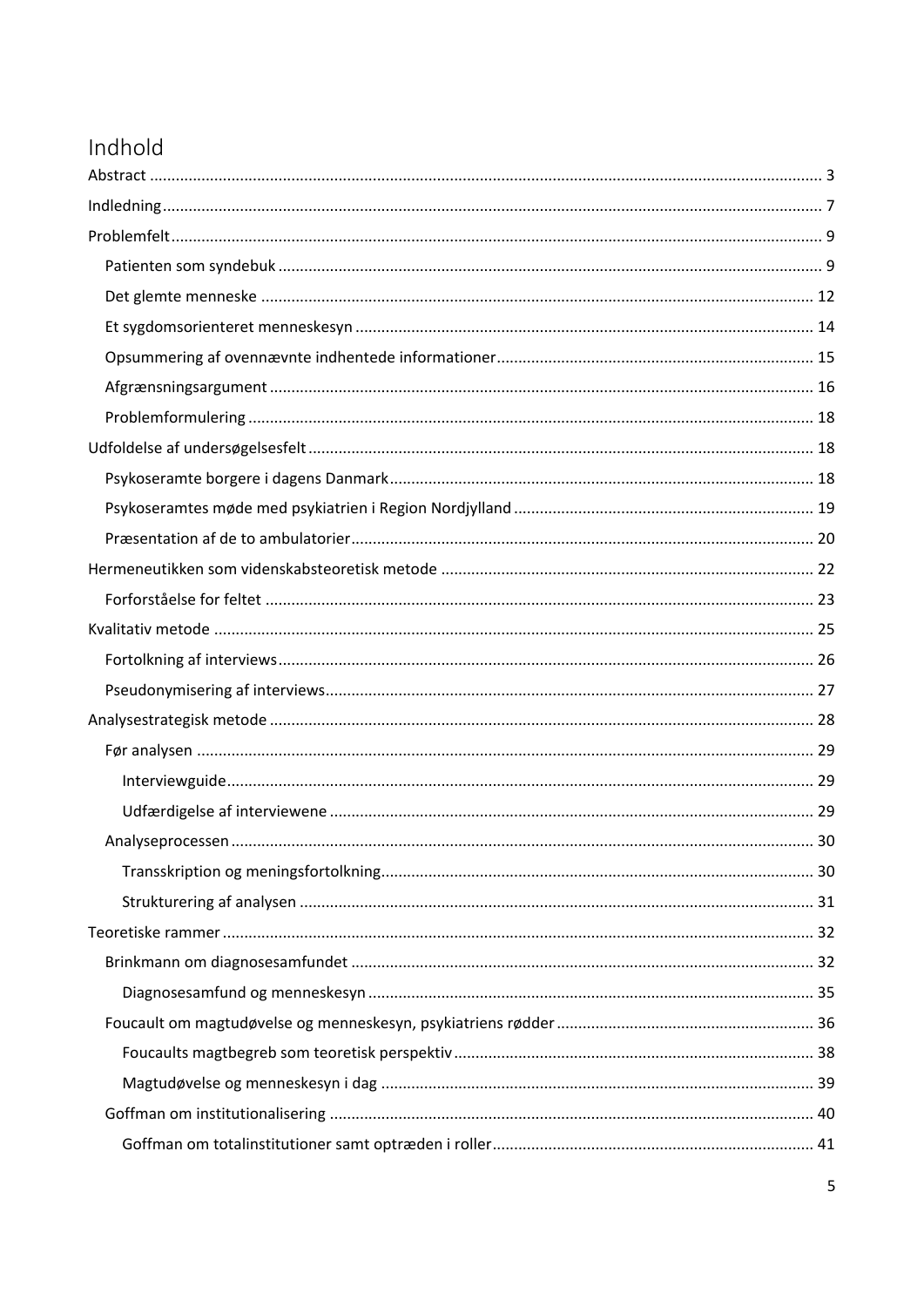| Menneskesyn som anskuelsesvinkel og idealværdierne "ITOP" som grundværdier til psykiatriens            |  |
|--------------------------------------------------------------------------------------------------------|--|
|                                                                                                        |  |
|                                                                                                        |  |
|                                                                                                        |  |
|                                                                                                        |  |
|                                                                                                        |  |
| Flere diagnoser, flere patienter og flere ansatte samt fordele og ulemper i denne forbindelse  51      |  |
| Statistisk materiale bakker op om informanternes udtalelser om en stigning i antallet af diagnoser  52 |  |
|                                                                                                        |  |
|                                                                                                        |  |
|                                                                                                        |  |
|                                                                                                        |  |
|                                                                                                        |  |
|                                                                                                        |  |
| Analyseafsnit 4: Konsultation af ikke-diagnosticerede borgere overfor ny-diagnosticerede borgere  59   |  |
|                                                                                                        |  |
| Teoretisk fortolkning af konsultationen af ikke-diagnosticerede borgere overfor ny-diagnosticerede     |  |
|                                                                                                        |  |
|                                                                                                        |  |
| Analyseafsnit 5: Det sociale arbejdes felts input til et styrket menneskesyn indenfor psykiatrifeltets |  |
|                                                                                                        |  |
|                                                                                                        |  |
|                                                                                                        |  |
|                                                                                                        |  |
|                                                                                                        |  |
|                                                                                                        |  |
|                                                                                                        |  |
|                                                                                                        |  |
|                                                                                                        |  |
|                                                                                                        |  |
|                                                                                                        |  |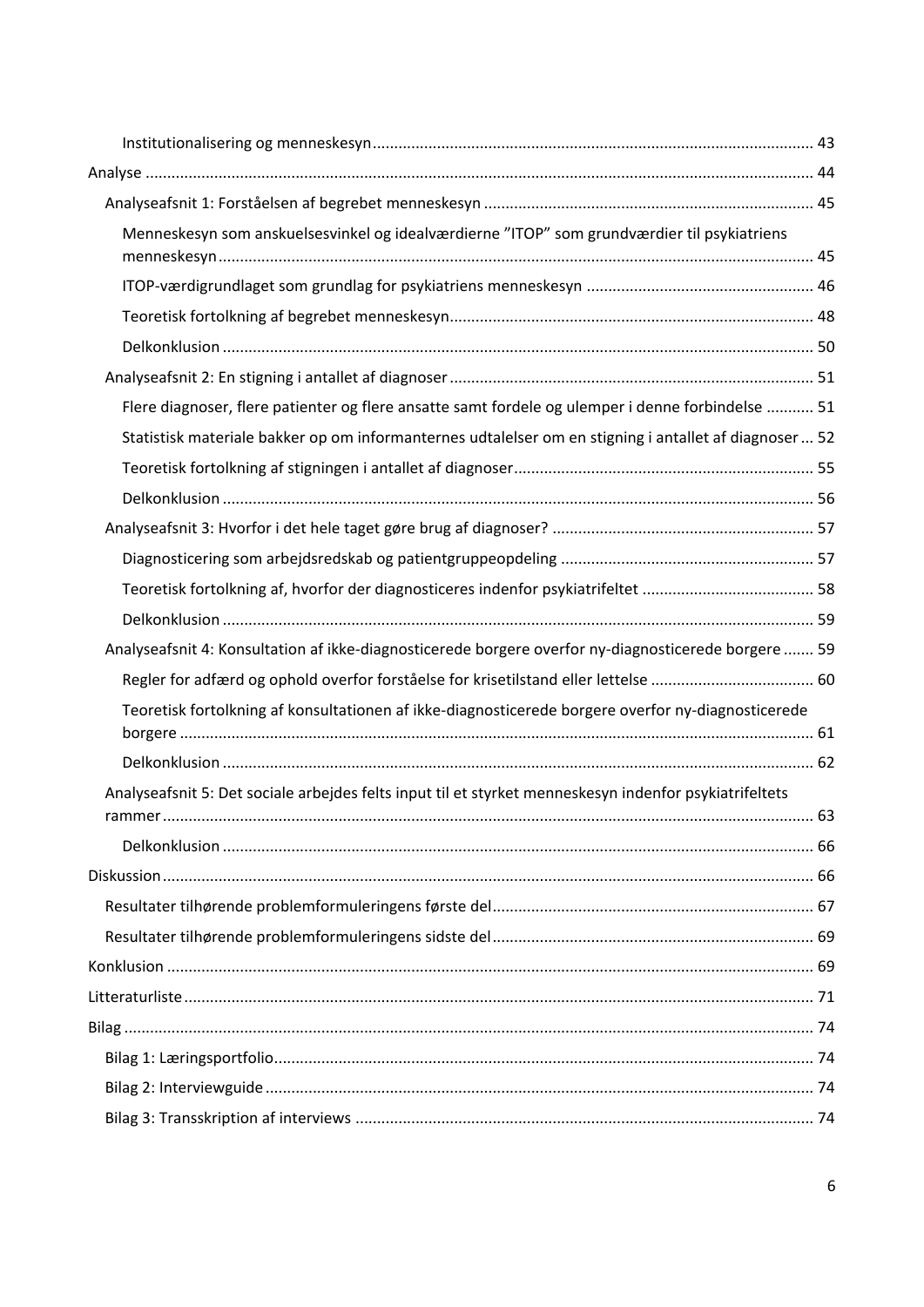### <span id="page-6-0"></span>Indledning

*Følgende indledning fungerer som introduktion til denne kandidatafhandling. Menneskesynet indenfor psykiatrifeltet er i fokus i dette speciale. Det er præget af produktivitetskravet og et økonomiblik, men der er en forandring i gang, hvor anerkendelse og ligeværdighed patient og psykiatriarbejder imellem kommer til at udfolde sig. Alle skal starte et sted. Måske det at dykke ned på mikroniveau og analysere feltet med afsæt i to ambulatorier i Region Nordjylland, kan være startskuddet til en generel forvandling indenfor menneskesynet i psykiatrien i Danmark.* 

Følgende kandidatafhandling omhandler psykiatriarbejderes menneskesyn på psykoseramte borgere. Specialet tager hovedsageligt afsæt i et teoretisk grundlag i form af Brinkmanns teori om diagnosesamfundet, Foucaults magtbegreb samt Goffmans teori om institutionalisering og rollefordelinger og -forventninger. Dette fremgår dels af det teoretiske rammeafsnit, men er også tydeligt igennem den empirisk funderede analyse, der følger efter præsentationen af teorierne.

I specialet indgår interviews af psykiatriarbejdere, og resultaterne af disse interviews bruges som empirisk materiale til en dybdegående analyse indenfor feltet. I denne forbindelse deltager psykiatriarbejdere fra to ambulatorier, der hører under Psykiatrien i Region Nordjylland.

I denne indledning fås et første øjekast på menneskesynet indenfor psykiatrien i Danmark. Der er noget, der er råddent i menneskesynet indenfor psykiatrifeltet i dag. Menneskesynet bærer præg af umenneskelige vilkår. Menneskesynet er ikke blomstrende, men der gror en ny spire frem. Menneskene har nemlig selv fået nok af menneskesynet. Flere psykiatriarbejdere og patienter er opmærksomme på at et særligt syn på mennesker indenfor psykiatrifeltet under givne omstændigheder kan lede til manipulation og kynisme. Det er menneskesynet i denne forbindelse, menneskene har fået nok af. Men en ny spire gror frem. Et foranderligt menneskesyn. Et menneskesyn, der bygger mere på fællesskab og sammenhold. Et sundt menneskesyn, der bærer præg af ligeværdighed og barmhjertighed. Dette argumenteres der for i de af problemfeltets udvalgte debatindlæg. Der er så at sige *"en stille revolution i gang"* (Stiften.dk, 2017).

Denne revolution, eller dette menneskesyn, om man så må sige, bærer præg af et paradigmeskift. Fra at psykiatriarbejderne ikke har tid nok til den enkelte borger og pengene udelukkende går til medicinering af borgerne, til at der skabes en gensidig anerkendende relation psykiatriarbejder,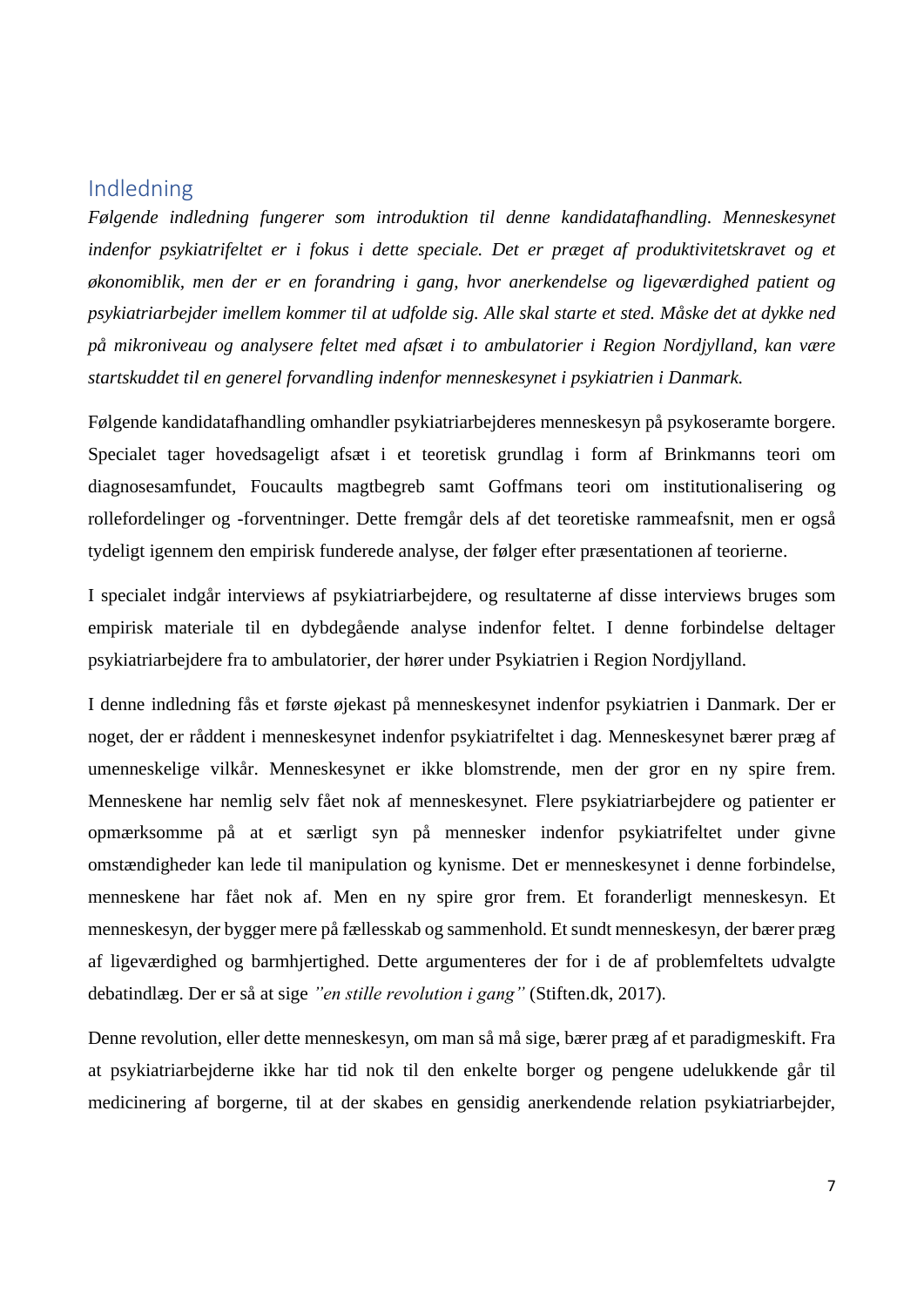patient og samarbejdspartnere imellem. Det værdige menneske slår nye rødder, for mennesket er værdigt, og patienten bør derfor mødes med ligeværdighed fra psykiatriarbejderens side.

Produktivitetskravet og økonomiblikket bør ikke overtrumfe det sunde menneskesyn indenfor psykiatrifeltet. Menneskesynet skal blomstre på ny, og det gøres ved at menneskene finder sammen, som en hær, der kæmper på samme side. Der skal ikke længere være en kløft imellem psykiatriarbejderne og patienterne. For er alle ikke blot borgere? Såvel psykiatriarbejdere, som patienter? Borgerne – eller menneskene om man vil – vil mødes til en sidste kamp, om det sunde menneskesyns opblomstring, og håbet er, at al manipulation og kynisme forgår, mens et menneskesyn præget af ligeværdighed, tillid og omsorg vil blomstre frem, hvor det ikke allerede er at se i dag.

Det er vigtigt at pointere, at menneskesynet ikke i alle sammenhænge ses som ledende til manipulation og kynisme, alligevel er disse begreber, der fremgår som en del af psykiatriarbejdernes fremgangsmåde i visse situationer, trods det ikke ses som værende absolutte udgangspunkter indenfor alle psykiatriarbejderes arbejdsfremgangsmåder. Manipulation og kynisme er begreber, som tidligere omsorgsmedarbejder fra Psykiatrien, Dennis Larsen, udtaler i sin kronik hos Dagbladet Information fra 2016. Blandt andet kognitiv terapi, ses her som værende ren manipulation af patienternes tanker (Information.dk, 2016). For mere herom, henvises til problemfeltets første afsnit *"Patienten som syndebuk"*.

Alle kan vi starte et sted. Derfor dykkes i dette projekt ned i to enkelte instanser indenfor psykiatrifeltet, nemlig to danske ambulatorier, hvorved der arbejdes med patienter, der har diagnosen skizofreni eller andre psykosesygdomme. Herfra interviewes i projektet, som før nævnt, psykiatriarbejdere. Holder psykiatriarbejderne nøglen i hånden til et nyt opblomstrende menneskesyn? Er spiren på vej op af jorden, og hvilken indflydelse har det sociale arbejdes felts menneskesynsgrundlag på dette? Det er spørgsmålet, som vi forhåbentligt får svaret på igennem denne kandidatafhandling.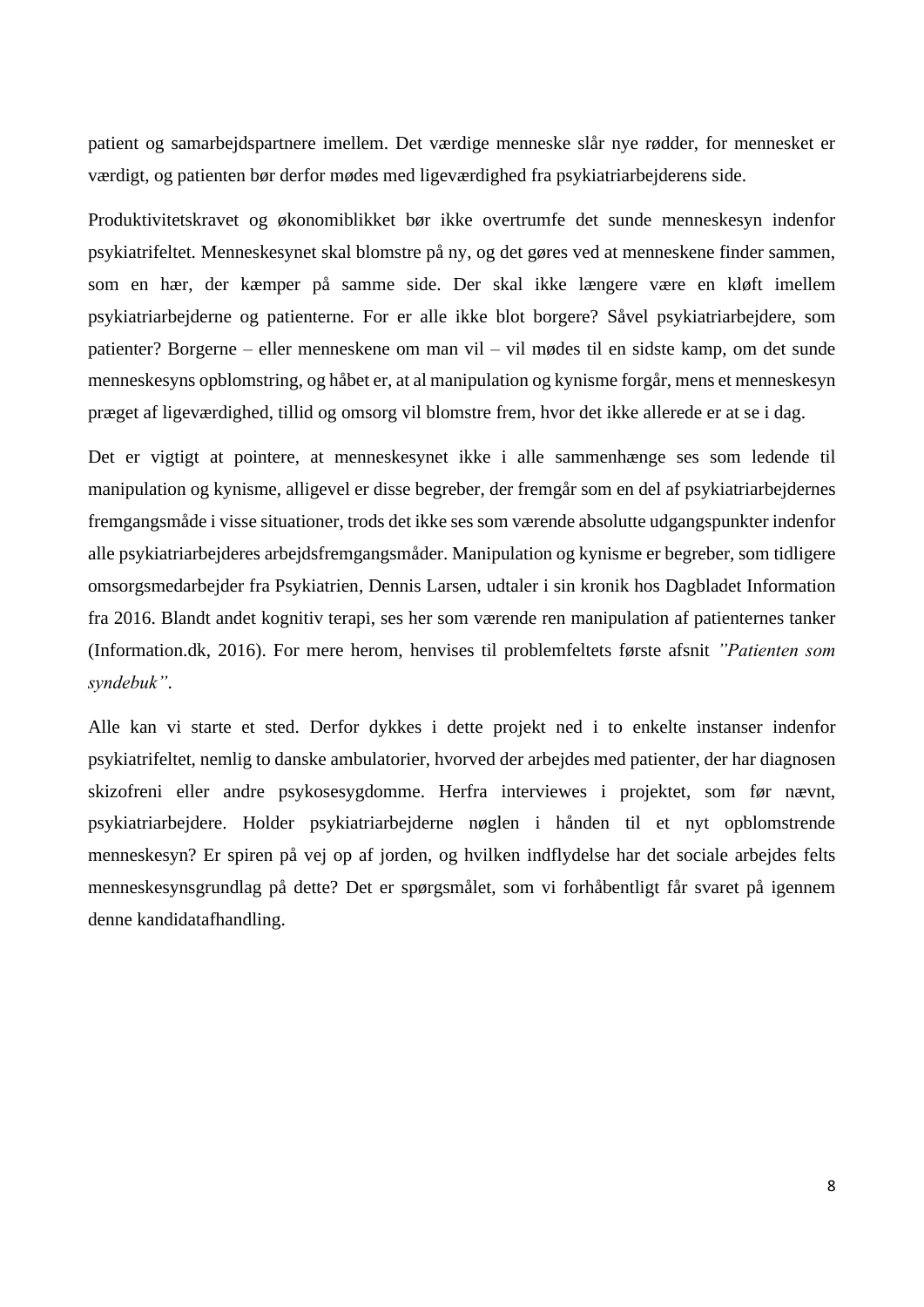### <span id="page-8-0"></span>Problemfelt

*I følgende afsnit præsenteres problematikker indenfor psykiatriens menneskesyn. Dette set fra nuværende eller tidligere ansatte indenfor psykiatriens side. Ifølge disse individer ser psykiatrien op til "det gode menneskesyn", men kan siges ikke at have rammerne for at leve op til et sundt menneskesyn i praksis. Behandlingssystemet stigmatiserer, og psykiatrien skriger efter at få et helt nyt menneskesyn. Væsentligt er det her at pointere, at udtalelserne beror på personlige erfaringer og ikke på videnskabelige belæg. Dog findes det interessant, at flere arbejdere indenfor psykiatrifeltet udtaler sig igennem medierne med samme synsvinkel: at menneskesynet trænger til en kærlig hånd.*

### <span id="page-8-1"></span>Patienten som syndebuk

*Først dykkes ned i en kronik fra 2016 kaldet "Psykiatrien skriger på et nyt menneskesyn". Kronikken er trykt i Dagbladet Information. Kronikkens hovedpointe er, at psykiatrifeltet trænger til et helt nyt menneskesyn. Kronikken er et debatindlæg, der som udgangspunkt repræsenterer skribentens egne synspunkter.* 

Dennis Larsen, som skribenten hedder, har en baggrund indenfor filosofifeltet, idet han arbejder som filosofiblogger hos Videnskab.dk, samt psykiatrifeltet, da han tilmed har arbejdet som omsorgsmedarbejder i psykiatrien. Indledningsvist skal nævnes, at synspunkterne er meget filosofisk funderet, og åbner op for en bred vifte af problemstillinger indenfor det psykiatriske felt (Information.dk, 2016).

Dennis Larsen forholder sig i sin kronik meget kritisk til psykiateres syn på psykiske lidelser, som ses som værende hjernefejl, mens midlet herimod er medicin. Her fremstilles psykiaterens menneskesyn som værende stigmatiserende, idet der slås ned på, at mennesket ikke ses som værende almindeligt med en dårlig evne til at klare virkeligheden. Mennesket er sygt. Det er ikke naturligt eller normalt. Men sygt; unaturligt og unormalt (Ibid.).

Ud fra kronikken kan argumenteres for, at patienterne stemples og stigmatiseres af psykiatere, samt at patienterne direkte bliver gjort til syndebukke for egne lidelser, der kan siges at kunne skyldes ufatteligt mange udefrakommende stimuli, og ikke alene hjernefejl. Patienten ses som værende syndebuk for egne lidelser i og med, at hjernefejlen ses som værende en fejl, der opstår inde i patienten selv, og derved ikke kan skyldes andre mennesker. For hvordan påfører man et andet menneske en hjernefejl? Alene ved hjernefejl opstået i fostertilstanden, kan man stille spørgsmålstegn ved, om det i virkeligheden er moderen, der er syndebukken, og ikke patienten selv. Her kan det muligvis skyldes,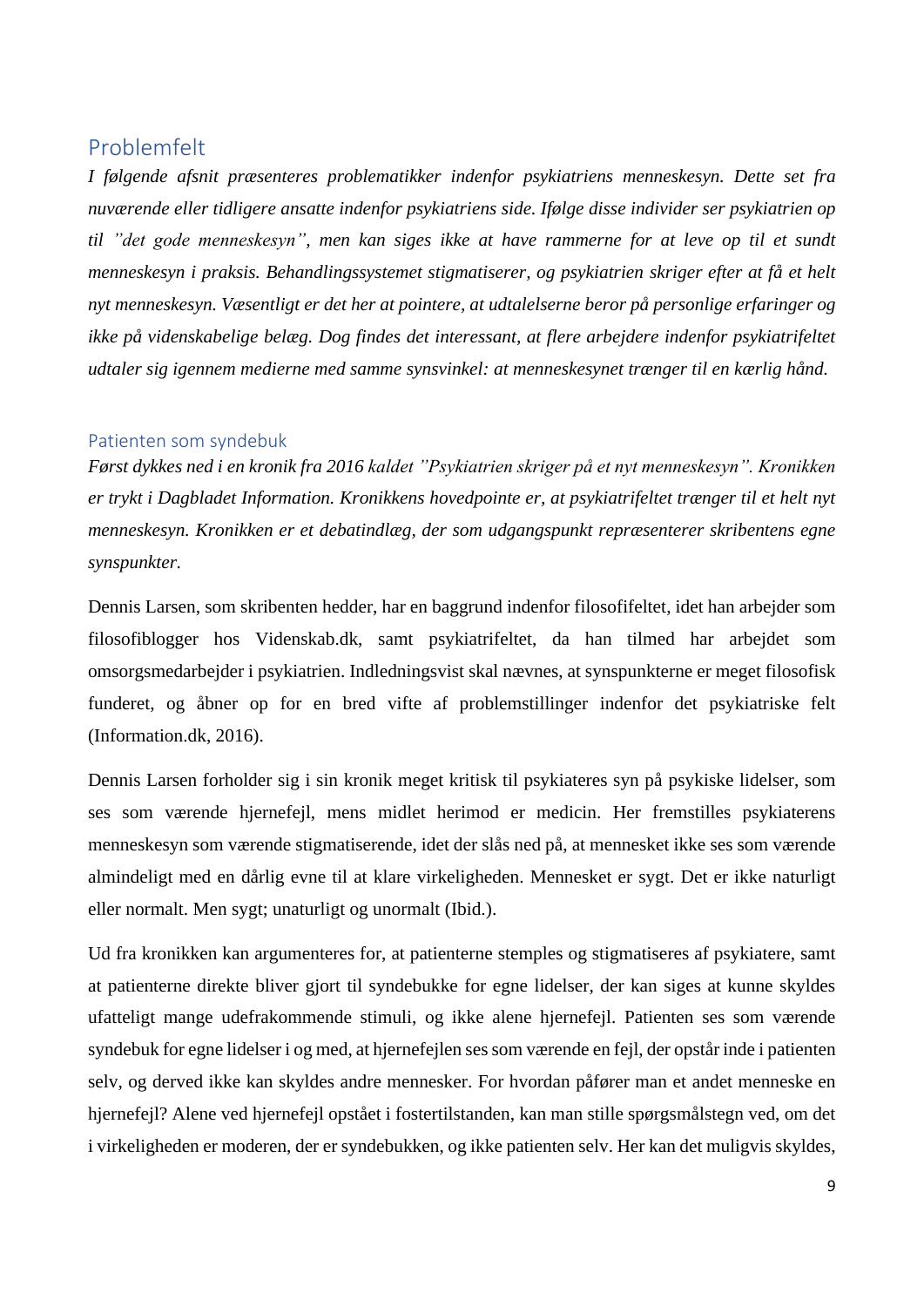at moderen har taget stoffer eller været på meget stærk medicin såsom morfin i en længere periode. Men ved hjernefejl er det svært at argumentere for, at udefrakommende stimuli skulle være årsag til den psykiske lidelse.

Med et andet perspektiv herpå kan siges, at hjernefejl ikke skyldes patienten selv, idet man ikke kan påføre sig selv en hjernefejl, og patienten kan ikke gøres til syndebuk, ud fra denne synsvinkel. På den anden side kan mange andre omstændigheder, såsom stressfaktorer og traumer lede til psykiske lidelser, og i tilfælde af, at man anskuer området fra psykiateres synsvinkel og er af den overbevisning, at psykiske lidelser skyldes hjernefejl, kan man også stille spørgsmålstegn ved, hvorvidt det er en psykisk lidelse, hvis det er i "den fysiske hjerne", der er opstået en fejl.

Yderligere gøres klart i kronikken, at der er manglende omsorg og moralske overvejelser indenfor psykiatrifeltet. Kognitiv terapi bliver for eksempel, som før nævnt, beskrevet som værende *"nyliberal tankemanipulation"* (Information.dk, 2016), og der slås ned på udtalelsen fra psykiatrien, at der ikke er nok ressourcer til at yde tilstrækkelig omsorg, mens der på den anden side er meget dyre medicineringsformer (Ibid.).

Samtidig er det ikke velset at drage åbenlys omsorg for en patient indenfor psykiatrifeltet ved for eksempel at en psykiatriarbejder giver et kram til en patient. De to parter er ikke ligeværdige, idet patienten er syg, mens psykiatriarbejderen fremstår som værende sund i sammenligningsforholdet til patienten. Åbenlys omsorg som erstatning for medicinering udelukkes (Ibid.).

Dog kan man anskue dette fra en anden vinkel i og med, at omsorg kan siges direkte at hvile på asymmetrien imellem omsorgspersonen og personen, der modtager omsorg. Med andre ord, er der et asymmetrisk forhold imellem *care-provider* og *care-reciever* – altså et ulige forhold mellem omsorgsgiver og omsorgsmodtager – hvorfor det kan siges at være ganske naturligt, at der ikke er et ligeværdigt forhold imellem en psykiatriarbejder og en patient. Det behøver ikke være sygdommen, der skaber denne asymmetri. Nej, asymmetrien er der i forvejen, fordi den ene giver, og den anden modtager omsorgen. Dette i al fald ifølge professor i statsvidenskab Joan C. Tronto, hvis bog *"Caring Democracy: Markets, Equality, and Justice",* der her refereres til (Tronto, 2013).

Eneste lyspunkt indenfor psykiatrifeltet, der præsenteres i kronikken er, at psykiske lidelser ikke altid varer ved. De er ikke kroniske altid. De kan overvindes. Nogen patienter bliver helt helbredt for deres psykiske lidelser (Videnskab.dk, 2016). Kunne det tænktes dette gør sig gældende for de patienter, hvor menneskesynet er mindst stigmatiserende samt hvor psykiatriarbejderen møder patienten som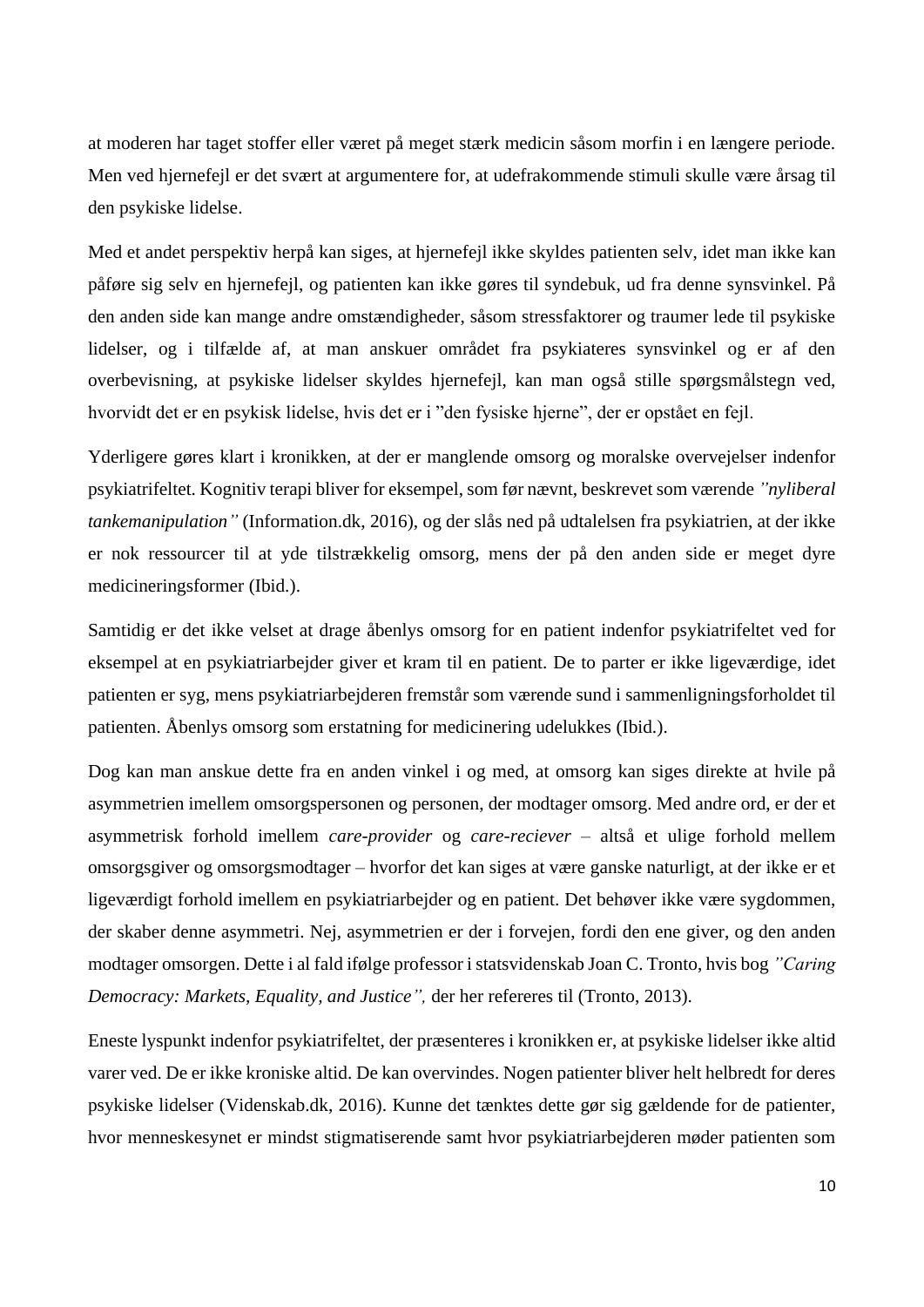ligeværdigt individ, eller spiller menneskesynet ingen rolle i forhold til overvindelse af patienters psykiske lidelser? I al fald kan siges, at stigmatisering af patienter kan skabe yderligere psykisk sårbarhed hos den enkelte patient, end der var der i forvejen.

Til trods for, at psykiske lidelser ikke ses som værende kroniske altid indenfor psykiatrifeltet, mener Dennis Larsen, at psykiatriarbejdere har en sort-hvid-tankegang, og han stiller følgende åbne spørgsmål:

#### *"Hvordan ønsker vi at leve og opføre os over for hinanden?"* (Information.dk, 2016).

Her kan opmærksomhed fra psykiatriarbejdere rettet mod patienternes velbefindende, og også omsorgen fra psykiatriarbejdere, siges at spille en væsentlig rolle. Men omsorg kan siges at være et vidt begreb. Omsorg kan for nogle betyde, at den anden person virker forstående i sin respons til vedkommende, det kan være et håndtryk, det kan være et smil eller et bekymrende ansigtsudtryk, hvis der tales om noget svært. Ja, omsorg er mange ting. Manglende omsorg indenfor psykiatrien kan derimod muligvis skyldes et forvrænget menneskesyn, der direkte stigmatiserer patienterne, som værende syge, frem for almindelige med reaktioner på virkelighedens tragedier. Er det ikke naturligt at reagerer psykisk på al den had og ondskab, der udspiller sig i verden i dag? Hvem siger psykiateren har ret i, at der altid er tale om hjernefejl, men ikke naturlige reaktionsmønstre på en umenneskelig virkelighed, der udspiller sig lige for øjnene af den enkelte patient?

Det kan med andre ord ses som værende manglende omsorg, hvis ikke psykiatriarbejderne forsøger at forholde sig til patienternes egne synsvinkler på, hvorfor de er blevet syge, hvad der kan forebygge en forværring og hvad der kan forbedre deres livsvilkår. En manglende kommunikation kan altså skabe tvivl og skuffelse, som gør, at omsorgen misforstås og føles forsømt. Dog kan siges, at der altid vil være en vis ulighed, psykiatriarbejder og patient imellem, og dette udelukker ikke omsorg i sig selv. Omsorg kan sagtens være til stede, selvom den ene part er omsorgsgiver, og den anden er omsorgsmodtager, og de to derved ikke har samme position. Og det er vel faktisk netop de to forskelligheder, der gør det muligt, at skelne mellem, hvem der bør udvise særlig omsorg, og hvem der bør modtage denne omsorg (Tronto, 2013).

Menneskesynet indenfor psykiatrifeltet kan derimod siges at bære præg af, at der er en ulighed mellem psykiatriarbejderen og patienten. Dette med afsæt i synspunkterne fremstillet i ovenstående problemfeltafsnit. Kan man se et menneske ud fra den rette synsvikkel, hvis ikke man fuldt ud sætter sig i den andens sted? Er det stemplende at omtale den pågældende patient, som værende syg og ikke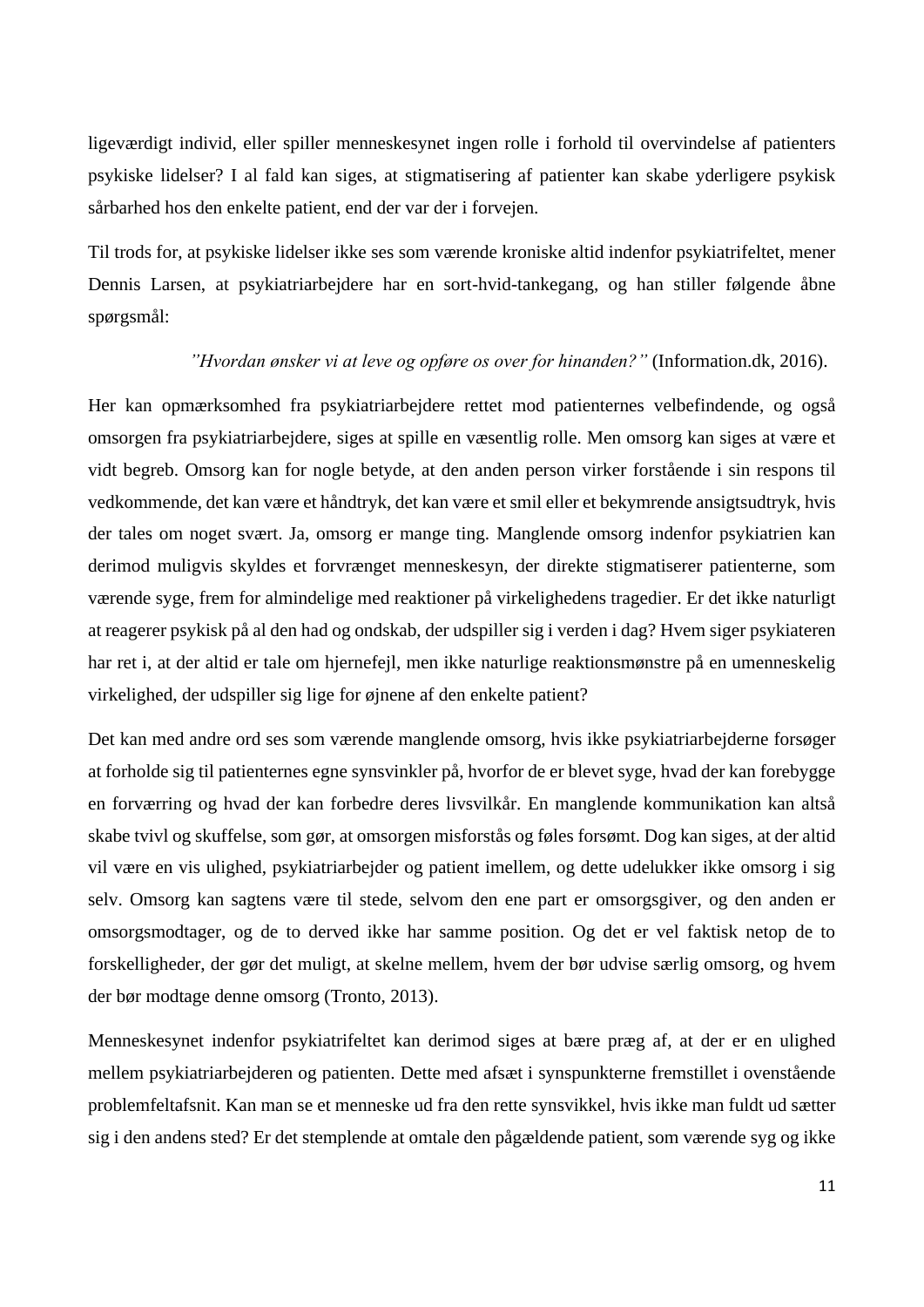blot belastet eller lidende? I så fald trænger menneskesynet til et mere medmenneskeligt input, der ikke bærer præg af behandlingssystemets stigmatisering.

### <span id="page-11-0"></span>Det glemte menneske

*Et debatindlæg fra Århus Stiftstidende kaldet "Samfund, sundhed og psykiatri – hvor bliver mennesket af?" fra 2017 stiller spørgsmålstegn ved, hvor indenfor psykiatrifeltets menneskesyn mennesket egentligt ses. Er det alene samfundet og sundheden, der er i fokus – glemmes mennesket?* 

I dette debatindlæg kommer Mikkel Rasmussen, der er speciallæge indenfor psykiatrifeltet med sine synspunkter indenfor feltet. Af indlægget fremgår, at der er et behov for et paradigmeskift indenfor psykiatriområdet. Et sådant paradigmeskift kan hænge sammen med skabelsen af et helt nyt menneskesyn. Indenfor psykiatrifeltet i dag er samfundet og sundheden i centrum, men i midten står det glemte menneske (Stiften.dk, 2017).

Mikkel Rasmussen argumenterer for, at der er så meget fokus på produktivitet og økonomi, at selve fagligheden er ude af spil. Psykiatriarbejdere kommer til at fremstå ondskabsfulde udadtil, fordi de er underlagt systemets tankegang om produktivitet og økonomi, og er dette ikke tilfældet, så skyldes det, at den enkelte psykiatriarbejder selv rammes af for eksempel stress, og derved selv får brug for hjælp fra systemet (Ibid.).

Meget interessant er det, at der i dette debatindlæg nævnes en lyskilde indenfor feltet, ligesom i kronikken ovenfor. Lyskilden her handler dog ikke om, at psykiske lidelser ikke nødvendigvis er kroniske og kan overvindes, men om at der *"er en stille revolution i gang"* (Stiften.dk, 2017)*.* Denne revolution kommer ikke ovenfra, fra for eksempel politikkerne, men nedenfra de underliggende psykiatriarbejdere, som siges at have *"fået nok"* (Stiften.dk, 2017)

> *"Ingen – hverken inden for sundhedsvæsenet eller udenfor – ønsker mere kontrol og mistillid"* (Stiften.dk, 2017).

Den omtalte kontrol og mistillid kan hænge sammen med et menneskesyn, hvor, som før nævnt, alt gøres op i produktivitet og økonomi. Mennesket glemmes. Det tabes på gulvet, fordi alt drejer sig om en økonomisk tankegang. Er der penge nok til at hjælpe patienten, foruden at bruge penge på at "dope" patienten med psykofarmaka? Nej, det ser det ikke ud til, at der er. Patienterne skal hurtigst muligt raskmeldes igen og i gang med en normal hverdag for at kunne leve op til produktivitetskravet. På den anden side sidder psykiatriarbejderen, der samtidig selv skal være så produktiv som muligt og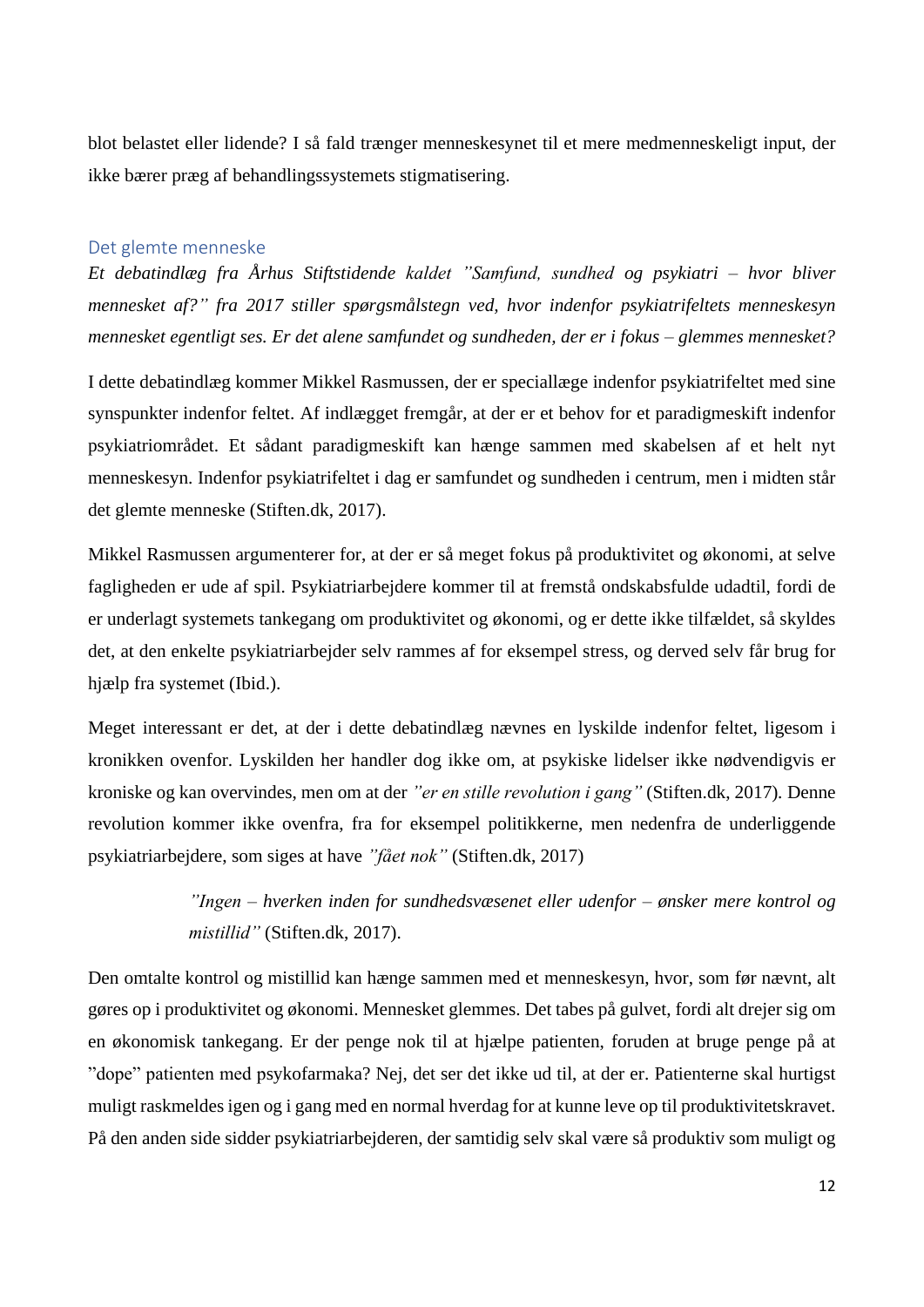derfor glemmer at være tilstrækkeligt nærværende i samtale med patienten, fordi denne hurtigst muligt skal videre til næste patient (Ibid.).

Alligevel fortæller Mikkel Rasmussen at *"alle har fået nok"* (Stiften.dk, 2017). Der er med andre ord et gensidigt ønske indenfor psykiatrifeltet om, at det værdige menneske skal mere i fokus, for mennesket er værdigt. Til trods for, at det er ramt af psykisk sygdom, så er mennesket værdigt og bør hjælpes. Men når hjælpen kommer til at fremstå som kynisme og ren magtudøvelse frem for et ligeværdigt møde behandler og patient imellem, er der noget galt med menneskesynet indenfor psykiatrifeltet (Ibid.).

En af problematikkerne indenfor menneskesynet, som det fremstilles af debatindlægget, er at medicin – som det også ses i kronikken *"Psykiatrien skriger på et nyt menneskesyn"* – er løsningen på alt. Medicin kan være nødvendigt, men kan ikke nødvendigvis stå alene som løsning på psykiske lidelser. Det kan fjerne symptomer, men det fjerner ikke nødvendigvis årsagen til, at mennesket lider. Netop derfor er også kognitiv terapi vigtigt indenfor psykiatrifeltet. Men denne terapi bærer, ifølge kronikken *"Psykiatrien skriger på et nyt menneskesyn"*, præg af direkte manipulation, hvilket ikke kan siges at være en medmenneskelig tilgang til patienten. Løsningen skal måske findes i menneskesynet? (Ibid.).

Hvis psykiatriarbejderens intention er at møde patienten som et ligeværdigt menneske, må dette også kunne ses igennem handling. Det kan være svært, når psykiatriarbejderen er underlagt et paradigme, der bygger på et fokus rettet mod produktivitet og økonomi. Det kan også være svært, idet psykiateren rent hierarkisk er over patienten. Psykiateren befinder sig i en magtposition og uden fysisk omsorg og ligeværdighed, kan denne nemt komme til at fremstå kynisk og følelseskold i patientens øjne. Men findes det gode menneskesyn i det hele taget indenfor psykiatrifeltet?

> *"Det gode menneskesyn er der i psykiatrien, men rammerne for at efterleve det har ikke været til stede længe"* (Stiften.dk., 2017).

Mennesket ses ikke altid som værende unikt, med egne holdninger, tanker og følelser, som kan have betydning for dennes sygdoms- samt behandlingsforløb. Nej, det lidende menneske placeres i en kasse og skal behandles ud fra behandlerens menneskesyn og sygdomsviden. Der er ikke tid nok til at møde mennesket, hvor det er. Mennesker er ikke ens, så hvem siger, de har brug for samme behandlingsform? Kognitiv terapi og medicinering hjælper ikke nødvendigvis på alle patienter. Måske der skal andre metoder til. Et samvittighedsfuldt og barmhjertigt medmenneske, der blot lytter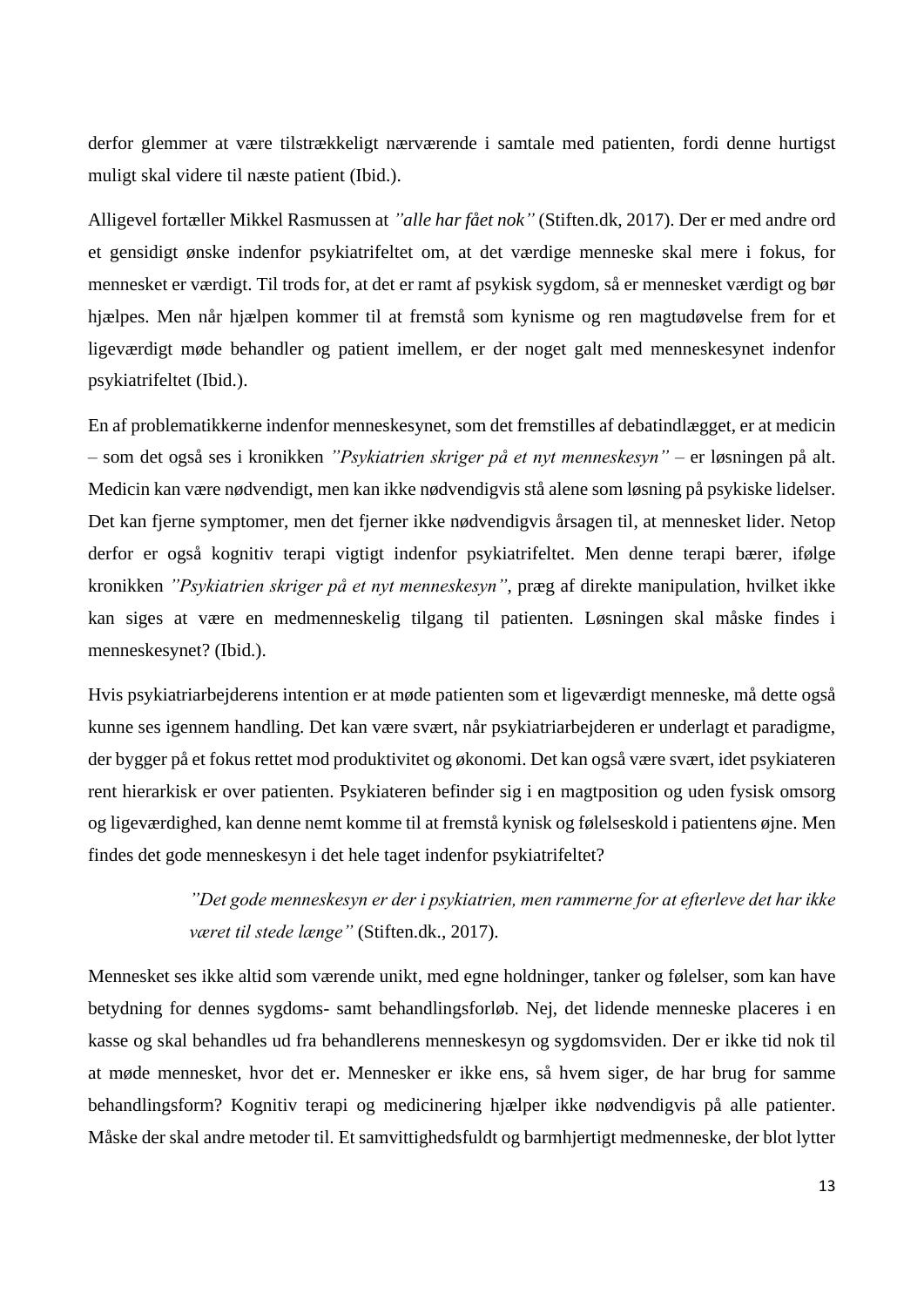og har tid, er måske den bedste medicinering for nogle patienter. Medmenneskelighed og ligeværdighed danner rammerne for et godt menneskesyn.

Mikkel Rasmussen foreslår, at der indenfor psykiatrifeltet skal være mere tværfaglighed i spil, end der er det i dag. Dette side om side med, at der skal vægtes en bio-psyko-social forståelse af psykiske lidelser. Men er tværfaglighed lig med mere tid til den enkelte patient og mere medmenneskelighed? (Stiften.dk, 2017) En påstand kan her være, at det også må være forvirrende for den enkelte patient at møde for mange ansigter indenfor behandlingssystemet, da denne så vil skulle genfortælle om sine lidelser gang på gang. Hvem siger det hjælper at kradse i såret og ikke lade det hele?

#### <span id="page-13-0"></span>Et sygdomsorienteret menneskesyn

*Findes svaret på et sundt menneskesyn indenfor psykiatrifeltet mon i den bio-psyko-sociale model? Eller er denne model blot led i problematikken omhandlende et menneskesyn, der bærer præg af manipulation og manglende hensyntagen til patienterne. Det vil der blive set nærmere på nu.*

Den bio-psyko-sociale model kan give et helhedsorienteret syn på et menneskes sygdomsudvikling. Modellen kan derved siges at danne grundlag for et sygdoms- og menneskesyn, som viser at mange forhold spiller ind på det enkelte individs liv, og præger vedkommendes modtagelighed overfor udviklingen af sygdom i enten en positiv eller negativ retning (Eplov, et. al., 2019, s. 29).

> *"I dag ved vi, at de fleste sygdomme, herunder de psykiske sygdomme, påvirkes af en kombination af biologiske, psykologiske og sociale faktorer"* (Eplov, et. al., 2019, s. 29).

Den bio-psyko-sociale model kredser om såvel biologiske, som psykologiske og sociale forhold, som alle kan siges at have en betydning for, at den enkelte patient har udviklet en psykisk lidelse (Ibid.).

Der tales desuden om risikofaktorer indenfor hvert af de ovennævnte tre felter, som kan være (med)årsag til udviklingen af psykisk sygdom. På den anden sige, er der også positive såvel biologiske, som psykologiske og sociale omstændigheder i et menneskes liv, som kan påvirke vedkommende til ikke at blive psykisk syg (Ibid.).

Det er væsentligt at pointere at både risikofaktorer samt forebyggende faktorer, både kan forekomme indenfor felterne arv og miljø. Det vil sige, at der kan være nogle forhold, der gør en mere disponibel for at modtage en psykisk lidelse, fordi ens forælder har én, mens det på den anden side kan være en fordel, at man i miljøet er påvirket positivt af andre faktorer, som også spiller ind (Ibid.).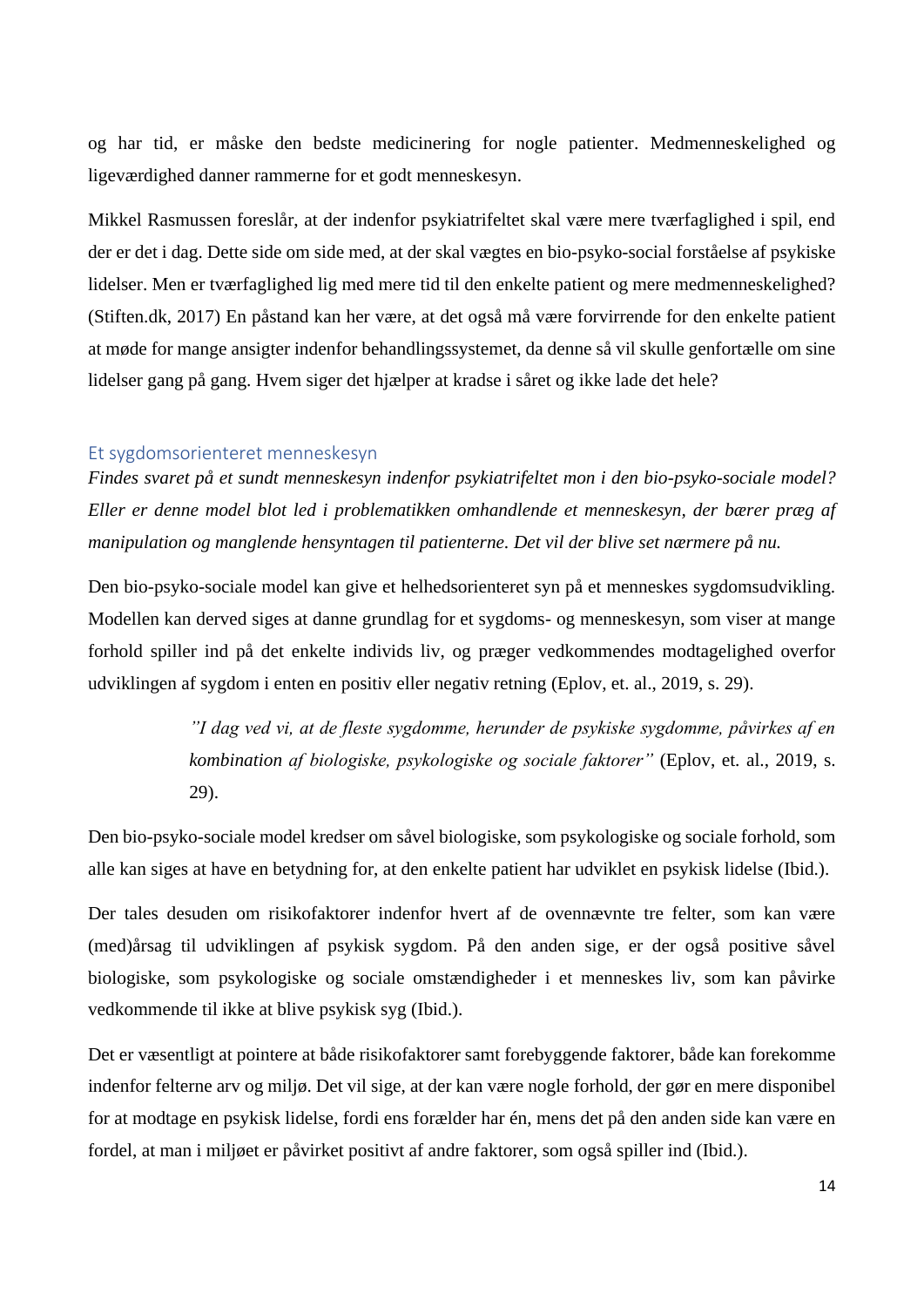Som det kan ses, kredser den bio-psyko-sociale model meget om et sygdomsorienteret syn. Det kan siges at være en model for sygdom og sundhed, men der kan stilles spørgsmålstegn ved, hvorvidt denne model i det hele taget kan bruges som menneskesyn indenfor psykiatrifeltet. Der er tale om en model, der er ufattelig optaget af selve sygdommen, men ikke optaget af mennesket bag sygdommen. I al fald alene, når det gælder at forstå at forskellige faktorer kan spille ind på udviklingen af psykisk sygdom i et menneskes liv.

Psykiatriarbejdere kan ud fra denne model få en forståelse for patientens psykiske sygdom, samt hvorfor denne er udviklet og hvad der eventuelt er positive aspekter i menneskets liv, som vil kunne forebygge tilbagefald og føre patienten i retning mod fuld helbredelse. Dog mangler denne model stadig et menneskesyn, idet den faktisk kan siges alene at skabe et helhedssyn på hele sygdommens udvikling, bagvedliggende faktorer og fremtidige muligheder. Der er fokus alene på at danne et helhedsperspektiv, dog ikke på at møde borgeren i øjenhøjde og have en bestemt anskuelsesvinkel i forhold til patienterne.

### <span id="page-14-0"></span>Opsummering af ovennævnte indhentede informationer

*Følgende afsnit fungerer som opsummeringsafsnit af de informationer, der er indhentet igennem dels kronikken "Psykiatrien skriger på et nyt menneskesyn", debatindlægget "Samfund, sundhed og psykiatri – hvor bliver mennesket af?" samt den bio-psyko-sociale model.*

Ud fra informationerne indhentet fra kronikken *"Psykiatrien skriger på et nyt menneskesyn",* samt debatindlægget *"Samfund, sundhed og psykiatri – hvor bliver mennesket af?"* kan man tydeligt se, at der er enighed om, at løsningen i dag i alt for høj grad er blevet at "dope" patienterne med medicin, frem for at sætte tilstrækkelig tid af til den enkelte patient i mødet med psykiatrien. Dog kan argumenteres for, at to artikelindlæg ikke er tilstrækkelige til at vise, at der er enighed. Men i al fald påpeges problematikker, som ikke er tilstrækkeligt undersøgt indenfor feltet. Der italesættes, med andre ord, hvad Dennis Larsen og Mikkel Rasmussen opfatter som et problem, men det er uafklarede problemstillinger.

Når patienten møder psykiatrien bruges, hvad kan betegnes som værende *tankemanipulation* (Information.dk, 2016), i form for kognitiv terapi, hvor man søger at hjernevaske patienten til at tænke i nye baner… Måske dette er at vaske hjernen mere ren end beskidt i nogle tilfælde, hvilket kan have en gavnlig effekt, dog omtales kognitiv terapi som behandlingsform ikke ligefremt pænt, når det omtales som værende den rene manipulation.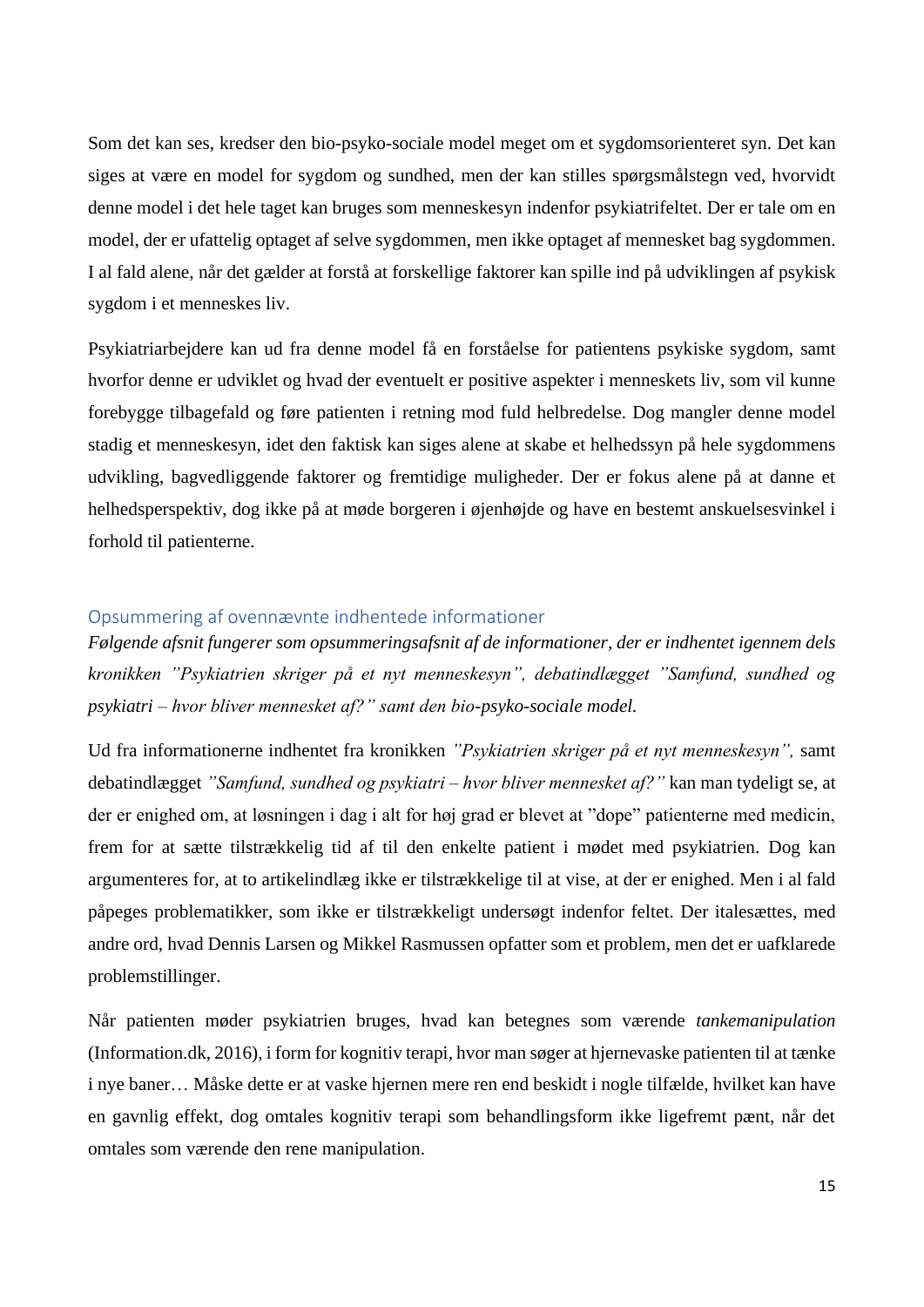Er psykiatrien blevet for ensporet og selvsikker i sin viden indenfor feltet? Måske kognitiv terapi sammen med medicin for eksempel ikke altid kan siges at være den rigtige løsning på patientens psykiske lidelse(r), mens den bio-psyko-sociale model i virkeligheden ikke kan siges at være med til at danne et menneskesyn, men et helhedssyn indenfor feltet. Kunne det tænkes, at et nyt menneskesyn skulle i spil, for at nå frem til mere medmenneskelighed og ligeværdighed psykiatriarbejdere og patienter imellem? Måske dette vil kunne føre til et afstigmatisering af patienter, der stemples som værende hjerneskadede, men i virkeligheden blot reagerer naturligt på livets modgang. Det kan vel være mere unaturligt ikke at reagerer overhovedet?

#### <span id="page-15-0"></span>Afgrænsningsargument

*I følgende afsnit præsenteres dette projekts afgrænsningsargument. Dette projekt er som helhed afgrænset til at omhandle menneskesynet på en bestemt målgruppe af borgere indenfor psykiatrifeltet, de psykoseramte borgere. For mere herom henvises til afsnittet "Udfoldelse af undersøgelsesfelt".*

Menneskesynet ses som værende et meget udefinerbart begreb. I al fald kan siges, at der findes mange forskellige måder at definere begrebet *menneskesyn* på. Af bogen "Menneskesyn i Socialt Arbejde" fremgår følgende:

> *"I vores studier og dialoger med socialarbejdere er det blevet tydeligt, at menneskesyn anskues som noget, der på den ene side er vigtigt at reflektere over, på den anden side er vanskeligt at konkretisere"* (Nissen, et.al., 2018, s. 17).

Indenfor både det sociale arbejdes felt og psykiatrifeltet arbejdes der med tæt kontakt til mennesker, og relationen, mennesker imellem, er derfor meget vigtig. Men hvordan dannes en god relation mellem to mennesker indenfor disse to arbejdsfelter? Et bud herpå lyder, at etiske refleksioner skal i spil fra, i dette tilfælde, psykiatriarbejderens position.

> *"Måden, hvorpå den enkelte socialarbejder forholder sig til mødet med mennesker, anskues som vigtig. I socialt arbejdes faglitteratur bliver menneskesyn ofte knyttet til nødvendigheden af etisk refleksion over grundlæggende forståelser af, hvad mennesket og det gode liv er"* (Nissen, et.al., 2018, s. 17).

Et sundt menneskesyn kan altså have sit fundament i moralske og etiske overvejelser og forståelser for det enkelte menneske, samt hvorledes dette enkelte menneske bedst muligt hjælpes af i dette tilfælde psykiatriarbejderen til at opretholde eller skabe et velfungerende liv trods sygdom.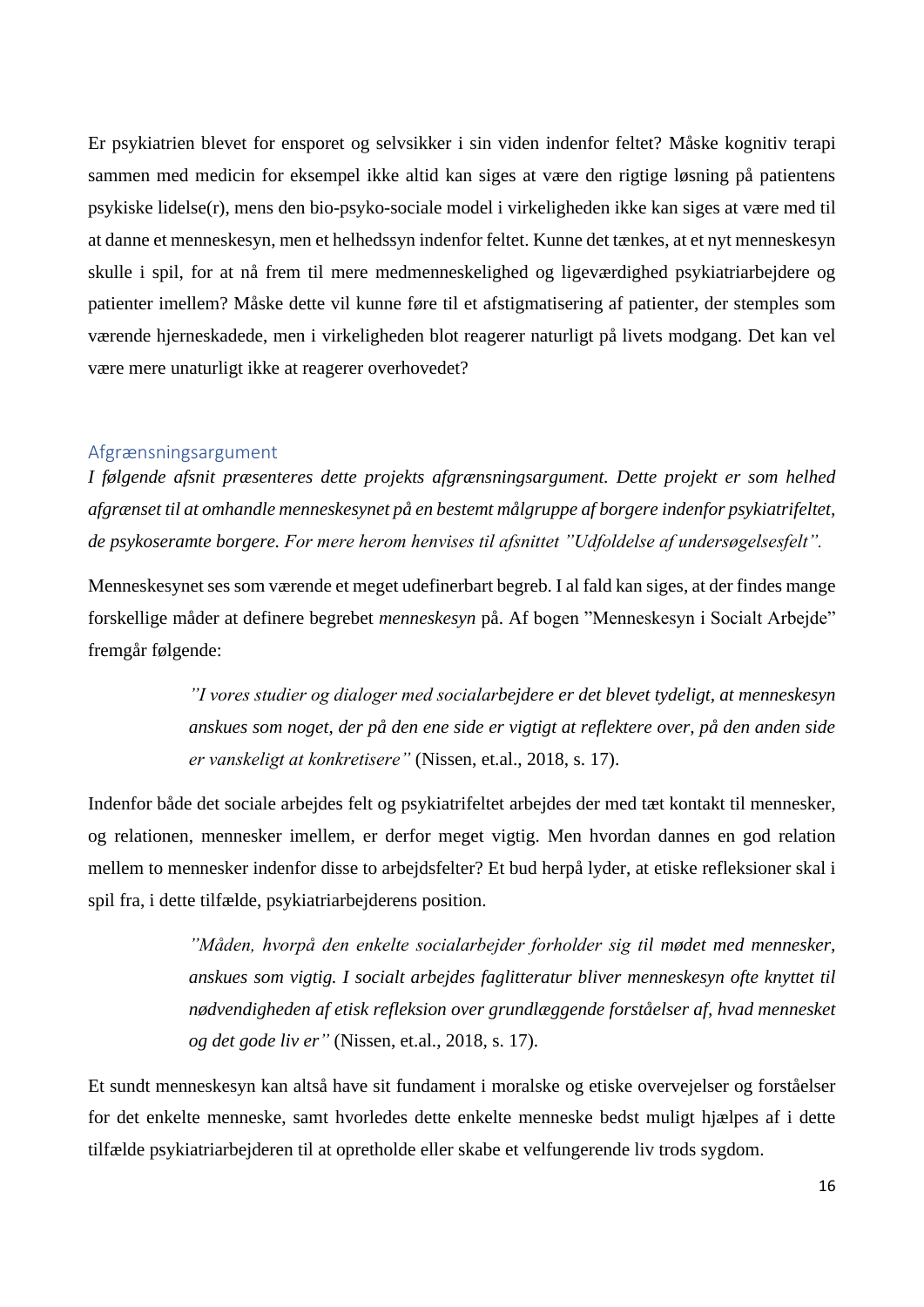Ser vi bort fra konteksten, og ser mere grundlæggende på begrebet *menneskesyn*, kan siges følgende herom:

> *"… menneskesyn relateres til, hvordan man bør se mennesket, og hvad der følgelig er godt at gøre"* (Nissen et.al., 2018, s. 17).

Med andre ord er menneskesynet netop, som begrebet ligger op til: at anskue og se mennesket fra en bestemt synsvinkel. Det menneskesyn, som der anvendes indenfor psykiatrifeltet, kan være præget af dels psykiatriarbejderens personlige holdninger, men dels også af arbejdspladsens værdigrundlag og etiske retningslinjer.

Det er bevidst, at der er udvalgt en "tung" målgruppe i form af de psykoseramte borgere, idet min baggrundsviden for feltet går på, at mange frygter, at psykoseramte er farlige mennesker, hvorfor det er tanken at fordomme og forudantagelser om psykoseramte kan have betydning for, hvilket menneskesyn den enkelte psykiatriarbejder anvender. På den anden side skal siges, at psykiatriarbejdere, der er vant til at omgås psykoseramte, kan have et helt andet syn på denne målgruppe, end en medborger, som eksempelvis er nabo til en psykoseramt kan have.

Det er vigtigt at pointere at udvalgte interviewinformanter, omhandlende psykiatriarbejderes møde med psykoseramte i to bestemte ambulatorier, overordnet set siger mest om arbejdet netop indenfor disse enkelte områder af psykiatrifeltet, og derved ikke nødvendigvis siger så meget om psykiatrifeltet som helhed. Psykiatrifeltet er meget bredt, og det kan menneskesyn i socialt arbejde også være. For ikke at projektet skal fremstå som værende for bredt favnene er det afgrænset til at omhandle alene psykiatriarbejderes menneskesyn på psykoseramte, og der inddrages alene psykiatriarbejdere fra to ambulatorier i Region Nordjylland.

Med andre ord dykkes der ned i denne kontekst på mikroniveau, hvorfor dette projekt findes relevant i forhold til at rykke noget ved menneskesynet indenfor et snævert felt. Men tanken er, som det fremgår af indledningen, at man skal starte et sted, og dette projekt siger derfor ikke meget om makroniveauet på menneskesyn indenfor psykiatrifeltet.

Med afsæt i ovenstående skal siges, at menneskesynet findes relevant hovedsageligt idet, det er med til at strukturere et forhold mellem psykiatriarbejderen og borgeren/patienten (Nissen, et.al., 2018, s. 17).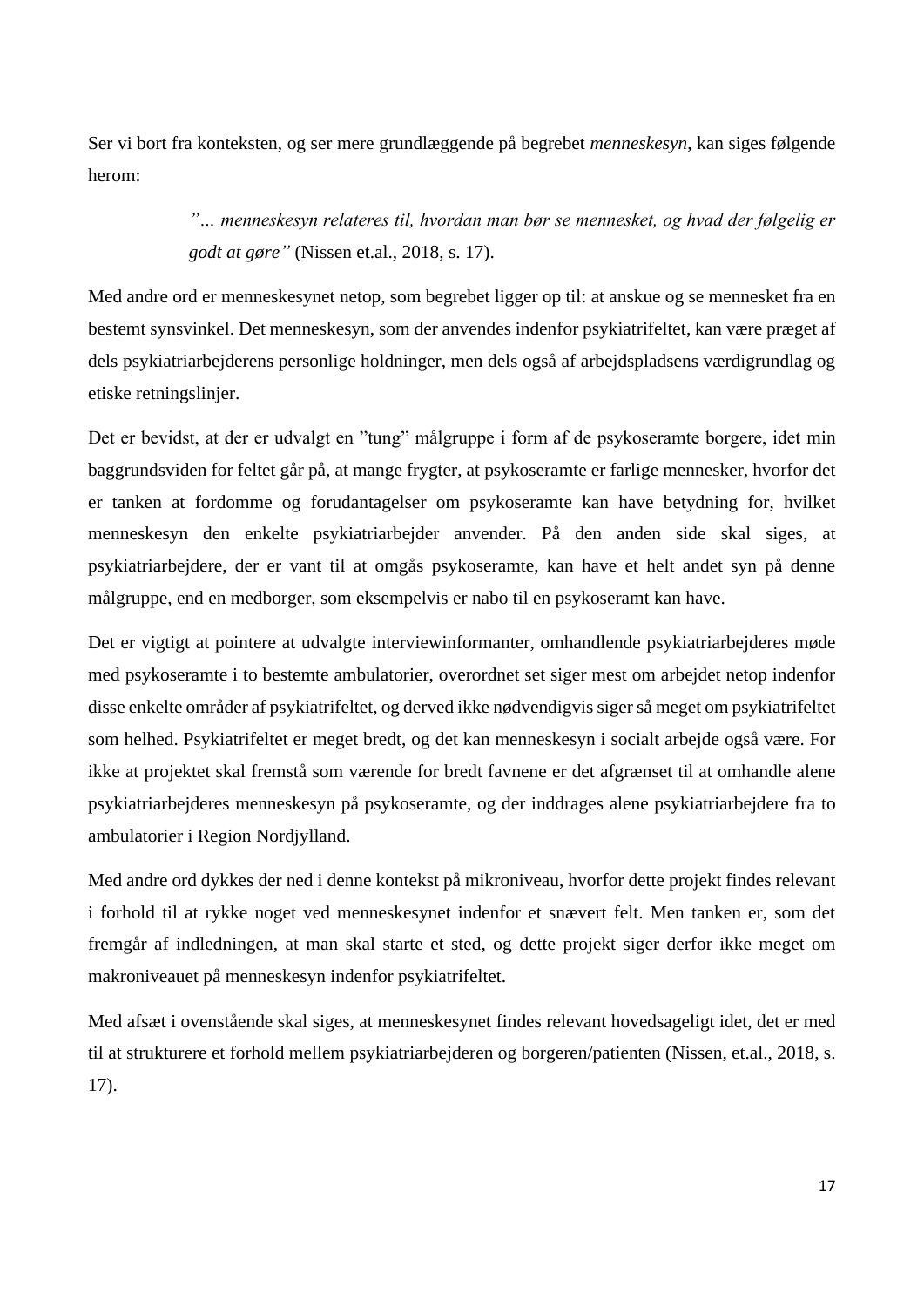### <span id="page-17-0"></span>Problemformulering

Ovenstående problemfelt og afgrænsningsargument har resulteret i følgende problemformulering:

*Hvilke menneskesyn anlægger psykiatriarbejdere på psykoseramte borgere hos ambulatorier, og hvorledes kan viden indenfor det sociale arbejdes felt bidrage til et fornyet og sundt menneskesyn indenfor psykiatrifeltet fremadrettet?*

### <span id="page-17-1"></span>Udfoldelse af undersøgelsesfelt

*I denne kandidatafhandling fokuseres på menneskesynet i praksis hos to ambulatorier, hvorved der arbejdes med psykoseramte borgere. I følgende afsnit vil denne målgruppe og instanserne blive nærmere præsenteret, og feltet afgrænses til udelukkende at omhandle dette område. Det er tanken hermed at et sundt menneskesyn skal spire frem nedenfra. Det er nemlig både psykiatriarbejderne og patienterne, der har fået nok af et upopulært og råddent menneskesyn, der kun bygger på manglende tid, hierarkisk ulighed og kynisme. Måske denne kandidatafhandling kan være en lille spire indenfor det store psykiatrifelt?* 

### <span id="page-17-2"></span>Psykoseramte borgere i dagens Danmark

*I følgende afsnit præsenteres psykosebegrebet samt gruppen af psykoseramte borgere i Danmark. Denne målgruppe møder vi som socialarbejdere såvel indenfor det kommunale samt sundhedsfaglige felt. Der er tale om en tung gruppe af borgere, som kan have komplekse problemstillinger, hvorfor en forståelse for netop denne målgruppe kan ses som værende vigtigt at besidde som socialarbejder.* 

Psykosebegrebets vigtigste element er en *"defekt realitetstestning"* (Videbech, et. al., 2016, s. 29) En psykotisk borger er en person, der i forlængelse heraf kan siges at have vanskeligt ved at skelne mellem virkelighed og fantasi. Den mest almindelige sindslidelse indenfor psykosespektrummet er skizofreni. Dette er en sygdom, hvor borgeren har hallucinationer og vrangforestillinger. Hallucinationerne kan for eksempel give sig til udtryk som hørehallucinationer, hvor individet hører stemmer, som andre ikke kan høre. Vrangforestillingerne kan for eksempel give sig til udtryk ved, at individet er overbevist om, at denne bliver overvåget. Vrangforestillingerne kan også være bizarre og medføre, at den sindslidende for eksempel oplever at dennes hænder er dens fødder og omvendt. Det er vigtigt at pointere, at ovennævnte eksempler ikke er de eneste måder, hvorpå hallucinationer og vrangforestillinger kan give sig til udtryk, men blot eksempler herpå (Psykiatrifonden, 2019).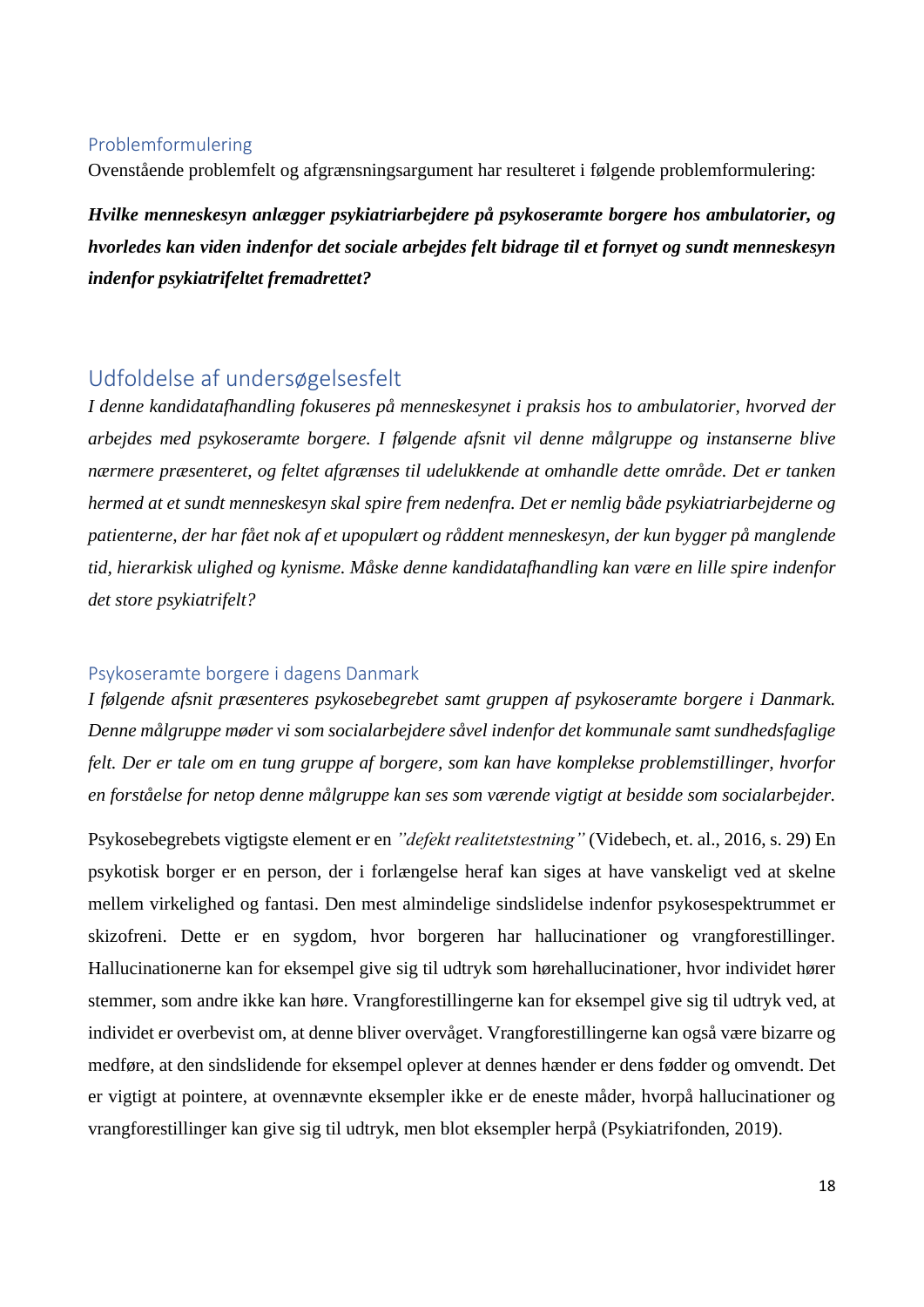Af Psykiatrifondens hjemmeside fremgår en rubrik, hvoraf følgende står skrevet:

*"I Danmark lever ca. 40.000 mennesker med skizofreni – lidt flere mænd end kvinder. Det svarer til ca. 0,8% af befolkningen. Den typiske debutalder for skizofreni er 16-24 år – og tidligere for mænd end for kvinder. Der er ca. 3.500 nye tilfælde af skizofreni per år"* (Psykiatrifonden, 2019).

Ovenstående oplysninger har Psykiatrifonden fra Sundhedsstyrelsen rapport kaldet *"Sygdomsbyrden i Danmark"* fra oktober 2015. Heraf fremgår, at 3.509 personer rammes af skizofreni årligt – altså nydiagnosticeres – mens hver tredje, der rammes af sindslidelsen er mellem 16 og 24 år. Yderligere fremgår, at 22.904 mænd samt 19.948 kvinder lider af skizofreni, hvilket svarer til de ca. 40.000 mennesker, som Psykiatrifonden nævner i rubrikken på deres hjemmeside (Sundhedsstyrelsen, 2015, s. 212).

Det er væsentligt at nævne, at man skal have for øje, at disse tal udelukkende omhandler borgere med skizofreni, og ikke giver et billede af hele målgruppen af psykoseramte borgere i dagens Danmark, idet der findes andre psykotiske lidelser end skizofreni. I denne forbindelse kan nævnes følgende psykotiske lidelser:

> *"akut korterevarende psykose, paranoide psykoser […], psykose udløst af stoffer, bipolar lidelse: mani og depression"* (Region Sjælland, 2017).

Fælles for disse psykoser er, at de ikke skyldes en fysisk tilstedeværende sygdom i hjernen. Dog kan psykoser også skyldes dette, for eksempel, hvis der er tale om en psykose i forbindelse med en tumor i hjernen eller grundet demenssygdom (Ibid.).

### <span id="page-18-0"></span>Psykoseramtes møde med psykiatrien i Region Nordjylland

*I følgende afsnit præsenteres en anonym dansk bys psykiatriske afdelinger, som har at gøre med psykoseramte borgere. Der findes to sengeafsnit og to ambulatorier til denne målgruppe af borgere. Alle fire enheder er placeret på samme adresse i en dansk by i Nordjylland.*

I den udvalgte by, som er beliggende i Nordjylland, findes der flere forskellige adresser for, hvor sindslidende borgere kan henvende sig, gå til samtale og være indlagt. Et af disse steder har psykoseramte som målgruppe. Her findes de to sengeafsnit S1 og S2, samt også to ambulatorier. (Psykiatrien Region Nordjylland, 2019).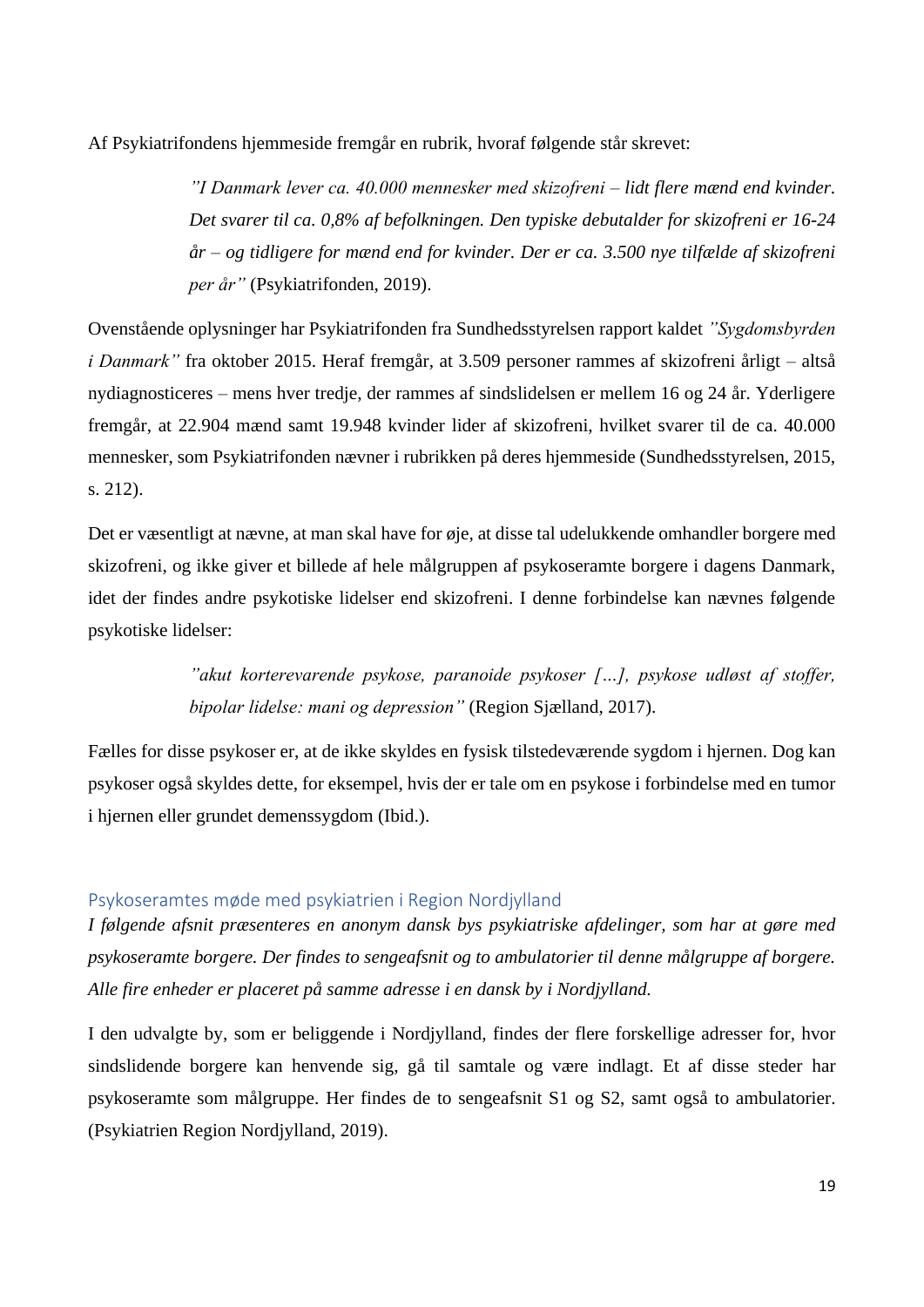Grunden til at den psykiatriske afdeling på denne adresse er inddelt således er, så forskellige målgrupper af psykoseramte borgere, kan få bedst mulig hjælp og vejledning. Dette ud fra en specialiseret organisering efter alder. Fælles for afsnittene er dog, at der alene arbejdes med psykoseramte borgere, herunder oftest med borgere som har en eller anden variant af skizofreni (Ibid.).

Følgende fremgår af Psykiatrien i Region Nordjyllands hjemmeside omhandlende sengeafsnittene S1 og S2:

> *"I Sengeafsnit S1 undersøger og behandler vi patienter med forskellige former for skizofreni eller andre tilstande med psykose. Patienterne, der indlægges i Sengeafsnit S1 er voksne over 35 år […] I Sengeafsnit S2 undersøger og behandler vi yngre patienter i alderen 18-35 år med forskellige former for skizofreni eller andre tilstande med psykose"* (Psykiatrien Region Nordjylland, 2019).

Af ovenstående citat står det klart, at man ved sengeafsnittene indenfor psykiatrien i Nordjylland har valgt at dele de psykoseramte borgere op efter alder. Alder har også betydning i forhold til, hvilket ambulatorium de psykoseramte borgere hører under, og her eventuelt har samtaleforløb hos. Første ambulatorium har ikke nogen aldersmæssig målgruppe som sådan, dog har det andet ambulatorium aldersgruppen 18-35 år, hvorfor man må antage at aldersgruppen hos det første ambulatorium er over 35 år, ligesom det gør sig gældende hos sengeafsnittet S1. Dog er målgruppen hos det første ambulatorium også de borgere under 35 år, som har afsluttet deres 2-årige forløb hos det andet ambulatorium, eller som vurderes ikke at kunne profitere heraf, hvis de for eksempel ikke er diagnosticeret med skizofreni, men med en anden tilstand med psykose (Ibid.).

### <span id="page-19-0"></span>Præsentation af de to ambulatorier

*I følgende afsnit præsenteres de to ambulatorier. Det første ambulatorium er, som før nævnt, en instans for psykoseramte borgere over 35 år, eller under 35 år som er færdige i deres forløb hos det andet ambulatorium. Sidstnævnte ambulatorium er, som også tidligere nævnt, et ambulatorium udelukkende for unge, der er nydiagnosticeret med skizofreni. Derved hører begge instanser under målgruppen for dette projekt: psykoseramte borgere. I følgende er taget udgangspunkt i information omhandlende disse to ambulatorier i Region Nordjylland. Senere i projektet vil der fremgå interviews af psykiatrimedarbejdere fra netop disse ambulatorier.*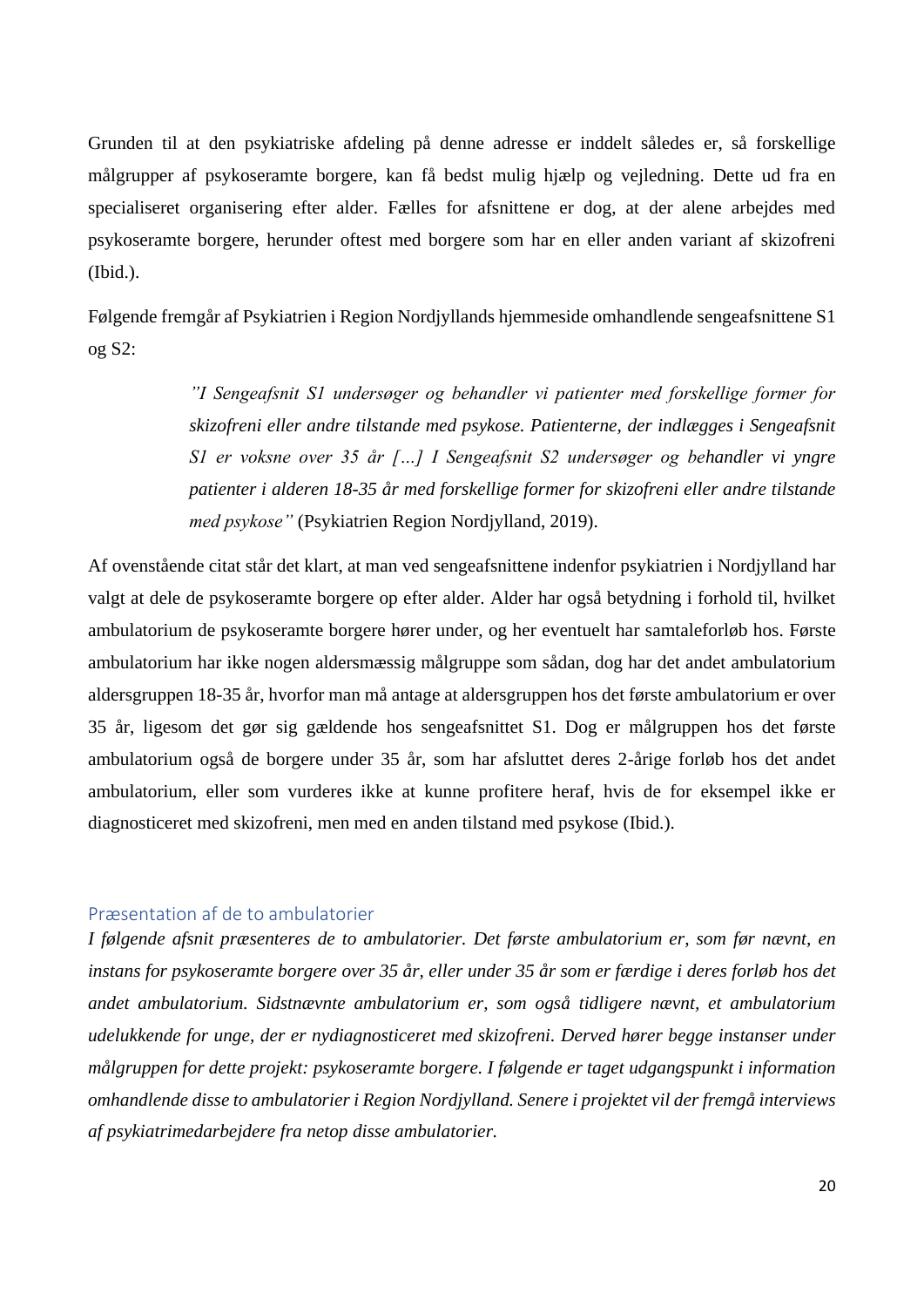Det første ambulatorie arbejder med borgere med en psykosediagnose eller skizofrenidiagnose. Aldersgruppen er 35+, men også de personer, der ikke kan profitere af et forløb i det andet ambulatorie eller som er færdige i dette forløb, kan være i det første ambulatorie. Ambulatorium nummer to har med en bestemt målgruppe af psykoseramte borgere at gøre. Dette fremgår af Region Nordjyllands Psykiatriafsnits hjemmeside:

> *"Vores målgruppe er patienter mellem 18-35 år, der er nydiagnosticerede med skizofreni og kun har fået antipsykotisk medicin i op til 3 måneder"* (Psykiatrien Region Nordjylland, 2020).

De psykoseramte borgere, som henvises til dette ambulatorium, kan komme fra alle Nordjyllands kommuner. Det kan også de psykoseramte, der henvises til det første ambulatorie. Det er enten egen læge, egen psykiater indenfor det private regi eller andre afdelinger indenfor Psykiatrien, som borgerne henvises fra (Ibid.).

Et behandlingsforløb i førstnævnte ambulatorie har ikke som sådan en fastsat tidsramme, som indebærer et ophør af samtaleforløbet. Men dette kan til enhver tid afbrydes, efter patientens ønske, hvis eksempelvis denne kobles på hos egen læge i stedet, eller bliver helt rask og ikke længere har behov for at deltage i et behandlingsforløb. I forbindelse med behandlingsforløbet har patienten en behandler, som denne er knyttet til og hos hvem samtalerne foregår (Ibid.).

De psykoseramte borgere, som kommer i et forløb hos det andet ambulatorie, er som regel i et behandlingsforløb, der varer i 2 år. I de to år har borgeren en primær kontaktperson fra ambulatoriet, der fungerer som dennes primære behandler. Det er denne behandler, der er koordinator for indsatsen hos den enkelte, psykoseramte borger. Vedkommende skal derfor have et stort overblik over hele behandlingsforløbet for pågældende borger. Behandleren kan have en stilling som såvel psykolog, som ergoterapeut eller sygeplejerske, hvilket også gør sig gældende hos det første ambulatorie (Ibid.).

I et forløb indenfor det andet ambulatorie finder der typisk samtaler sted ugentligt i starten af forløbet – for eksempel lige efter en borger har fået stillet sin diagnose efter indlæggelse, og netop er udskrevet, men er startet i behandlingsforløb i ambulatoriet. Efter det første års tid finder samtalerne sted mindre ofte, men måske stadig hver anden uge. I samtaleforløbene indgår blandt andet det, at det bliver fulgt op på den medicinske behandling, som de psykoseramte borgere er i. Samtidig kan samtalerne tage udgangspunkt i, om den psykoseramte borger, har haft psykotiske symptomer i form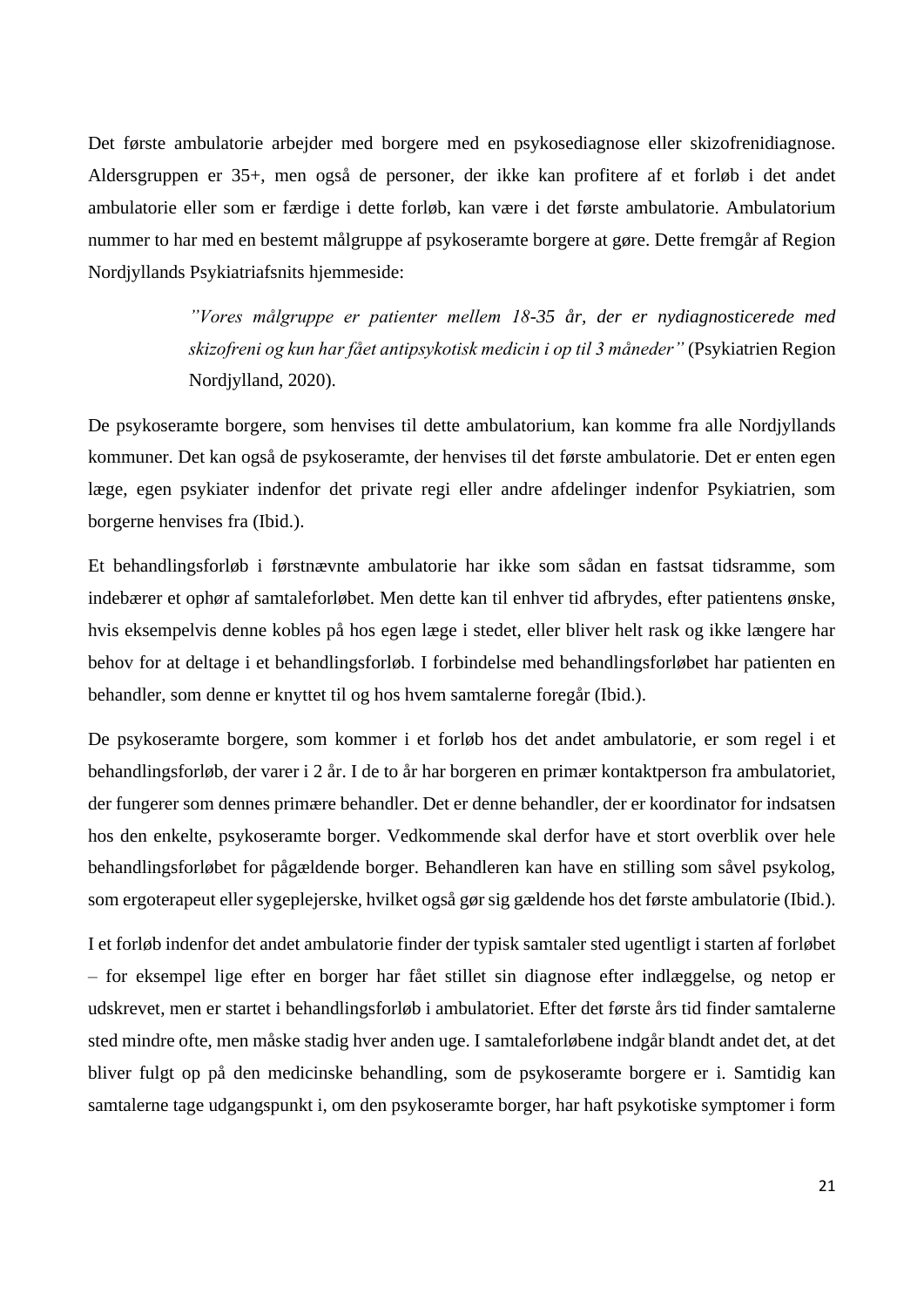af hallucinationer eller vrangforestillinger siden personen sidst var til samtale. Pårørende kan ligeledes inddrages i samtaleforløbene (Ibid.).

I det førstnævnte ambulatorie finder samtalerne ikke nødvendigvis sted lige så hyppigt som i det andet ambulatorie, da patienterne her kan være nogen, der ikke er nydiagnosticeret, men er blevet mere vant til deres liv med en diagnose, hvilket kan betyde for den enkelte patient, at denne ikke nødvendigvis har behov for et tæt samtaleforløb, men et samtaleforløb, hvor man for eksempel mødes en gang månedligt (Ibid).

Om behandlingen i det andet ambulatorie fremgår følgende af Psykiatrien i Region Nordjyllands hjemmeside:

> *"[Det er] specialiseret behandling, som er evidensbaseret. Behandlingen er helhedsorienteret, og fokus er ikke kun på diagnose, symptomer og medicinsk behandling. Vores gruppeforløb er alsidige, og vi gør under forløbet meget ud af at give dig mulighed for at møde andre unge med lignende problematikker"*  (Psykiatrien Region Nordjylland, 2020).

Ud fra ovenstående citat står det klart, at også gruppebehandlingsforløb finder sted indenfor ambulatorium nummer to, hvor de psykoseramte unge kan møde andre med samme sindslidelse. Her finder desuden også psykoedukation sted, som er undervisning for de unge, omhandlende skizofreni og andre psykosesygdomme, samt hvorledes dette kan forværres eller på den anden side forbedres og endda helt forebygges (Ibid.).

Til sidst er det væsentligt også at nævne, at der i ambulatorierne samarbejdes med andre relevante aktører omkring den enkelte borger. Herunder som før nævnt pårørende, men også sagsbehandlere, misbrugsbehandlere samt uddannelsessteder, arbejdspladser med flere (Ibid.).

### <span id="page-21-0"></span>Hermeneutikken som videnskabsteoretisk metode

*Som videnskabsteoretisk metode for dette projekt er valgt at tage udgangspunkt i hermeneutikken. Den viden, der skabes igennem denne kandidatafhandling, har jeg en forforståelse for. Dette igennem dels egne erfaringer med møde med psykiatriarbejdere, dels igennem den teoretiske forforståelse, der udspiller sig i teoriafsnittene senere i projektrapporten. Den viden, jeg tilegner mig igennem interviews i forbindelse med dette projekt, er genstandsfelt for en fortolkning og indhentning af ny*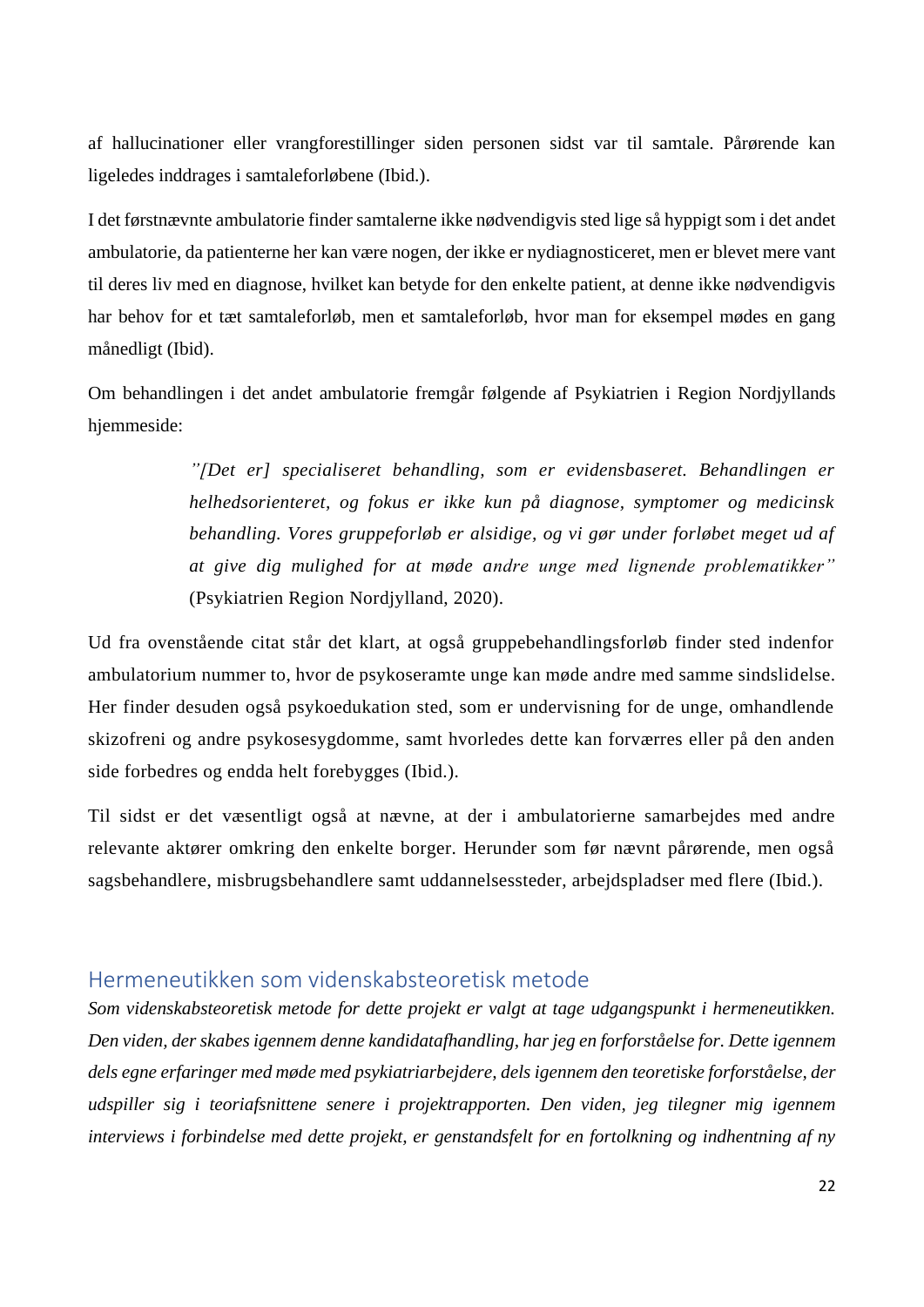*viden indenfor feltet. Der gøres opmærksom på, at der ved projektforløbet omhandlende indhentning af empirisk materiale og analysering heraf, er gjort den overvejelse, at min egen forforståelse i form af erfaring ikke skal være altafgørende for argumentering og pointer i analysen. Dette da der ønskes tolket på informanternes holdninger, og ikke alene min egen holdning. Trods denne i dette videnskabsteoretiske afsnit vil blive udfoldet.*

De to elementer i den hermeneutiske retning, der findes særligt relevante for dette projekt, er, som det fremgår af metateksten, forforståelse samt fortolkning. Forforståelse kan siges at være den forståelse, man har, forud for at man undersøger et felt. Fortolkning derimod er et redskab til at nå frem til en ny forståelse, når man har været ude at undersøge et givent felt (Jacobsen, et.al, 2015, kap. 6).

Et vigtigt element, der gøres brug af i dette projekt, er den hermeneutiske cirkel, som de tyske filosoffer Martin Heidegger (1889-1976) og Hans-Georg Gadamer (1900-2002) udlægger den. Man bør forstå helheden af en given sammenhæng, for at kunne forstå de enkelte dele af sammenhængen. Man bør samtidig på den anden side forstå de enkelte dele af sammenhængen for at forstå helheden. Det at forstå eksempelvis informanternes udsagn i dette projekt har altså flere sider af samme sag. Dels betyder forforståelsen noget, men det gør også forståelsen man får igennem informanterne. Der dannes en fortolkning af udsagnene. Forståelsen jeg tilegner mig løbende samt forforståelsen, som jeg havde før jeg undersøgte feltet, går hånd i hånd og er afhængige af hinanden. De to forståelsesrammer danner sammen den hermeneutiske cirkel (Systime, 2021).

#### <span id="page-22-0"></span>Forforståelse for feltet

*I følgende bliver min forforståelse for feltet beskrevet. Men denne forforståelse er blot første del af en hel forståelsesramme. Forståelsen som tilegnes løbende og fortolkningen heraf er af afgørende betydning for projektkonklusionen senere i kandidatafhandlingen. Der finder, for at forblive indenfor den hermeneutiske retning, en horisontsammensmeltning sted, idet to forståelser møder hinanden. Den forståelse som fremgår af informanterne og den forståelse jeg når frem til igennem min fortolkning, som også til dels kan siges at være præget af min forforståelse.* 

Min egen forforståelse for feltet omhandlende psykiatriarbejderes menneskesyn på psykoseramte borgere bygger på personlige erfaringer. Jeg har selv, som patient, været i kontakt med både ergoterapeuter, psykologer, sygeplejersker og psykiatere. Alle indenfor psykiatrien. Jeg har selv været ramt af psykoser i mit eget liv af flere omgange, og kontakten til psykiatriarbejdere har været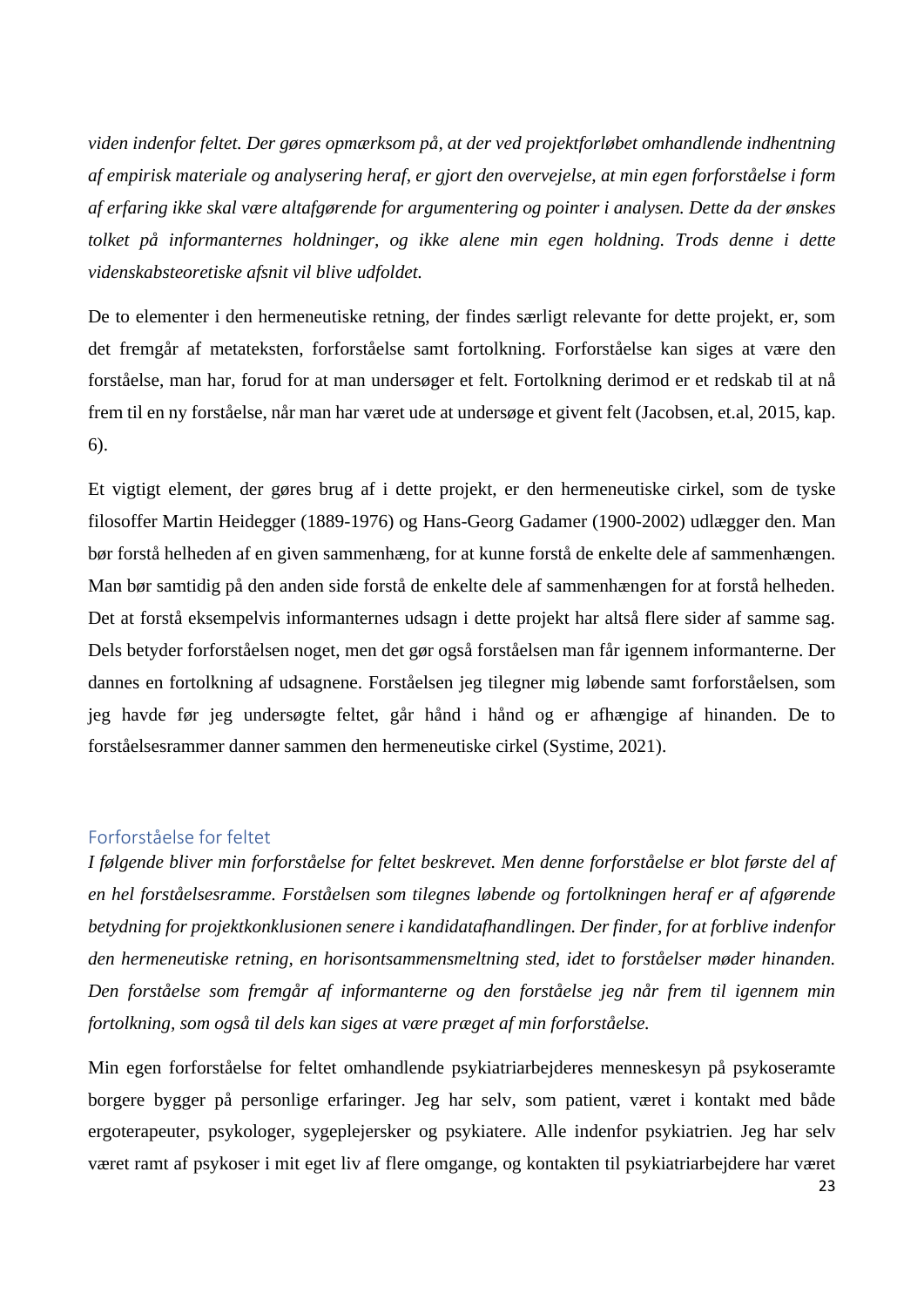jævnlig indenfor en vis årrække i mit liv. Min forforståelse bygger på, at psykiatriarbejdere overordnet set har et positivt menneskesyn, hvad angår psykoseramte. Dog kan det have betydning, hvilken patient psykiatriarbejderen arbejder med, idet der findes meget forskellige grader af psykoser – nogen kommer sig helt, mens andre nærmest virker til ikke at have nogen som helt gavn af behandling. Denne udtalelse har jeg hørt fra flere psykiatriarbejdere.

Det positive menneskesyn viser sig i form af, at psykiatriarbejderne arbejder forebyggende og forsøger at få inkluderet patienterne dels i deres egen behandlingsvalg, men også i samfundet i det hele taget. Patienterne skal ikke stå udenfor samfundet, blive glemt og marginaliseret. Mit indtryk er, at psykiatriarbejdere ønsker, at psykoseramte borgere skal have den fornødne hjælp til *recovery*, som betyder at komme sig (Region Hovedstadens Psykiatriske Hospital, u.å.).

De skal have den hjælp i form af medicinsk behandling, kognitiv terapi, psykoedukation med mere, som skal til for at de kan fungere bedst muligt i hverdagen. Det kan være patienterne bliver så stabile, at de får hjælp til at komme ind på arbejdsmarkedet eller videre i uddannelsessystemet. Det kan også være, de bør afklares til en førtidspension, og derved kan få fred i ikke at skulle stresse over sin arbejds- og helbredssituation.

Psykiatriarbejdere virker til at arbejde meget tæt sammen med andre fagpersoner, herunder blandt andet socialrådgivere hos eksempelvis sygedagpengehuset. Jeg ved også af erfaring at psykiatriarbejdere også samarbejder med socialrådgivere indenfor selve psykiatrien, som kan støtte de psykoseramte i mødet med socialrådgivere fra kommunen.

Mit indtryk er kort sagt, at menneskesynet er positivt fra psykiatriarbejdernes side. De virker inkluderende, ikke manipulerende og ikke som sådan som nogen, der misbruger deres magtposition. Psykiatriarbejderne, jeg har mødt gennem mit eget sygdomsforløb, virker ikke til at være bange for psykoseramte borgere, som jeg af erfaring ved nogen andre personer gør. Ja, jeg husker endog selv en episode, hvor jeg mødte en anden psykoseramt borger, og jeg følte mig langt fra tryg ved det, da jeg frygtede vedkommende ville være udadreagerende. Dette til trods for, jeg selv kender til sygdommen og derved måske burde være en af dem, der ikke er fordomsfuld og utryg uden grund i mødet med en anden psykoseramt… Der skete desuden intet grimt. Det var simpelthen mine egne fordomme og min egen forforståelse, der talte.

Dog er mit indtryk at psykiatriarbejdere har det menneskesyn, eller nærmere den forudantagelse, at patienterne skal passe meget på ikke at få et tilbagefald, ikke skal stresse sig selv og ikke skal arbejde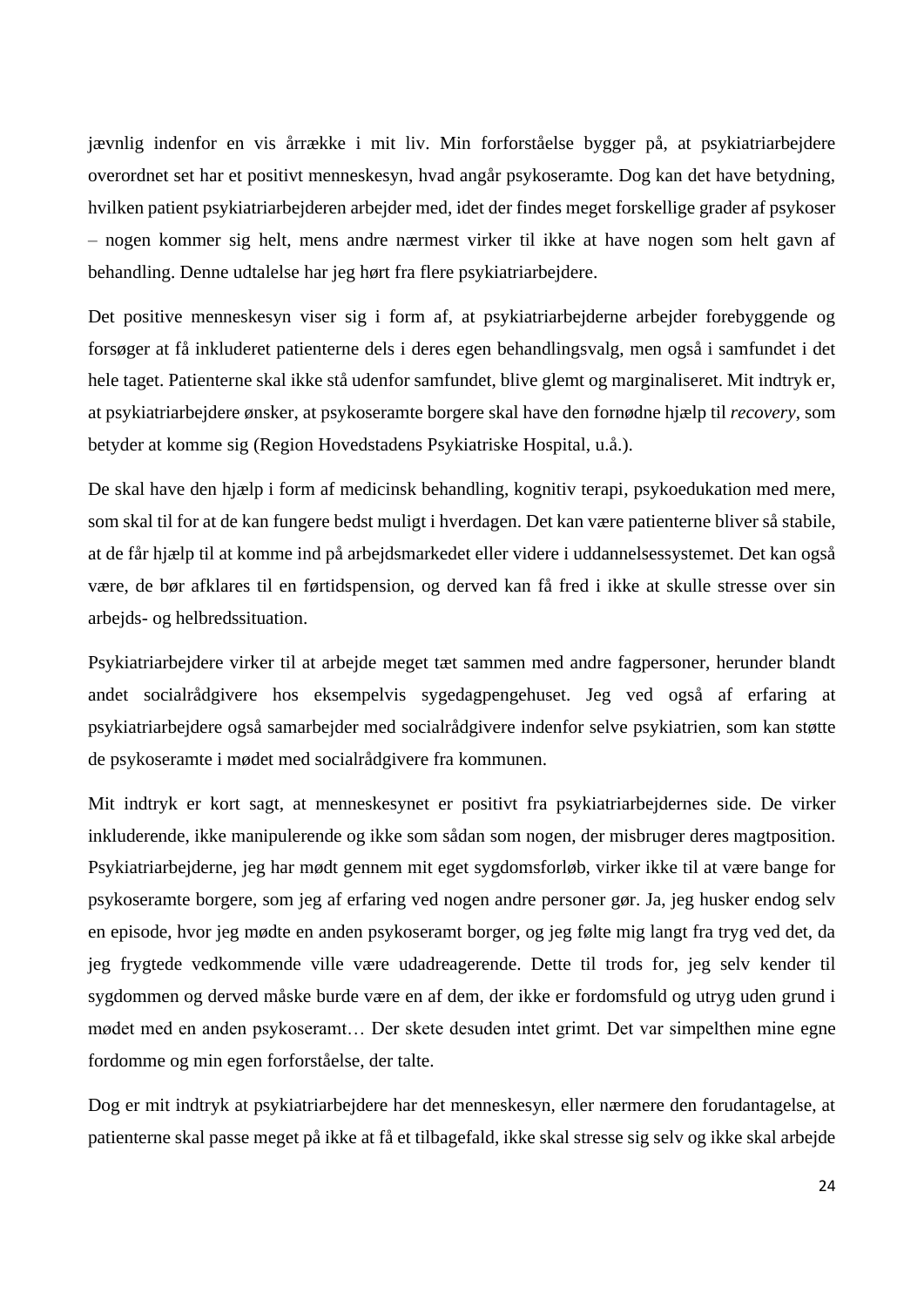eller studere mange timer i streg. Hertil må jeg sige, at det er min tolkning, psykiatriarbejderne har set så mange ufatteligt hårdt psykoseramte patienter, at de har svært ved at forholde sig til solstrålehistorierne, hvor patienterne kommer sig næsten helt, og måske endda ikke længere er i kontakt med psykiatrien. Netop da det kan være tilfældet, at patienterne ikke er i kontakt med psykiatrien mere, når det går godt, enten idet de dropper kontakten selv, eller idet de finder anden hjælp hos eksempelvis egen læge, kan det medføre, at solstrålehistorierne glemmes af psykiatriarbejderne. Dette da psykiatriarbejderne ikke længere kan følge patienterne på tæt hold.

Dette kan medføre, at menneskesynet hos psykiatriarbejderne er farvet ene og alene af de slemmere tilfælde af psykoseramte borgere. Hertil skal siges, at, er dette tilfældet, da kan det være med til at give et menneskesyn, der er præget af diagnosebegreber, magtforhold og institutionalisering. Disse tre betegnelser fremgår af dette projekts teoretiske rammer, som også kan ses som værende led i min forforståelse. I al fald kender jeg til dette udvalg af teori, inden jeg går ud og undersøger feltet og interviewer psykiatriarbejdere, for at få deres menneskesyn på psykoseramte borgere frem.

Al dette er blot mine egne forforståelser for feltet, og viser nogen tanker hos en enkelt patient, hvorfor det ikke er intentionen at tale på alle andre patienters vegne. Min forforståelse siger tilmed intet om psykiatriarbejderes menneskesyn på psykoseramte, da jeg aldrig har prøvet at arbejde indenfor psykiatrifeltet.

Dette er blot mit personlige udgangspunkt og grundlag for, hvorfor jeg netop finder feltet yderst relevant at undersøge. Den viden, der skabes gennem dette projektforløb, bærer ikke nødvendigvis præg af min forforståelse, foruden at jeg på forhånd har haft et personligt kendskab til de informanter, der medvirker under interviewene. Idet jeg har kendt disse dels som egen tidligere behandler samt som nuværende behandler. Det var her, døren blev åbnet for muligheden for at interviewe netop de informanter, der medvirker i denne kandidatafhandling. Det skal ligeledes nævnes, at jeg har forsøgt at få kontakt til psykiatriarbejdere, som jeg ikke selv på forhånd har haft kendskab til, dette dog uden held.

### <span id="page-24-0"></span>Kvalitativ metode

*I følgende afsnit præsenteres den kvalitative metode, som adskiller sig fra den kvantitative metode. Ved den kvalitative metode ses blandt andet udfærdigelse af interviews, hvilket gør sig gældende for dette projekt. Ved kvantitativ metode derimod gøres for eksempel brug af spørgeskemaundersøgelser.*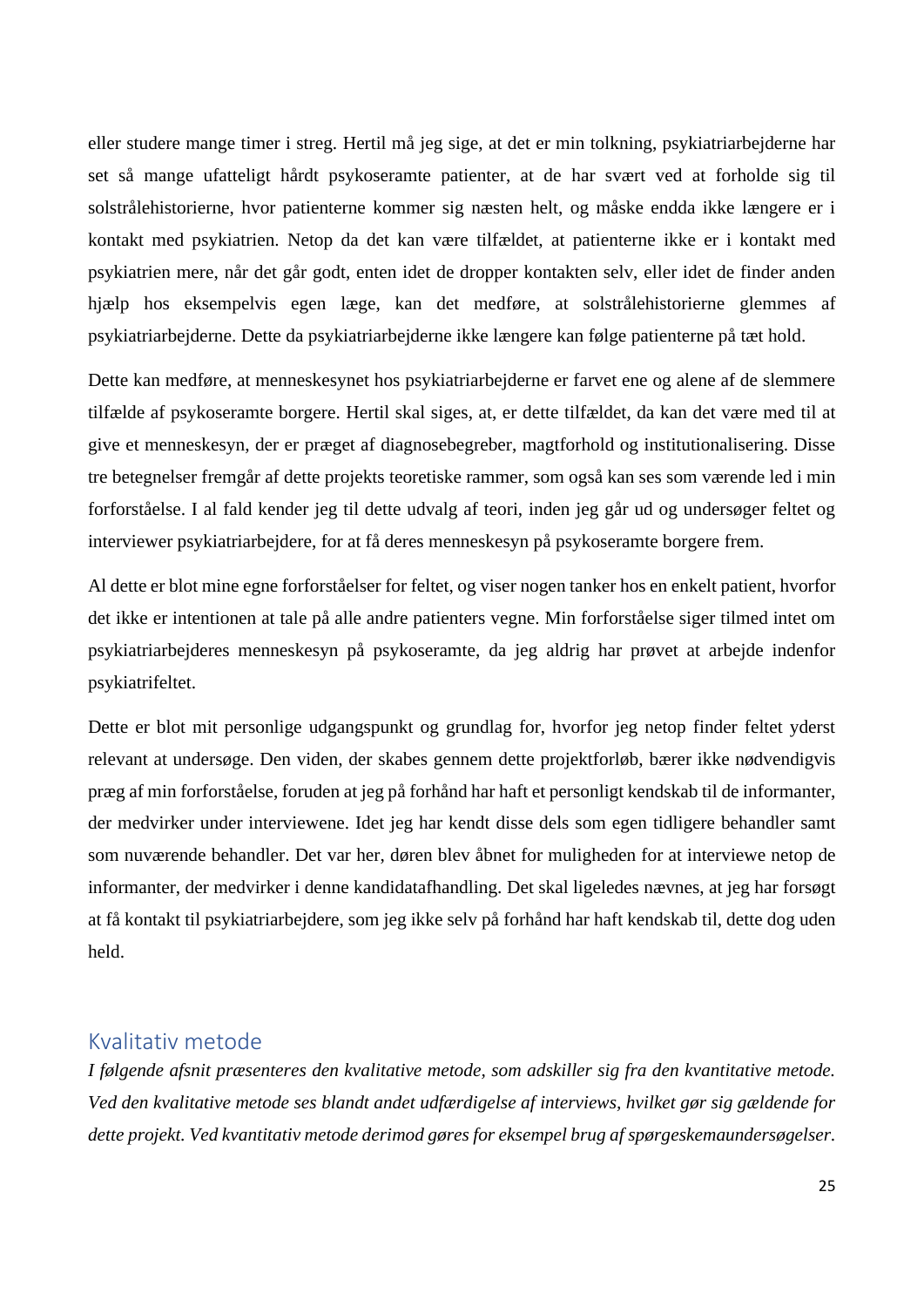*Dette projekt er afgrænset til udelukkende at omhandle den kvalitative metode, herunder interviews af psykiatriarbejdere samt anonymisering af indhentet interviewmateriale i denne forbindelse.* 

### <span id="page-25-0"></span>Fortolkning af interviews

*I følgende afsnit er fokus lagt på at redegøre for det fortolkende element i forbindelse med analysering af interviews. Man kan være både fortaler eller modstander af fortolkning af interviews, men er der argumenteret ordentligt for en given mening i et interview, kan selv en modstander af en udtalelse finde forståelse herfor. Fortolkningen hører som før nævnt til den hermeneutiske videnskabsteoretiske metode.*

Analyse af interviews kan sige at gå hånd i hånd med fortolkninger af informanters meninger og holdninger, som de kommer til udtryk igennem et givent interview. Interviewanalyse kan med andre ord omtales som værende:

> *"omfattende og kritiske fortolkninger af interviewudsagns mening "* (Kvale, S., 2004, s. 207).

Man kan være både for eller imod en såkaldt interviewfortolkning. Et udsagn som taler for, at fortolkninger af interviews findes hensigtsmæssige og anvendelige er følgende:

> *"Der kan stilles mange forskellige spørgsmål til en tekst, og de forskellige spørgsmål fører til forskellige svar, hvad angår tekstens mening"* (Kvale, S., 2004, s. 207).

I dette udsagn står det klart, at der tales for de fortolkningsrammer som forskere arbejder indenfor, dette idet, at uanset, om der er tale om en tekst, der skal analyseres, eller er tale om et interview, der er optaget eller nedskrevet, så dette også tager form i en tekst, så findes der mange måder at analysere på. Men hvis blot man kan argumentere for sin mening, og at argumentationen er pålidelig, så vil en læser, der læser tolkningen også kunne forholde sig til denne, selv hvis læseren selv er af en anden mening.

> *"Hvis man accepterer princippet om en legitim mangfoldighed af fortolkninger i interviewanalyser, bliver det meningsløst at stille strenge krav om fortolkningskonsensus. Så drejer det sig om at formulere den dokumentation og de argumenter, der indgår i en fortolkning, således at fortolkningen kan efterprøves af andre læsere"* (Kvale, S., 2004, s. 208).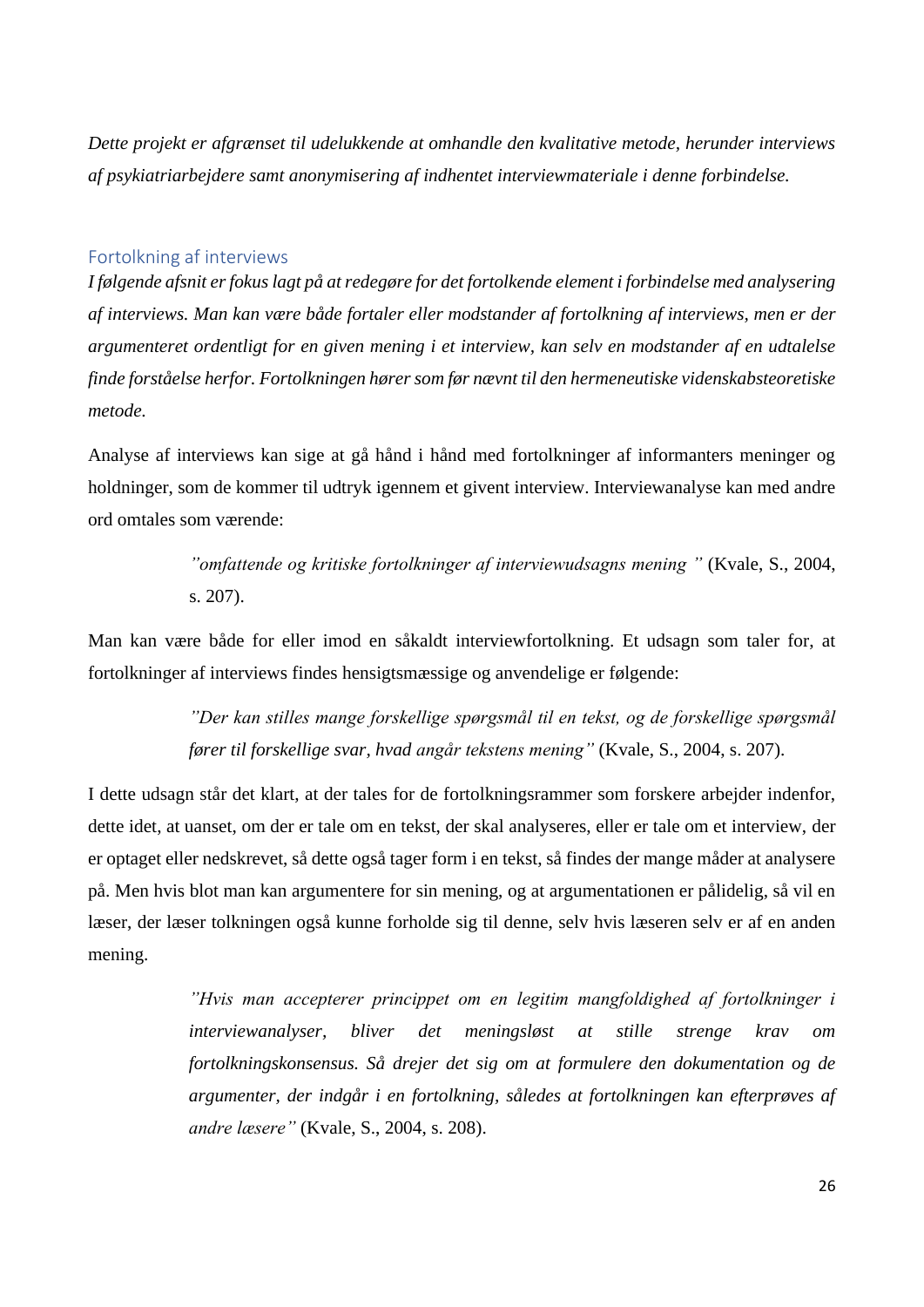Et udsagn, der derimod taler imod fortolkninger af interviews, lyder som følger:

*"Forskellige fortolkere finder forskellige meninger i det samme interview, interviewet er derfor ikke nogen videnskabelig metode"* (Kvale, S., 2004, s. 207).

Men med ovenfornævnte andre udsagn kan siges at fortolkningen i forbindelse med interviews hører til den videnskabsteoretiske metode kaldet hermeneutikken. Hvorfor udsagnet om, at forskellige interviewfortolkninger ikke er troværdige, når man ikke til enighed, ikke findes at være sandt.

Dog bør man passe på med ikke at komme til at "digte" for meget på sine fortolkninger, og lave interviewudsagnene om til sine egne, så interviewet pludselig ikke findes brugbart, mens forskeren selv har dannet sine helt egne klare holdninger. Dette går under betegnelsen *ensidig subjektivitet*, som er*:*

> *"kendetegnet ved forskere der kun lægger mærke til fund, der støtter deres egne opfattelser, fortolker selektivt, rapporterer udsagn, der underbygger deres egne konklusioner og overser ethvert vidnesbyrd, der peger i modsat retning"* (Kvale, S., 2004, s. 209)

De interviews, der finder sted, i forbindelse med denne kandidatafhandling, udmunder i en fortolkning, som fremgår af analyseafsnittene samt af diskussionsafsnittet, senere i denne projektrapport. Der er forsøgt ikke gjort brug af *ensidig subjektivitet,* men derimod anvendt en åbenhed overfor informanternes udsagn. Herunder en åbenhed overfor de repræsenterende psykiatriarbejderes menneskesyn på psykoseramte borgere. Det er vigtigt at slå fast, at det ikke er målet med dette speciale at nå frem til et specifikt menneskesyn, som værende relevant indenfor feltet, men dog at analysere frem til, hvorvidt der er menneskesyn i det store hele indenfor det sociale arbejdes felt, der kan siges at være relevante for psykiatrifeltet, når det kommer til psykiatriarbejderes møde med psykoseramte borgere.

### <span id="page-26-0"></span>Pseudonymisering af interviews

*I følgende afsnit gøres klart, at der findes forskellige former for anonymisering i forbindelse med interviews. Der findes anonymisering, hvor ingen kender til informanterne, selv ikke forsker; og så findes der pseudonymisering, hvor forsker ved, hvem informanterne er, mens informanterne dog fremstår anonyme i forskers værk. Det er Databeskyttelsesforordningen der stiller forventninger til, at der ved forskning skal gøres brug af en anonymiseringsform.*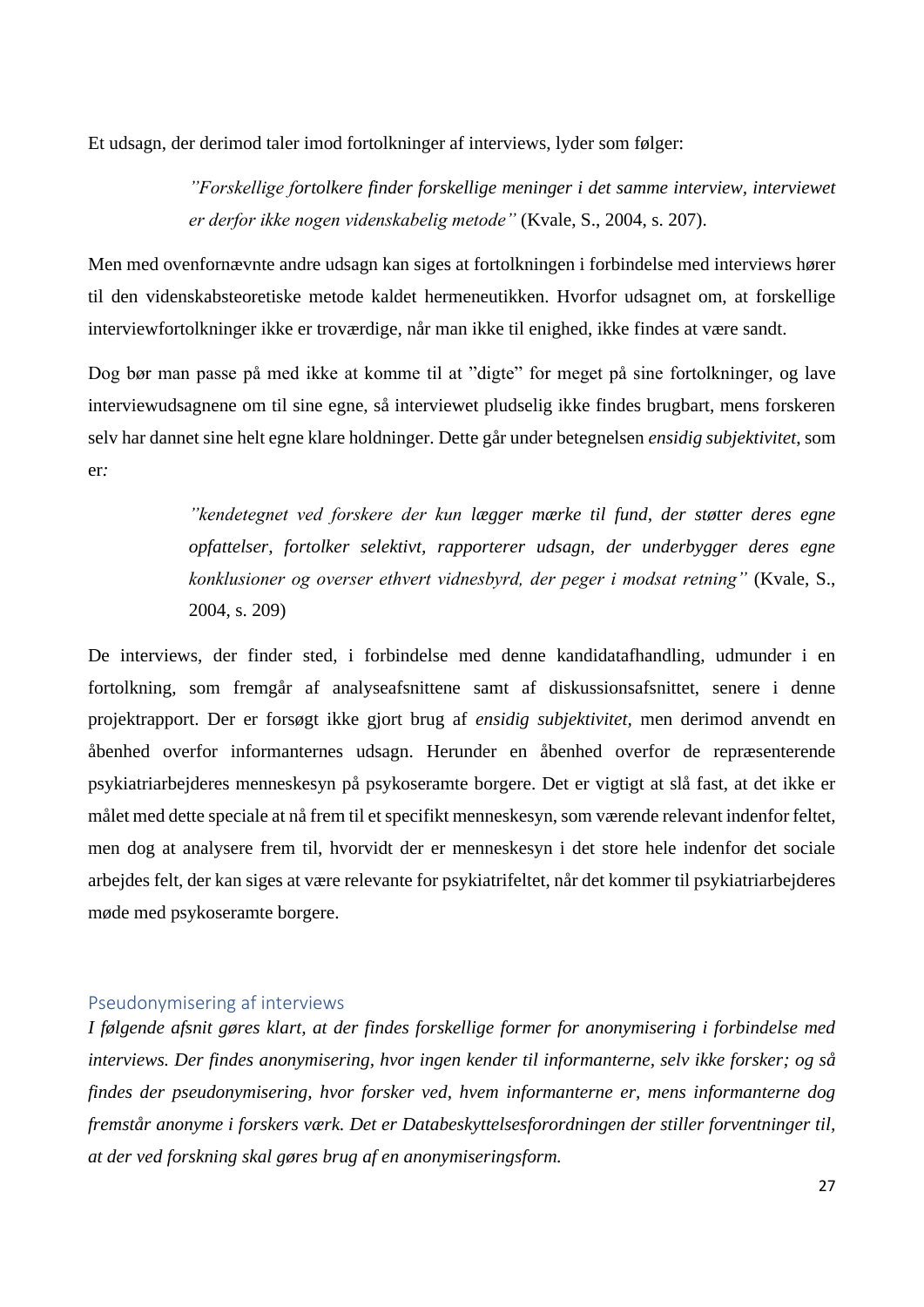Når det kommer til indsamling af empiri igennem interviews, er det altid vigtigt at gøre brug af en form for anonymisering. Vigtigheden heraf beskrives blandt andet af følgende citat:

> *"Et vigtigt etisk udgangspunkt omhandler at beskytte informanterne ved at sikre deres anonymitet, så de ikke kan genkendes af andre"* (Bengtsson, et.al., 2020, s. 194).

Det kan, hvis vi vender dette udsagn lidt om, siges at være uetisk eller etisk uforsvarligt ikke at anonymisere. Men der findes flere former for anonymisering, i al fald, hvis det kommer til Databeskyttelsesforordningen, der i daglig tale går under forkortelsen GDPR.

> *"I Danmark skal human- og samfundsvidenskabelige forskningsprojekter typisk ikke anmeldes til eller godkendes af en videnskabsetisk komité, hvilket eksempelvis er tilfældet i Sverige, England og USA. Registrering og behandling af følsomme personoplysninger skal dog altid følge Databeskyttelsesforordningen (GDPR)"* (Bengtsson, et.al., 2020, s. 194).

Når det kommer til anonymisering ifølge GDPR, så findes der som sagt flere former for anonymisering. Der findes a*nonymisering* og *pseudonymisering.* Forskellen herpå er som følger:

> *"Anonymisering er, når informanter slet ikke kan genkendes eller spores, heller ikke af forskeren. Pseudonymisering er, når informanter ikke kan genkendes i analyser og afrapporteringer, men er kendt af forskeren"* (Bengtsson, et.al., 2020, s. 195).

Med afsæt i Databeskyttelsesforordningens anonymiseringsformer skal siges, at anonymiseringsformen i dette projekt er *pseudonymisering* og altså ikke den anonymisering, der går under navnet *anonymisering.* Dette da jeg, som forsker af dette projekt, kender til identiteten af informanterne, der er deltagende i interviewet. Mens at læseren til gengæld ikke kender til identiteten af informanterne.

### <span id="page-27-0"></span>Analysestrategisk metode

*I følgende analysestrategiske metodeafsnit bliver overordnet set både præsenteret, hvorledes der i projektarbejdet er gjort overvejelser før selve analysen samt under analyseprocessen. Disse to overordnede kategorier er ment til at skabe overblik over den analysestrategiske metode, og herunder hører flere underemner med relevans for analysearbejdet.*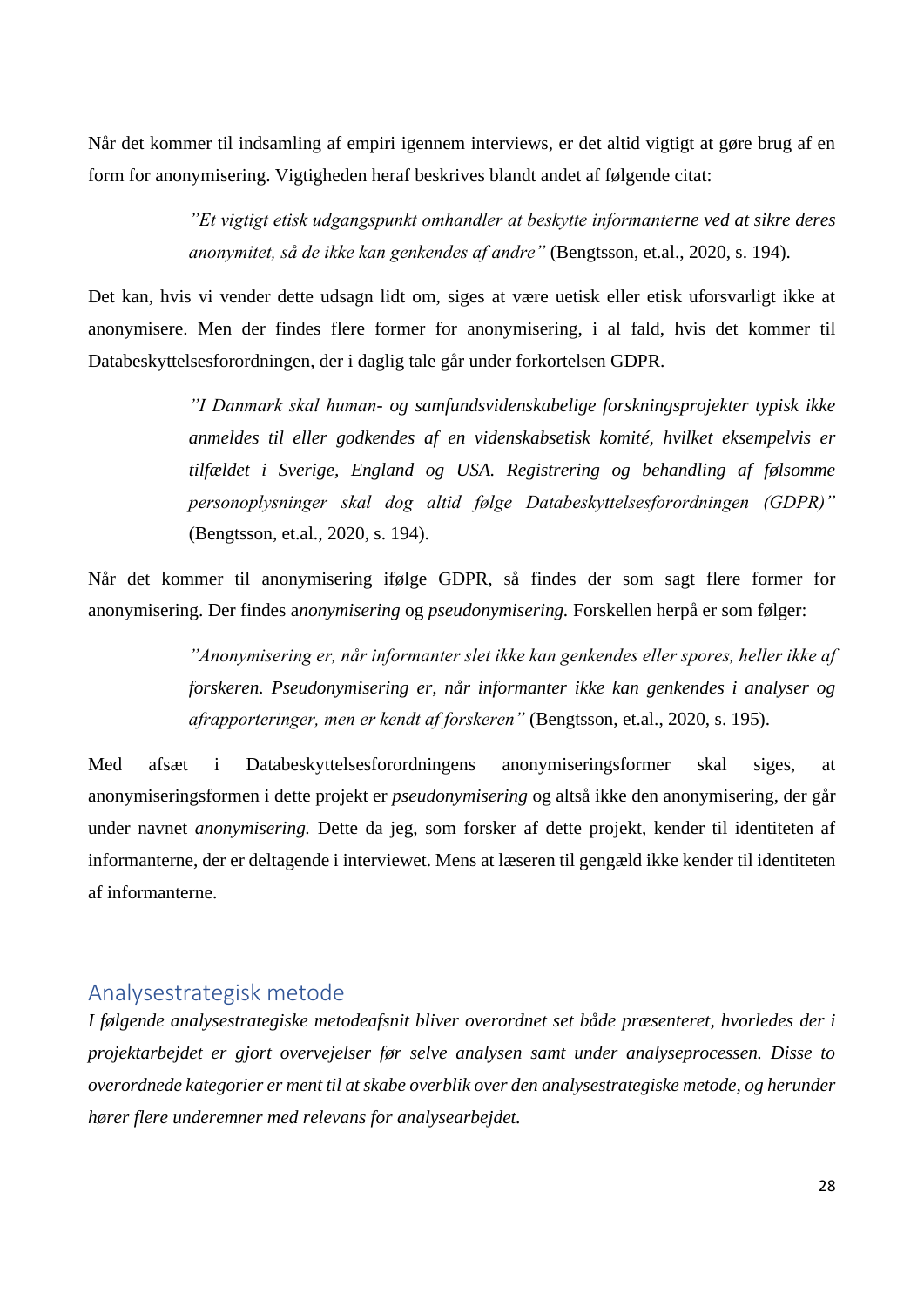#### <span id="page-28-0"></span>Før analysen

*Før analysen er der arbejdet dels med interviewguide samt med hvorledes udfærdigelse af interviewene finder sted. Dette er forarbejdet, og det indebærer blandt andet en række spørgsmål, som ønskes stillet under interviewene – interviewenes rettesnor, så at sige. Det indebærer også bestemmelse af tid og sted for selve interviewenes udfoldelse samt informationer om samtykkeerklæring, som informanterne skal være indforstået med inden selve interviewene finder sted.* 

#### <span id="page-28-1"></span>Interviewguide

*I dette projekt er anvendt en interviewguide, som grundlag for interviewets udfoldelse. Interviewguiden findes hensigtsmæssig for at skabe overblik og dele interviewet ind i diverse kategorier. Samtidig er spørgsmålene i interviewguiden med til at skabe rammerne for, at der udelukkende tales om emner, der er relevante for besvarelse af denne kandidatafhandlings problemformulering.*

Interviewguiden i dette projekt består af en række spørgsmål delt ind efter fire forskellige kategorier. Først er nogle indledende spørgsmål, omhandlende målgruppen informanten arbejder med samt dennes overordnede syn på begrebet *menneskesyn*. Herefter er nogle spørgsmål under de to emner diagnoser og samtaler. Herunder blandt andet spørgsmål omkring informantens syn på, hvorvidt denne mener at antallet af diagnoser er steget eller ej, samt omhandlende hvorledes denne opbygger samtaleforløb med patienterne. Slutteligt er der nogle afrundede spørgsmål omhandlende informantens overordnede værdigrundlag og retningslinjer indenfor psykiatrifeltet.

Målet med emnerne er først og fremmest at skabe grundlag for, at spørgsmålene ikke forekommer i en lang uoverkommelig rækkefølge, men at der er mulighed for pauser undervejs i interviewet, samt at overskueliggøre interviewprocessen dels for jeg selv og for informanterne.

#### <span id="page-28-2"></span>Udfærdigelse af interviewene

*Følgende afsnit omhandler rammerne i forhold til tid og sted for selve interviewene, samt informationer om samtykkeerklæring, der sætter visse retningslinjer for hele projektforløbet, og herunder særligt for informanternes deltagelse i interviewene.* 

Rammerne for udfærdigelsen af interviewene består af, at der på forhånd er aftalt tid og sted for interviewene. Interview med Informant A fra ambulatoriet for psykoseramte, samt borgere der ikke længere er i målgruppen til et forløb hos det andet ambulatorie for nydiagnosticerede med skizofreni,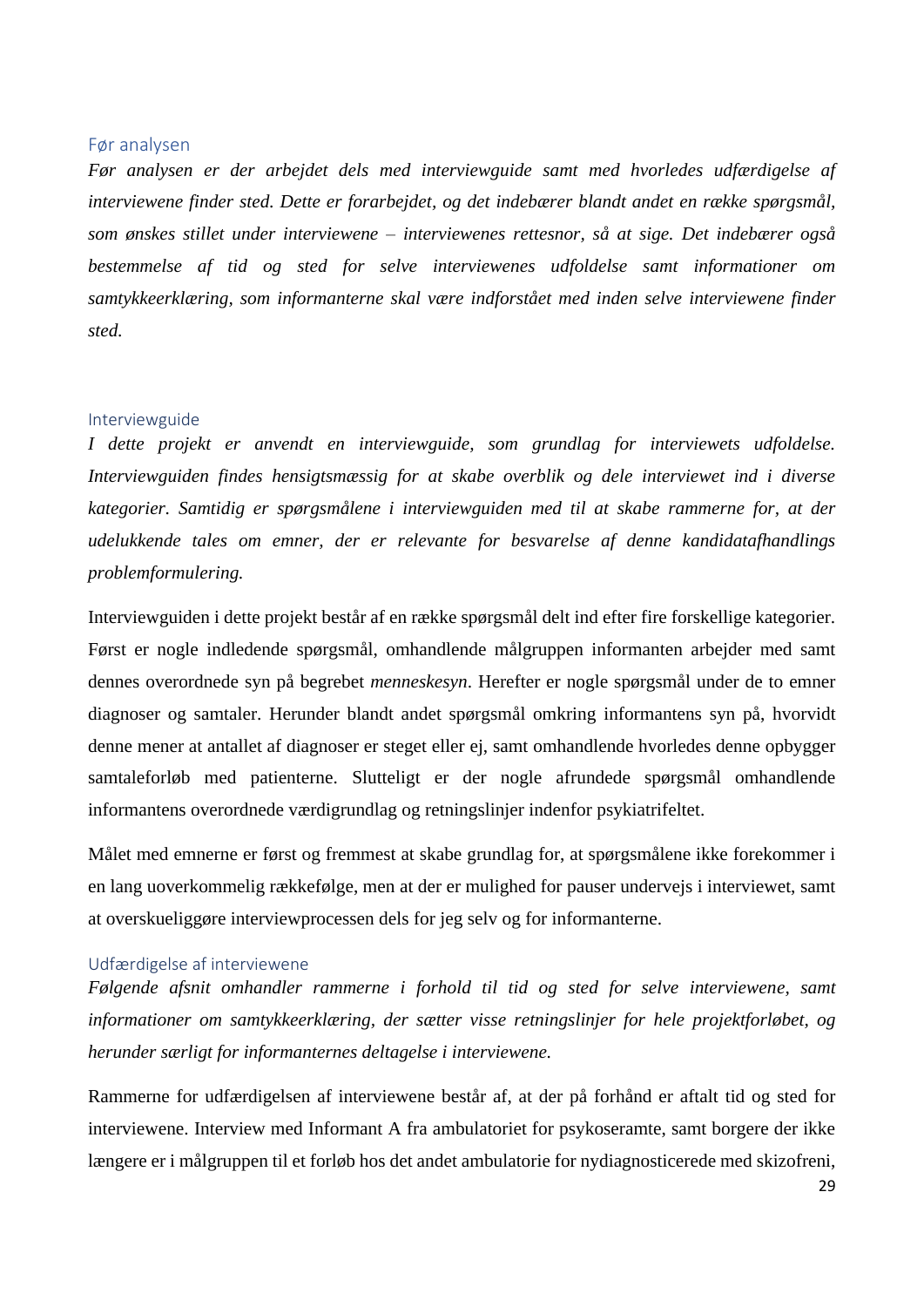finder sted i forskers hjem. Dette efter gensidig aftale med Informant A. Derimod finder interviewet med Informant B, fra ambulatoriet for nydiagnosticerede med skizofreni, sted på informantens arbejdsplads, da dette er stedet, hvor informanten foreslår, at interviewet finder sted.

Samtykkeerklæring læses af informanterne og underskrives samt tilbageleveres inden interviewenes begyndelser. Af samtykkeerklæringen fremgår desuden, at den enkelte informant, med sin underskrift, er indforstået med projekts formål samt at interviewet optages på lydfil og herefter transskriberes.

#### <span id="page-29-0"></span>Analyseprocessen

*Følgende analysestrategiske metodeafsnit omhandlende analyseprocessen deles ind i underkategorierne "transskription og meningsfortolkning" samt "strukturering af analysen". I forbindelse med disse to underkategorier er det målet, at klargøre, hvorledes nedskrivningen af interviewet samt tolkningen af det nedskrevne materiale er af betydning for projektets videre forløb. Ligeledes er det tanken at klargøre, hvordan analysen på overordnet plan er struktureret i afsnit og underafsnit.* 

#### <span id="page-29-1"></span>Transskription og meningsfortolkning

*I følgende afsnit er der lagt vægt på transskriptionen af de to interviews af to psykiatriarbejdere, der indgår i dette specialeprojekt. Der er efter transskriptionen af interviewene lagt vægt på at arbejde med fortolkning af det sagte og nedskrevne materiale fra informanterne – med andre ord tolkning af informanternes udtalte holdninger. Her spiller også min egen tolkning, som forsker ind, samt en teoretisk funderet viden.* 

Under transskriptionen af interview med informanterne er lagt vægt på at nedskrive først alt det sagte, inklusiv tøven og eftertænksomhed med pauser i denne forbindelse. Herefter er arbejdet på meningsfortolkning af interviewet.

Der blev nævnt under afsnittet "Kvalitativ metode", at det findes hensigtsmæssig at inddrage fortolkning i forbindelse med analyse af interviews. I forhold til den hermeneutiske retning findes her meningsfortolkning relevant.

Den meningsfortolkende del af interviewet tager udgangspunkt i de tre fortolkningsfaser af Kvale og Brinkmann. Første fase er informanternes udtalelser, eller med andre ord *"selvforståelse"*. Herefter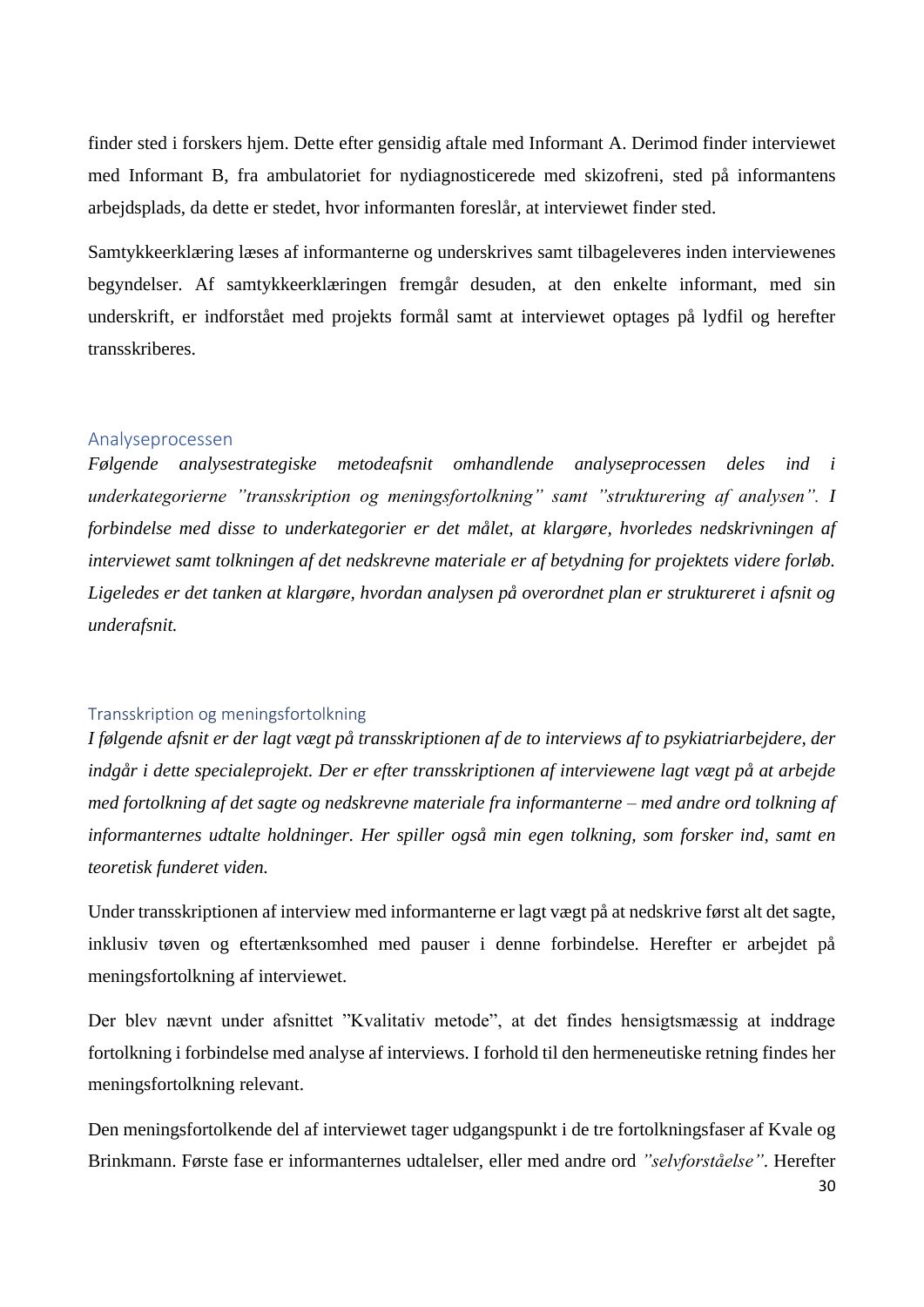kommer fasen med forskers egen umiddelbare fortolkning af og forståelse af udsagnene, eller med andre ord *"kritisk common-sense-forståelse".* Den sidste fase er fasen, hvor teoretikerne Brinkmann, Foucault og Goffman kommer i spil, eller med andre ord fasen for *"teoretiske fortolkning"* (Kvale & Brinkmann, 2015, s. 279).

For hver udtalelse fra informanterne er lagt vægt på min første fortolkning og forståelse som forsker af udsagnene, samt herefter den teoretiske fortolkning af såvel informanternes udtalelser samt mine egne umiddelbare fortolkninger.

#### <span id="page-30-0"></span>Strukturering af analysen

*I følgende afsnit præsenteres hvorledes denne kandidatafhandlings analyse er struktureret. Der er lagt vægt på at inddele analysen i overskuelige og meningsrige kategorier indenfor feltet. Hver analyseafsnit udmunder i en delkonklusion, som er med til at lede trådende sammen til den endelige konklusion sidst i projektrapporten.* 

I denne kandidatafhandling er i alt fem analyseafsnit. De fem analyseafsnit er delt ind i mindre afsnit, for at overskueliggøre det analytiske materiale for læseren. Der er lagt vægt på at følge Kvale og Brinkmanns meningsfortolkningselementer: s*elvforståelse, kritisk common sense forståelse* samt *teoretisk fortolkning*. Dette særligt i de fire første analyseafsnit.

*Selvforståelsen* – herunder informanternes udsagn og holdninger – og *kritisk common sense forståelsen* – herunder umiddelbar tolkning af *selvforståelsen* – er kort og præcist beskrevet i hvert afsnit.

Hovedvægt er dog lagt på *den teoretiske fortolkning*, hvor Brinkmanns, Foucaults og Goffmans teorier er sat i spil.

Grunden til, at det er *den teoretiske fortolkning*, som er vægtet højest, er da det anses for værende dette led i meningsfortolkningen, der er med til at højne niveauet for kandidatafhandlingen. Ligeledes findes det interessant at analysere det empiriske materiale i form af interviewene med væsentlige pointer fra det teoretiske materiale, som præsenteres første gang i specialets teoriafsnit.

Endvidere er der efter hvert analyseafsnit en delkonklusion, som leder tilbage til problemformuleringen. Det er tanken her at overskueliggøre og skabe en rød tråd gennem specialet. De fem delkonklusioner danner endvidere grundlag for specialets endelige konklusion.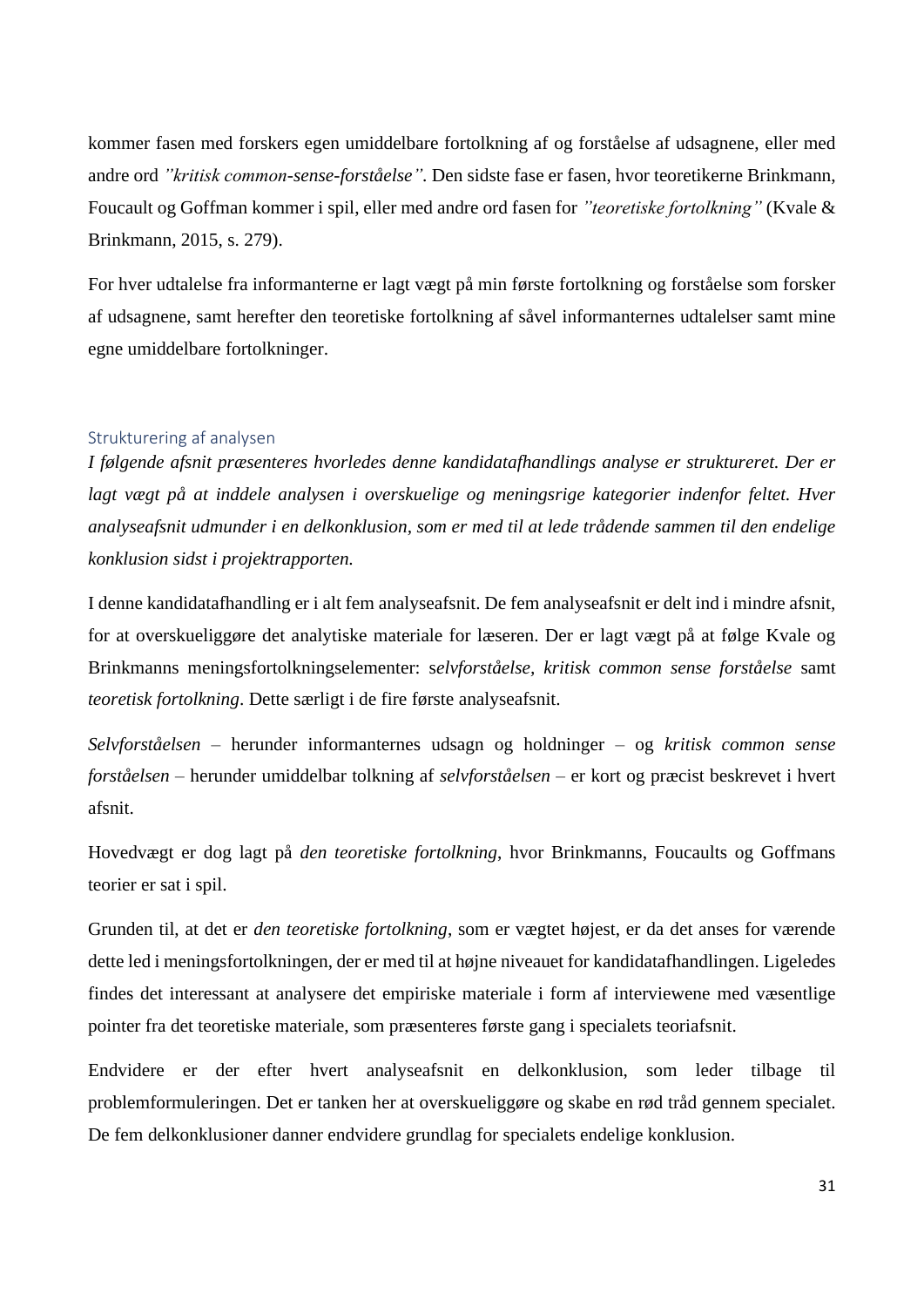Da femte analysedel ikke tager afsæt i den teoretiske forforståelse, der fremgår af det teoretiske rammeafsnit, samt ligeledes ikke tager afsæt i informanternes udtalelser, findes ikke hensigtsmæssigt her at arbejde ud fra Kvale og Brinkmanns meningsfortolkningselementer: *selvforståelse, kritisk common sense forståelse* samt *teoretisk fortolkning.* Her er der derimod lagt vægt på at inddrage relevant materiale fra fagbogen *Menneskesyn I Socialt Arbejde*, samt i denne forbindelse at besvare sidste del af problemformuleringen, hvorpå vægt ikke er lagt direkte på informanternes udtalelser. Vægt er lagt på at finde frem til eventuelle vidensområder indenfor det sociale arbejdes felt, som kan styrke menneskesynet indenfor psykiatrien både på overordnet plan, men også særligt i forhold til de psykoseramte borgere.

### <span id="page-31-0"></span>Teoretiske rammer

*I følgende teoriafsnit bliver følgende teoretikere med deres tilhørende teorier præsenteret: Svend Brinkmann med sin teori omhandlende diagnosesamfundet, Michel Foucault med sin teori omhandlende magtudøvelse og Erving Goffman med sin teori omhandlende institutionalisering samt rollefordeling og -forventninger.* 

### <span id="page-31-1"></span>Brinkmann om diagnosesamfundet

*Brinkmann har været meget fremme i medierne i de seneste år, når det kommer til debat af emner som diagnosesamfund og diagnosesprog. Det kan siges, at vi i dag er i et diagnosesamfund, fordi nærmest alle fejler et eller andet. Om det er af alvorlig karakter eller ej kan variere meget, men hele samfundet er bygget op på diagnoser. Heraf begrebet diagnosesamfund. Dette kan ses som værende relevant for denne kandidatafhandling, idet vores omgivelser, bestående af det omkringliggende samfund, andre mennesker, samt egentligt også os selv, har betydning for, hvordan vi tænker om mennesker med diagnoser. Derved menes at diagnosesamfundet kan have betydning for psykiatriarbejdernes menneskesyn på psykoseramte borgere, og på alle patienter i øvrigt!* 

Som det fremgår af problemfeltet, kan psykisk sygdom ses som værende en ganske almindelig reaktion på et kaotisk samfund med krig, terror, hungersnød med mere. Denne tankegang lægger sig op ad datidens anti-psykiatriske synspunkt, som var fremme for flere årtier tilbage (Brinkmann, S., 2019, s. 402). Den er anti-psykiatrisk i den forstand, at der findes en helt almindelig årsag til de psykiske lidelsers fremkomst, og denne skal findes i samfundssituationen.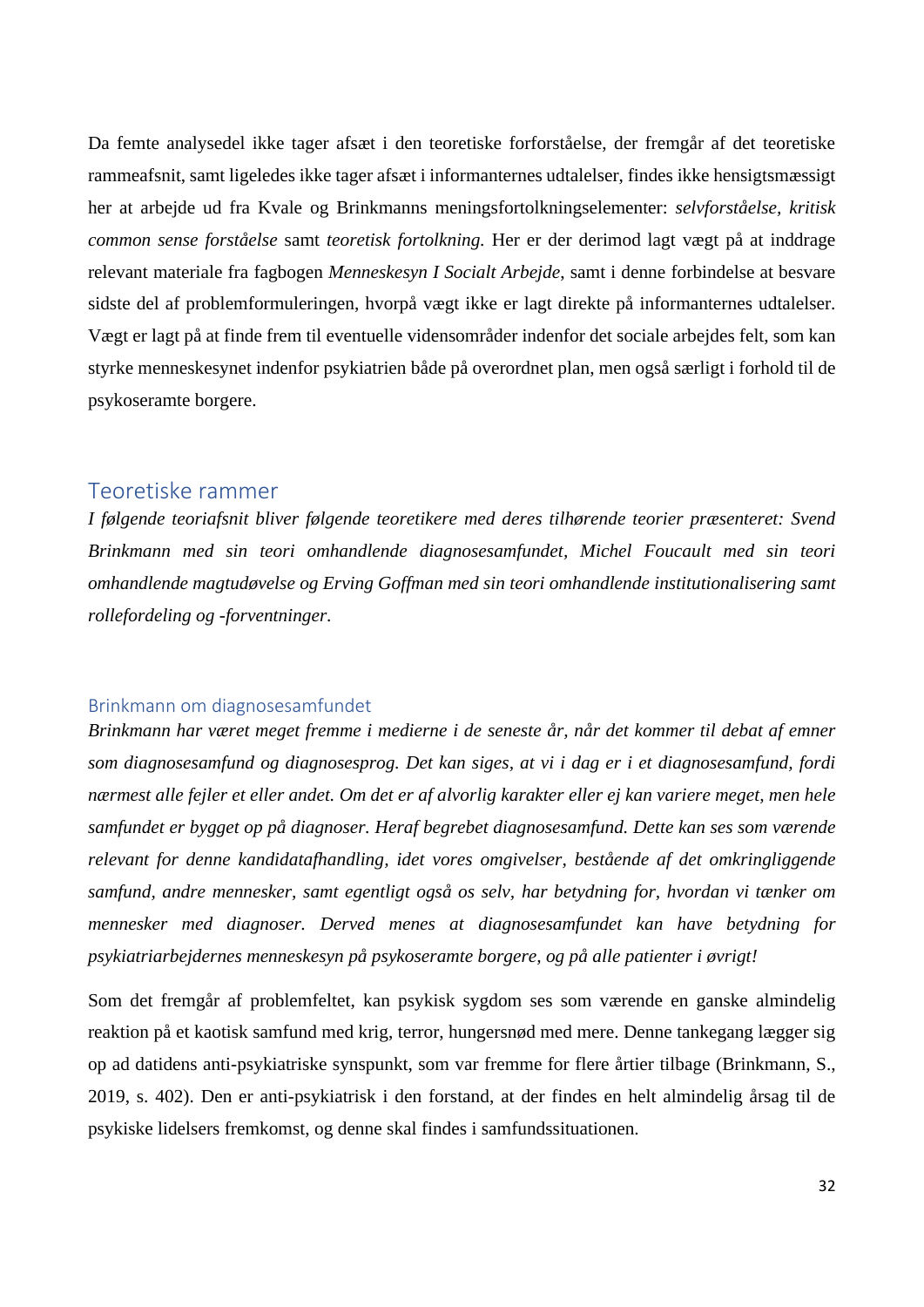Begrebet diagnosesamfund er skabt af professor i almenpsykologi, Svend Brinkmann (1975-). Det er vigtigt at understrege at Brinkmann ikke, ifølge sig selv, har et antipsykiatrisk eller antidiagnostisk syn på psykiatrifeltet. Følgende udtaler Brinkmann i kapitel 14: *"Psykisk lidelse i diagnosesamfundet"* i bogen *"Socialt Arbejde – teorier og perspektiver"* af Jens Guldager og Marianne Skytte:

> *"I modsætning til anti-psykiatrien anerkender jeg nødvendigheden af psykiatrien og dens diagnoser i behandlingen af en lang række menneskelige problemer." (Brinkmann, S., 2019, s. 402).*

Nu vil der blive lagt vægt på at definere diagnosesamfundet, som kort fortalt er det samfund vi lever i i dag, hvor stort set alle individer kender til personligt at have en diagnose eller er nærtstående til en med en diagnose – hvis ikke begge dele gør sig gældende. Brinkmann fortæller følgende herom:

> *"I dette samfund inkluderer vi meget mere under sygdomskategorierne og diagnoserne, end vi tidligere har gjort. Det er dog vigtigt at holde fast i, at dette ikke i alle tilfælde behøver at være et problem. Sygeliggørelsesbegrebet er ikke i sig selv negativt, da der er former for sygeliggørelse, som er både humane og legitime." (Brinkmann, S., 2019, s. 404).*

Hertil kan siges, at en diagnose ikke nødvendigvis bør ses som et negativt stempel at få, idet diagnoserne i dag kan være meget almindelige i samfundets normsyn og derved ikke være en diagnose, der gør, at individet bliver udstødt af samfundet eller på anden måde stigmatiseret. Samtidig vil vi gerne have diagnoser, da dette er med til at gøre, at vi kan administrere vores tilværelse (Brinkmann, S., 2019, s. 404).

Dog mener Brinkmann, at der også findes en negativ sygeliggørelse af individet igennem brugen af diagnoser. Han fortæller i forlængelse af ovenstående citat følgende:

> *"Men der er næppe heller nogen tvivl om, at der i disse år også pågår en uretmæssig sygeliggørelse, når stadig flere livsproblemer bliver klassificeret som psykiske sygdomme via diagnosesproget." (Brinkmann S., 2019, s. 404).*

Brinkmann udpeger her en medicinsk sociolog ved navn Allan Horwitz (1948-), som sætter sin lid til nogle diagnoser, men dog mener at andre er et klart resultat af diagnosesproget i diagnosesamfundet.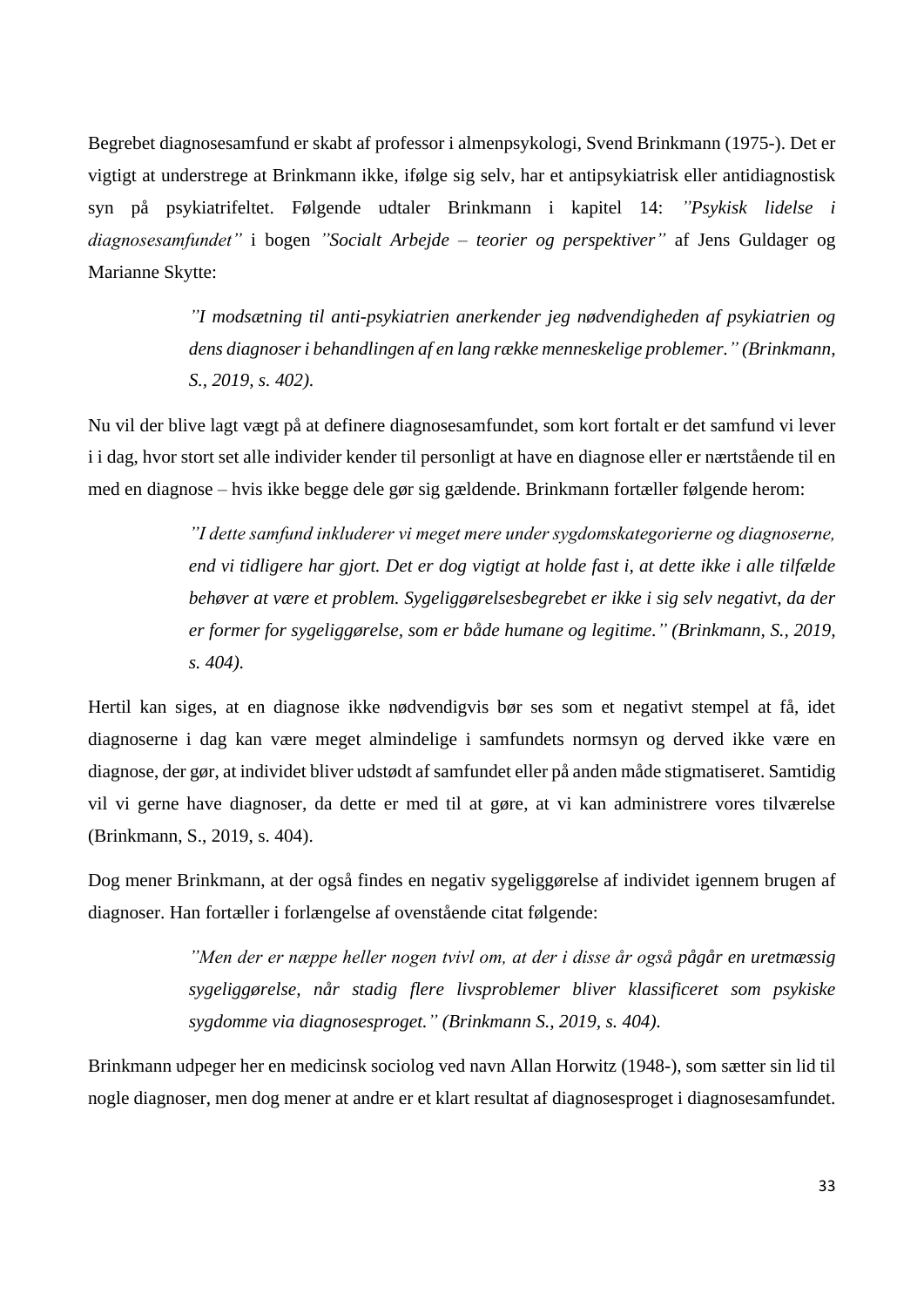*"Når Horwitz med sin bogtitel om at psykiske sygdomme er "skabt", mener han ikke, at enhver lidelse er en social konstruktion. Han mener, at der findes genuine psykopatologier som fx skizofreni, men han er samtidig af den opfattelse, at mange af dagens psykiske sygdomme kun tilsyneladende er sådanne og i virkeligheden er et resultat af moralske domme over uønsket eller afvigende adfærd. (Brinkmann, S., 2019, s. 415)"*

Det interessante i denne forbindelse i forhold til netop denne kandidatafhandling er at bide mærke i, at Horwitz ikke siger, at skizofreni med hundrede procent sikkerhed er en samfundsskabt diagnose, som er af afvigende karakter fra samfundsnormen. Han er af den opfattelse, at der findes sande former for psykopatologier, og skizofreni er en af dem. Mange psykoseramte borgere lider af skizofreni, hvorfor Horwitzs udtalelse findes yderst relevant til at belyse, at psykoser ikke nødvendigvis bør ses som værende et stempel fra samfundet, men en "ægte" sygdom. Alligevel kan man stille spørgsmålstegn ved, hvorvidt sygdommens sygeliggørelse skyldes samfundets normaltendenser. Hermed menes, at hvis det normale ses som værende det ikke at være psykotisk, så kan det virke meget sygeligt at være det. I nogle miljøer er der måske flere psykoseramte borgere, end i andre. Her kan psykoser anerkendes som værende en naturlig del af tilværelsen. Men i givet fald skal vi ned på mikroplan og se på eventuelt et miljø med stofmisbrug eller en psykiatrisk afdeling. På overordnet plan kan psykoser ses som værende en sygelig og unormal tilværelsessygdom (Brinkmann, S., 2019, s. 415).

Der er andre tilfælde, hvorved grænsen mellem diagnose og ikke-diagnose kan være meget sværere at finde. Man kan for eksempel stille spørgsmålstegn ved om sorg er en diagnose eller ej. Med diagnoser følger desuden nogle begrænsede rettigheder, eksempelvis når det kommer til, hvorvidt man kan melde sig ind i Sygeforsikring Danmark eller ej. Selv en diagnose, som blev stillet for længe siden, såsom skizofreni, kan ses som værende så alvorlig, at en person, der ellers er velfungerende i sit liv, muligvis på medicinering, ikke kan melde sig ind i Sygeforsikring Danmark og få samme fordele, som andre danskere. Det medfører et eller andet sted en stigmatisering af borgeren. Det at få en diagnose kan i sig selv være stigmatiserende, men det at miste rettigheder må da siges at være mindst lige så stigmatiserende (Ibid.).

En teoretiker, der er yderst væsentligt at drage ind, når det kommer til betegnelsen, stigmatisering, er mikrosociologen Erving Goffman (1922-1982), som står bag en velkendt stigmatiseringsteori. Goffmans stigmatiseringsteori vil ikke blive præsenteret nærmere i dette projekt, men det bliver hans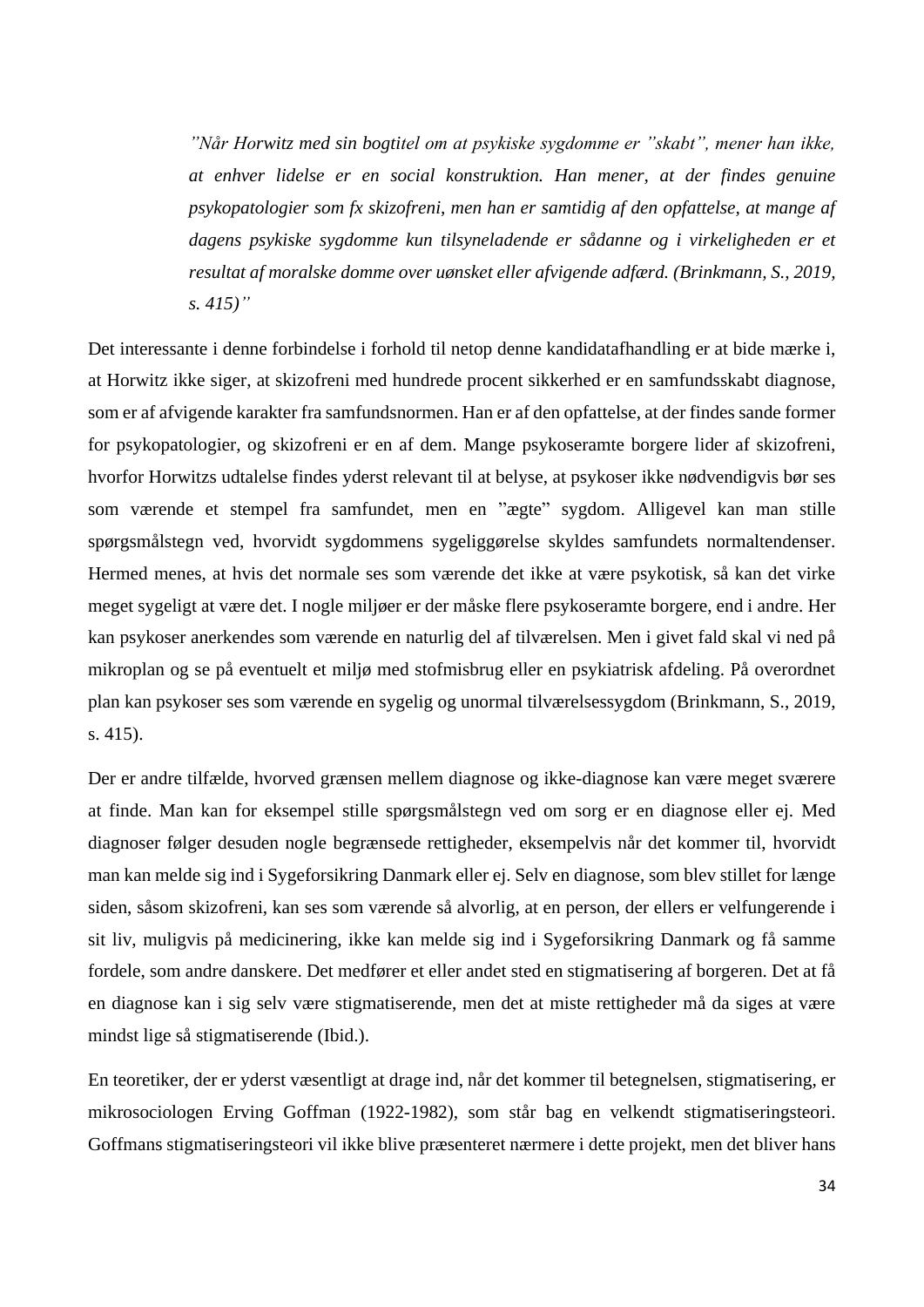institutionaliseringsteori som teoretisk ramme efter næste teoriafsnit, som omhandler Foucaults syn på magtudøvelse indenfor psykiatrifeltet.

Foruden betegnelsen *diagnosesamfund* skal ligeledes nævnes, at vi kan siges i dag at leve i et videnssamfund, hvor videnskaben har magten og diagnoserne er svarene herpå. Der bruges i dag visse modeller og skemaer til at stille diagnoser, og det kan siges at være videnskaben, der har sat rammerne for disse modeller og skemaer, hvortil borgeren skal være i besiddelse af flere forskellige symptomer, før en specifik diagnose kan stilles. Altså ligger der en magt i disse former for diagnosticeringssystemer, som psykiaterne gør brug af, når de blandt andet stiller psykose-diagnosen eller skizofreni-diagnosen. I følgende afsnit vil i forlængelse heraf blive sat fokus på Foucaults magtudøvelsesbegreb.

#### <span id="page-34-0"></span>Diagnosesamfund og menneskesyn

*Relevansen af dette teorivalg ses i, at diagnosesamfundet er med til at stille skarpe linjer for menneskesynet på psykoseramte borgere. Dette i og med at diagnoser først og fremmest sætter et skel mellem det normale og det afvigende i et samfund. Men dette hænger også sammen med samfundsnormen. I et samfund kan psykoser ses som værende mere håndgribelige og naturlige end i et andet samfund. Det kan også være helt nede i et givent miljø i et samfund, hvor psykoser kan ses som værende legitime i et miljø, mens de ikke er det i et andet miljø, selvom det eksempelvis er i samme land.* 

I Danmark lever vi ifølge Brinkmann i det her diagnosesamfund, hvor sygeliggørelsesbegrebet er en del i spil. Skellet mellem det sygelige og det normale overlapper hinanden. Det ses idet, at selv et begreb som sorg i dag anvendes indenfor diagnosesamfundet. Men er sorg ikke blot en normal tilstand at være i, hvis man eksempelvis har mistet en nærtstående? Og er sorg ikke noget alle vil opleve i mere eller mindre grad på et eller andet tidspunkt i sit liv?

Anderledes er det med psykoser. Ikke alle oplever at have en psykose. Ikke alle kender nødvendigvis én, der har eller har haft en psykose. Så psykoser forekommer vel ikke lige så hyppigt som sorg eksempelvis gør det. Samfundets opbygning i form af diagnosesamfundet er alligevel med til at legitimere psykosebegrebet og andre sygdomsbetegnelser. Mange får i dag en angstdiagnose eller en depressionsdiagnose. Men det ses også ofte at diagnoser kan medføre diagnoser, samt at diagnoser overlapper hinanden i form af symptomer, der går igen ved flere forskellige diagnoser.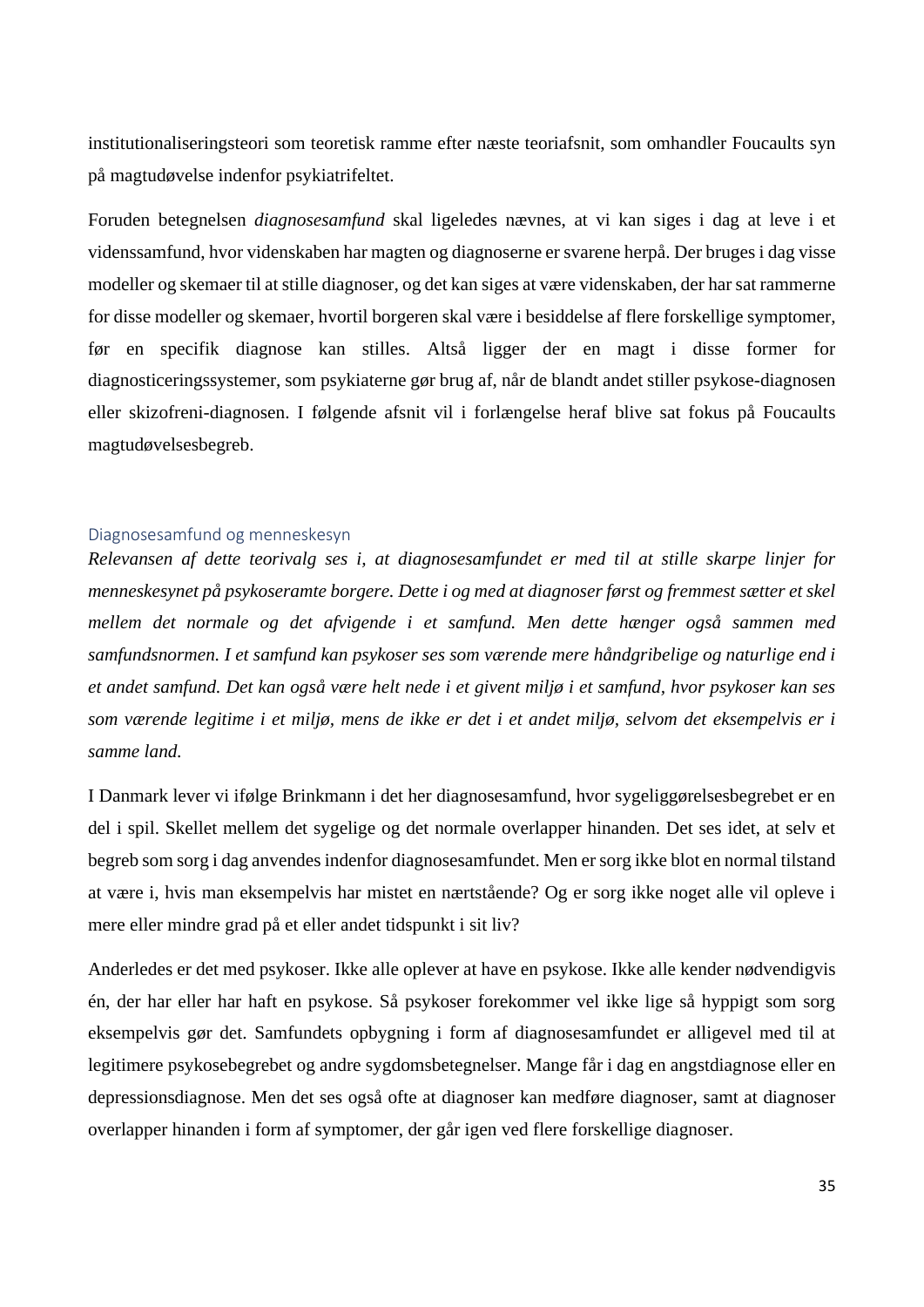Når der siges, at diagnoser kan medføre diagnoser menes, at det, der måske startede som en mild frygt, blev til en svær angst, der udløste så meget stress at vedkommende blev psykotisk. Derved udløser en diagnose en anden. På den anden side overlapper symptomer ved forskellige diagnoser hinanden, hvilket også gør sig gældende for psykose- og skizofrenidiagnoser på den ene side og en række andre diagnoser på den anden side. Psykoseramte og skizofreniramte kan opleve rastløshed, have søvnproblemer, have koncentrationsbesvær eller hukommelsesbesvær. Al dette er symptomer, som man også kan have ved andre psykiske lidelser eller have helt uden nødvendigvis at være psykisk syg. Man kan godt have svært ved at sove om natten uden at være syg, men ens søvnproblemer kan hænge sammen med andre problemer, såsom en psykose, der holder én vågen og gør at personen ikke kan finde ro til at sove.

Synet på mennesker er i dag påvirket af det, at vi lever i det her diagnosesamfund. Menneskesynet på psykoseramte dannes ud fra diagnosesamfundets rammer. Der er allerede opsat rammer for, hvad der er normalt og afvigende. Men det meste er faktisk normalt i dag. De fleste diagnoser er normale. I al fald i Danmark. Ellers ville Brinkmann nok heller ikke kalde samfundet for et såkaldt "diagnosesamfund". Diagnosesamfundet er et samfund, der bygger på diagnoser og diagnoser som "psykose" eller "skizofreni" er nogen af dem.

Vores syn er farvet af diagnoser. Derved kan det måske være svært at se personen bag diagnosen, idet hele vores samfund bygger på at sætte folk i kasser alt efter hvilken diagnose man har. Så man kan stille spørgsmålstegn ved om mennesket ses, så man anlægger et menneskesyn indenfor psykiatrifeltet på en sygdomsramt målgruppe, i denne forbindelse psykoseramte, eller om det er diagnosen der ene og alene ses. For i så fald anlægges et diagnosesyn og ikke et menneskesyn.

### <span id="page-35-0"></span>Foucault om magtudøvelse og menneskesyn, psykiatriens rødder

*Foucault udgav i 1961 et værk, hvori han kom med en dybdegående beskrivelse af betegnelsen "galskab" samt kom med en stor kritik af såvel samfundets forståelse samt behandling af de gale. Værket, som i dag går under betegnelsen "Galskabens historie", blev ved første udgivelse kaldet "Galskab og ufornuft". Værket var udgivet ved forlaget Plon, dog er der en autoriseret udgave af værket, som udkom i 1972/76, som den danske udgave følger.*

Foucaults beskrivelse af de gale tog udgangspunkt i historiske kilder i form af sygejournaler, som han nøje havde undersøgt, omhandlende gale, som var spærret inde og som var i lænker i fangehuller. Foucault har også sat sig nøje ind i love og forordninger (Foucault, 2003).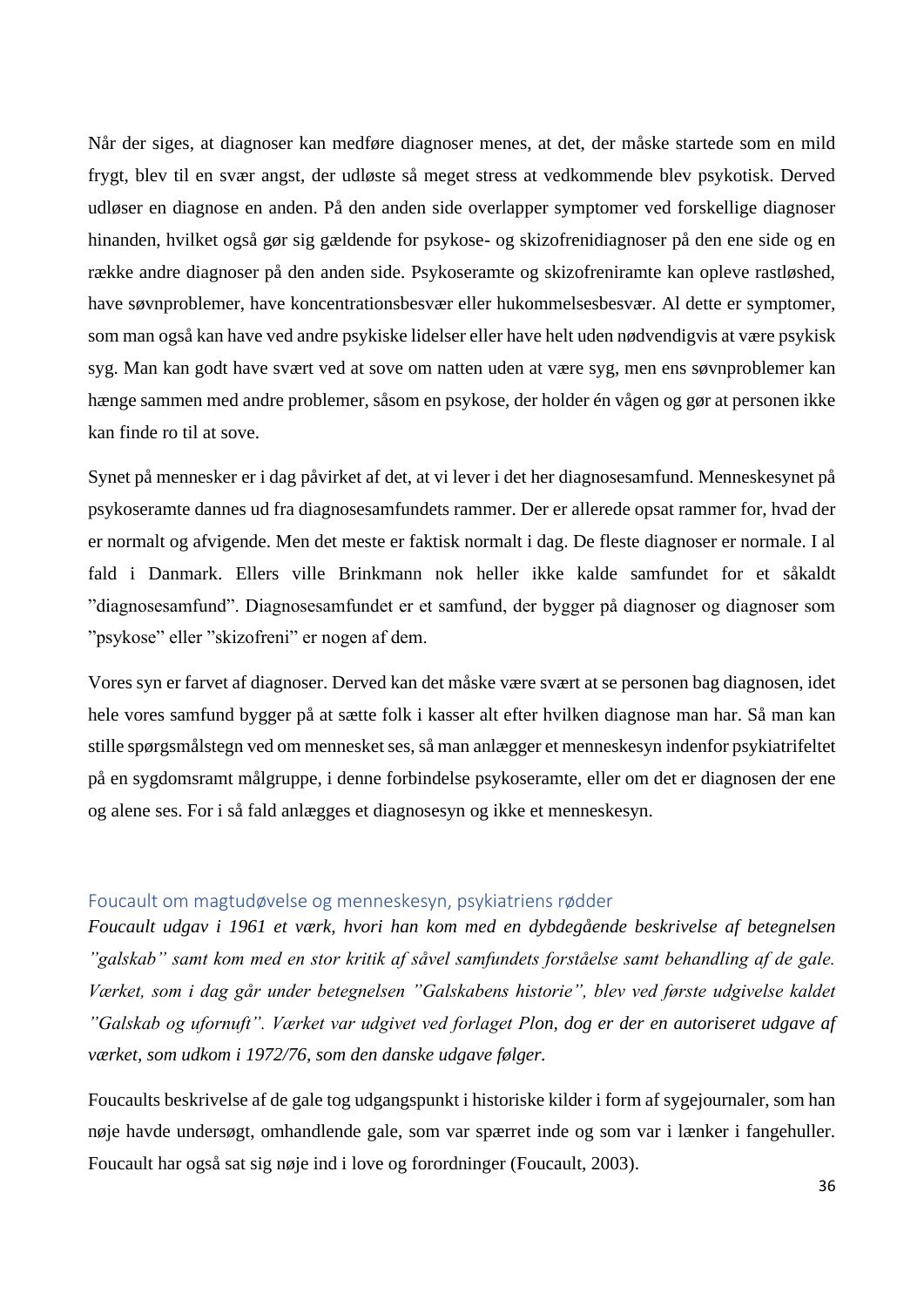Derved har han anvendt yderst troværdigt materiale til undersøgelse af feltet. Galskaben har ifølge værket medført psykiatriske hospitaler samt diagnoser og behandlingsformer, herunder også magtudøvelse (Ibid.).

Foucaults hovedpointe med værket er at psykiatriens begyndelsesfundament bar bræg af voldelighed som magtform. For at uddybe dette, er det væsentligt at dykke ned i historien og se på, hvorledes menneskesynet var på de gale i middelalderen (år 1000-1536) og i renæssancen (år 1536-1660) (Ibid.).

I middelalderen blev de spedalske udstødt fra samfundet både fysisk og socialt. I takt med, at der blev færre spedalske, blev det de gale, der stod for skud til at blive udstødt. Det bemærkelsesværdige er, at Foucault omtaler, at denne form for eksklusion også fandt sted af de gale flere århundreder senere. Der var ikke psykiatriske hospitaler i middelalderen, og de gale blev ikke indelukket, men derimod udelukket. En metafor for synet på de gale og de gales optræden i gadebilledet kan gå på, at den gale var som *en hofnar* (Ibid.)*.* 

I renæssancen, som følger lige efter middelalderen, kom de gale på galehuse samt i asyler. Der forekom indespærring samt også forskellige former for straffe. Forskellen mellem synet på de gale i middelalderen og i renæssancen var, at de gale i middelalderen slet ikke blev set som værende mennesker, men som ikke-mennesker. I renæssancen blev de derimod set som værende unormale. Blandt de gale var de psykisk syge, herunder også de skizofrene, men også alkoholikere og epileptikere med flere hørte under denne kategori (Ibid.).

I det 18. århundrede (1701-1800) begyndte man at se galskab som værende en sindslidelse, hvilket indebærer at denne gruppe af borgere hører til på psykiatriske hospitaler. Et sted, hvor de gale/sindslidende har mulighed for at få lægefaglig hjælp og forskellige former for terapi. Dog blev der fortsat anvendt magtformer som spændetrøjer og afvaskninger, hvilket Foucault ligefrem betegner som værende "moraliserende sadisme" (Ibid.).

Psykiatrien var med andre ord fra dens begyndelse præget af både forskellige strafformer og disciplinering.

> *"Det var ikke psykiatrien, der formede institutionerne, men det var institutionerne, der ved med til at forme psykiatriens grundlag"* (Information, 2011).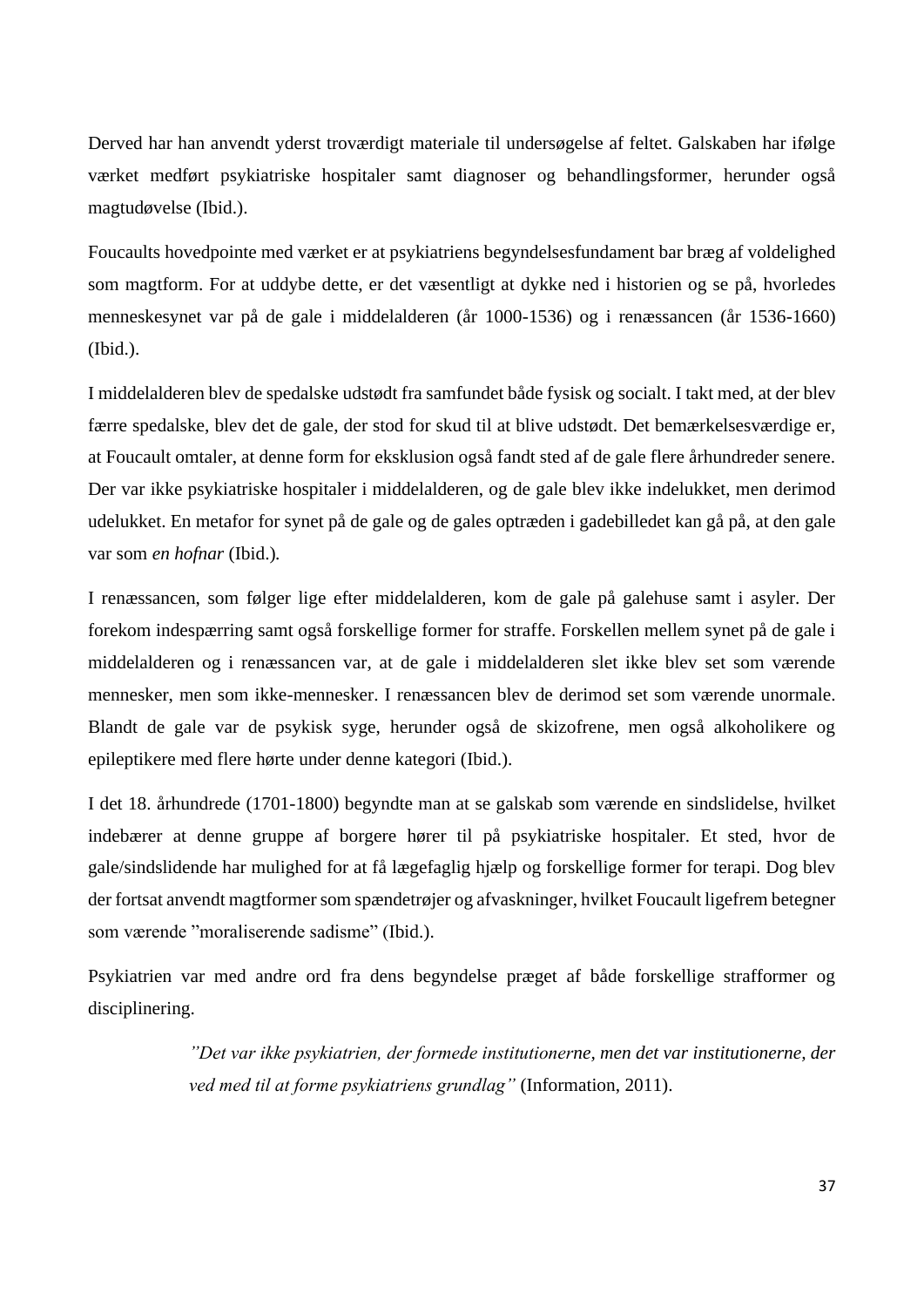Foucault omtaler da også en "psykiatrisk magt", hvorved magten var at finde ved ledelsen, der i dette tilfælde er enten behandleren eller psykiateren: altså psykiatriarbejderen. Diverse retningslinjer for de gales/de sindslidendes adfærd skulle følges på tæt hold (Foucault, 2003).

#### Foucaults magtbegreb som teoretisk perspektiv

*Foucault er kendt for sin teoretiske holdninger i forhold til magtudøvelse. I forhold til dette projekt bliver diagnosesproget omdrejningspunkt for et magtforhold psykiatriarbejder og patient imellem. Magt kan komme til udtryk under samtaleforløb med psykiatriarbejdere. Det kan også eksempelvis komme til udtryk under en indlæggelse hos psykiatrien. Magtforholdet er i begge tilfælde at se mellem psykiatriarbejder og patient.* 

Om den franske filosof og idehistoriker, Michel Foucault, fremgår af kapitel 5 *"Konfliktteoretiske perspektiver i socialt arbejde"* i *"Teoretiske perspektiver i socialt arbejde"* følgende:

> *"Han har søgt at påvise, hvordan sprogbrugen, diskursen, på et samfundsområde afspejler og vedligeholder magtforhold. Foucaults værker er bidrag til kritisk refleksion i socialt arbejde og til forståelsen af magt"* (Hutchinson, et.al., 2019, s. 208).

Indenfor psykiatrifeltet kan, i forlængelse heraf, siges, at der bliver gjort brug af et diagnosesprog, som sætter rammerne for et magtforhold mellem patienterne og psykiatriarbejderne. Den ene har som sagt en diagnose, mens den anden er i en magtposition og kan, særligt ved indlæggelser, vælge at gøre brug af denne magtudøvelse ved at bestemme, hvor patienten skal befinde sig på et givent tidspunkt, eksempelvis at denne ikke må bevæge sig udenfor det psykiatriske hospital alene. Magtudøvelsen kan dog også finde sted under et samtaleforløb efter indlæggelse, hvor den psykoseramte eksempelvis, får medicinering af personalet med hjem med jævne mellemrum, når denne er ved at løbe tør for medicin. Dette for at undvige, at patienten har meget medicin liggende hjemme og i værste fald kan finde på at tage en overdosis, enten bevidst eller rent ubevidst grundet psykosen.

Magtudøvelsen, der kan ses som en form for kontrol fra psykiatriarbejderens side, skaber et asymmetrisk magtforhold psykiatriarbejder og patient imellem, idet psykiatriarbejderen har magt over, og i en vis udstrækning kan siges at bestemme over, den psykoseramte.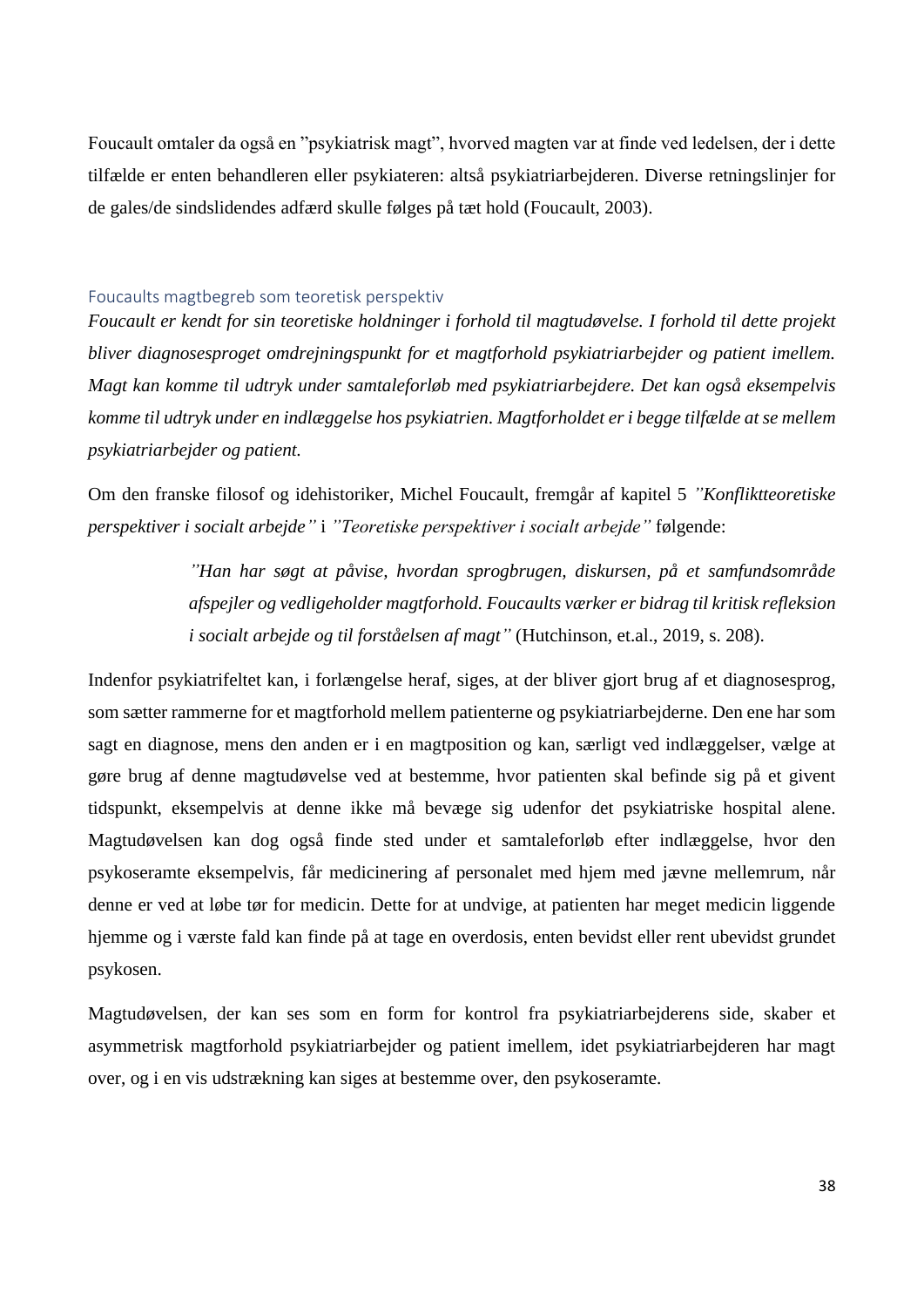Foucault kritiserer det psykiatriske felt, dog argumenteres alligevel i *"Socialt arbejde – teorier og perspektiver"*, for at diagnosesproget kan være brugbart til at sætte et skel mellem det normale og unormale subjekt. Det formuleres i bogen med følgende ord:

> *"Man kan som Michel Foucault (2003) hævde, at det, der ligger bag humaniseringen af psykiatrien, dels afspejler en karakteristik af det normale psykisk (eller sjæleligt) sunde subjekt, som kun kan defineres i forhold til et ikke-sundt subjekt – det fornuftige, kalkulerende og refleksive subjekt karakteriseres og defineres bedst ved at definere det irrationelle, spontant og impulsivt reagerende, ufornuftige subjekt – dels i institueringen af lægen og dennes autoritet"* (Guldager, J., et.al., 2019, s. 426).

Med andre ord er skellet mellem normal og unormal kun muligt at finde ved at gøre brug af diagnoser, idet disse udtrykker det "unormale" felt, hvorimod ikke-diagnose-ramte må siges at være "normale". Problemet er dog, at der i dag gøres brug af diagnoser i så stort et omfang, at selv begrebet som sorg bruges indenfor diagnosefeltet.

## Magtudøvelse og menneskesyn i dag

*Relevansen af ovenstående findes i sammenhængen mellem magtudøvelse og menneskesynet på psykoseramte borgere. Foucault omtaler den asymmetriske magt, der finder sted indenfor blandt andet psykiatrifeltet i dag. Den asymmetriske magt er med til at udlægge et bestemt menneskesyn. Psykiatriarbejderen er hierarkisk set over den psykoseramte borger, og menneskesynet er præget af denne asymmetri imellem psykiatriarbejder og borger.* 

Først og fremmest kan siges at asymmetrien rent faktisk i sig selv gør at psykiatriarbejderen står i en magtposition, for denne er over borgeren, og derved har denne også mere magt end borgeren på visse områder og i en vis udstrækning. Det hele afhænger af, hvor meget den enkelte psykiatriarbejder vælger at inddrage den psykoseramte borger selv i dit behandlingsforløb. Det kan være meget forskelligt, hvor meget den enkelte patient får lov at bestemme, og hvor meget den psykoseramtes egne ønsker bliver opfyldt eller ej. Det kan være ønske om ikke at flytte på et bosted, ønske om selv at administrere medicin eller noget helt tredje.

I al fald er der en asymmetrisk magt, men den kan både være meget synlig eller næsten ikke til at se. Den psykoseramte kan få forbud mod at bevæge sig ud fra det psykiatriske hospital under en indlæggelse. Da er magten meget synlig. Den psykoseramte kan også opleve at magten blot kommer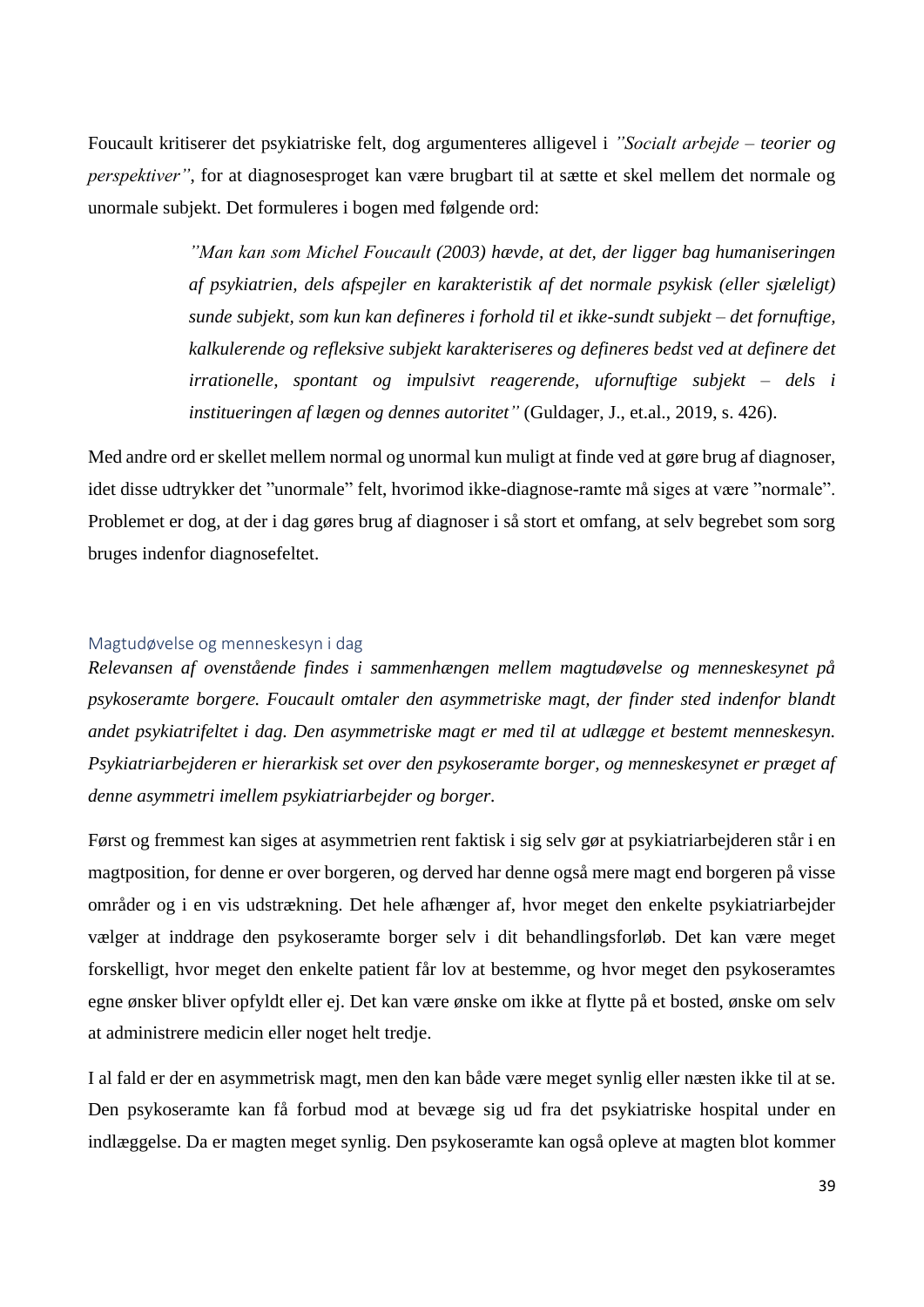til udtryk igennem en særlig opmærksomhed fra psykiatriarbejderen, der måske spørger ind til borgerens situation på en lidt overbeskyttende måde, for at sikre sig, at vedkommende for eksempel ikke kunne finde på at tage en overdosis, hvis denne får lov til at administrere sit medicinindtag på egen hånd.

Diagnosesproget er med til at sætte rammer for menneskesynet. Skellet mellem det normale og afvigende fremstår tydeligt i, at anvende et diagnosesprog, hvor der gøres klart, hvad der ses som værende normalt, og hvad der ses som værende afvigende adfærd i samfundet. Dette hænger uadskilleligt sammen med diagnosesamfundet i dag, hvor vi anvender et hav af forskellige diagnoser. På den ene side kan siges, at har man en diagnose, så er man afvigende fra samfundets normalnorm. På den anden side kan siges, at ufattelig mange mennesker i det danske samfund i dag har en diagnose, hvorfor diagnoserne er med til faktisk at gøre det normalt at have en diagnose. Så normen i samfundet kan rykkes ved brug af netop diagnosesproget.

Kort sagt kan menneskesynet på psykoseramte borgere i dag være præget af det asymmetriske magtforhold psykiatriarbejder og psykoseramt borger i mellem. Diagnosesproget er med til at gøre diagnoser normale i samfundet generelt set, hvorfor menneskesynet også kan påvirkes til at være positivt på borgerne, idet diagnosesproget netop normalisere diagnoserne. Samtidig kan man hurtigt komme til at tro, at en persons afvigende adfærd skyldes en diagnose uden det nødvendigvis gør det, hvorfor man, som psykiatriarbejder, også skal passe på, at ikke diagnosen bliver alt man ser hos patienten.

#### Goffman om institutionalisering

*Erving Goffman opererer med begrebet totalinstitution i bogen Anstalt og Menneske fra 1997. Goffman fortæller her om en institutionsform, hvor der er fastsat fælles rammer og værdier for såvel ophold som arbejde på stedet. Det væsentlige fra Goffmans teori med hensyn til denne kandidatafhandling er, hvordan de institutionelle rammer hos interviewinformanternes arbejdspladser, det vil sige et psykiatrisk hospitals rammer, har betydning for psykiatriarbejderes menneskesyn på patienterne, herunder de psykoseramte borgere.* 

Betegnelsen *totalinstitution* findes relevant for denne kandidatafhandling, idet psykiatriarbejderne arbejder og de psykoseramte patienter opholder sig på, hvad der kan betegnes som værende en *totalinstitution.* Om denne form for institution fremgår af *Anstalt og Menneske* følgende: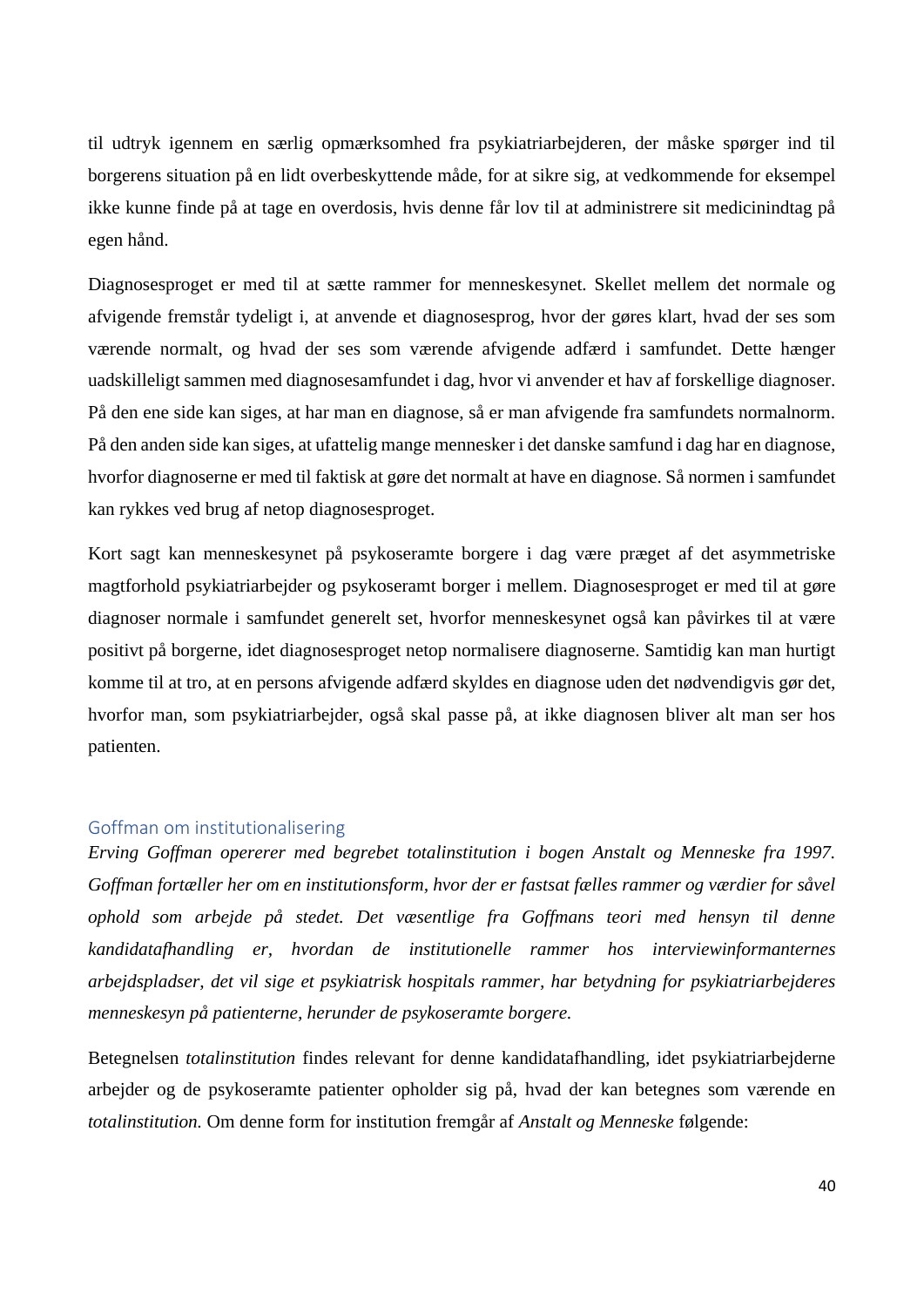*"Den totale institution kan defineres som et opholdssted- og arbejdssted, hvor et større antal ligestillede individer sammen fører en indelukket formelt administreret tilværelse, afskåret fra samfundet udenfor i en længere periode"* (Goffman, E., 1997, s. 9).

Dette indebærer at de, der opholder sig på institutionen, har deres dagligdag her. De borgere, der her opholder sig, hører under samme gruppe. I forhold til den empiri, der indhentes igennem interview i forbindelse med dette projekt, kan siges at de psykoseramte, der kommer i ambulatorierne har det til fælles, at de har faste behandlingssamtaler hos ambulatorierne, mens flertallet heraf sikkert også har været indlagt under samme tag i samme bygning, som hvor ambulatorierne befinder sig, inden de blev visiteret hertil.

Ambulatorierne kan ikke ses som værende en institution, hvor patienterne opholder sig døgnet rundt, men har de været indlagt under samme tag, men på et sengeafsnit, så er sagen en anden. De har haft fælles spisetider, fælles arealer at opholde sig i, gældende for dem alle er særlige regler om indtag af medicinering under opsyn med mere (Goffman, E., 1997, s. 9).

Rent arbejdsmæssigt kan siges, at ambulatorierne, hos det valgte psykiatriske hospital i Region Nordjylland, arbejder under samme tag som sengeafsnittene. Det kan være med til at skabe fælles rammer og retningslinjer, som skal følges. Dog er det vigtigt at nævne, at et fælles værdigrundlag for dette psykiatriske hospitals personale er ét, men hvorledes det tager sig ud i praksis er noget andet.

Der må siges at være forskel på at arbejde med indlagte patienter, der måske først nu skal til at have stillet en diagnose, overfor på den modsatte side, at arbejde med udredte patienter, der skal til at lære at leve med en psykose- eller skizofrenidiagnose. Dette til trods for, at arbejdet finder sted i samme bygning. Goffman nævner dette i *Anstalt og Menneske* ved at forklare, at der kan være forskel på retningslinjer og det egentlige arbejde i praksis (Goffman, E., 1997, s. 60-69).

#### Goffman om totalinstitutioner samt optræden i roller

*Følgende teoriunderafsnit omhandler to af Goffmans store værker. Det første går under titlen "Anstalt og Menneske" og det andet går under titlen "Hverdagslivets Rollespil". "Anstalt og Menneske" handler, som før nævnt, om totalinstitutioner, herunder med hovedfokus på et amerikansk statshospital. "Hverdagslivets Rollespil" handler om rollefordelinger og rolleforventninger i sociale sammenhænge. Goffmans værker finders relevante til at analysere psykiatriarbejderes menneskesyn på psykoseramte borgere, da både psykiatrisk som totalinstitution og rolleforventninger og -*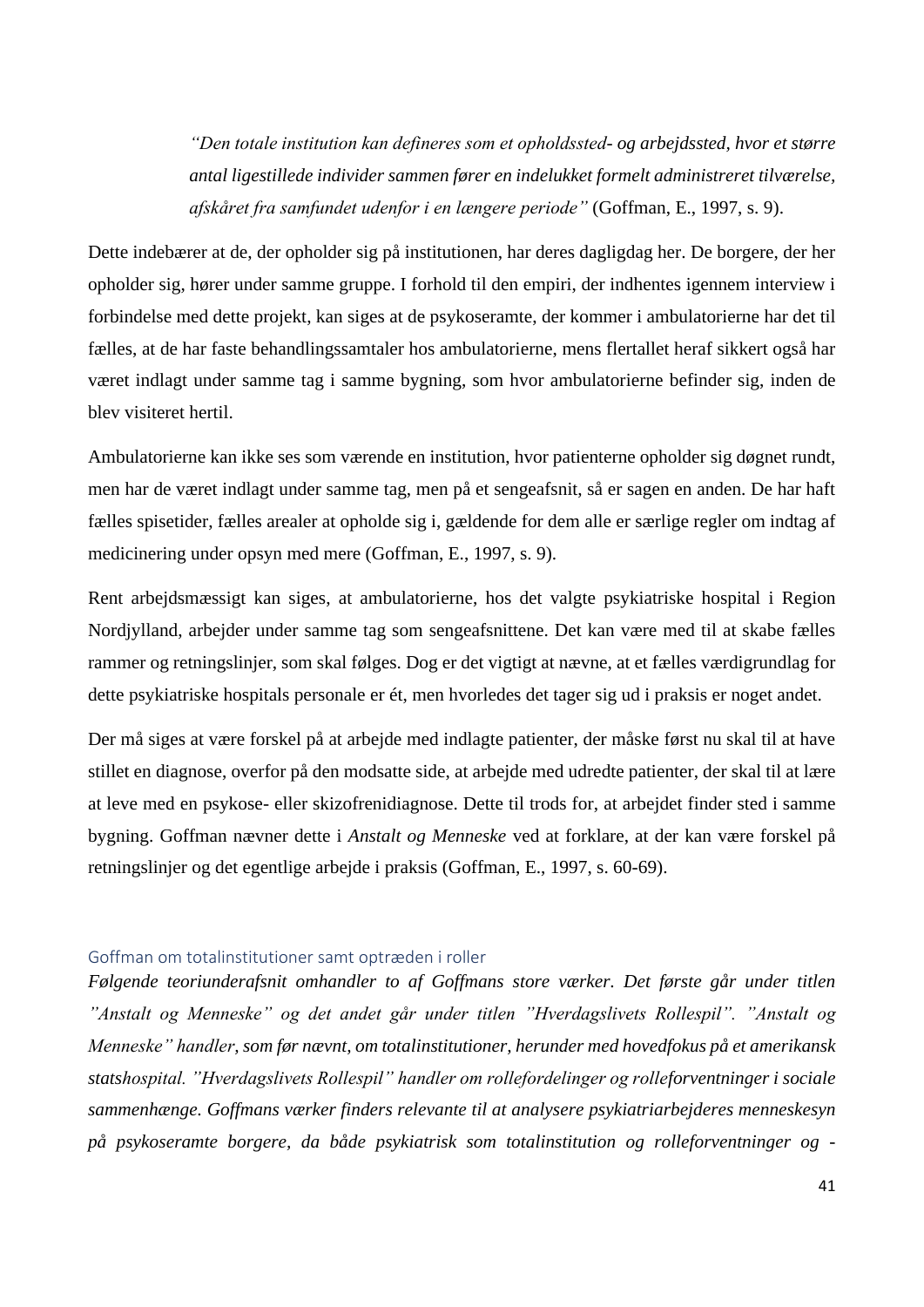*fordelinger indenfor psykiatriens rammer, kan siges at have betydning for psykiatriarbejderens dannelse af menneskesyn på psykoseramte borgere.*

Erving Goffman står bag et værk, der som før nævnt, går under titlen *"Anstalt og Menneske".* Den engelske originaltitel på værket er *"Asylums".* Værket er fra 1962 og betegnes i forlagsbeskrivelsen som værende:

> *"… et af tidens hovedværker inden for den sociologiske analyse af livet i den totale institutions lukkede verden"* (Paludan, u.å.).

En lukket institution kan, som før nævnt, være et psykiatrisk hospital. Herunder for eksempel også, hvor der kan være en lukket afdeling. Det kan dog også eksempelvis være et fængsel eller et plejehjem (Paludan, u.å.).

Goffmans hovedfokus i værket er på et statshospital i USA. Hertil fremgår af forlagsbeskrivelsen følgende:

> *"… den mest betydningsfulde faktor i den sindslidende patients udvikling under opholdet ikke så meget er hans sygdom, men selve institutionen og alt, hvad den indebærer"* (Paludan, u.å.).

Alt, hvad institutionen indebærer kan siges at hænge sammen med, hvorledes den er bygget op, samt hvilke rollefordelinger og rolleforventninger, der er på stedet (Goffman, 1997).

Goffman er ikke alene kendt for sit værk *"Anstalt og Menneske"*, hvori der fortælles om totalinstitutioner. Han er også kendt for sit værk *"Hverdagslivets Rollespil"*, hvilket der vil blive set nærmere på nu. I *"Hverdagslivets Rollespil"*, der på engelsk går under titlen *"The Presentation of Self in Everyday Life"* og som udkom i 1959, skildrer Goffman samfundets forskellige rollefordelinger og rolleforventninger.

Goffman fortæller i *"Hverdagslivets Rollespil",* at mennesker i enhver social kontekst kan siges at være deltagende i et teaterstykke, hvorigennem de interagere med andre mennesker, der deltager i samme teaterstykke, men som har en anden rolle i skuespillet, end dem selv. Det interessante er, at et skuespil hænger sammen med indbildning, hvorfor en social kontekst, hvori der spilles skuespil, ikke kan siges at vise virkeligheden, men derimod bærer præg af indbildning (Goffman, 2014, s. 51).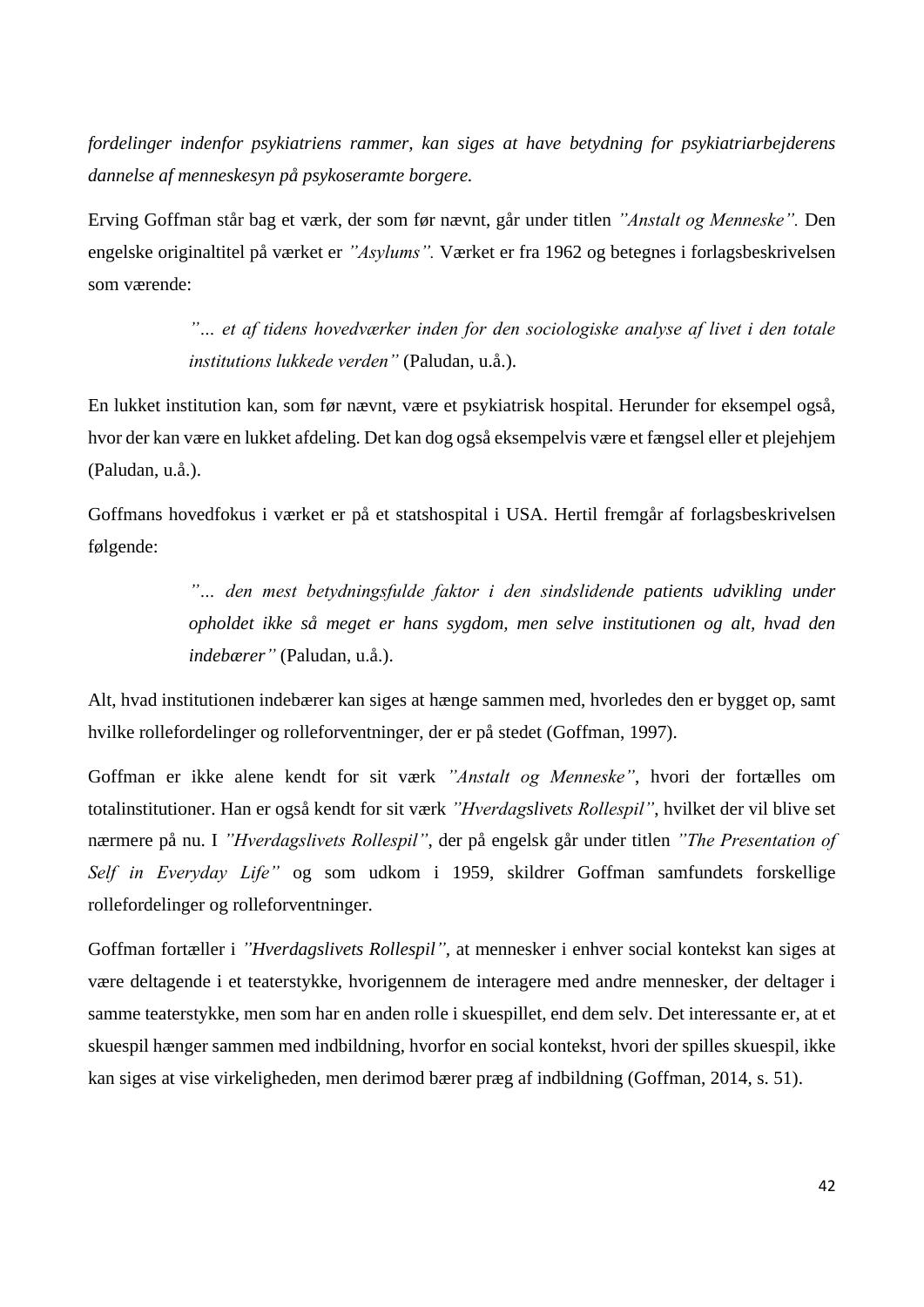Når man i virkeligheden indgår i et socialt samspil, kan det forekomme at man spiller en rolle, og at de andre deltager i samspillet også spiller en rolle. Man er oftest til sådanne sociale sammenhænge enige om at opretholde "maskerne", som man tager på (Goffman, 2014, s. 69).

En maske, eller en rolle, er ikke altid at se, når en person træder *backstage*, og så befinder sig ude af den sociale kontekst, eller her ude af skuespillet. Her krakelerer glansbilledet, og den virkelige sandhed kommer frem. Men *frontstage*, eller på scenen om man vil, har alle en rolle på. Det sker måske helt automatisk, men der kan også være visse rolleforventninger til hinanden i en social kontekst (Goffman, s. 141-142).

Indenfor psykiatrien kan det for eksempel være, at behandleren eller psykiateren er den der fører ordet, mens den psykoseramte borger er den, der viser sine følelser, græder, er forpint eller som har et familiemedlem eller en bisidder med, da borgeren ej kan overskue det sociale møde ellers. Men i virkeligheden – når behandleren eller psykiateren træder ned fra scenen – kan denne måske have en rigtig dårlig dag, græde når denne kommer hjem, eller i et helt andet eksempel have et rigtigt grimt syn på den psykoseramte borger, når denne ikke sidder overfor vedkommende.

Dilemmaet ligger dog i, at ordet *"person"* faktisk betyder *"maske"*, hvorfor der kan argumenteres for, at en person, der har en maske på i et skuespil – altså som spiller en bestemt rolle i en social kontekst – faktisk mere er sit sande jeg, end når denne er for sig selv. Det kan diskuteres (Goffman, 2014, s. 69).

Relevant for dette projekt findes det, at Goffman opererer med rollefordeling og rolleforventninger, og forskellige roller, herunder eksempelvis om man er syg eller behandler, kan have betydning for ens menneskesyn, og have betydning for hele den totale institutions "optræden" som scene udadtil.

#### Institutionalisering og menneskesyn

*Ovenstående findes relevant for denne kandidatafhandling idet menneskesynet indenfor psykiatrifeltet kan være påvirket af institutionaliseringen. Dette kan tage sig ud på forskellig vis. Eksempler herpå er nævnt i dette afsnit og omhandler, hvilken afdeling indenfor psykiatrien, der arbejdes for, samt hvilken arbejdsfunktion den enkelte psykiatriarbejder har.*

Det kan eksempelvis være i form af det faktum, at personalet på ambulatorierne er i tæt kontakt med patienterne, og derved kan få en relation til patienterne, der bærer præg af en personlig relation. Dette kan medføre, at menneskesynet er påvirket af en personlig frem for en faglig relation til borgeren.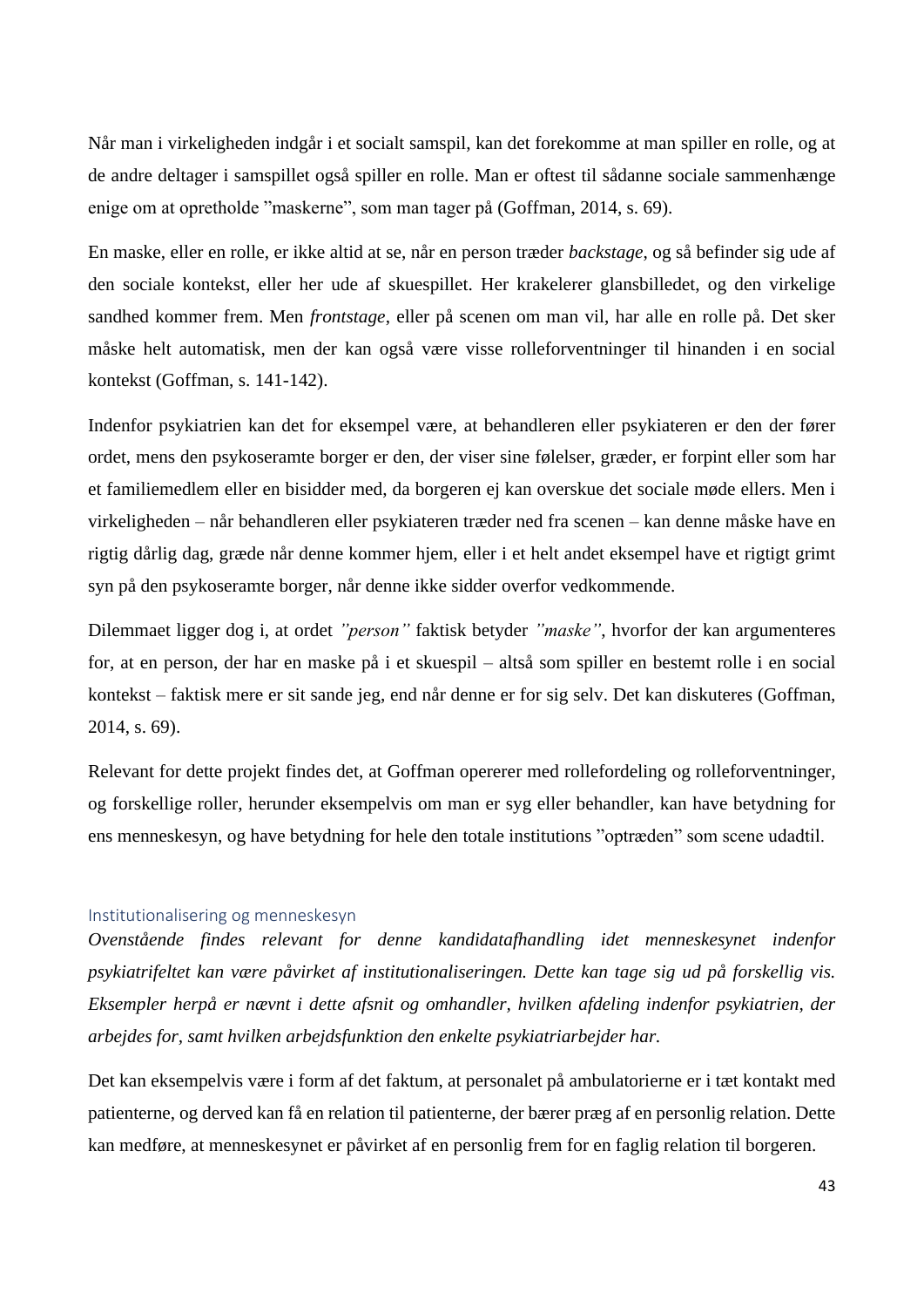På den anden side kan siges, at det, at målgruppen af borgere er ens for hele institutionen, kan medføre et overordnet menneskesyn hos psykiatriarbejderne, idet gruppen af patienter har samme diagnose og problematikker i denne forbindelse. Menneskesynet bliver et overordnet menneskesyn på gruppen som helhed, og ikke et menneskesyn på den enkelte borger.

Relevant er også at nævne, at der kan være forskel på menneskesynet, der anlægges på patienterne i ambulatorierne frem for på et af sengeafsnittene. Dette idet patienterne, som er indlagt på et sengeafsnit, kan siges at være til stede på afdelingen døgnet rundt, hvorfor der fås et meget bedre kendskab til, hvordan de agerer i deres hverdag. Dette frem for det menneskesyn, der kan anlægges i ambulatorierne, hvor patienterne blot er forbi en gang imellem til samtale og opfølgning. Der vil altså kunne være forskel på menneskesynet alene indenfor det psykiatriske hospitals rammer, idet kontakten til borgeren og kendskabet til borgeren er anderledes alt afhængigt af, om man som psykiatriarbejder arbejder på et sengeafsnit eller i et ambulatorium. Det er som sagt sidstnævnte sted hvor psykiatriarbejderne, der interviewes i forbindelse med dette projekt, arbejder.

De hierarkiske rammer kan siges at spille en rolle i forhold til dannelse af et menneskesyn på borgerne. Der kan være forskel på, om man arbejder som psykiater eller daglig behandler. En daglig behandler kan være sygeplejerske, psykolog, ergoterapeut med mere. Kontakten til patienterne kan være anderledes, hvis man sidder på en høj magtposition, såsom psykiateren, frem for, hvis man er daglig behandler, der ikke har samme magtposition som en psykiater har.

## Analyse

*Følgende analyse tager udgangspunkt i dels informationer indhentet igennem interviews af informanter fra psykiatrien, dels teoretisk viden og forforståelse for feltet – blandt andet fra Brinkmann, Foucault og Goffmans teorier. Ligeledes spiller hele arbejdet med udformning af et problemfelt ind, og det er målet med analysen, at denne skal udmunde i en besvarelse af projektets problemformulering: "Hvilke menneskesyn anlægger psykiatriarbejdere på psykoseramte borgere hos ambulatorier og, hvorledes kan viden indenfor det sociale arbejdes felt bidrage til et fornyet og sundt menneskesyn indenfor psykiatrifeltet fremadrettet?". Derfor er lagt vægt på at dele analysen ind i mindre afsnit og også udformning af delkonklusioner og meningsfortolkninger af informanternes udtalelser indgår som mellemled i denne analyse.*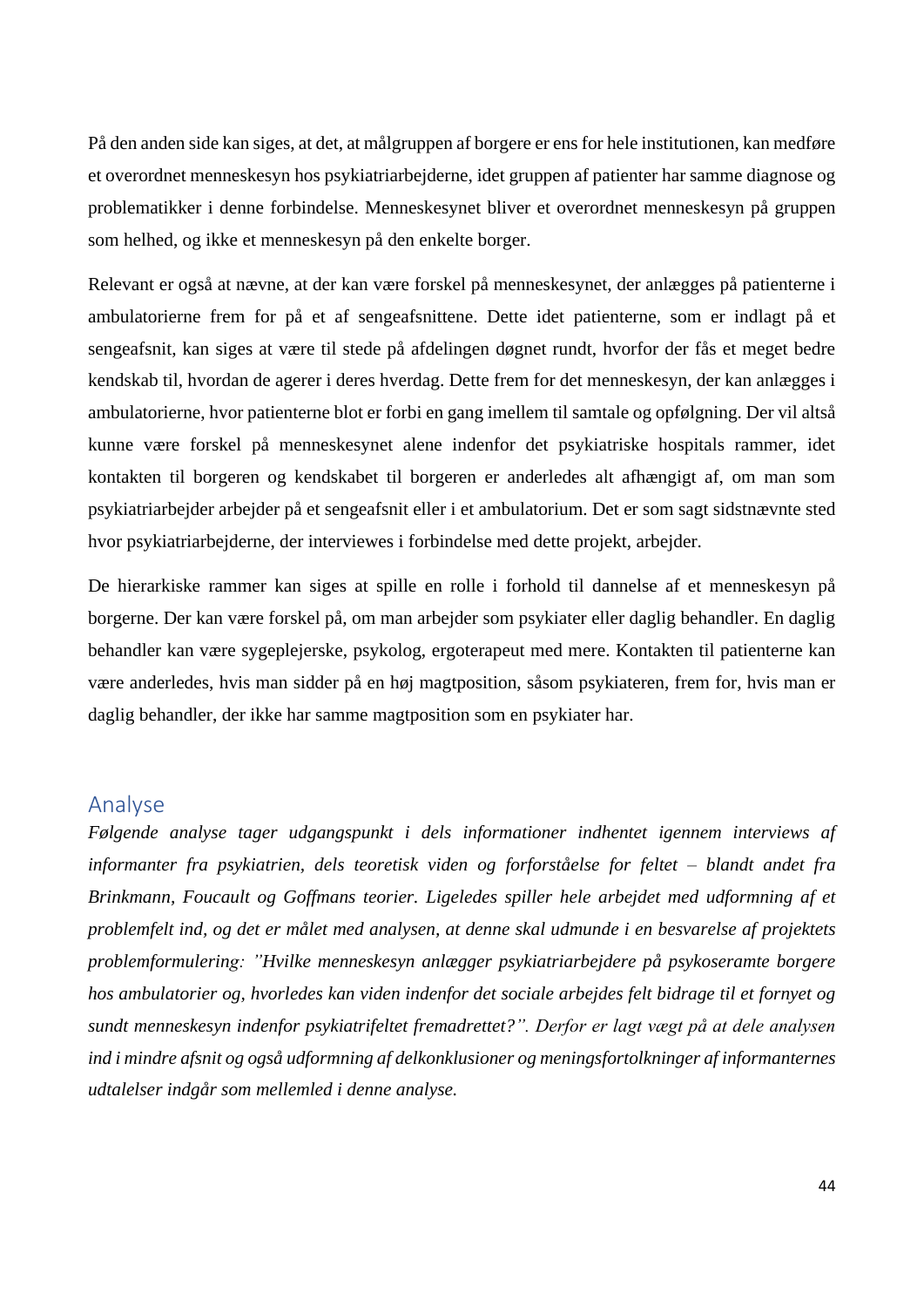## Analyseafsnit 1: Forståelsen af begrebet menneskesyn

*Dette afsnit, som er analysedel 1, er delt ind i tre mindre afsnit. Først kommer et afsnit omhandlende informanterne fra interviewet hos psykiatriens syn på begrebet menneskesyn. I dette afsnit præsenteres læser også for kritisk common sense forståelse af det sagte fra informanternes side. Herefter følger et afsnit omhandlende Region Nordjyllands værdigrundlag, der går under betegnelsen ITOP. Sidste afsnit omhandler en dybdegående teoretisk fortolkning af forståelsen af begrebet menneskesyn. Det sidste afsnit er delt ind i yderligere mindre kategorier ud fra de forskellige teoretikere Brinkmann, Foucault samt Goffman.*

## Menneskesyn som anskuelsesvinkel og idealværdierne "ITOP" som grundværdier til psykiatriens menneskesyn

*I følgende afsnit præsenteres informanternes udtalelser omhandlende betegnelsen menneskesyn som anskuelsesvinkel og idealværdierne ITOP, der kan ses som værende grundværdier indenfor psykiatriens menneskesyn. Informanternes udtalelser skal ses som værende selvforståelse, set ud fra Kvale og Brinkmanns meningsfortolkningselementer. Selvforståelsen medfører en kritisk common sense forståelsestolkning af informanternes udtalelser, der ligeledes præsenteres i dette afsnit.* 

Informanterne fra psykiatrien, som medvirker i interviewene, er indledningsvist i interviewene blevet spurgt ind til, hvad deres forståelse af begrebet menneskesyn er, samt hvorledes de har en bestemt form for syn på menneskesynet indenfor psykiatrifeltets rammer. Informant A's udtalelse til spørgsmålet om, hvorledes denne forstår begrebet menneskesyn på overordnet plan lyder som følger:

# *"Jamen, det er jo den måde, man selv ser et andet menneske på. Ens holdning til andre mennesker, kunne det være."*

Informant A kommer således med dennes egen definition af begrebet menneskesyn. Informantens udtalelse skal her fremstå som det, Kvale og Brinkmann kalder *selvforståelse*. *Min kritisk common sense forståelse* af informant A's udtalelse går på, at denne betegner menneskesyn, som værnede en anskuelsesvinkel hvorfra man anskuer andre mennesker og danner egne personlige holdninger til disse andre individer.

Informant B's *selvforståelse* af begrebet menneskesyn specifikt indenfor psykiatrifeltets rammer udlægges som følger: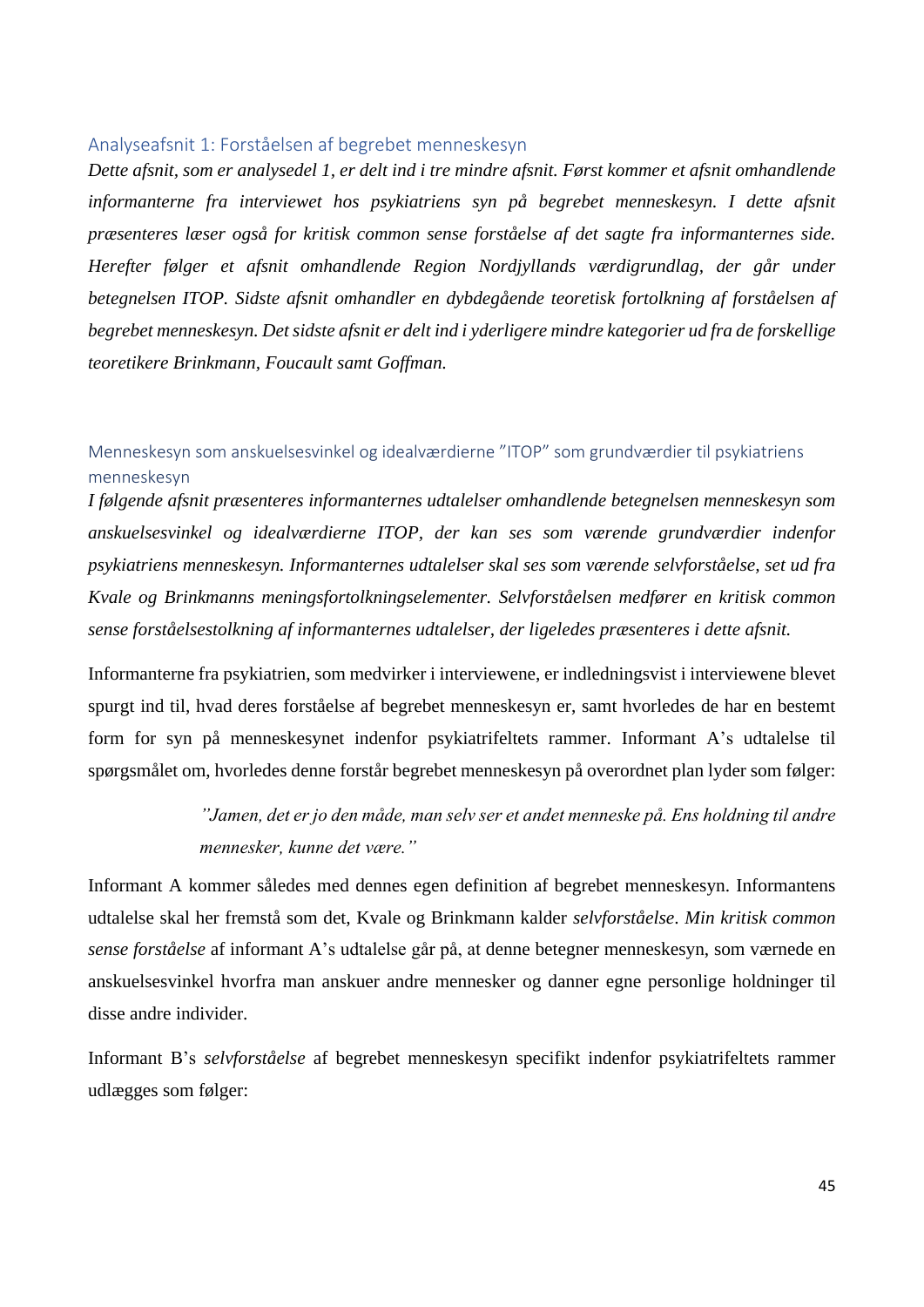*"I psykiatrien arbejder vi med et grundbegreb, der hedder ITOP. Det er ikke så mange år siden, vi fik det indført. […] I står for indflydelse, T: tillid, O: ordentlighed og P: professionalisme. Så det er sådan vores grundbegreb – vores menneskesyn."*

Her fortæller informant B kort og præcist om værdigrundlaget indenfor psykiatrifeltet, som også informant A kan nikke genkende til at arbejde under. Dette værdigrundlag hænger ifølge informant B uadskilleligt sammen med menneskesynet indenfor psykiatrifeltet. Det er med informantens ord, ja nærmest definitionen herpå. Min *kritisk common sense forståelse* af informant B's udtalelse om psykiatriens værdigrundlag som ramme for menneskesynet indenfor psykiatrien går på, at ITOPværdierne kan ses som værende idealstenene til dannelse af et sundt menneskesyn indenfor psykiatrien, men selvom psykiatrien har det, der lyder til at være et sundt værdigrundlag, kan udfoldelsen af værdigrundlaget i praksis være svært. Dette idet psykiatriarbejdere kan tolke værdigrundlaget forskelligt, samt idet psykiatriarbejdere er forskellige individer med forskellige personligheder. Psykiatriarbejdernes personligheder kan også siges at spille ind på, hvorledes den enkelte psykiatriarbejder vælger at agere overfor patienter i en given situation, og værdigrundlaget kan blive glemt.

## ITOP-værdigrundlaget som grundlag for psykiatriens menneskesyn

*For at få en dybere forståelse for menneskesynets rødder indenfor psykiatrifeltets rammer, vil nu blive dykket ned i psykiatrifeltets værdigrundlag, der, som før nævnt, går under betegnelsen "ITOP". ITOP er en forkortelse for fire relevante begreber, der sammen kan være netop rødderne til et sundt menneskesyn indenfor psykiatrifeltets rammer.* 

ITOP-værdierne er grundstenene til det Region Nordjylland kalder for en:

*"… fælles forståelse af, hvordan vi sammen skaber en god arbejdsplads og et godt arbejdsliv."* (Region Nordjylland, 2019).

Med andre ord er ITOP-værdierne med til at danne rammerne for psykiatrifeltets arbejdsområde. Det vil sige at værdierne er brugbare dels i samarbejdet med kolleger, men særdeles også i mødet med borgerne. "I" står for "indflydelse" (Region Nordjylland, 2019). Dette indebærer at psykiatriarbejderne har indflydelse på borgernes liv, men betegnelsen kan ligeledes lægge op til, at også borgerne selv, bør have medindflydelse. Af Region Nordjyllands hjemmeside står følgende beskrivelse af værdien "indflydelse":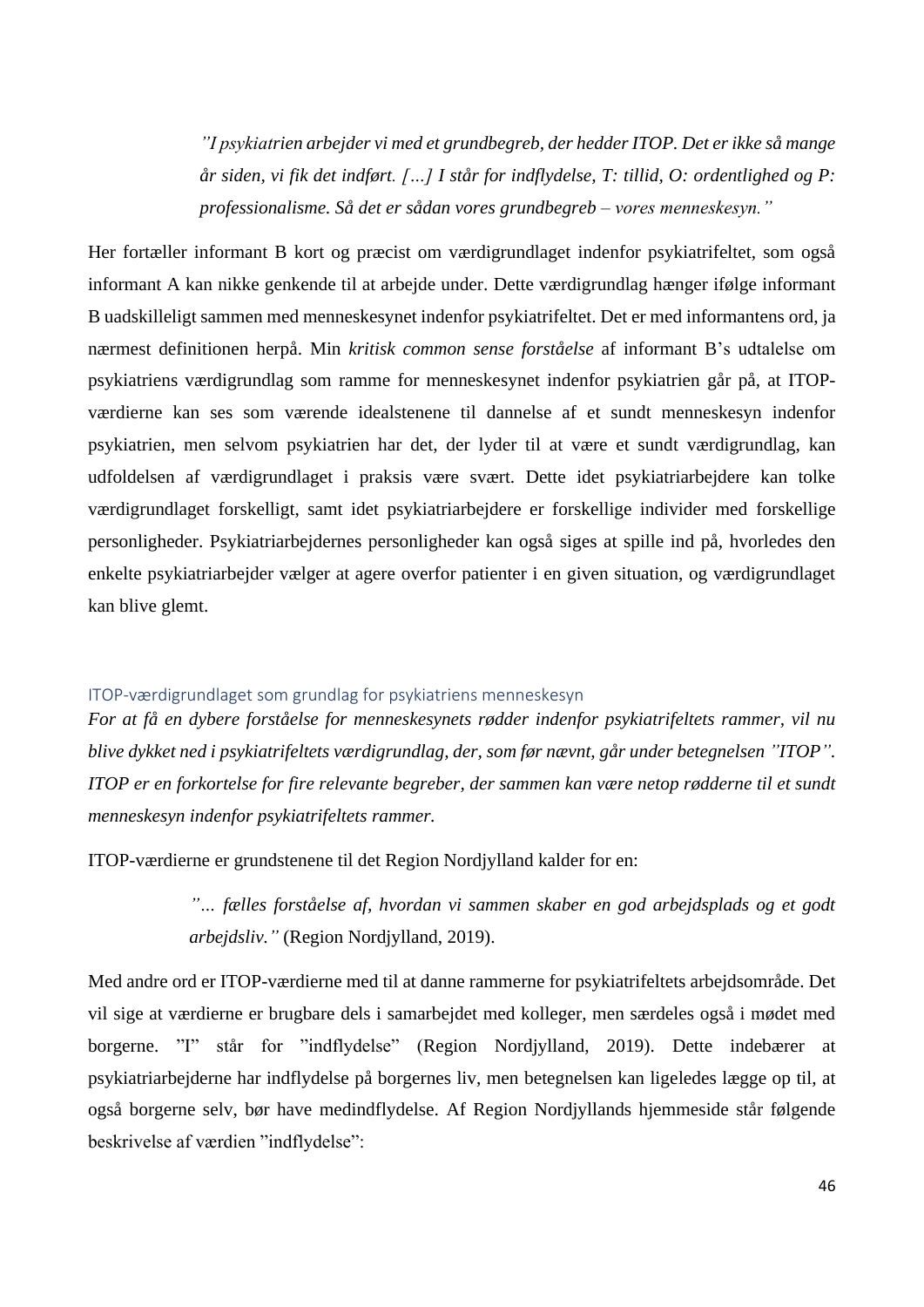*"Vi skaber dialog og samarbejde – vi tager fælles ansvar for et aktivt samarbejde og en åben dialog"* (Region Nordjylland, 2019).

Det handler med andre ord om kommunikation og samarbejde på tværs af organisationen og sammen med borgerne.

For at se nærmere på næste ITOP-værdi som forkortes "T" for "tillid" (Ibid.), kan i det følgende citat se, hvorledes dette begreb beskrives via Region Nordjyllands hjemmeside:

> *"Vi udviser og indgyder tillid – vi har gensidig tillid uanset om samarbejdsrelationerne er op, ned, til siden eller ud"* (Region Nordjylland, 2019).

Tillid ses som værende en vigtig faktor indenfor psykiatrifeltets rammer uanset om det samarbejdes internt, eksternt, med borgere eller medarbejdere.

Næste begreb, der findes relevant for ITOP-værdiernes grundlag har forkortelsen "O", hvilket står for "ordentlighed" (Ibid). Betegnelsen beskrives på følgende måde på Region Nordjyllands hjemmeside:

> *"Vi er til at stole på og gør det, vi siger – vi er ordentlige i det, vi siger og gør, og med gensidig respekt"* (Region Nordjylland).

Her lægges der vægt på en adfærd, der bygger på ordentlighed og respektfuldhed. Det er et af kerneønskerne at psykiatriarbejderne skal være til at stole på. Dette kan for eksempel komme til udtryk i, at man overholder sin tavshedspligt overfor borgerne og danner en sund relation til borgerne, som indebærer, at disse ikke er bange for at åbne op og fortælle om deres problematikker. Det indebærer også, at hvis der er indgået en aftale, så overholdes denne, medmindre man for eksempel på en ordentlig måde melder afbud, hvis dette bliver nødvendigt.

Næste og sidste begreb forkortes "P" for "professionalisme" (Ibid). Professionalisme indebærer evidens, og dette beskrives med følgende ord på Region Nordjyllands hjemmeside:

> *"Vi løser vores opgaver med høj faglighed og kvalitet – vi er professionelle og arbejder for at løse vores opgaver med høj faglighed, kvalitet, effektivitet og menneskelighed"* (Region Nordjylland, 2019).

Med andre ord handler det om at vise, at man træffer sine valg og siger, som man siger, med ens faglighed for øje. Men også med en menneskelighed for øje (Ibid).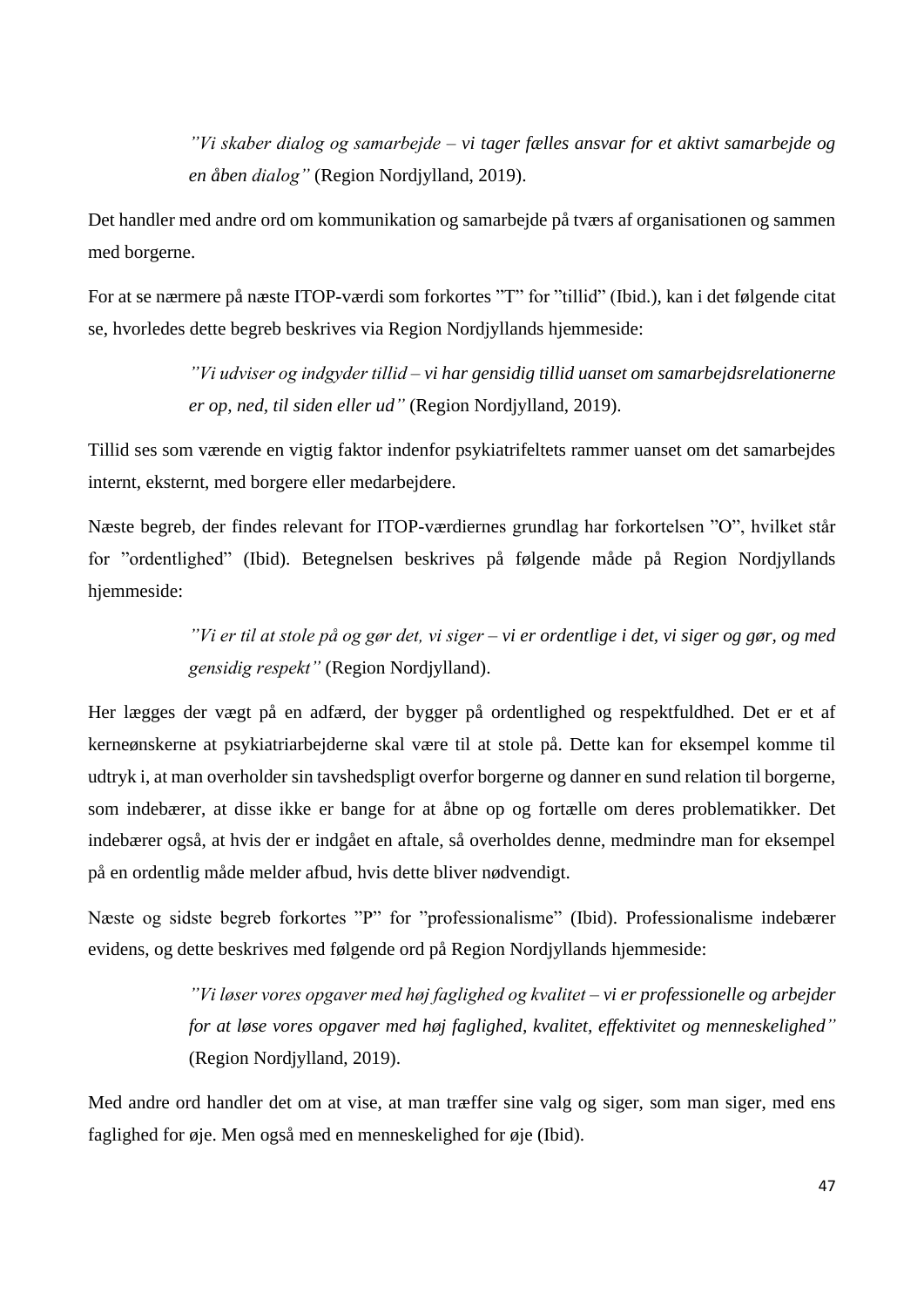I TOP-værdierne kan siges at hænge uadskilleligt sammen, da de alle vægtes som værende lige vigtige og indflydelsesrige for psykiatriarbejderens virke både overfor borgerne og overfor kollegerne. Det er dog vigtigt at pointere, at der er tale om et værdigrundlag – et ideal, som tidligere nævnt – hvilket indebærer, en måde, hvorpå det ønskes at psykiatriarbejderne skal arbejde. Men det er ikke givet at psykiatriarbejderne nødvendigvis arbejder ud fra disse værdier i praksis. Det er ikke givet at de indtænker disse tre værdier i deres arbejde hele tiden. Dette er blot en model for, hvordan det ideelle arbejde som psykiatriarbejder bør se ud – en form for rettesnor – men der kan argumenteres for, at det kan være svært at efterleve disse værdier i praksis, idet det kan være vidt forskelligt fra psykiatriarbejder til psykiatriarbejder, hvorledes denne vælger at indarbejde værdierne i sit daglige arbejde. Ligeledes er det ikke til at lave stikprøvekontrol af, hvorledes værdierne overholdes, da en person måske ville mene, de ikke overholdes af en bestemt psykiatriarbejder, ene og alene fordi disse to mennesker, måske vægter en eller flere af værdierne forskelligt.

Alligevel kan siges, at menneskesynet indenfor psykiatrifeltets rammer, ifølge ITOP-værdierne, bør bære præg af en overordnet forståelse for andre mennesker og en overordnet medmenneskelig respekt, samtidig med at psykiatriarbejderen bør huske på sin faglighed og have denne for øje i sit møde med borgerne. Alt dette tilsammen kan komme til udtryk igennem indflydelse, tillid, ordentlighed og professionalisme.

### Teoretisk fortolkning af begrebet menneskesyn

*Følgende analyseafsnit er delt ind i tre kategorier, der repræsenterer Brinkmanns, Foucaults og Goffmans teoretiske indflydelse på forståelsen af begrebet menneskesyn. Dette med særligt fokus på menneskesynet indenfor psykiatrifeltets rammer.*

#### *Brinkmann og forståelsen af begrebet menneskesyn*

Ud fra denne kandidatafhandlings teoriafsnit kan siges, at diagnosesamfundet har betydning for menneskesynet indenfor psykiatrifeltets rammer. Diagnosesamfundet kan siges at have betydning for, hvordan vi tænker om andre mennesker. Herunder også hvorledes psykiatriarbejdere anskuer og danner holdninger til de psykoseramte borgere.

Brinkmann fortæller, at man ikke altid skal anskue sygeliggørelsesbegrebet som noget negativt. Informant B fortæller under interviewet om Region Nordjyllands værdigrundlag, der som nævnt, går under betegnelsen ITOP. Anskuer psykiatriarbejderne de psykoseramte borgere, og andre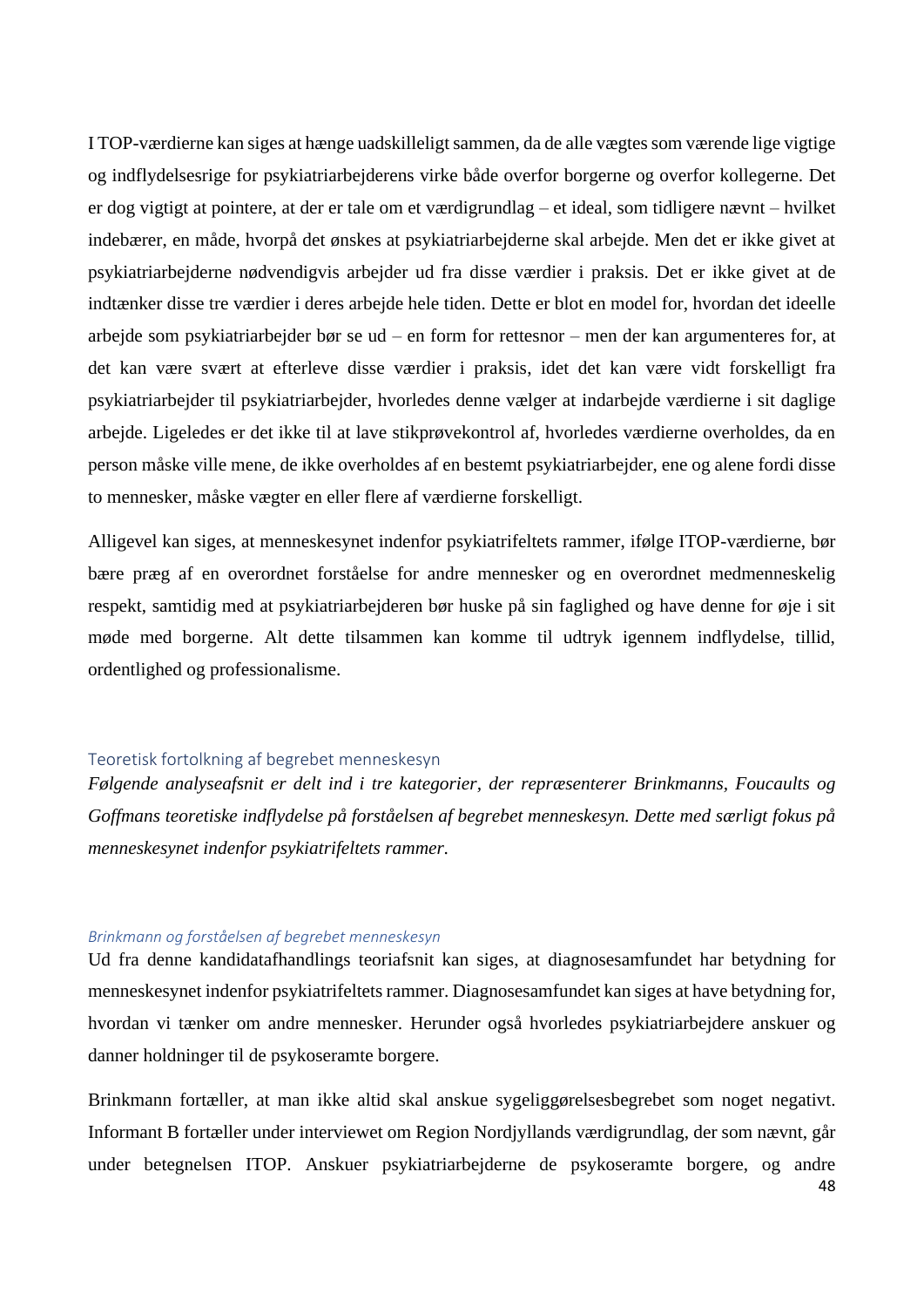patientgrupper, ud fra dette værdigrundlag kan argumenteres for, at man ikke har et negativt syn på sygeliggørelsesbegrebet. Heller ej et negativt menneskesyn på de psykoseramte borgere.

Horwizt, som Brinkmann udpeger og som også et nævnt i denne kandidatafhandlings teoriafsnit, fortæller at skizofreni er en af de såkaldte genuine psykopatologier. Med andre ord kan herudfra tolkes at skizofreni er en ægte sygdom, og det at anskue psykoseramte ud fra denne synsvinkel medfører ikke nødvendigvis, at de psykose- og skizofreniramte ses som værende "unormale". Nej, det kan tværtimod være med til at skabe større forståelse for denne patientgruppe, idet det ikke er negativt at blive kaldt syg i et diagnosesamfund, hvor stort set alle enten selv har eller kender en, der har en diagnose.

#### *Foucault og forståelsen af begrebet menneskesyn*

Med afsæt i dette speciales teoriafsnit kan siges, at magtforhold indenfor psykiatrifeltets rammer kan have betydning for menneskesynet på psykoseramte borgere. For det første skal nævnes, at der finder en asymmetrisk/ulige magt sted psykiatriarbejder og patient imellem, idet både behandleren og psykiateren rent hierarkisk ligger over patienten. Det kan have betydning for det menneskesyn som psykiatriarbejderne har på de psykoseramte borgere, idet der både er retningslinjer for adfærd og ophold i institutionen. Alligevel kan det også siges at være positivt med et ulige magtforhold psykiatriarbejder og patient imellem, idet psykiatriarbejderen får rollen som omsorgsgiver, mens patienten er omsorgsmodtager.

I dag kan man sige, at det mere normalt at få en diagnose, end det var førhen, men de diagnosticerede kan hurtigt blive set, som de unormale, mens de raske, og dermed ikke-diagnosticerede, er de normale. I middelalderen blev de psykisk syge set som værende ikke-mennesker, mens de i renæssancen blev set som unormale. De psykisk syge kan stadig den dag blive indelukket, som i renæssancen, dog ikke i fangehuller, men på psykiatriske hospitaler. Dog kan medicin hurtigt stabilisere en patient nok til at denne overflyttes fra et sengeafsnit til at være knyttet til at ambulatorium, hvor denne kan deltage i samtaleforløb hos en behandler. Indelukkelsen varer så at sige ikke ved.

#### *Goffman og forståelsen af begrebet menneskesyn*

Ud fra Goffmans teori om totalinstitutioner samt teori om rollefordelinger og -forventninger kan siges at, både rammer, regler og værdier indenfor psykiatriens rammer kan have betydning for dannelsen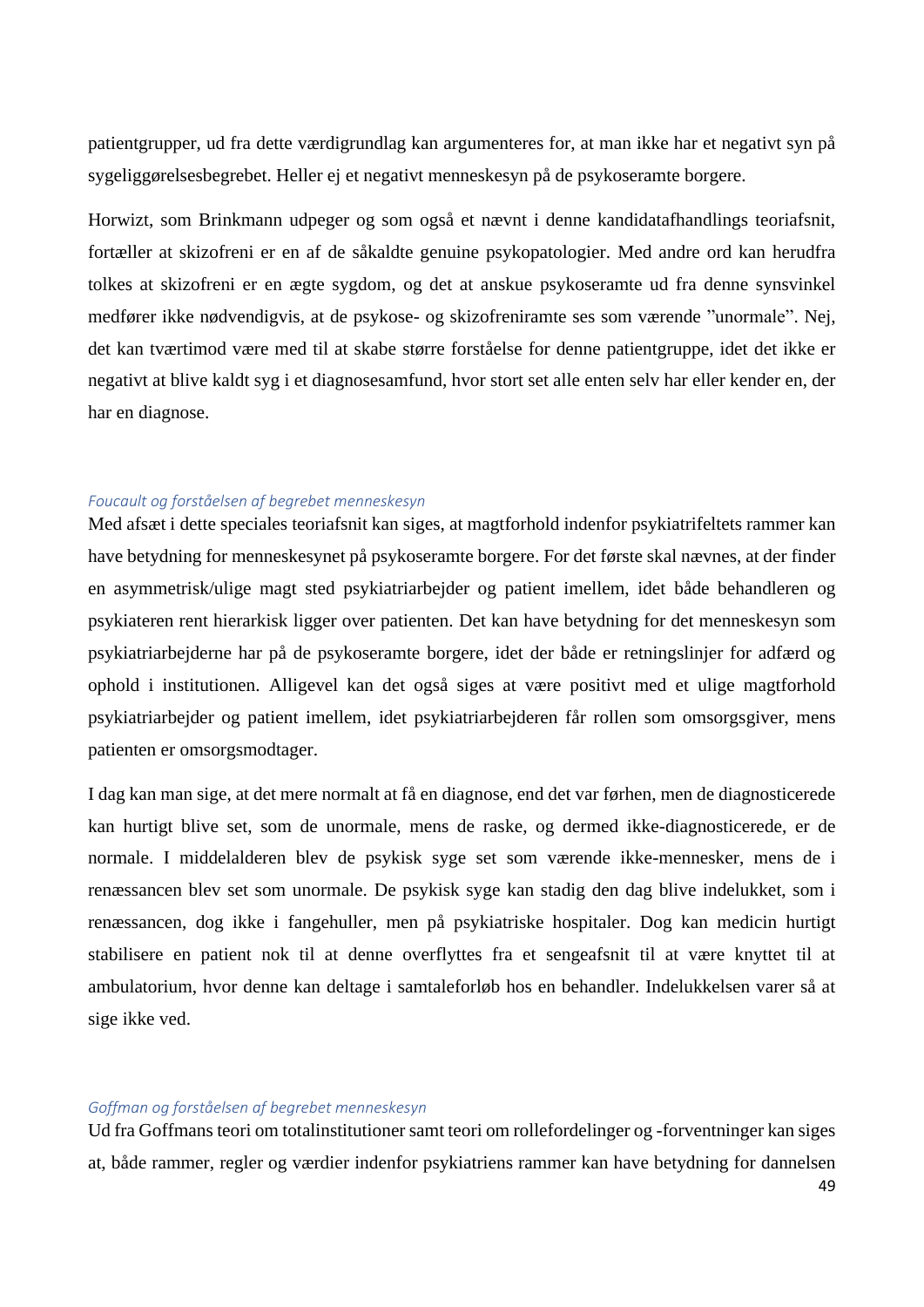af et menneskesyn på den psykoseramte borgere set fra psykiatriarbejderens synsvinkel. Ligeledes kan rollefordelinger og -forventninger have betydning for dannelsen af menneskesynet.

Man kan ud fra Goffmans værk "Hverdagslivets Rollespil" sige, at enhver psykiatriarbejder samt patient agerer på en måde i mødet med hinanden, altså *frontstage*, mens skjulte sandheder kommer frem *backstage*. Dette medfører også, at de oplysninger, der er kommet frem under interviewene med informant A og B, ikke nødvendigvis udviser hele sandheden, da der er tale om et øjebliksbillede, hvor informanterne får mulighed for at udlægge deres holdninger. De kan have valgt at udelade noget eller kan være kommet i tanke om noget efterfølgende, de ville ønske, de havde fået sagt.

Der kan yderligere siges at være forskel på at arbejde hos psykiatrien, hvor der er et værdigrundlag, man arbejder ud fra, og så det at opholde sig på stedet som patient, hvor der er nogle retningslinjer for adfærd og ophold, der skal overholdes. Også her ses den ulige magt, som indebærer, at patienterne skal overholde nogle retningslinjer, som psykiatriarbejderne har magtudøvelse til at gøre opmærksomme på.

#### Delkonklusion

*Mange andre faktorer end værdigrundlaget kan have betydning for informanternes, og andre psykiatriarbejderes, menneskesyn på psykoseramte borgere. Både diagnosesamfundet, ulige magtfordeling – herunder også rolleforventninger – samt institutionaliseringen kan have betydning for det menneskesyn psykiatriarbejdere anlægger på psykoseramte borgere.*

Menneskesynet på psykoseramte kan ud fra Brinkmanns teori om diagnosesamfundet afhænge af, hvorledes sygeliggørelsesbegrebet ses som værende positivt eller negativt. Eftersom psykiatriarbejderne, der medvirker under interviews, dagligt møder psykoseramte, antages at disse ikke ser negativt på sygeliggørelsesbegrebet. Derfor antages også at disse ikke har et negativt syn på den patientgruppe, der arbejder med. Horwizt, som Brinkmann udpeger, fortæller også at skizofreni er en ægte sygdom, en genuin psykopatologi. Det er ikke blot et resultat af diagnosesamfundet, hvor man måske kan være blevet for hurtige til at stille en diagnose i nogen sammenhænge. Nej, det er en sand lidelse.

Ud fra Foucault kan siges, at der er en asymmetrisk/ulige magt psykiatriarbejder og patient imellem, hvilket kan have betydning for psykiatriarbejderens menneskesyn på den psykoseramte borger. Dette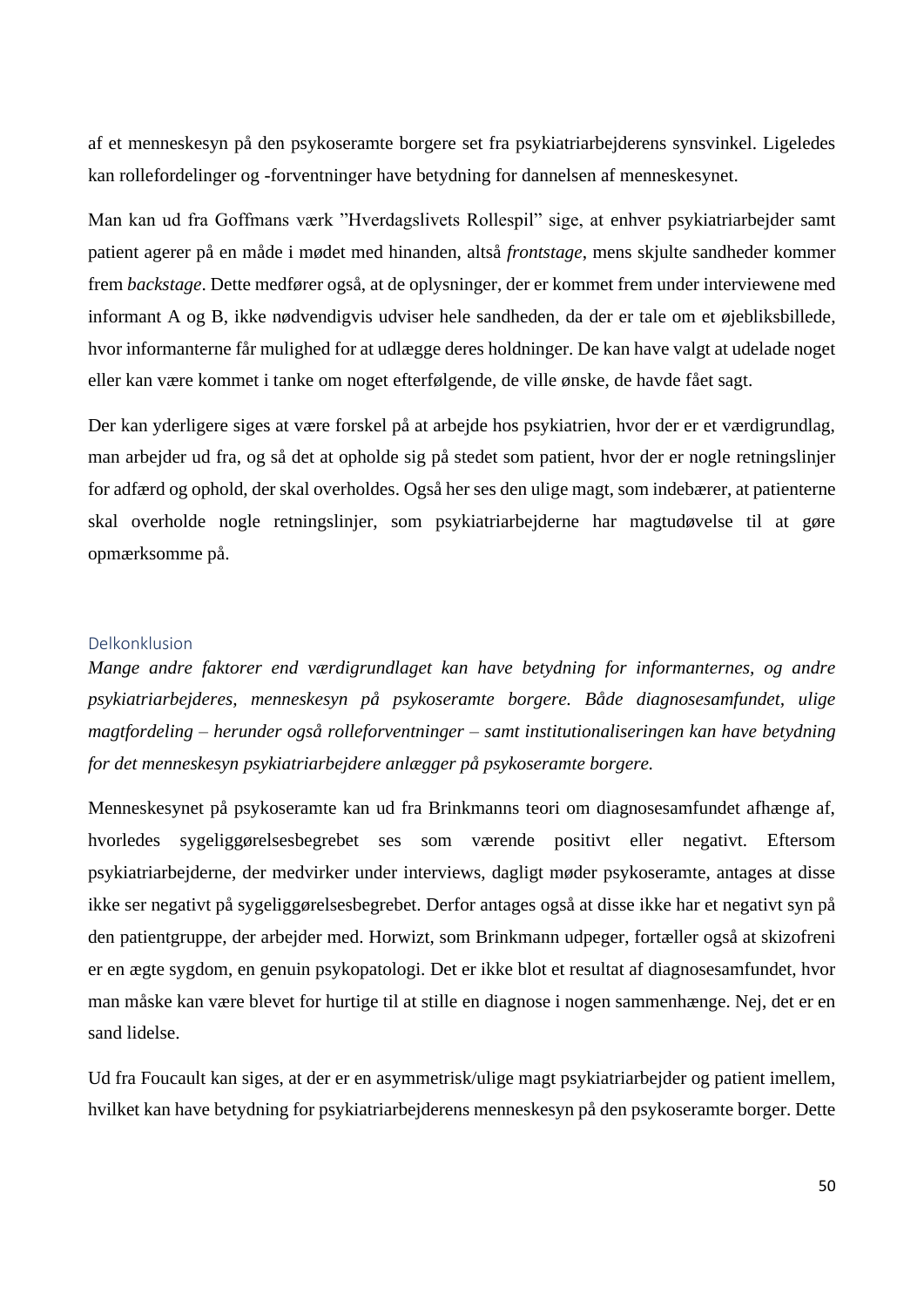i og med, at psykiatriarbejderen er over patienten rent hierarkisk. De er ikke ligestillede, selvom det kan være psykiatriarbejderens ønske at møde patienten som ligeværdigt individ.

Menneskesynet på psykoseramte kan ligeledes være påvirket af institutionaliseringen samt af bestemte rolleforventninger og rollefordelinger indenfor psykiatrifeltets rammer. Også her kan den asymmetriske magt ses, idet den ene arbejder hos psykiatrien, mens den anden part blot opholder sig her.

## Analyseafsnit 2: En stigning i antallet af diagnoser

*Følgende analyseafsnit, som er analyseafsnit to, indebærer overordnet set informationer om en stigning i antallet af diagnoser. En stigning som både informanterne fra psykiatrien samt en undersøgelse fra Socialstyrelsen fra 2020 viser er sand. Informanterne er enige om at se en stigning i antallet af diagnoser indenfor psykoser og skizofreni. Socialstyrelsens undersøgelse fra 2020 viser, at der fra 2014-2018 er sket en stigning på 30 % i psykiske lidelser blandt voksne i alderen 18-66 år. Der er med andre ord sket en stor stigning på alene 4 år. Til sidst fremgår et teoretisk fortolkningsafsnit, hvoraf der fremgår at en stigning i antallet af diagnoser kan hænge sammen med diagnosesamfundet, magtudøvelse samt institutionaliseringen af psykiatrien.* 

## Flere diagnoser, flere patienter og flere ansatte samt fordele og ulemper i denne forbindelse

*Følgende afsnit omhandler i hovedtræk, hvorvidt informanterne mener, der i dag diagnosticeres oftere end førhen, samt en umiddelbar tolkning af informanternes udsagn. Med andre ord præsenteres i dette afsnit "selvforståelse" samt "kritisk common sense forståelse". Ligeledes vægtes fordele og ulemper ved en stigning i antallet af diagnoser.* 

Informant B giver under interviewet udtryk for, at der diagnosticeres oftere, og fortæller følgende, da der spørges ind til, hvorvidt vedkommende mener, at antallet af diagnoser er steget eller ej:

> *"… mit billede er helt klart, at de senere år kommer der flere patienter til os med flere forskellige diagnoser, det er ikke kun en diagnose de har. Og jeg kan også se, at her i vores lille team, har vi fået flere ansatte og vi har flere patienter pr. ansatte."*

Med disse ord giver informant B udtryk for, at antallet af patienter med skizofrenidiagnosen eller en psykose er steget, idet det er denne målgruppe informant B arbejder med. Informant A giver udtryk for at være enig i, at antallet af diagnoser er steget. Informanternes udsagn fremgår som *selvforståelse*.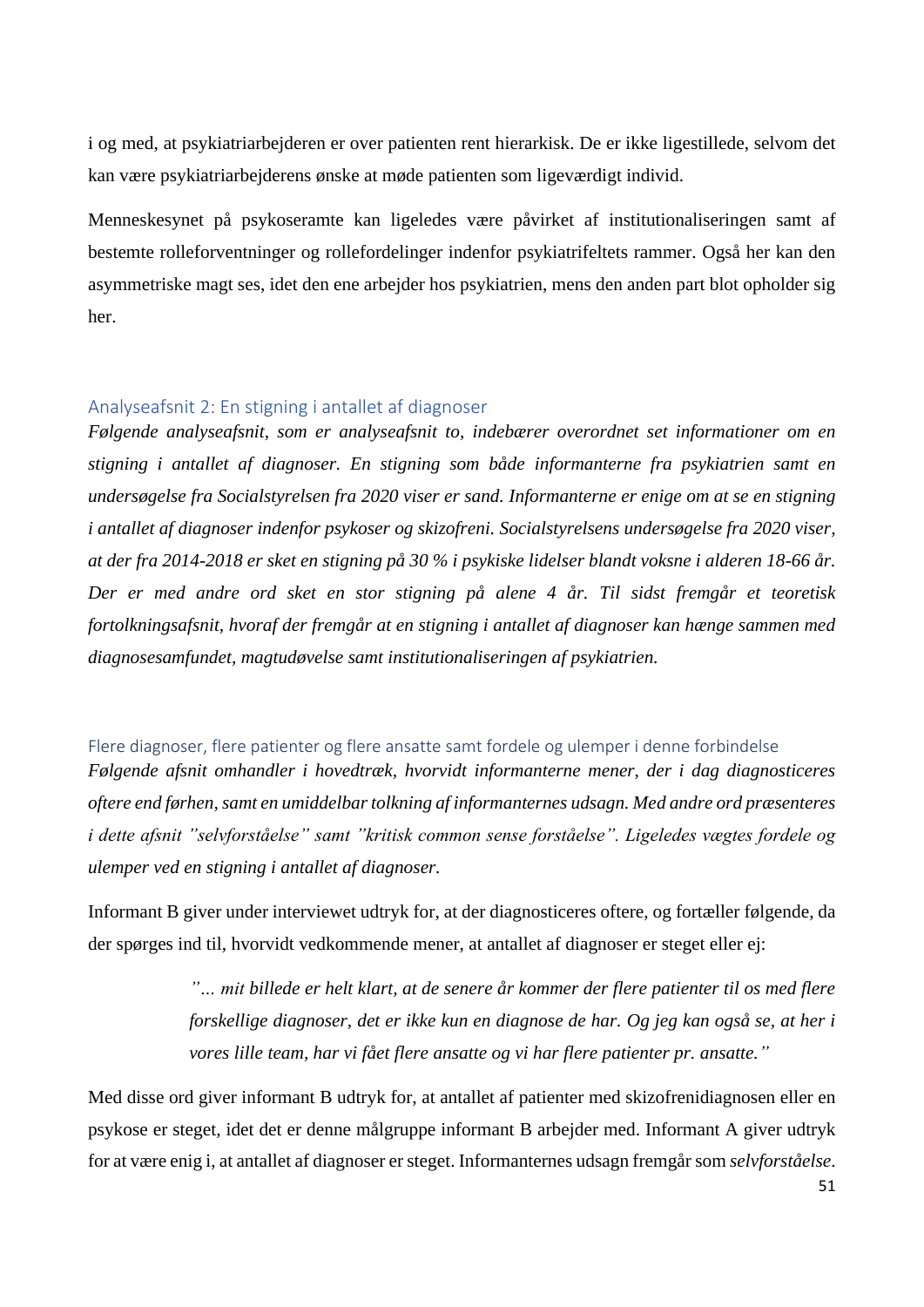Min *kritisk common sense forståelse* går på, at informanterne opstiller en hypotese om, at der diagnosticeres oftere. De taler ud fra, hvad de ser, men ikke ud fra faktiske statistiske tal.

Informant A bliver spurgt ind til, om vedkommende ser det som en fordel eller ulempe, at der diagnosticeres oftere. Hertil svarer informant A følgende:

> *"Det er selvfølgelig en hjælp i forhold til, at man så har et arbejdsredskab, og skulle arbejde med. Og det er, for eksempel, hvis man har en skizofrenidiagnose […], så kan det være mit arbejdsredskab i forhold til, hvad det er for nogle mestringer man skal arbejde med, med et andet menneske."*

Ovenstående fremgår som *selvforståelse.* Min *kritisk common sense forståelse* af dette går på, at fordelen ved, at der diagnosticeres oftere er, at psykiaterne og behandlerne indenfor psykiatrien bedre kan bidrage med den fornødne hjælp i form af terapi og medicinering, når der er stillet en egentlig diagnose.

Informant A fortæller i forlængelse af ovenstående udtalelser følgende:

*"… ulempen kan også være, at der kan være nogle gråzoner i forhold til diagnosen i udredningsperioden, hvor det kan ligne lidt den ene diagnose eller den anden diagnose. Og hvis man bliver låst fast på det, og den så ikke er helt rigtig, eller patienten ikke er enig i den her diagnose, der bliver stillet, så kan det godt være lidt af et dilemma."*

Dette udsagn fremgår som *selvforståelse*. Min egen *kritisk common sense forståelse* heraf går på, at ulempen ved oftere diagnosticering kan være et ændret menneskesyn på mange borgere, der med en diagnose står ud fra mængden og kan ses som værende afvigende og unormale. På den anden side, kan flere dog få forståelse for det psykiatriske felt og dermed for en given diagnose.

Statistisk materiale bakker op om informanternes udtalelser om en stigning i antallet af diagnoser *For at dykke yderligere ned i spørgsmålet om, hvorvidt antallet af diagnoser er steget eller ej, eller om dette blot er informanternes selvforståelse, samt min egen common sense forståelse – eller alene gælder indenfor skizofreni- samt psykosediagnoserne – findes relevant at inddrage data fra Socialstyrelsen herom. En registeranalyse udarbejdet af PwC med afsæt i informationer fra Danmarks Statistiks Forskerservice, som er publiceret af Socialstyrelsen i november 2020 viser nemlig, at antallet af psykiske lidelser er steget markant over de sidste år.*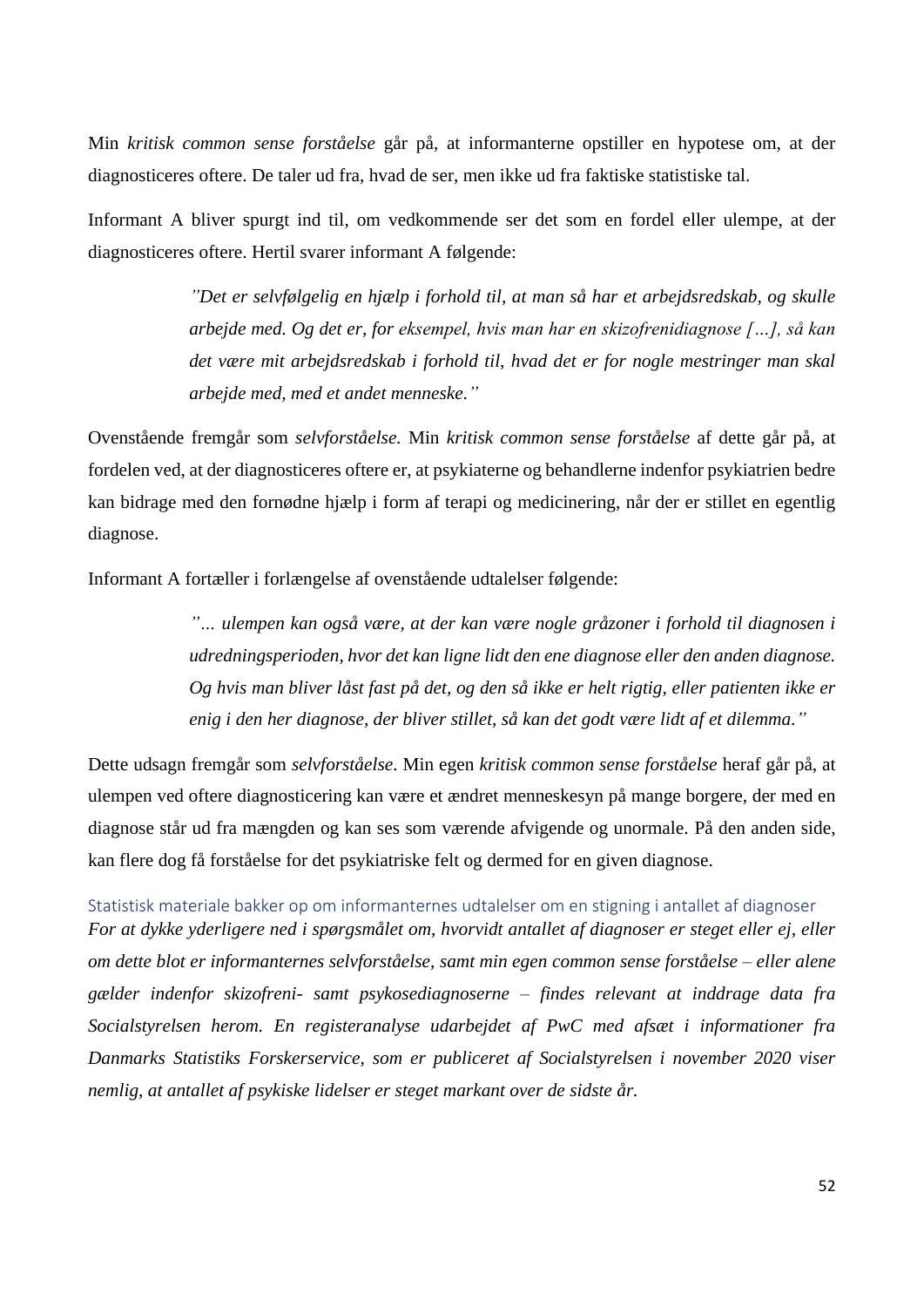Informationerne fra analysen tager afsæt i WHOs ICD-10, som er et diagnosesystem, der kan være med til at afgøre, hvorvidt en borger er i besiddelse af en given diagnose eller ej (Socialstyrelsen, 2020).

Tallene i analysen er fra 2014-2018 og overordnet viser analyseresultaterne, at der blandt voksne i alderen 18-66 år er en stigning med hele 30 % i psykiske lidelser i ovennævnte periode på alene 4 år. Det er formålet med analysen, at den skal bidrage med ny information og evidens indenfor det socialpsykiatriske felt. Følgende fremgår af Socialstyrelsens hjemmeside herom:

> *" I 2014 var der 388.950 borgere over 18 år med en psykiatrisk diagnose. I 2018 var antallet steget til 507.268. En stigning på 30 pct. på blot fire år (Socialstyrelsen, 2020)."*

En forklaring på, at der er sket denne store stigning i antallet af diagnoser indenfor det psykiatriske felt kan, som det fremgår af analysens dertilhørende artikel være, at flere søger hjælp end førhen, hvorfor også flere borgere får stillet en diagnose (Ibid.).

En anden forklaring herpå kan være, at der i årrækken 2014-2018 er kommet en del indvandrere til landet, hvorfor også deres psykiske traumer fra krig med mere er medregnet i analyseresultaterne, i tilfælde af, de har søgt hjælp indenfor psykiatrifeltet og har fået stillet minimum en diagnose, som her kunne være posttraumatisk stress. Undersøgelsen viser i al fald, at der i 2014 var omtrent lige mange med psykiatriske lidelser på tværs af etnicitet, hvorimod der er flere etniske danskere med en psykiatrisk lidelse siden 2014. Dette kan skyldes, at der ikke i 2018 er kommet lige så mange flygtninge til landet end i årene her forinden, hvorfor der i disse år er færre indvandrere, der har fået stillet en diagnose.

Diagnoserne skizofreni og psykoser hører under en diagnosegruppe fra WHOs ICD-10 sammen med diagnosen skizotypisk sindslidelse. Samtidig med dette er psykoser opdelt i paranoide psykoser, akutte psykoser, forbigående psykoser samt skizoaffektive psykoser (Socialstyrelsen, 2021, s. 43).

Af diagnoserne skizofreni samt psykoser viser undersøgelsen i figur nummer 3:3, at der er cirka lige mange mænd som kvinder med disse diagnoser i 2018. Disse diagnoser går med andre ord under kønsneutrale diagnoser. De to diagnoser hører desuden ikke under de allermest stillede diagnoser i perioden 2014-2018. Det gør derimod autisme, demens og ADHD (Socialstyrelsen, 2021, s. 11).

For de to diagnoser skizofreni og psykoser viser undersøgelsen desuden at omtrent samme andel indvandrer som etniske danskere har diagnosen. Herfor kan siges, at det ikke nødvendigvis er en god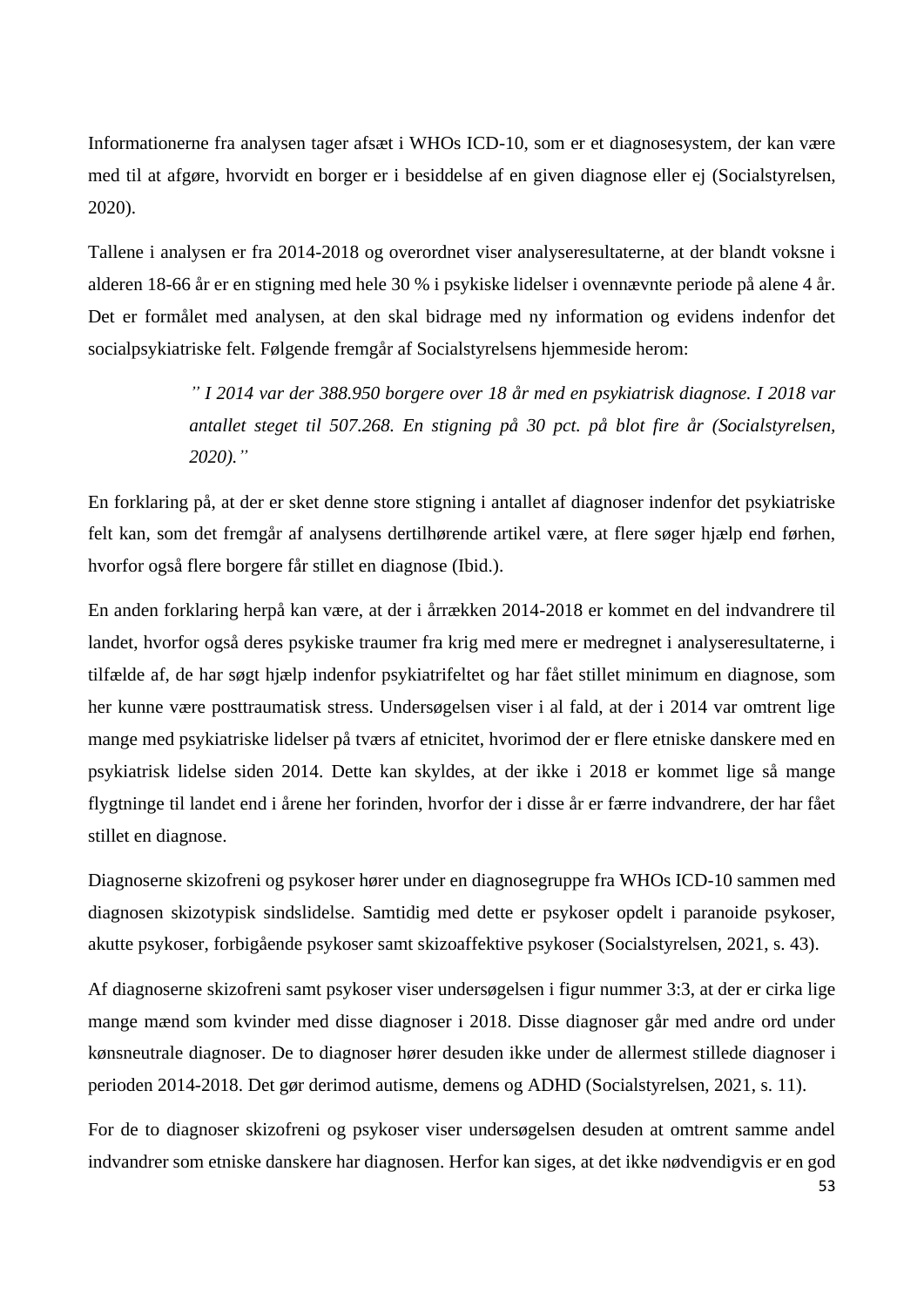forklaring, at indvandrerstrømmen skulle spille en rolle på antallet af disse diagnoser. Der er dog andre diagnoser, for eksempel ADHD og autisme, hvor der er større andel af etniske danskere med diagnoserne end der er indvandrer med diagnoserne (Socialstyrelsen, 2021, s. 18).

Ud fra ovenstående informationer fra registeranalysen kan argumenteres for, at antallet af diagnoser ganske rigtigt er steget igennem de seneste år, som informanterne giver udtryk for under interviewet. Samtidig ved vi nu, at der er tale om en generel stigning, der blandt andet kan skyldes, at flere personer søger hjælp end førhen. Målgruppen for undersøgelsen er som der nævnes de 18-66-årige, hvorimod informant B i sit ambulatorie alene arbejder med de 18-35-årige. Derfor skal selvfølgelig siges, at der i undersøgelsen fra PcW er medtaget de 36-66-årige, som er udenfor informant B´s arbejdsområde (Socialstyrelsen 2021).

Af figur 4:1 vises, at blandt de voksne med en psykisk lidelse udgør de 18-24-årige 17%, de 25-29 årige 12%, de 30-39-årige 21%. I sidstnævnte aldersgruppe er vigtigt at lægge mærke til, at der her også er taget højde for de 36-39-årige og ikke alene de 30-35-årige, som hører under informant B's målgruppe. Foruden målgruppen for informant B, udgør de 40-49-årige ligeledes 21% af psykiske lidelser, mens der udgøres henholdsvis 20% og 9% blandt de 50-59-årige og 60-66-årige. Med andre ord udgør de 18-39-årige faktisk 50% af diagnoseramte voksne, hvorfor også 40-66-årige udgør 50% af diagnoseramte voksne (Socialstyrelsen, 2021, s. 12).

Taget i betragtning, at de 30-39-årige er delvist udenfor informant B's målgruppe, kan altså siges at der er større andel fra 36 år og opefter med en psykisk lidelse, end der er voksne med en psykisk lidelse under 36 år. Dog er forskellen ikke mærkbar stor, men idet omtrent halvdelen af de voksne med psykiske lidelser er udenfor informant B's målgruppe af ny-diagnosticerede skizofreniramte borgere skal siges, at dette er væsentligt at have med sig i sine overvejelser om, hvorledes antallet af diagnoser er stigende eller ej indenfor netop informant B's målgruppe. Der kan i al fald argumenteres for, at der ikke er så stor en stigning i diagnoser, som havde de 36-66-årige også været i målgruppen for ambulatorie nummer 2's behandlingsforløb. Derfor kan det være interessant at se på, hvorledes antallet af diagnoser også siges at være stigende for de 35+-årige indenfor skizofreni- samt psykosefeltets rammer.

For informant A, som ikke arbejder i samme ambulatorie som informant B, er målgruppen noget mere åben. Målgruppen består her både i voksne fra 18-35 år, men også de, der er over 35 år. Der kan med andre ord være flere med lidelserne skizofreni og psykoser indenfor informant A's ambulatorium. Dette da målgruppen her er bredere. Det kan have betydning for psykiatriarbejdernes syn på,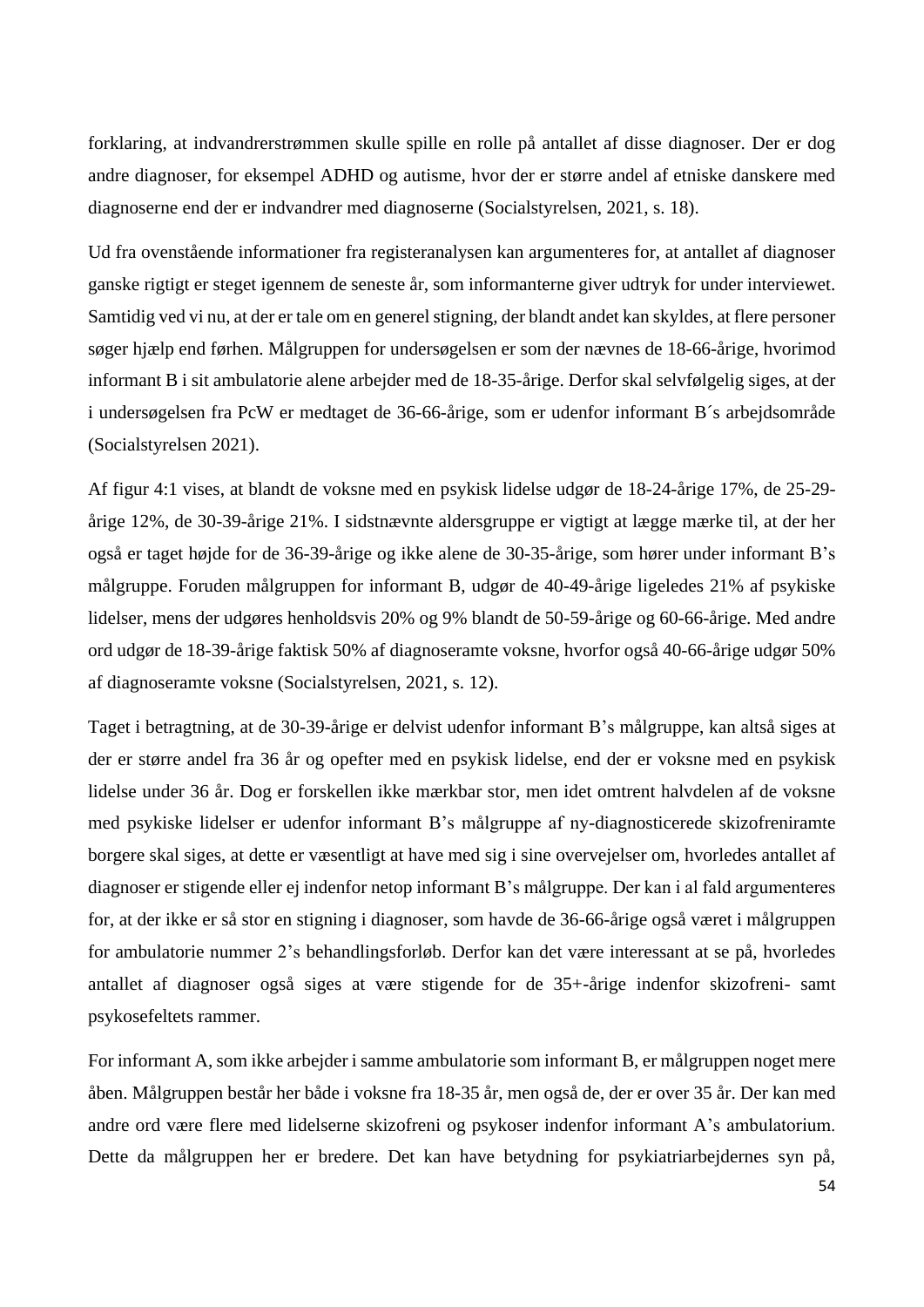hvorledes der diagnosticeres oftere end førhen, hvor mange psykoseramte borgere de møder i deres daglige arbejde. Dog er de medvirkende informanter som nævnt enige om, at der diagnosticeres oftere.

Ydermere kan siges, at der med afsæt i ovenstående statistiske tal samt interviewudsagn overordnet kan siges at være en stigning i antal diagnoser på tværs af aldersgrupper, mens der ikke kan udelukkes, at informanterne har ret i, at der diagnosticeres oftere indenfor det psykiatriske felt, når det kommer til skizofreni og psykoser.

## Teoretisk fortolkning af stigningen i antallet af diagnoser

*I følgende afsnit bliver præsenteret, hvorledes Brinkmanns teori om diagnosesamfundet, Foucaults magtteori samt Goffmans teori om institutionalisering samt rollefordelinger og -forventninger har betydning for stigningen af diagnoser indenfor psykiatrien. Det præsenteres ligeledes, hvordan disse teorier kan sige noget om fordele såvel som ulemper i forbindelse med stigningen af diagnoser indenfor psykiatrien.* 

#### *Brinkmann, Foucault og Goffman og stigningen af diagnoser*

Stigningen i antallet af diagnoser kan siges at hænge uadskilleligt sammen med Brinkmanns udsagn om, at vi i dag lever i et diagnosesamfund, hvor stadigt et stigende antal af befolkningen får stillet en eller flere diagnoser (Brinkmann, 2019).

Brinkmanns teori kan altså siges at blive godkendt ud fra ovenstående statistiske materiale samt ud fra informanternes erfaring indenfor feltet. Dog indebærer diagnosesamfundet også, at flere kan få en fejldiagnose. Dette blandt andet, da flere diagnoser kan siges at overlappe hinanden.

På grund af diagnosesamfundet har psykiatrien behov for flere ansatte. Dette i takt med et stigende antal af patienter. Det har altså, med afsæt i Goffmans begreb om institutionalisering, betydning for psykiatrien som institution, at vi lever i et diagnosesamfund, idet dette medvirker til psykiatriens opretholdenhed.

Samtidig kan siges at psykiatrien, med afsæt i Foucaults teori om magtforhold, får mere magt i samfundet generelt, i takt med at diagnoserne bliver gjort legitime.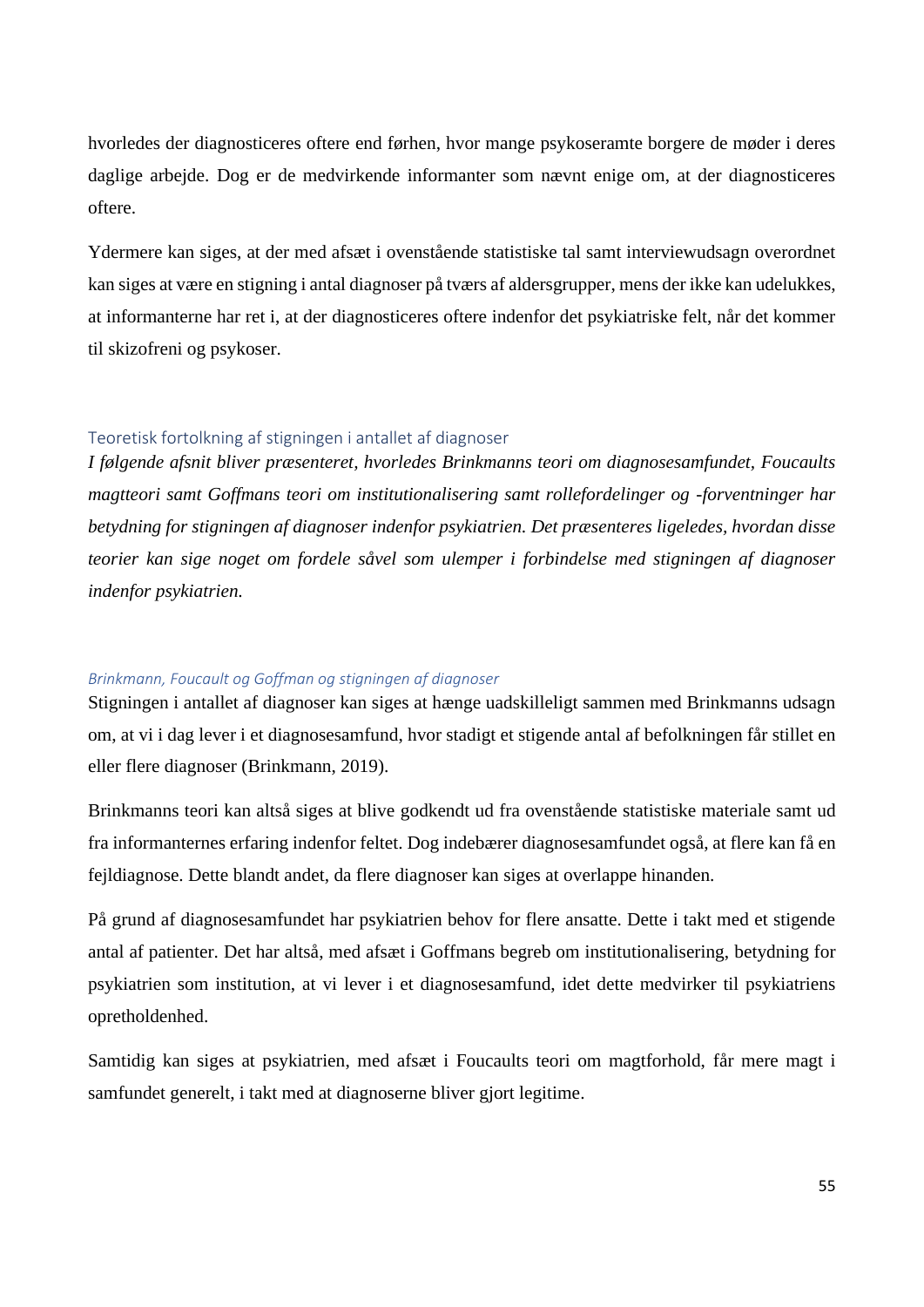#### *Brinkmann, Foucault og Goffman og fordele og ulemper ved den hyppigere diagnosticering*

En fordel ved Brinkmanns diagnosesamfundsbegreb kan være, at diagnosesproget udvikles og anvendes i diagnosesamfundet, samt at flere får den hjælp, de har brug for på grund af, at der er så meget fokus på diagnoser hele tiden i dagens Danmark.

I forbindelse med Foucaults teori, kan siges at Psykiateren får mere magt, og andre psykiatriarbejdere, som kan ses som værende omsorgsgivere, kunne måske hjælpe mere, end hvad de får mulighed for. Dette i det, at medicin ikke nødvendigvis kan ses som værende svaret på alt. Medicin behandler symptomer, men hvad med at se på årsagen til, hvorfor den enkelte udvikler en psykose eller egentlig skizofrenisygdom?

I forhold til Goffmans teori om rollefordeling og rolleforventninger kan siges, at den psykisk syge placeres i en rolle som enten *unormal*, hvilket er negativt, eller *som en, der kan hjælpes*, hvilket er noget mere positivt.

I forhold til Goffmans teori om totalinstitutioner kan siges, at institutionaliseringen udvikles og fastholdes – den er stadig aktuel.

#### Delkonklusion

*Diagnosesamfundet har betydning for psykiatrien både som institution og som magtenhed. Væsentligst er dog, at det, at vi kan siges at leve i et diagnosesamfund, kan have stor betydning for menneskesynet på psykoseramte borgere. Både informanternes udtalelser samt statistikkens tal viser, at der diagnosticeres oftere og at antallet af diagnoser i den forbindelse er steget.* 

Der kan argumenteres for, at, hvor skizofrene og psykoseramte førhen kunne siges at være et fåtal af befolkningen, bliver diagnosen i dag i større grad accepteret, idet diagnoser indenfor dette felt af psykiatrien bliver mere og mere almindelige. Førhen så man denne målgruppe som nogen, der var gale, og mærkelige, i det de eksempelvis kunne have tendens til at virke farlige og samtidig gå og hviske for sig selv på grund af stemmehøring. Udviklingen i form af hyppigere diagnosticering indenfor feltet kan helt klart siges at være en hjælp mod af forebygge marginalisering af denne målgruppe af borgere.

Den øgede fokus på diagnoser medvirker til at psykiatrien som institution opretholdes, og psykiatere sidder med en stor magt til at stille diagnoser og udstede medicin i denne forbindelse. Men behandlerne indenfor psykiatrien kan siges at møde borgerne mere i øjenhøjde, da de har hyppige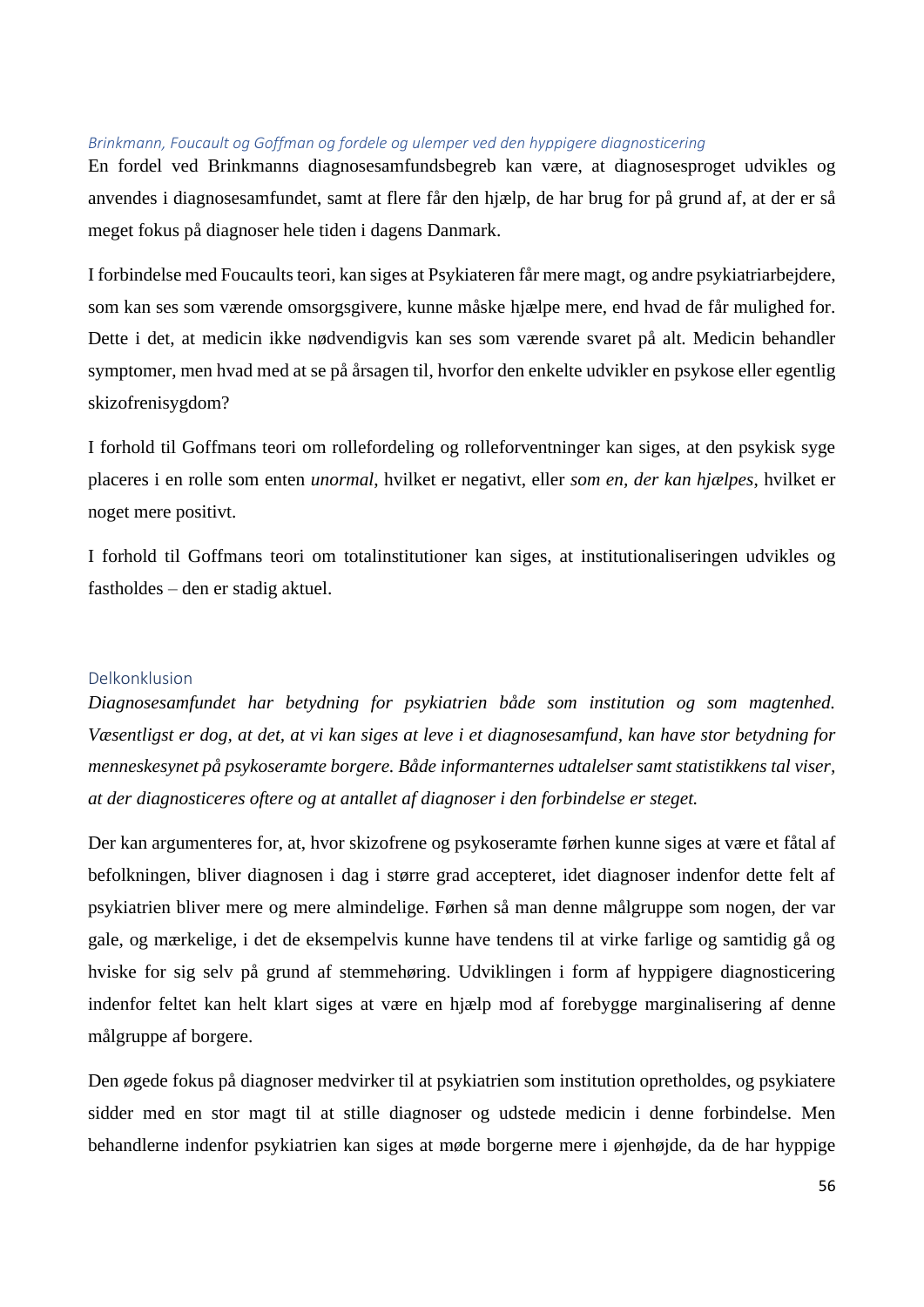samtaleforløb med patienterne og ikke selv sidder med magt til at stille diagnoser eller udstede medicin. Om man er psykiater eller behandler kan altså også have betydning for ens menneskesyn på psykoseramte borgere, hvilket bør huskes. I denne kandidatafhandling indgår udelukkende interviews af to informanter fra Region Nordjylland, som er primærbehandlere for patienterne.

Interviewresultaterne kunne altså have set anderledes ud, var der interviewet en psykiater. En anden mulighed er at se på tværs af afdelinger i landet eller i Norden. Informanterne fra Region Nordjylland repræsenterer ikke nødvendigvis en bred vifte af psykiatriarbejderes menneskesyn på psykoseramte borgere. Dog er det interessant, at informanternes udsagn om en stigning i antallet af diagnoser viser sig at stemme overens med statistisk materiale indenfor feltet.

## Analyseafsnit 3: Hvorfor i det hele taget gøre brug af diagnoser?

*Dette er analyseafsnit 3. Afsnittet er delt ind i to underkategorier. Først omhandlende informanternes syn på diagnosticering indenfor psykiatrifeltet som arbejdsredskab og patientgruppeopdeling. Herunder selvforståelse samt kritisk common sense forståelse af selvforståelsen. I andet underafsnit præsenteres læser for en teoretisk fortolkning af informationerne fra første afsnit.* 

#### Diagnosticering som arbejdsredskab og patientgruppeopdeling

*Afsnittet tager udgangspunkt i et spørgsmål til informanterne under interviewet til dette kandidatspeciale, der går op, hvorvidt de kan forklare, hvorfor der diagnosticeres indenfor psykiatrifeltet. I denne forbindelse kommer informanterne både ind på diagnosticering som arbejdsredskab og gruppeopdeling. Goffmans institutionaliseringsbegreb såvel som Brinkmanns begreb "diagnosesprog" findes her relevant som led i en meningsfortolkning af denne sammenhæng. Foucaults begreb om ulige magt inddrages afslutningsvist, til at forklare, at diagnoserne medfører en asymmetrisk magt psykiatriarbejder og patient imellem.* 

Da, der under interviewet spørges ind til, hvorfor der diagnosticeres indenfor psykiatrifeltet, ifølge informanterne, fortæller informant B følgende:

> *"Altså jeg tænker det handler rigtigt meget om, at man skal sætte folk i grupper, for man får den rigtige specialiserede behandling. Så her i vores regi, der stiller man skizofrenidiagnosen, så man får den specialiserede behandling, man har brug for. Så for at mennesker kommer hen, hvor de hører til, og får den rigtige behandling."*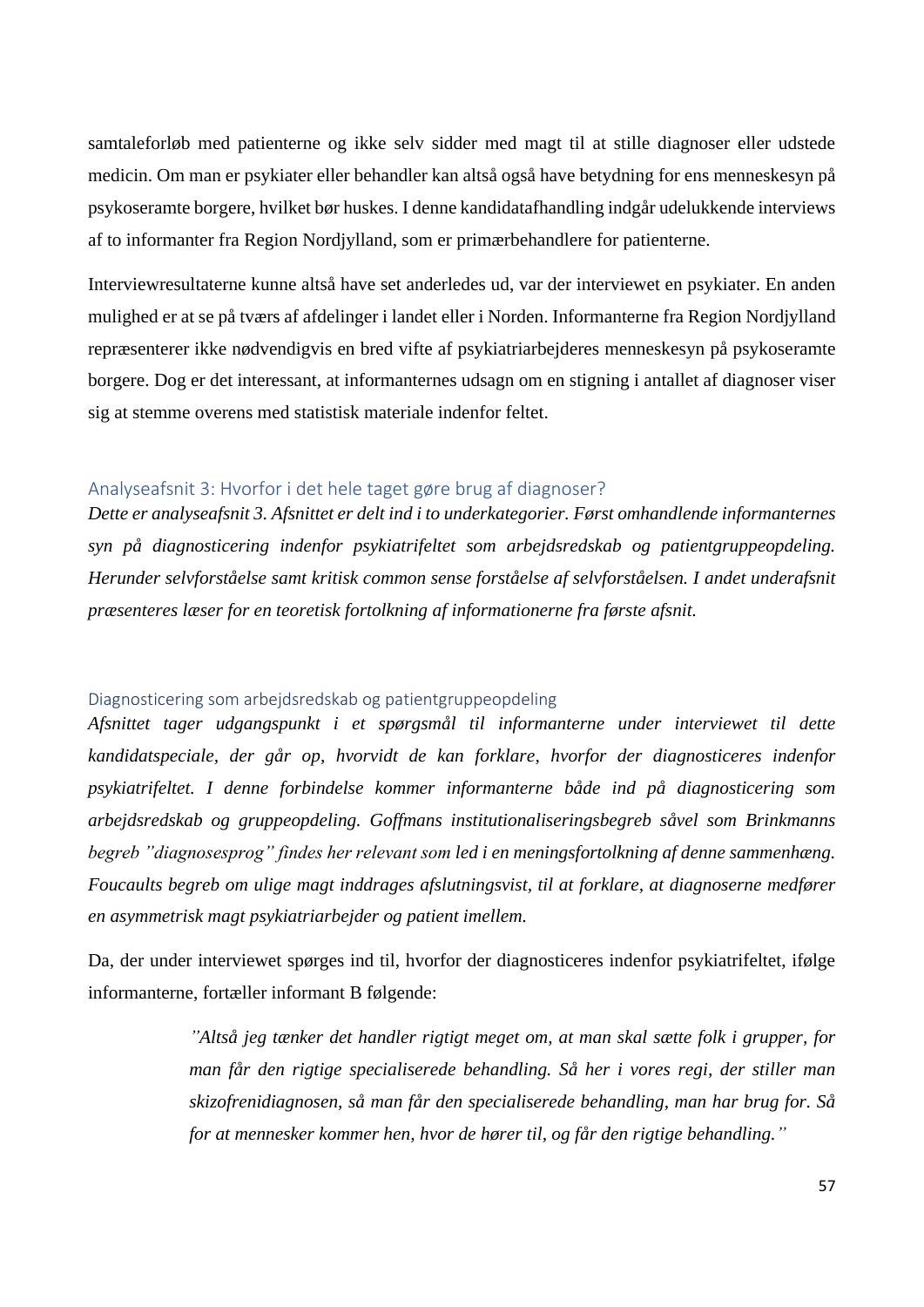Informant A bliver ligeledes under interviewet spurgt ind til, hvorfor vedkommende mener, der diagnosticeres indenfor psykiatrifeltet. Her svarer informant A følgende:

> *"Det er et arbejdsredskab. Og det er egentligt fordi, at når der er et diagnosesystem, er der også en fælles faglig forståelse for, hvad det er det drejer sig om, det her begreb, vi snakker om."*

Informanternes udtalelser fremgår her som *selvforståelse*. Min egen *kritisk common sense forståelse* indenfor feltet, som led i meningsfortolkningen af denne analysedel, bygger på, at der diagnosticeres indenfor psykiatrifeltet, for at danne et overblik. Dette i form af, som informant B udtaler det: at sætte folk i bestemte sygdomsgrupperinger, men også som informant A udtaler det, for netop at få en fælles faglig forståelse for de forskellige sygdomsgrupper af patienter. Der dannes et overblik over hvilken diagnose borgeren har, netop for herefter at indhente forståelse for, hvad diagnosen indebærer, og hvorledes man som psykiatriarbejder bør møde borgere med netop denne psykiske lidelse.

### Teoretisk fortolkning af, hvorfor der diagnosticeres indenfor psykiatrifeltet

*For at udfærdige en teoretisk fortolkning af informationerne, der fremgår af ovenstående afsnit ses det her hensigtsmæssigt at inddrage dels Goffmans institutionaliseringsbegreb, men også Brinkmanns teori og diagnosesamfundet og herunder diagnosesprog. Ligeledes findes det relevant at inddrage Foucaults magtbegreb, herunder ulige/asymmetrisk magt.* 

Det at diagnosticere indenfor psykiatrifeltet kan siges at hænge uadskilleligt sammen med det, at vi i dag lever i et diagnosesamfund. At borgerne ifølge informant B sættes i grupper, og at dette er et af formålene med at diagnosticere, kan blandt andet skyldes det, at der har fundet en institutionalisering sted indenfor psykiatrifeltet – dette med afsæt i Goffmans institutionaliseringsteori – som gør at folk netop grupperes i institutioner, såsom forskellige psykiatriske sengeafsnit og ambulatorier. Ligeledes inddrages de i patientgrupper efter, hvilken psykiatrisk problemstilling, der hører indenfor. Herunder eksempelvis sengeafsnit og ambulatorier alene for psykose- og skizofreniramte.

Det kan også siges at hænge uadskilleligt sammen med det, at vi i dag – som Brinkmann fremstiller det i sin teori om diagnosesamfundet – gør brug af et bestemt diagnosesprog, såsom for eksempel, når psykiaterne gør brug af et bestemt kriteriespørgeark for at finde ud af, om borgeren kan udredes til at have en bestemt diagnose.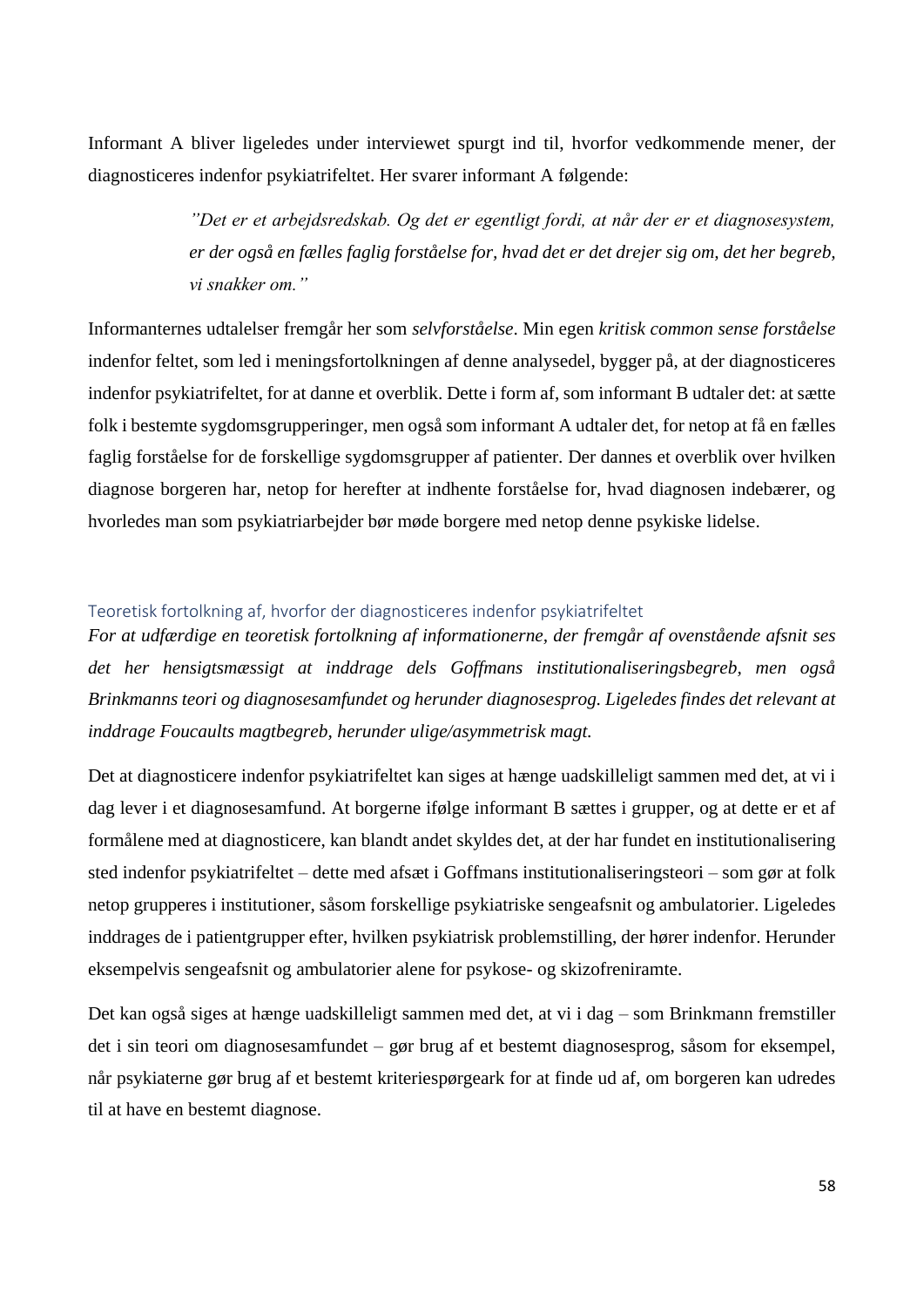Diagnoserne kan siges at medføre en ulige magt psykiatriarbejder og patient imellem. Da det, når diagnosen er stillet, står klart, at *den syge* er syg, mens psykiatriarbejderens ses som værende den raske i denne relation.

#### Delkonklusion

*I følgende delkonklusion er vægtet, hvorledes gruppeopdeling og diagnosticering som arbejdsredskab har betydning for dannelsen af et menneskesyn på psykoseramte borgere indenfor psykiatrifeltets rammer.*

Det menneskesyn, som anlægges i ovenstående analyseafsnit, tager udgangspunkt i en idé om, at patienter bør placeres i grupper, da grupperingerne kan være væsentlige for at kunne yde den rette behandling til den enkelte borger. Dette idet forskellige patientgrupper har brug for forskellig behandling, dog har for at give et eksempel, patientgruppen med skizofreni, alle behov for en behandling, der har fællestræk. Et fællestræk kunne være, de skal have antipsykotisk medicin. Et andet kunne være, at der under samtaleforløb spørges ind til psykotiske symptomer.

Diagnosticering kan ses som værende et arbejdsredskab, og det kan være nemmere at yde den rette behandling, hvis man er klar over, hvilke problematikker - herunder hvilken diagnose – en borger har. Men anskuer psykiatriarbejderne patienterne ud fra den patientgruppe, den enkelte indgår i, kan argumenteres for, at det ikke er patienten der ses som menneske, men gruppen som helhed. I den forbindelse kan det være vanskeligt at yde en konkret individuel behandling, da psykiatriarbejderen da nemt kan komme til at behandle alle de skizofreniramte patienter ens, og tro, at de sidder med de samme problematikker – dog kan forskellige mennesker, vel have forskellige problematikker, trods samme diagnose.

## Analyseafsnit 4: Konsultation af ikke-diagnosticerede borgere overfor ny-diagnosticerede borgere

*I følgende fjerde analyseafsnit lægges vægt på at analysere, hvorledes primærbehandlerne, som medvirker under interviews, ser konsultationen af borgere. Denne analyse er opdelt i to kategorier. Der er først lagt vægt på analyse af konsultationen af ikke-diagnosticerede borgere overfor nydiagnosticerede borgere. Herunder fremgår informanterne, der medvirker under interviews, selvforståelse samt kritisk common sense forståelsen heraf. Herefter er lagt vægt på en teoretisk fortolkning af konsultationen af ikke-diagnosticerede borgere overfor ny-diagnosticerede borgere.*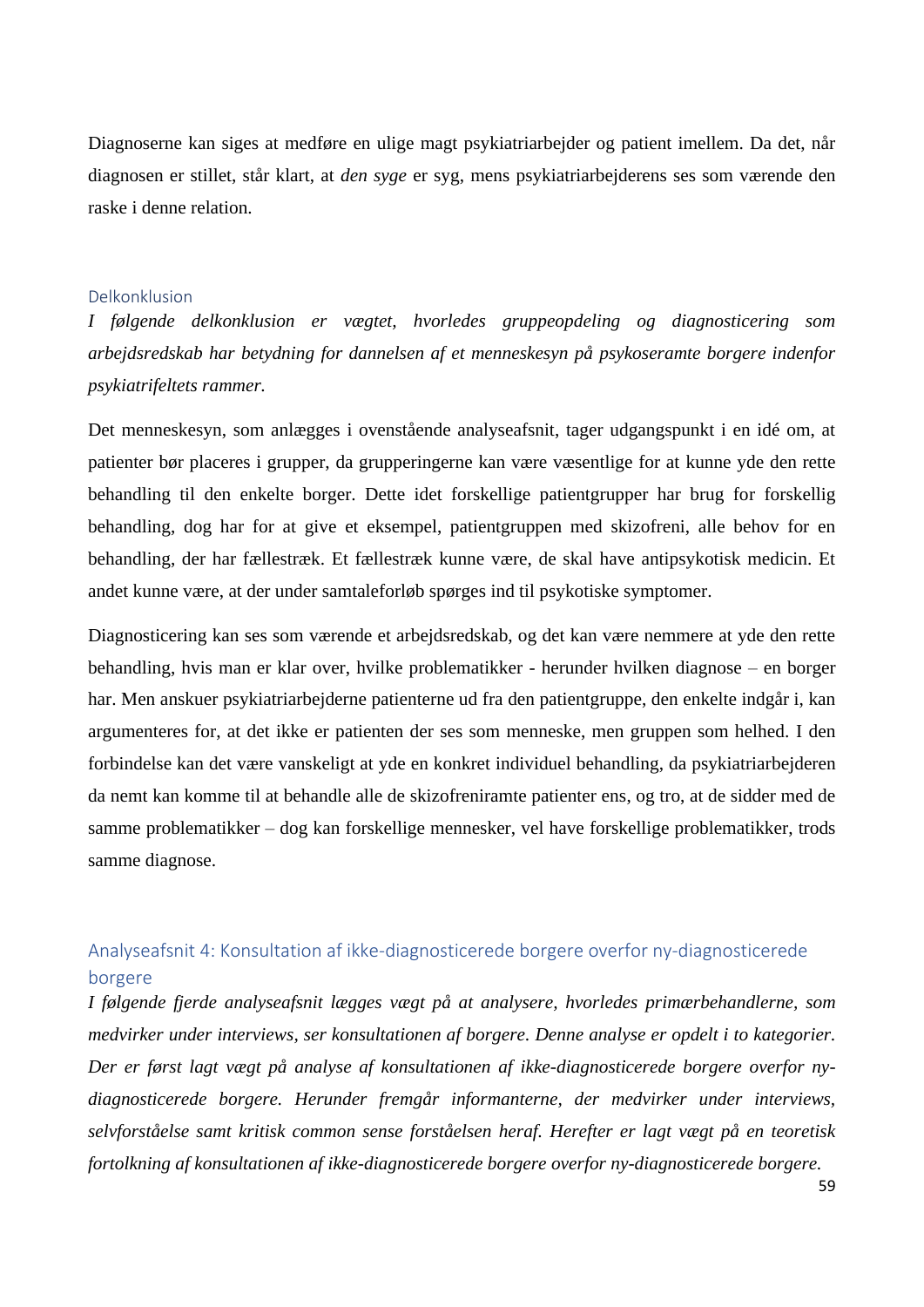Regler for adfærd og ophold overfor forståelse for krisetilstand eller lettelse

*I følgende underafsnit til analyseafsnit fire ser vi nærmere på konsultation af borgere. Her de borgere, der ikke er diagnosticeret endnu, og som for første gang befinder sig hos psykiatrien med henblik på at få den fornødne hjælp, herunder for eksempel også at få stillet en diagnose. Dette overfor de borgere, der netop har fået en diagnose indenfor psykiatrien og som for eksempel skal i gang med et samtaleforløb og medicinsk behandlingsforløb. Vægtet i dette afsnit er meningsfortolkningselementerne: selvforståelse samt kritisk common sense forståelse.*

Informanterne bliver spurgt ind til, hvorledes de forholder sig, når de skal konsultere henholdsvis ikke-diagnosticerede borgere og ny-diagnosticerede borgere. Informant A's udtalelse til spørgsmålet angående konsultation af ikke-diagnosticerede findes her interessant. Vedkommende fortæller følgende under interviewet:

> *"Jeg vil først og fremmest byde vedkommende velkommen. Hvis det er på et sengeafsnit, var det sådan? Så tager vi typisk imod en patient, når de kommer til afdelingen, og de kommer typisk fra skadestuen af eller et andet afsnit. Byder dem velkommen og viser dem ind på den stue de skal have. Lader dem lige lande, og få fat i sine ting. Fortæller lidt om, hvad det vil sige at være indlagt på den afdeling, de er indlagt på. Og så typisk en rundvisning, og hvad der ligesom er af husorden eller husregler, hvis man kan sige det sådan. Og det er ikke regler for reglernes skyld, det er simpelthen… det er sådan lidt med, hvordan adfærden er på et sengeafsnit, og lidt om, hvornår man spiser, og hvornår de faste aktiviteter er."*

Informanterne arbejder i ambulatorier for skizofreni- og psykoseramte, men informant A fortæller i ovenstående citat om, hvorledes vedkommende kunne forestille sig at møde patienterne, som ikke har fået en diagnose endnu, hvilket typisk vil foregå på et sengeafsnit og ikke i et ambulatorium. Min baggrundsviden går på, at informant A ikke nødvendigvis gætter, idet denne tidligere har været ansat i en anden stilling, hvorfor denne kan have erfaring indenfor arbejde på et sengeafsnit. Informant A's udtalelse fremgår her som *selvforståelse.* 

Min egen *kritisk common sense forståelse* af informant A's udtalelse går på, at vedkommende er meget regelorienteret i sit svar. Det kan gisne om en manglende tiltro til patienterne, at alting skal handle om regler for adfærd og ophold på et sengeafsnit.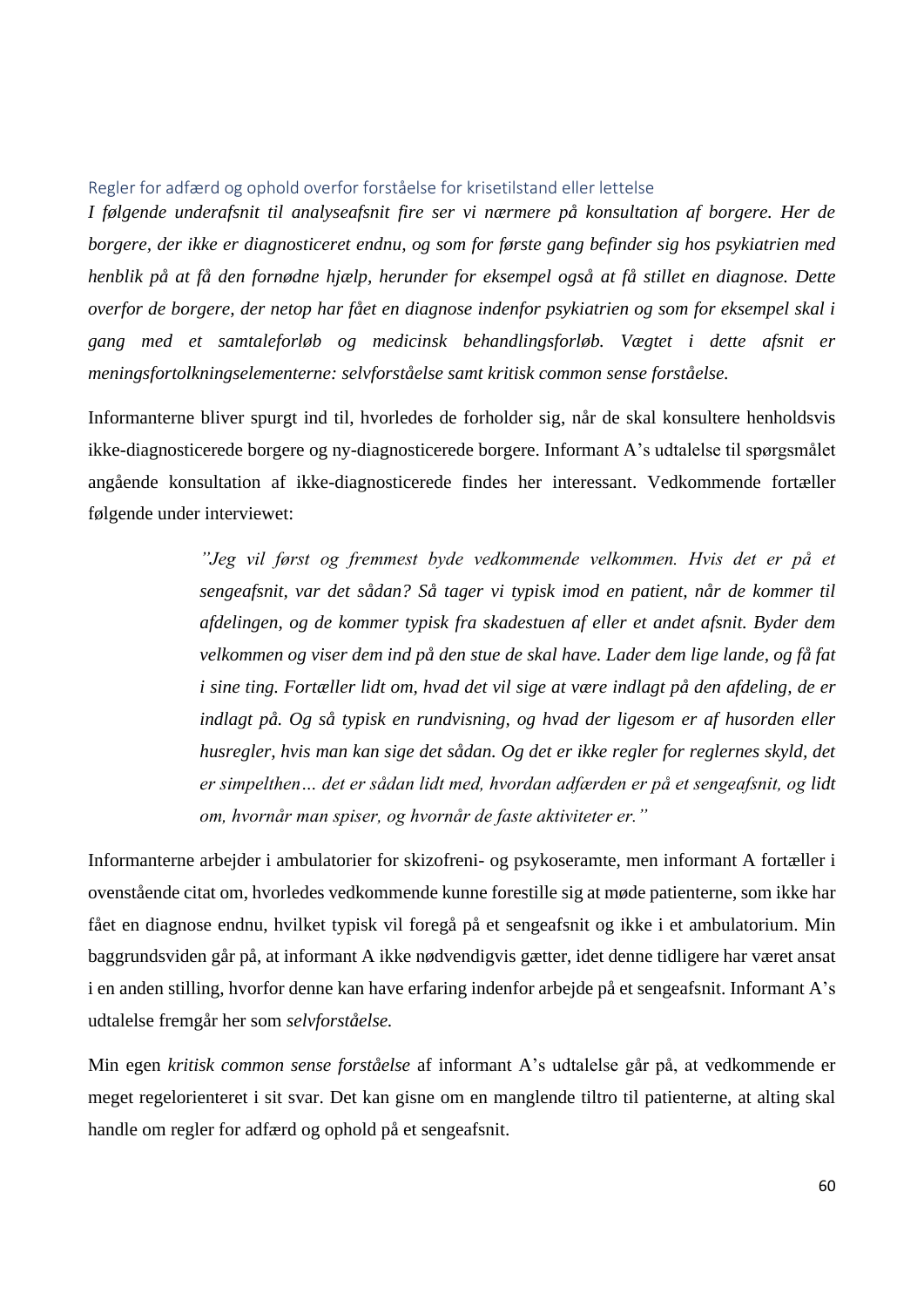Ser vi nærmere på spørgsmålet om, hvorledes informanterne ville agere i mødet med borgere, som lige har fået stillet en diagnose, fortæller informant B følgende under interviewet:

> *"Det gør jeg jo rigtigt ofte, og der er meget fokus på, hvad de står i nu. Om de er i krise. Man kan også være lettet, når man får en diagnose. Det kan også give en forklaring på noget af det, man synes er svært. Så jeg tager meget udgangspunkt i, hvor den unge er."*

Informant B forsøger at tage højde for, hvor borgeren er – om denne er i en krisetilstand over diagnosen eller derimod føler en lettelse over diagnosen. Informant B's udtalelse fremgår her som *selvforståelse.*

Min *kritisk common sense forståelse* går først og fremmest på, at dette er en helt anden tilgang til patienten, som har en diagnose, frem for mødet med en patient på et sengeafsnit, som ikke har fået stillet en diagnose endnu. Pludselig mødes patienten med medmenneskelig respekt over, at vedkommende kan føle sig i krise, hvorimod patienten på sengeafsnittet, der endnu ikke har fået stillet en diagnose, mødes med regelforventninger for adfærd og ophold.

## Teoretisk fortolkning af konsultationen af ikke-diagnosticerede borgere overfor ny-diagnosticerede borgere

*Følgende underafsnit til analyseafsnit fire bygger på viden fra både Brinkmann, Foucault og Goffman. Underafsnittet omfatter teoretiske belæg for konsultation af både ikke-diagnosticerede og ny-diagnosticerede borgere. Dette fremgår som teoretisk fortolkning af ovenstående informationer.* 

Ud fra Brinkmanns teori om diagnosesamfundet, som vi siges i dag at leve i, kan siges at de ikkediagnosticerede borgere er indlagt med henblik på blandt andet at få stillet en diagnose/blive udredt til videre behandling. Det kan simpelthen siges at være der det ender, når man indlægges på et sengeafsnit. Man sendes videre i systemet efter at have fået en diagnose til for eksempel et ambulatorie, hvor man kan blive knyttet til en behandler, der holder terapeutiske samtaleforløb med én, samt knyttet til en psykiater, der følger op på medicinering samt bivirkninger i denne forbindelse.

Ser vi på Foucaults magtbegreb i denne forbindelse skal siges, at magten over de ikke-diagnosticerede borgere kommer til udtryk igennem regeloverdragelser/formidlinger fra behandleren eller psykiateren til patienten. Der er bestemte rolleforventninger, dette med afsæt i Goffmans teori, der indebærer, at den ene har magten, mens den anden skal adlyde.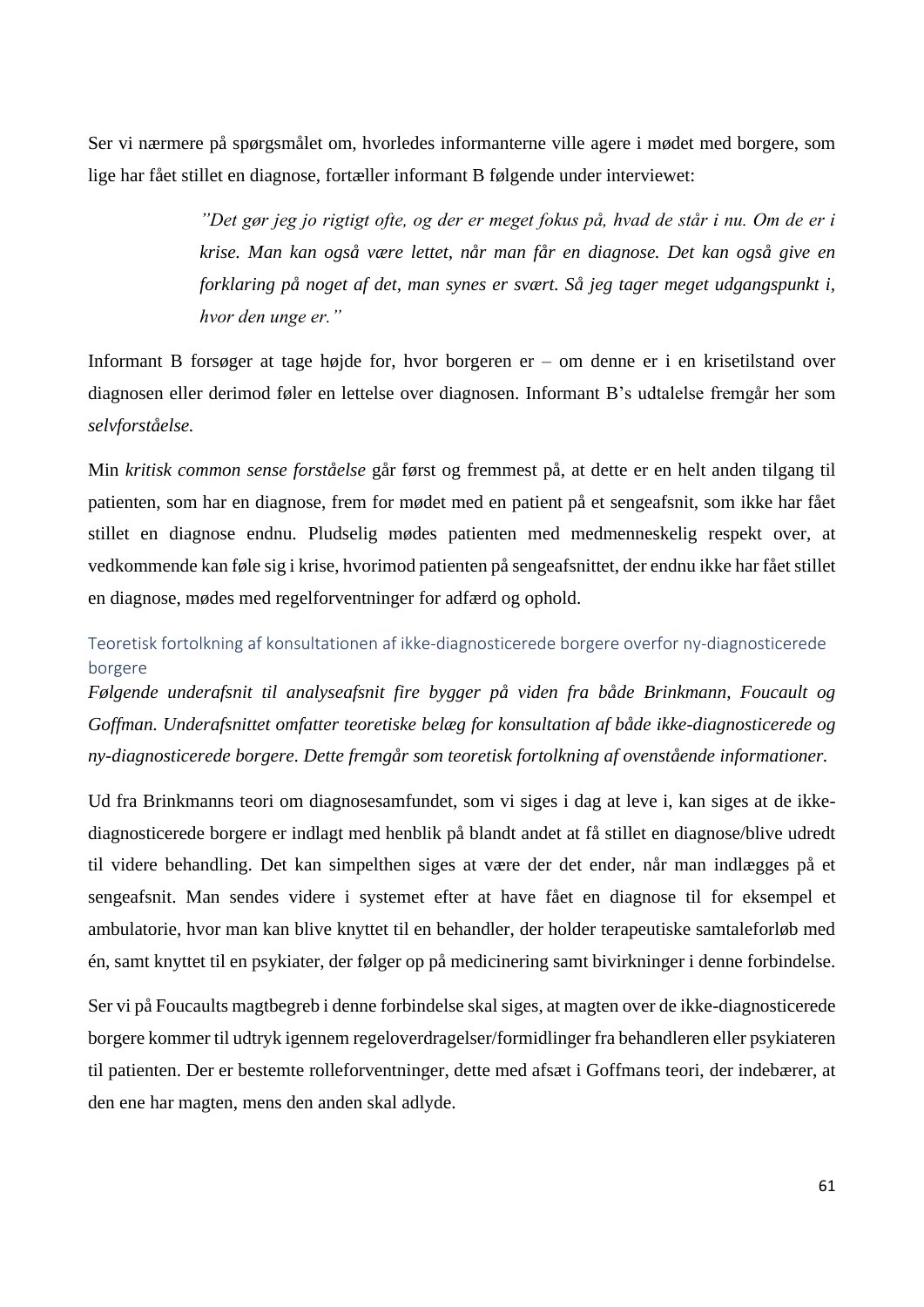Yderligere ses med afsæt i Goffmans teori tydelige institutionelle rammer. Alle skal have en bestemt adfærd under opholdet på sengeafsnittet. De indlagte skal spise indenfor bestemte tidsrum og deltage i faste aktiviteter. Der er stadig en disciplinering i gang ligesom ved psykiatriens åbning i det 18. århundrede.

Den ulige magt, som Foucault nævner, kan siges at være til stede imellem patienten og behandleren. Dette uanset om borgeren er ikke-diagnosticeret eller om vedkommende er ny-diagnosticeret. Dog kan siges, at behandlere i et ambulatorie kan nå at få et bredt kendskab til en given patient, hvorfor der også her opstår en dybere relation i form af noget, der kunne ligne en mentorrelation. Derved kan den ulige magt forsvinde lidt i takt med at borger og behandler lærer hinanden at kende – dette set i forhold til de ny-diagnosticerede borgere. Dette kan selvfølgelig også ske på et sengeafsnit for ikkediagnosticerede borgere, hvor en patient er indlagt i en meget lang periode, og derved får opbygget en god tillid til en psykiatriarbejder, der derved bliver bedre til at møde borgeren i øjenhøjde, og ikke ud fra en magtposition.

#### Delkonklusion

*Følgende delkonklusion bygger på informationer fra ovenstående analyseafsnit omhandlende konsultationen af ikke-diagnosticerede borgere overfor de ny-diagnosticerede borgere. Delkonklusionen tager herudover udgangspunkt i dette projekts problemformulering, og det tilstræbes at have menneskesynet indenfor psykiatrifeltet for øje.*

Oplysningerne fra ovenstående analyseafsnit kan siges at bygge på to vidt forskellige menneskesyn. De patienter, der er indlagt på et sengeafsnit, bliver, ifølge informant A, mødt med en vejledning fra psykiatriarbejderne i adfærdsregler og rammer for opholdet på sengeafsnittet. Det kan virke meget formelt og med magt for øje. Denne magt kan have indflydelse på patienterne på en måde, så de ikke føler, at de bliver set som ligeværdige individer eller bliver mødt med medmenneskelig forståelse. Reglerne for adfærd på sengeafsnittene for de patienter, der endnu ikke har fået en diagnose, men som mistænkes for at have en psykose- eller skizofrenidiagnose, får betydning for menneskesynet. Er de indlagte ikke til at stole på, siden der skal være regler for deres adfærd? Antager man på forhånd, at alle patienterne har adfærdsforstyrrelser?

Dette står i direkte kontrast til mødet med de ny-diagnosticerede i et ambulatorie, og menneskesynet her virker til at være gange anderledes. Det er væsentligt her, ifølge informant B, at have øje for, at patienten kan være enten i en krisetilstand eller i en tilstand af ren lettelse. Diagnosen kan medføre,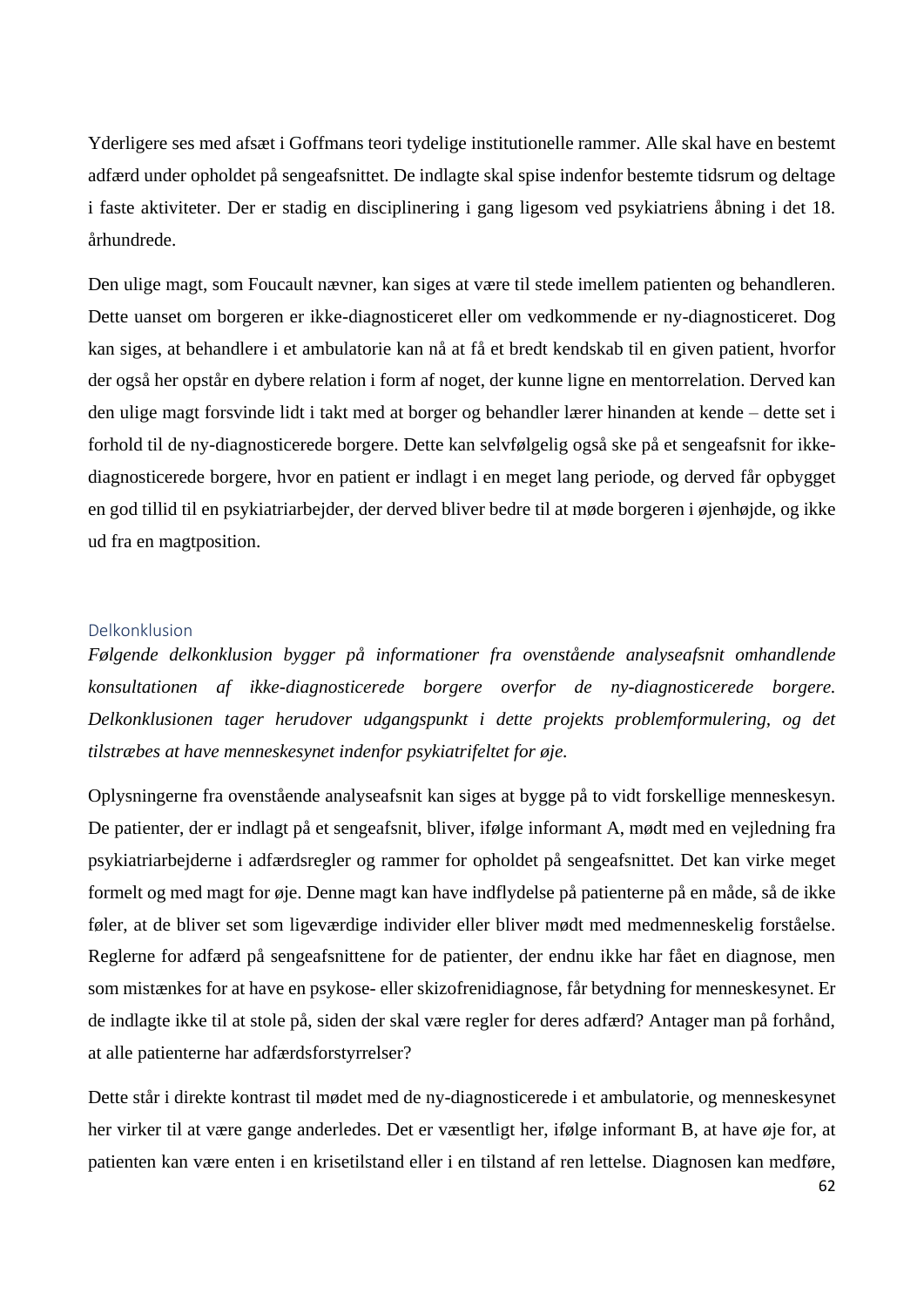at vedkommende føler sig dårligt tilpas, fordi det er en alvorlig situation at få stillet en diagnose. Derimod kan det også være en stor lettelse, idet at man pludselig finder ud af, der er en grund til ens problematikker, og at det rent faktisk kan siges at hører under en diagnosekategori. Menneskesynet her ser noget pænere ud.

Det er som om tilliden til patienten er anderledes i ambulatoriet for ny-diagnosticerede, end det gør sig gældende på sengeafsnittet, hvor vi kan møde den ikke-diagnosticerede. Menneskesynet på den ny-diagnosticerede bærer præg af ITOP-værdierne, hvor man skal møde patienten med indflydelse, tillid, ordentlighed og professionalisme. Men noget virker ikke helt godt ved mødet med det uvisse. Det ikke at vide, hvad en patient fejler. Hvor vedkommende står? Om vedkommende nu også kan finde ud af at opføre sig pænt på sengeafsnittet. Tilliden opbygges efter diagnosen er stillet.

Med andre ord kan ITOP-værdierne siges ikke tilstrækkeligt at være til stede på sengeafsnittet, hvor vi møder den ikke-diagnosticerede borgere, idet der, trods professionalisme og ordentlighed, ikke rigtigt kan siges at være indflydelsesmuligheder for patienterne eller tillid til dem.

## Analyseafsnit 5: Det sociale arbejdes felts input til et styrket menneskesyn indenfor psykiatrifeltets rammer

*Problemformuleringens anden del går på, hvorledes at det sociale arbejdes vidensområde kan bidrage til et fornyet og sundt menneskesyn indenfor psykiatrifeltets fremadrettet. Her findes det relevant at inddrage viden fra bogen Menneskesyn i Socialt Arbejde, som bidrager med forskellige former for menneskesyn indenfor det sociale arbejdes felt. Her er det ikke tanken at gengive hele bogens menneskesynsbegreber, men at komme med forslag til, hvorledes menneskesynets teorier og metoder indenfor socialt arbejde kan styrke menneskesynet indenfor psykiatrifeltet.* 

Der findes nogen relevante betegnelser, der er med til at fortælle om, hvorledes et menneske kan være produktivt. *Homo faber economicus* lægger op til et arbejdende og økonomisk individ. *Homo faber socius* lægger op til et individ, der ikke nødvendigvis kan arbejde, men da kan deltage i andre fællesskaber, end på arbejdspladsen. *Homo faber amans* lægger op til et individ, der er omsorgsgivende (Nissen, et.al., 2018, s. 53-55).

Alle disse tre betegnelser hører til det at være et produktivt menneske, idet produktivitet kan se ud på forskellig vis: nogen arbejder, nogen deltager i fællesskab og nogen yder omsorg. Men alle er de produktive mennesker (Ibid.).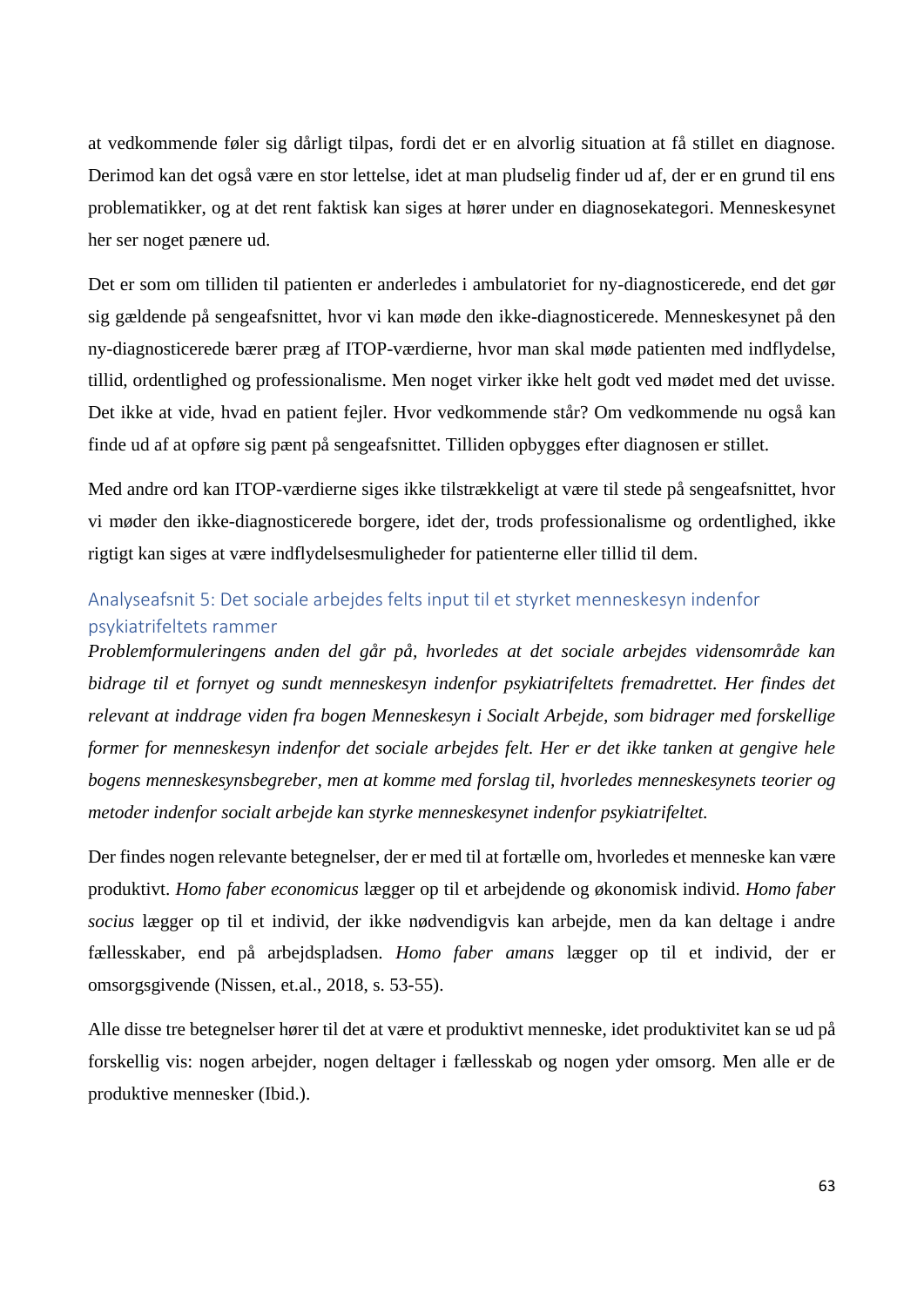Den psykoseramte kan være i stand til at enten studere eller arbejde, og derved tjene sine egne penge. Det er væsentligt her at nævne, at det er ikke alle psykoseramte, der nødvendigvis er i stand til at arbejde og tjene sine egne penge pga. sygdommens tilstand. De psykoseramte kan være så syge, at de er indlagte, og når de udskrives, kan de følges tæt i et ambulatorium. Her er der muligvis mulighed for deltagelse i fællesskaber. Dette i og med, at den psykoseramte kan deltage i psykoedukationsundervisning hos visse ambulatorier, som er undervisning indenfor sygdomsfeltet i grupper med andre med samme diagnose. Nogen psykoseramte kan dog være ude af stand til at deltage i fællesskaber, måske fordi personen isolerer sig selv eller har svært ved at være til stede i den virkelige verden, mens vedkommende er psykotisk. Så er der mulighed for at deltage i et mindre fællesskab alene bestående af borgeren, psykiatriarbejderen og eventuelt en pårørende. Den psykoseramte kan også være ude af stand til både at arbejde og deltage i fællesskaber, men alligevel være i stand til at yde omsorg overfor eventuelle børn eller andre nære.

Væsentligt er det at pointere, at modellen omhandlende det produktive menneske kunne være interessant som psykiatriarbejder at have med i sit menneskesyn på psykoseramte borgere. Dette idet, det er et menneskesyn, der lægger op til en tankegang om, at mennesket har ressourcer. Hvis ikke ressourcen findes i form af arbejde, findes den måske i form af deltagelse i andre fællesskaber. Og hvis ikke ressourcen findes her, findes den i form af at patienten kan yde omsorg overfor nære. Der er altså meget fokus på potentiale i forhold til dette menneskesyn.

Vi lever i det Brinkmann betegner som værende et diagnosesamfund, men vi lever tilmed i det, der i daglig tale kan betegnes som værende *en konkurrencestat*, hvor der er øget fokus på produktivitet (Samfundsfag-c.systime.dk, u.å.).

Disse to samfundsstrukturer må gå hånd i hånd. I diagnosesamfundet er der mange syge individer, samt mange pårørende til syge individer. Både de syge og de pårørende skal der selvfølgelig gerne tages hånd om. Men vi lever tilmed i et samfund, hvor der er øget fokus på, at folk skal afklares hurtigst muligt i arbejdsevne, er der tage om, at en person ikke udviser evne til at arbejde fuldtid. Det kan være en stor stressfaktor, men samtidig kan det medføre et menneskesyn fuld af ressourcefokus, frem for barrierefokus. Socialrådgiveren eksempelvis, forsøger at nå frem til, hvorledes den psykoseramte borger kan komme hurtigst muligt tilbage på arbejdsmarkedet – eller få afklaret denne til en førtidspension, hvor det trods alt er muligt at deltage i andre fællesskaber og yde omsorg for børn og andre nære.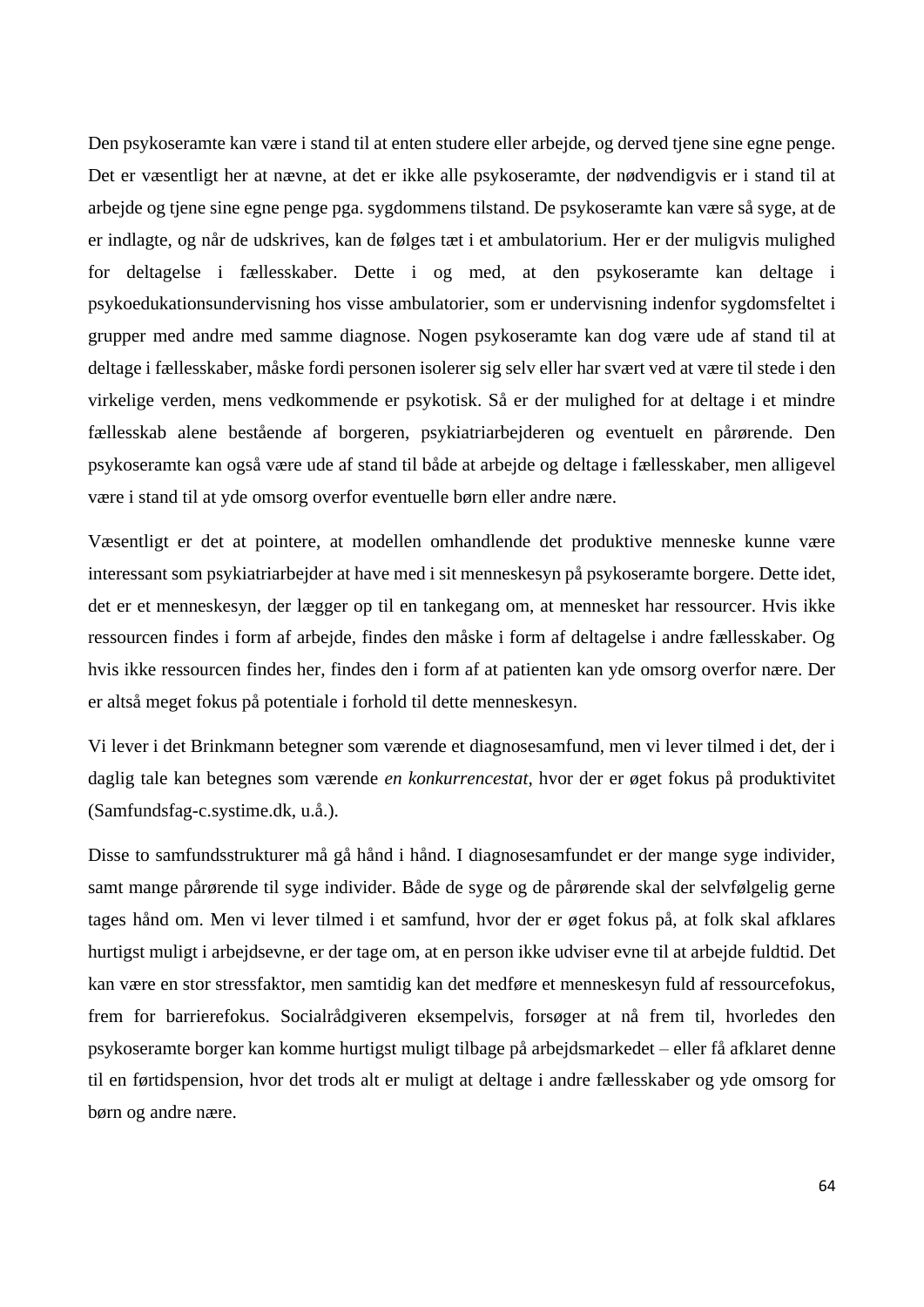Måderne mennesket kan være produktivt på i dag er nemlig ikke alene igennem arbejde, men det ændrer ikke på, at det er arbejde, der i dag vægtes meget højt. Det kan medføre en marginalisering af den samfundsgruppe, der er ramt af psykosesygdomme, idet disse ikke er i stand til at vende tilbage til arbejde ovenpå en psykotisk episode så hurtigt som ønsket – eller måske endog aldrig formår at vende tilbage til arbejdsmarkedet.

Psykiatrien i Region Nordjylland har vist sig at være bygget op på idealværdierne ITOP (inddragelse, tillid, ordentlighed, professionalisme) (Region Nordjylland, 2019). Men disse er alene idealværdier for, hvorledes psykiatriarbejderne bør arbejde. Det kan give nogen anelser om, hvilket sundt menneskesyn de bør have. Men står det klart frem, og hænger det tydeligt nok sammen med det samfund, vi befinder os i? Hvis socialrådgiverne fra kommunen og psykiatriarbejderne fra psykiatrien gik sammen om at videreudvikle på hinandens menneskesyn, kunne det måske gavne indenfor feltet.

Med andre ord, som faktisk foreslås af speciallæge Mikkel Rasmussen i debatindlæg hos Aarhus Stiftstidende, og som fremgår af problemfeltet, så er der behov for et øget fokus på tværfagligt samarbejde (Stiften.dk, 2017). Dette samarbejde kan være relevant ikke alene i forhold til, når den psykoseramte borger er til stede, men også når en socialrådgiver fra kommunen møder psykiatriarbejderen uden borgeren nødvendigvis er til stede. Her kan man drøfte menneskesynet på netop målgruppen af psykoseramte, samt hvilke rammer der lægger til grund for dette menneskesyn.

Den psykiatriarbejdende er måske særligt fokuseret på, at borgeren kan mødes ud fra ITOPværdierne, som indebærer inddragelse, tillid, ordentlighed og professionalisme. Mens socialrådgiveren fra kommunen ser på produktivitetskravet, der gøres klart fra politikkernes side. Hvis psykiatriarbejderne fik større åbenhed overfor produktivitetskravet, kunne det ligeledes være med til at overskueliggøre mødet med kommunen for de psykoseramte borgere. Dette i tilfælde af, at psykiatriarbejderne allerede før kommunen bliver indblandet, formår at gøre klart for de psykoseramte hvilke samfundsforventninger der vil være til målgruppen af psykoseramte som helhed. De skal som udgangspunkt tilbage til arbejdsmarkedet eller tilbage til skolebænken. Men afklaring af arbejdsevne kan blive relevant. Et led heri kan være deltagelse i andre fællesskaber indenfor psykiatrifeltets rammer, for at styrke den psykoseramte, så denne bedst muligt kan genvinde modet og evnen til at vende tilbage til et større fællesskab på arbejdsmarkedet. I sidste ende er det dog også yderst vigtigt at kunne yde omsorg for sine nære, og det er også at være produktiv, selv hvis man ikke formår at vende tilbage til arbejdsmarkedet på fuldtid – eller slet ikke formår at vende tilbage til arbejdsmarkedet overhovedet.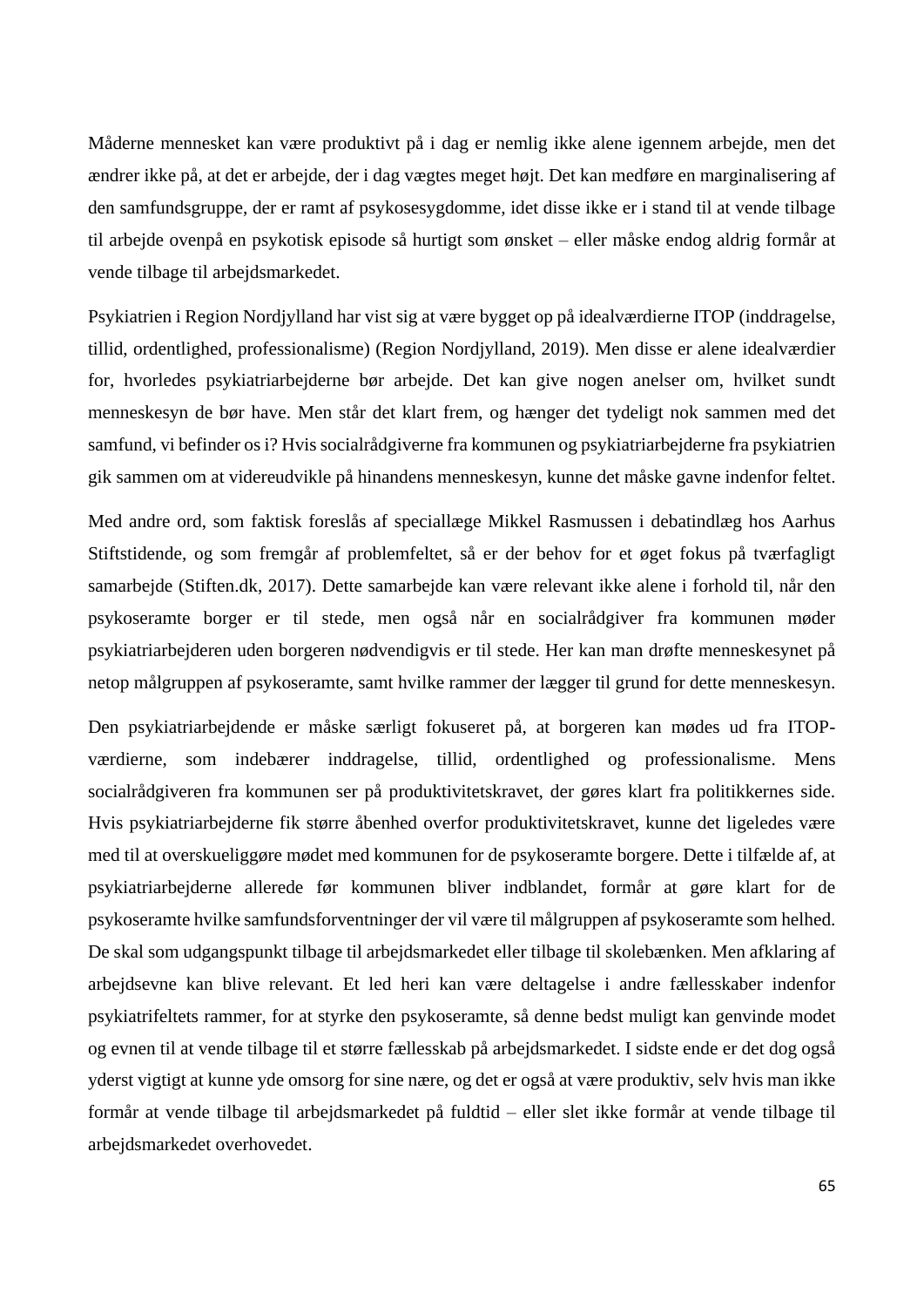Samtidig er det tanken at socialrådgivere fra kommunen muligvis også vil have stor gavn af et tættere samarbejde med psykiatriarbejdere omkring målgruppen af psykoseramte borgere. Dette i det, at produktivitetskravet ikke skal vægtes så højt, at borgerens velbefindende glemmes. Der er tale om syge borgere, der kæmper en kamp, som er hård at kæmpe. Så det at blive mødt med inddragelse, tillid, ordentlighed og professionalisme fra både psykiatriarbejdernes side, men også fra socialrådgivernes side fra kommunen, kan argumenteres for at være af stor betydning.

Derfor er ITOP-værdierne ikke ligegyldige, men produktivitetskravet vil patienterne møde uanset hvad, når de træder udenfor psykiatriens rammer, så hvorfor ikke huske at have samfundsnormen for øje som psykiatriarbejder?

#### Delkonklusion

Det er med andre ord væsentligt at psykiatrien husker på det produktivitetskrav, der i dag er den del af samfundsnormen. Dette da menneskesynet set ud fra ITOP-værdierne, ene og alene bærer præg af et ideal, om hvordan det ønskes, at den enkelte psykiatriarbejder bør arbejde og møde borgeren. Tværfagligt samarbejde findes relevant for at sikre, at de psykoseramte patienter får den rette hjælp. Herunder et tværfagligt samarbejde kommune og psykiatrien imellem. Menneskesynet indenfor psykiatrien i forhold til psykoseramte borgere, kan styrkes ved flere syn på samme sag. Altså ved inddragelse af tværfaglighed.

## Diskussion

*Følgende afsnit er en diskussion af de forskningsresultater, der er observeret under arbejdet med denne kandidatafhandling. Herunder er forskningsresultaterne delt op i besvarelse af problemformuleringen i to dele, samt en herefter følgende diskussion af det påviste samt validiteten heraf.* 

I denne kandidatafhandling ønskes besvaret problemformuleringen, der som det fremgår af problemfeltet lyder: *"Hvilke menneskesyn anlægger psykiatriarbejdere på psykoseramte borgere hos ambulatorier, og hvorledes kan viden indenfor det sociale arbejdes felt bidrage til et fornyet og sundt menneskesyn indenfor psykiatrifeltet fremadrettet?"*

For at besvare denne problemformulering er først og fremmest inddraget såvel teoretisk viden samt indhentet empirisk viden. Den teoretiske viden tager udgangspunkt i Brinkmanns teori om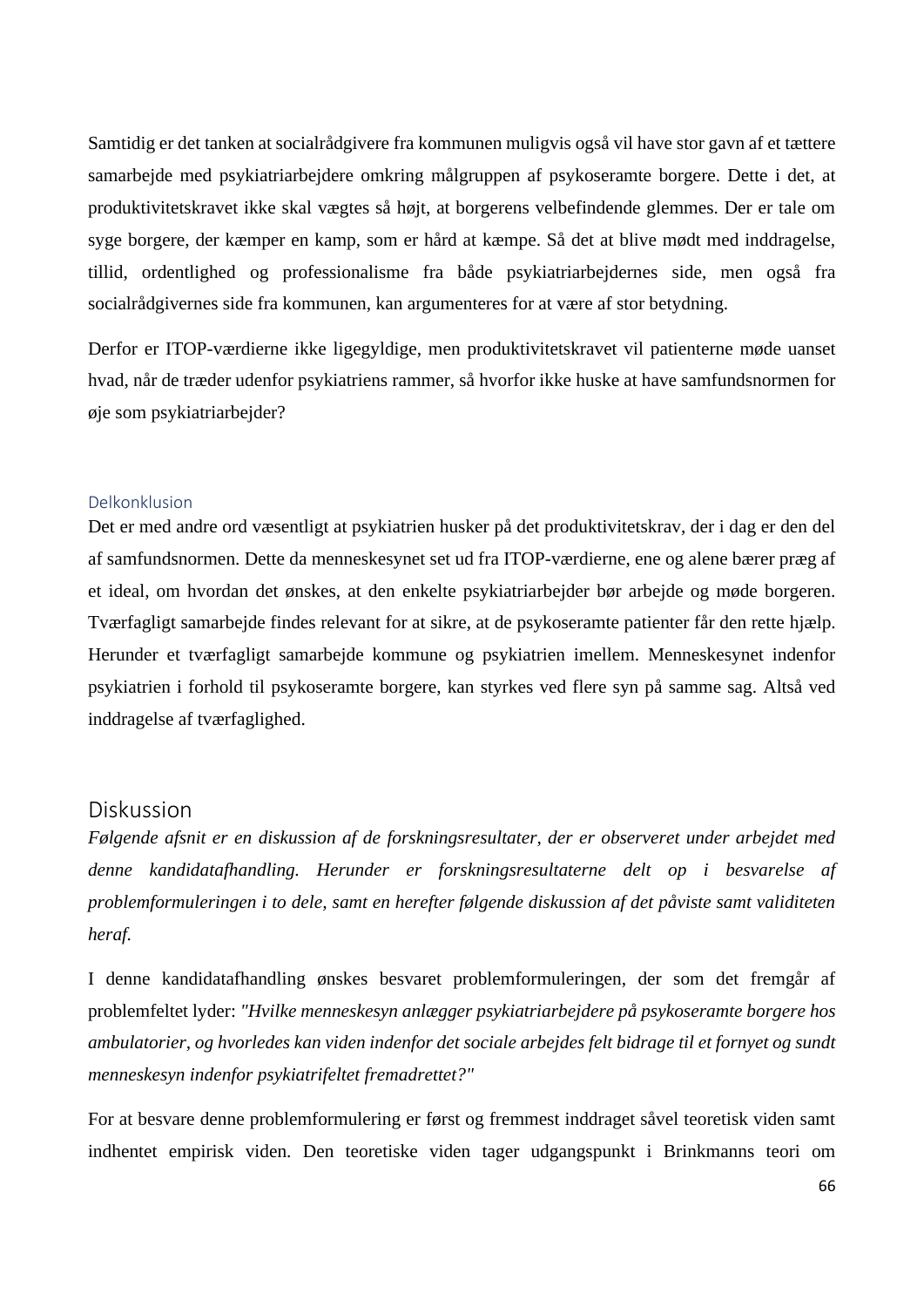diagnosesamfundet, Foucaults teori om magtforhold og Goffmans teori om institutionaliseringen samt rollefordelinger og -forventninger. Den empiriske viden tager udgangspunkt i to interviews med psykiatriarbejdere, der arbejder indenfor psykiatriske ambulatorier med psykoseramte borgere som målgruppe.

Den videnskabelige metode for projektet er den hermeneutiske metode, hvorved forforståelsen bygger på dels personlige erfaringer samt den teoretiske baggrundsviden for feltet. For at udarbejde en hermeneutisk fortolkning er tilmed arbejdet ud fra det Kvale og Brinkmann beskriver som værende fortolkningselementerne selvforståelse, kritisk common sense forståelse samt teoretisk fortolkning. Hovedvægt er her lagt på den hermeneutiske fortolkning.

I det følgende vil blive set på forskningsresultaterne samt på, hvorledes disse lever op til forventningerne. Til at starte med, vil blive set på de resultater, der har at gøre med besvarelse af problemformuleringens første del: hvilke menneskesyn som psykiatriarbejderne anlægger på psykoseramte borgere hos ambulatorier. Dette med afsæt i interviewene med informant A og B fra ambulatorier i Region Nordjylland. Herefter vil blive set op resultater, der har at gøre med besvarelse af problemformuleringens anden del: hvorledes viden indenfor det sociale arbejdes felt kan styrke menneskesynet indenfor psykiatrien i fremtiden.

#### Resultater tilhørende problemformuleringens første del

Først og fremmest viser det sig at psykiatriarbejderne fra psykiatrien, der medvirker under interviewene, lægger vægt på idealværdierne, der går under betegnelsen ITOP (indflydelse, tillid, ordentlighed, professionalisme).

Hernæst viser forskningsresultater, at der i dag diagnosticeres oftere og at antallet af diagnoser er steget. En af informanterne er da også af den overbevisning, at der ansættes flere i det ambulatorium, vedkommende arbejder i, samt at der kommer flere patienter til ambulatoriet.

Et led i dannelse af et menneskesyn indenfor psykiatrien er, ifølge informant, at skabe patientgrupper, herunder blandt andet en gruppe med psykoseramte patienter, da disse har ens symptomer og behov for forholdsvis ens behandling.

Diagnosticering fremgår som et arbejdsredskab, som kan overskueliggøre arbejdet med patienten, da det, ifølge informant, er lettere at yde den rette hjælp, er der forståelse for, hvilken diagnose vedkommende har.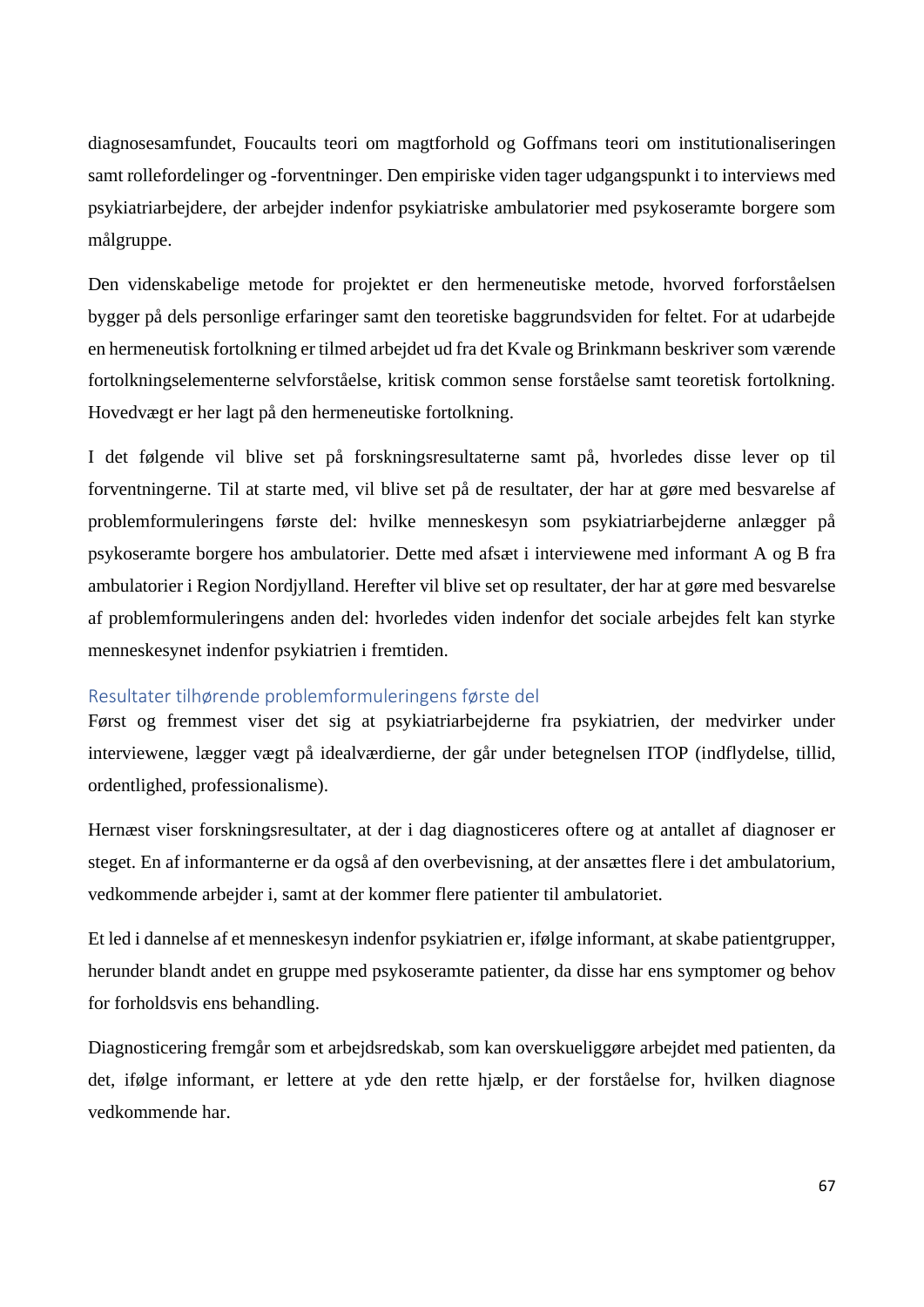Ikke-diagnosticerede, der som regel mødes på sengeafsnit, før de får en diagnose, mødes af en psykiatriarbejder, der har ret til at gøre klart, at der er visse adfærdsregler og -forventninger på det psykiatriske hospital, dette ifølge informant.

De ny-diagnosticerede derimod mødes med en dybere forståelse for, at de kan stå i en situation, hvor de enten er lettede over endelig at have fået klarhed omkring, hvad der er galt, eller er i krise over at have fundet ud af, de har en diagnose.

Resultaterne hænger meget godt sammen med den teoretiske forforståelse samt baggrundsviden, der fremgår af teoriafsnittet. Brinkmann argumenterer for, at vi lever i et diagnosesamfund, så der er ikke noget at sige til, at psykiatriarbejderne ser diagnosticering som et arbejdsredskab, ønsker patientgruppeopdelinger med mere. Samtidig har der fundet en institutionalisering sted, med afsæt i Goffmans teori, hvilket medfører at der er forskel på behandlingen af ikke-diagnosticerede i sengeafsnittene overfor de ny-diagnosticerede i ambulatorierne. Dette da der er opsat bestemme adfærdsregler på sengeafsnit samt at behandlerne har forventninger til at de psykoseramte, der kommer ind på ambulatorierne enten er i krise eller er lettere, når de skal til at starte op i et samtaleforløb. Foucaults magtforholdsbegreb ses i spil idet, at der er visse adfærdsregler ved sengeafsnittene. Psykiatriarbejderen har mere magt end patienten, der skal leve op til visse retningslinjer for opholdet. Dette hænger også sammen med Goffmans begreber rolleforventninger og rollefordeling, idet psykiatriarbejderen har en rolle, mens patienten har en helt anden rolle. Patienten er ikke ansat, men indlagt eller i et behandlingsforløb, og skal acceptere forventninger til dennes adfærd og mødestabilitet til samtaleforløb.

Resultaterne har vist sig at stemme meget godt overens med forventningerne. Teorierne kan fint bruges i sammenhæng med den indhentede empiri. Det giver faktisk god mening at analysere på informanternes udtalelser ud fra den teoretiske forforståelse.

Forskningsresultaterne viser at informanterne har et menneskesyn på de psykoseramte borgere, der klart bærer præg af diagnosesamfundet, institutionaliseringen samt på en rollefordeling, der bygger på, at psykiatriarbejderen har magt, mens patienten ikke som sådan har magt, men nærmere skal adfærdsreguleres er dette nødvendigt.

Menneskesynet bærer også præg af ideal-værdigrundlaget ITOP, som dog kan siges alene at være et ideal, der kan være vanskeligt at undersøge virkningen af i virkeligheden, idet ITOP-værdierne kan tolkes helt forskelligt alt efter, hvilken psykiatriarbejder, der arbejder herudfra.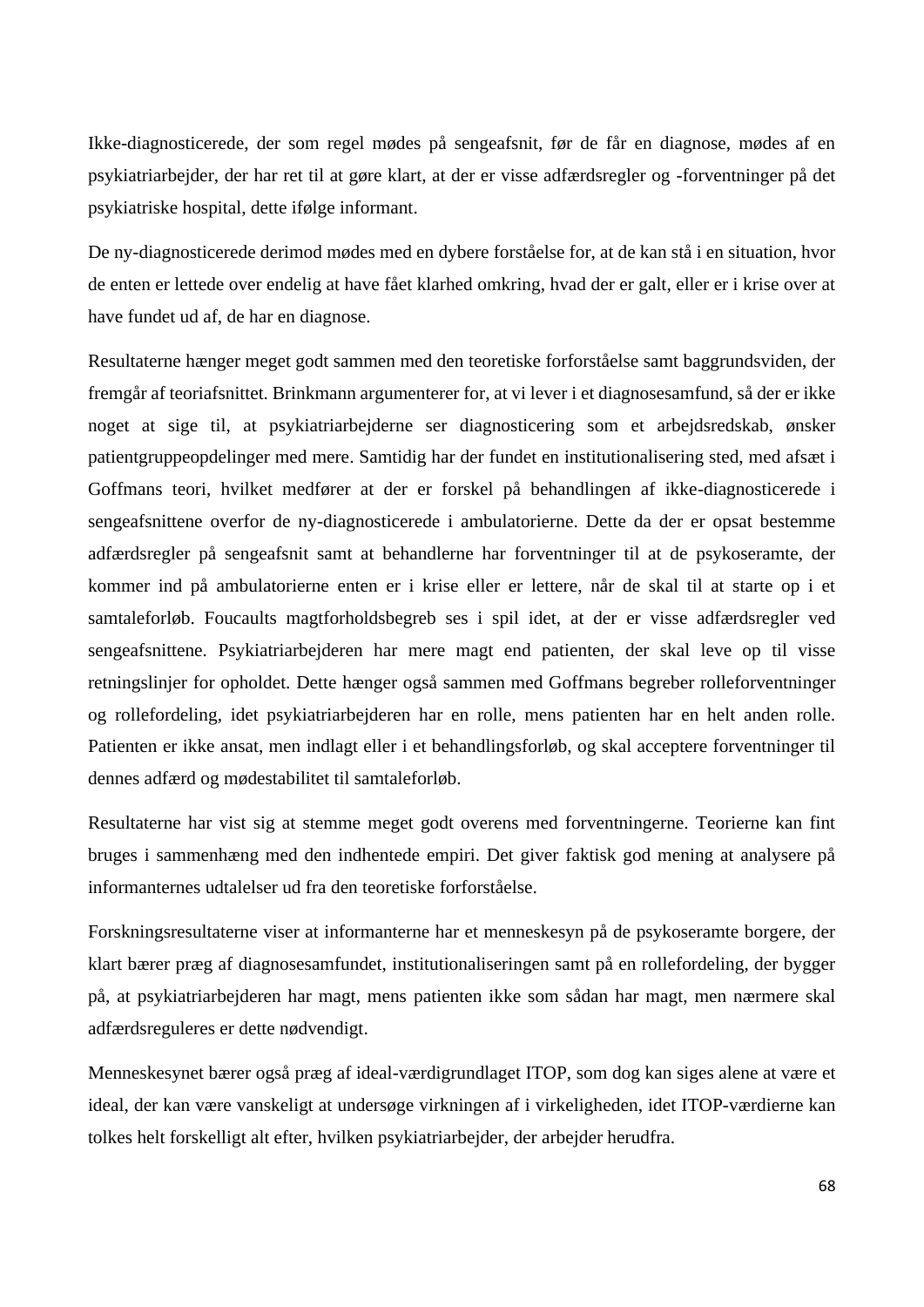### Resultater tilhørende problemformuleringens sidste del

Det er væsentligt for at besvare sidste led i problemformuleringen omhandlende, hvorledes viden indenfor det sociale arbejdes felt kan bidrage til et sundere menneskesyn indenfor psykiatrien fremadrettet at se på produktivitetskravet, der i dag er en væsentlig del af samfundsnormen.

Dette kan indebære et øget tværfagligt samarbejde psykiatriarbejdere og socialarbejdere imellem. Herunder eksempelvis socialrådgivere fra kommunen, som kender meget til dette produktivitetskrav.

Produktivitetskravet er et samfundskrav, idet der i dagens konkurrencestat stilles store krav om, at den enkelte skal yde sit for samfundet – dette uanset helbredssituation. Alligevel viser resultater også, at ikke alene gennem arbejde, kan den psykoseramte vise sine produktivitetskompetencer, men også gennem deltagelse i fællesskaber og som omsorgsgiver for sine børn eller andre nære, kan vedkommende vise sine evner til at være et produktivt menneske.

Resultatet om, at et øget tværfagligt samarbejde mellem psykiatriarbejdere og socialarbejdere vil kunne styrke psykiatriarbejderens menneskesyn, findes yderst væsentligt at præsentere. Der er flere perspektiver i spil, når der er flere øjne på målgruppen af psykoseramte borgere. Med andre ord kan der bedre dannes et helhedssyn og dermed også et sundt menneskesyn på de psykoseramte borgere, hvis psykiatriarbejderne har mulighed for at indhente viden fra andre felter. Samtidig er socialarbejderne personer, som de psykoseramte borgere helt sikkert vil møde. Lad det være ved kommunen eller ved for eksempel et misbrugscenter. Derfor findes det relevant med et samarbejde psykiatriarbejder og socialarbejder imellem, da begge parter er repræsentative i den psykoseramtes liv.

Det kan ikke siges at være et forskningsresultat, der var forventeligt. Dette idet der hverken under interviewene eller i forhold til den teoretiske forforståelse og fortolkningsramme er vægtet et tværfagligt samarbejde med socialarbejdere. Det er så at sige alene sidste del af analysen, hvor dette forskningsresultat er kommet frem, idet bogen *Menneskesyn i Socialt Arbejde* blev inddraget.

## Konklusion

*For at konkludere på denne kandidatafhandlings problemformulering "Hvilke menneskesyn anlægger psykiatriarbejdere på psykoseramte borgere hos ambulatorier, og hvorledes kan viden indenfor det sociale arbejdes felt bidrage til et fornyet og sundt menneskesyn indenfor psykiatrifeltet*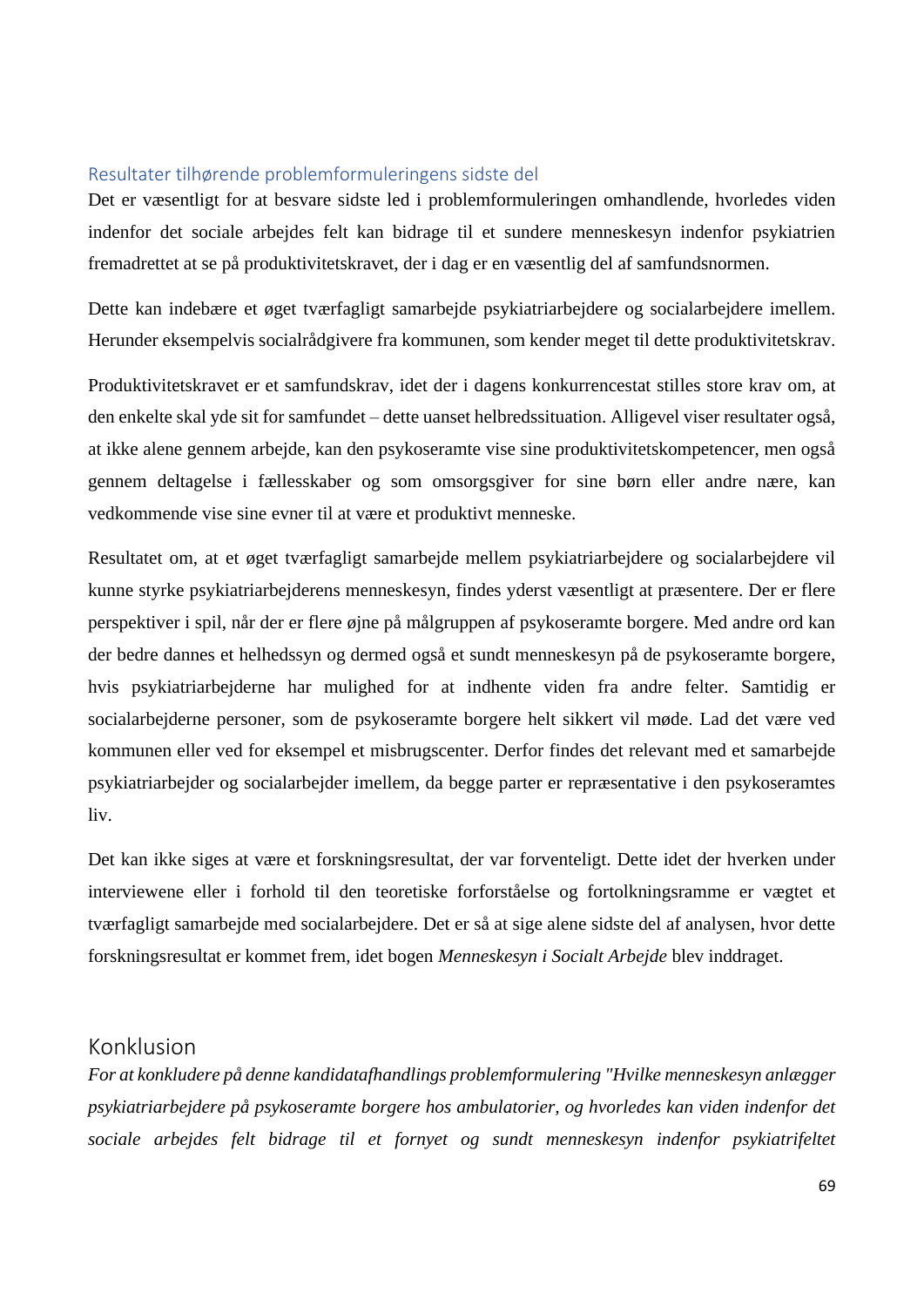*fremadrettet?" findes relevant at se på de fem analyseafsnits delkonklusioner samt på diskussionen, der tager afsæt i netop analysens resultater. I det følgende vil der blive lagt vægt på det påviste i denne kandidatafhandling samt validiteten heraf.*

Med denne kandidatafhandling er påvist, at psykiatriarbejdere arbejder under et værdigrundlag, som informanter fra psykiatrien mener har betydning for deres værdigrundlag, trods dette alene er idealværdier, der kan tolkes vidt forskelligt alt efter, hvem tolker er. Værdigrundlaget går under betegnelsen ITOP, som står for indflydelse, tillid, ordentlighed og professionalisme.

Samtidig er påvist, at de rammer psykiatriarbejdere, arbejder under, såsom institutionelle rammer, diagnosesamfundets rammer samt rolleforventninger, herunder magtrollen, spiller ind på det menneskesyn psykiatriarbejdere, ved ambulatorier for psykoseramte, anlægger på netop denne målgruppe af borgere.

Det er tilmed påvist, at et tværfagligt samarbejde med socialarbejdere kan være af afgørende karakter i forhold til at bibeholde og videreudvikle et sundt menneskesyn indenfor psykiatrifeltets rammer i forhold til psykoseramte borgere. dette idet, at socialarbejdere anskuer de psykoseramte fra andre synsvinkler og kan være med til at danne et mere helhedsorienteret menneskesyn på denne målgruppe.

Der kan siges at mangle en overordnet accept fra psykiatriarbejdernes side for, at vi ikke alene lever i et diagnosesamfund, men også lever i en konkurrencestat, hvor der stilles et produktivitetskrav til den enkelte borger. Patienterne med psykosesygdomme kan ikke flygte fra samfundsnormen, om at alle skal yde, og fra menneskesynet om det produktive menneske, hvorfor det vil give yderst god mening, hvis psykiatriarbejderne havde et øget fokus på netop produktivitetskravet. Det er et krav som patienterne kan føle sig tynget af, så det vil være en god idé, at psykiatriarbejderne også her har viden, så de kan støtte de psykoseramte borgere i samfundsforventningerne og eventuelt afhjælpe dem i denne forbindelse i samarbejde med socialarbejdere.

Det er vigtigt at nævne, at feltet er undersøgt på mikroplan, idet alene to psykiatriarbejdere er medvirkende under interviews, hvorfor de påviste forskningsresultater om menneskesynet på psykoseramte indenfor psykiatrifeltet ikke kan siges at sige meget om feltet på makroplan. Alligevel er det påvist, at tværfagligt samarbejde kan være et led i et fornyet og sundt menneskesyn indenfor psykiatrifeltet fremadrettet.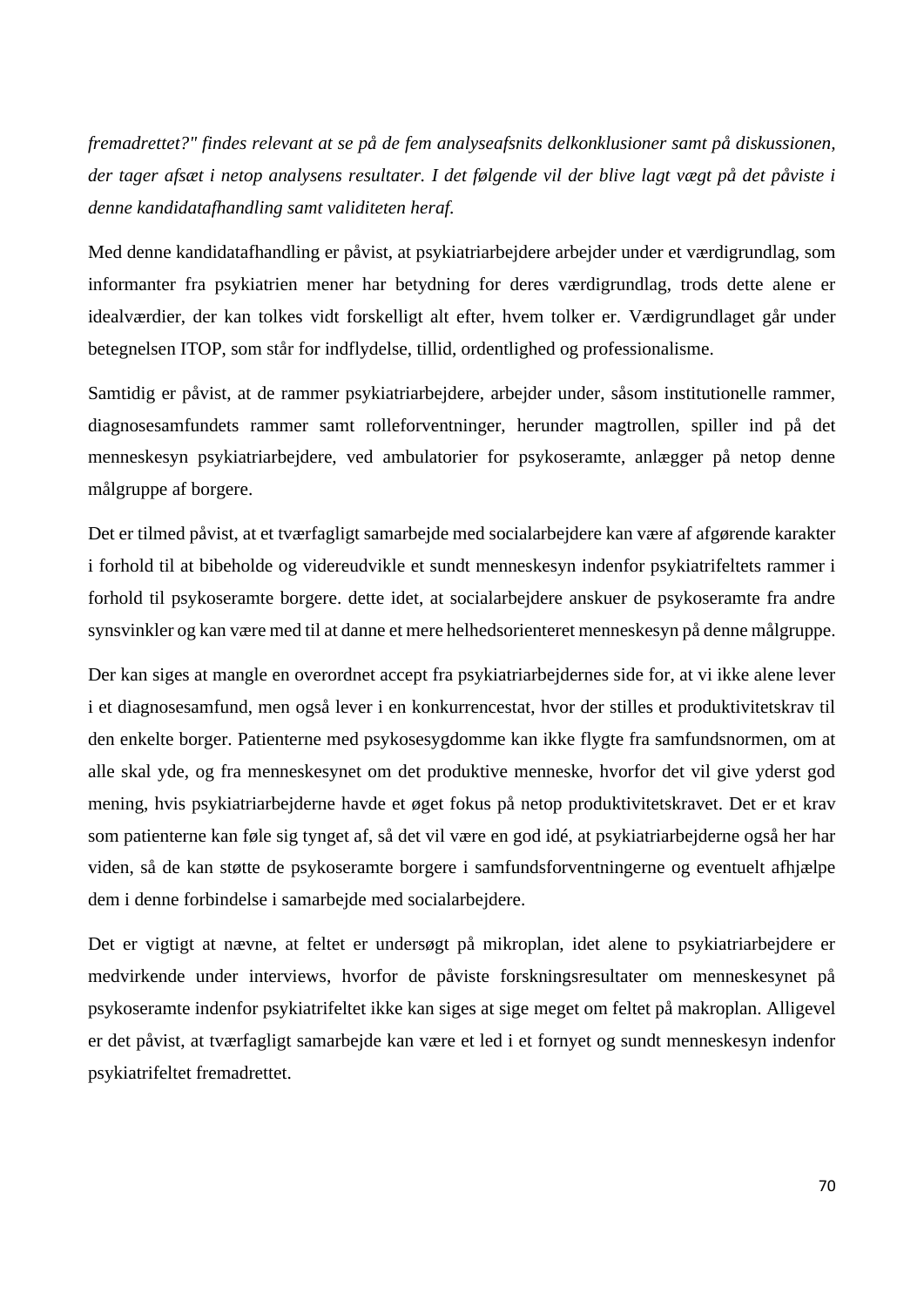# Litteraturliste

- Bengtsson, T. T. et. al. (2020) *Forskning med børn og unge – Etik og etiske dilemmaer.* Hans Reitzels Forlag, København.
- Brinkmann, S. (2019) *Psykisk lidelse i diagnosesamfundet.* Kapitel 14 i Guldager, J. et.al. (2019) *Socialt Arbejde – teorier og perspektiver.* 2. udgave, 2. oplag. Akademisk Forlag
- Eplov, Lene Falgaard et. al. (2019) *Psykiatrisk & psykosocial rehabilitering – en recoveryorienteret tilgang.* 1. udgave, 4. oplag. Munksgaard. Lokaliseret den 5. januar 2021 via følgende link:

[https://www.moodle.aau.dk/pluginfile.php/2079327/mod\\_resource/content/1/Eplov%2](https://www.moodle.aau.dk/pluginfile.php/2079327/mod_resource/content/1/Eplov%2C%20L.%20F.%2C%20Korsb%C3%A6k%2C%20L.%2C%20Petersen%2C%20L.%2C%20Olander%2C%20M.%20%282010%29.%20Psykiatrisk%20%20psykosocial%20rehabilitering.%20Munksgaard%2C%20K%C3%B8benhavn.%20S.%2019-37.pdf) [C%20L.%20F.%2C%20Korsb%C3%A6k%2C%20L.%2C%20Petersen%2C%20L.%](https://www.moodle.aau.dk/pluginfile.php/2079327/mod_resource/content/1/Eplov%2C%20L.%20F.%2C%20Korsb%C3%A6k%2C%20L.%2C%20Petersen%2C%20L.%2C%20Olander%2C%20M.%20%282010%29.%20Psykiatrisk%20%20psykosocial%20rehabilitering.%20Munksgaard%2C%20K%C3%B8benhavn.%20S.%2019-37.pdf) [2C%20Olander%2C%20M.%20%282010%29.%20Psykiatrisk%20%20psykosocial%](https://www.moodle.aau.dk/pluginfile.php/2079327/mod_resource/content/1/Eplov%2C%20L.%20F.%2C%20Korsb%C3%A6k%2C%20L.%2C%20Petersen%2C%20L.%2C%20Olander%2C%20M.%20%282010%29.%20Psykiatrisk%20%20psykosocial%20rehabilitering.%20Munksgaard%2C%20K%C3%B8benhavn.%20S.%2019-37.pdf) [20rehabilitering.%20Munksgaard%2C%20K%C3%B8benhavn.%20S.%2019-37.pdf](https://www.moodle.aau.dk/pluginfile.php/2079327/mod_resource/content/1/Eplov%2C%20L.%20F.%2C%20Korsb%C3%A6k%2C%20L.%2C%20Petersen%2C%20L.%2C%20Olander%2C%20M.%20%282010%29.%20Psykiatrisk%20%20psykosocial%20rehabilitering.%20Munksgaard%2C%20K%C3%B8benhavn.%20S.%2019-37.pdf)

- Foucault, M., (2003) *Galskabens historie i den klassiske periode*. Det Lille Forlag
- Goffman, E., (1997) *Anstalt og Menneske.* København: Paludans Forlag
- Hutchinson, G. S. & Oltedal, S. (2019) *Teoretiske Perspektiver I Socialt Arbejde.*  København: Hans Reitzels Forlag
- Information (2011) *Grænser for galskaben.* Dagbladet Information. Lokaliseret den 29. september 2021 via følgende link:

<https://www.information.dk/moti/2011/06/graenser-galskaben>

• Information.dk (2016) *Psykiatrien skriger på et nyt menneskesyn.* Dagbladet Information. Lokaliseret den 18. januar 2021 via følgende link:

<https://www.information.dk/debat/2016/07/psykiatrien-skriger-paa-nyt-menneskesyn>

- Kvale, S. (2004) *Interview.* København: Hans Reitzels Forlag.
- Kvale, S. & Brinkmann, S. (2009) Interview Introduktion til et håndværk. Hans Reitzels Forlag
- Kvale, S., & Brinkmann, S. (2015). *Interview - Det kvalitative forskningsinterview som håndværk*. København: Hans Reitzels Forlag.
- Paludan (u.å.) Anstalt og Menneske. Forlaget Jørgen Paludan. Lokaliseret den 28. oktober 2021 via følgende link: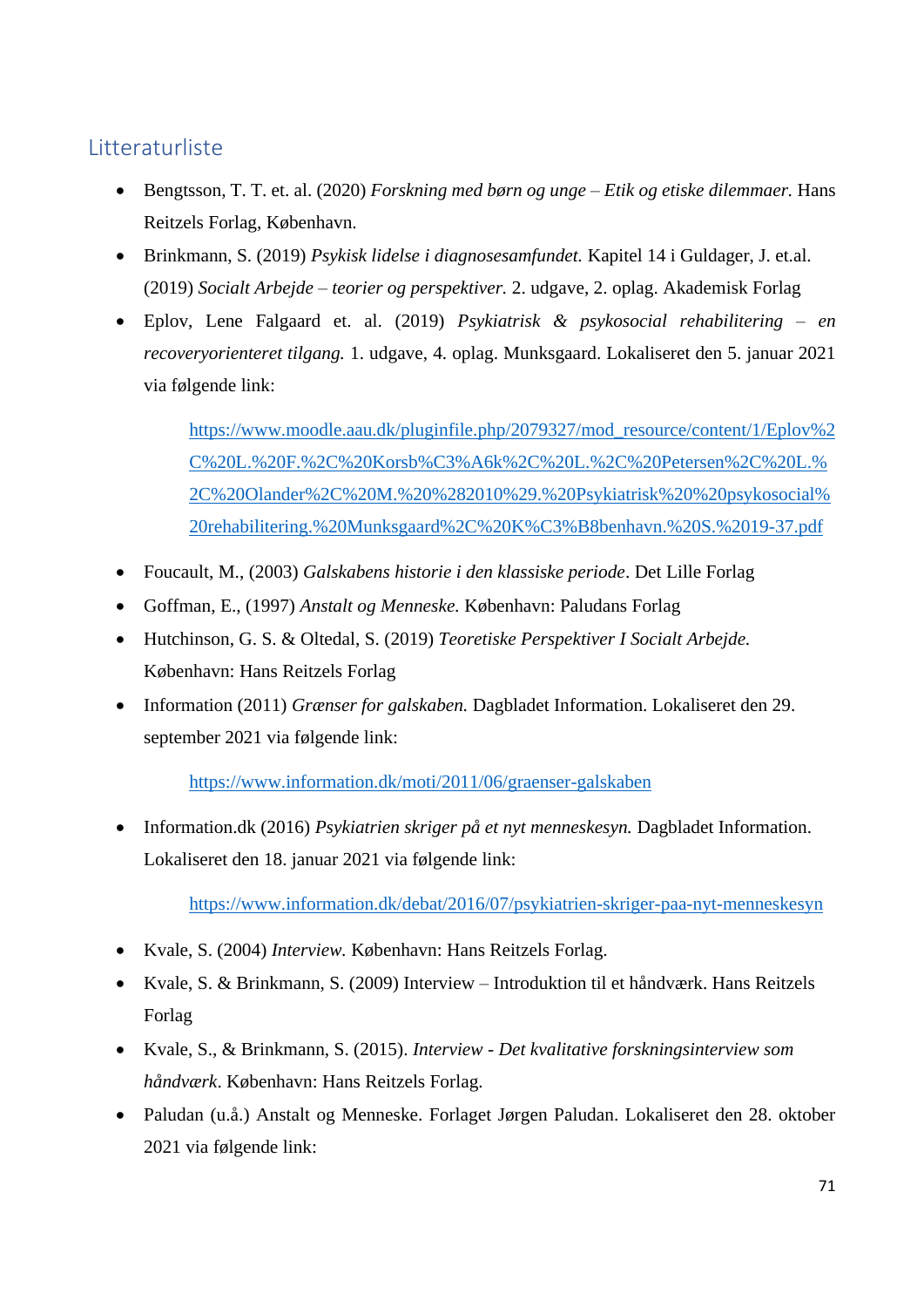<https://paludans.dk/bog/anstalt-og-menneske/>

• Psykiatrien Region Nordjylland (2019) *Ambulatorier og sengeafsnit, Brandevej.* Region Nordjylland. Lokaliseret den 4. januar 2021 via følgende link:

[https://psykiatri.rn.dk/afsnit-og-ambulatorier/her-findes-de-psykiatriske-sygehuse](https://psykiatri.rn.dk/afsnit-og-ambulatorier/her-findes-de-psykiatriske-sygehuse-sengeafsnit-og-ambulatorier/aalborg-universitetshospital-psykiatrien/ambulatorier-og-sengeafsnit-brandevej)[sengeafsnit-og-ambulatorier/aalborg-universitetshospital-psykiatrien/ambulatorier-og](https://psykiatri.rn.dk/afsnit-og-ambulatorier/her-findes-de-psykiatriske-sygehuse-sengeafsnit-og-ambulatorier/aalborg-universitetshospital-psykiatrien/ambulatorier-og-sengeafsnit-brandevej)[sengeafsnit-brandevej](https://psykiatri.rn.dk/afsnit-og-ambulatorier/her-findes-de-psykiatriske-sygehuse-sengeafsnit-og-ambulatorier/aalborg-universitetshospital-psykiatrien/ambulatorier-og-sengeafsnit-brandevej)

• Psykiatrien Region Nordjylland (2020) *Generelt om ambulatoriet.* Region Nordjylland. Lokaliseret den 4. januar 2021 via følgende link:

[https://psykiatri.rn.dk/Afsnit-og-ambulatorier/Her-findes-de-psykiatriske-sygehuse](https://psykiatri.rn.dk/Afsnit-og-ambulatorier/Her-findes-de-psykiatriske-sygehuse-sengeafsnit-og-ambulatorier/Aalborg-Universitetshospital-Psykiatrien/Ambulatorier-og-sengeafsnit-Brandevej/Ambulatorium-for-Unge-med-Skizofreni-OPUS/Om-ambulatoriet/Generelt-om-ambulatoriet)[sengeafsnit-og-ambulatorier/Aalborg-Universitetshospital-Psykiatrien/Ambulatorier](https://psykiatri.rn.dk/Afsnit-og-ambulatorier/Her-findes-de-psykiatriske-sygehuse-sengeafsnit-og-ambulatorier/Aalborg-Universitetshospital-Psykiatrien/Ambulatorier-og-sengeafsnit-Brandevej/Ambulatorium-for-Unge-med-Skizofreni-OPUS/Om-ambulatoriet/Generelt-om-ambulatoriet)[og-sengeafsnit-Brandevej/Ambulatorium-for-Unge-med-Skizofreni-OPUS/Om](https://psykiatri.rn.dk/Afsnit-og-ambulatorier/Her-findes-de-psykiatriske-sygehuse-sengeafsnit-og-ambulatorier/Aalborg-Universitetshospital-Psykiatrien/Ambulatorier-og-sengeafsnit-Brandevej/Ambulatorium-for-Unge-med-Skizofreni-OPUS/Om-ambulatoriet/Generelt-om-ambulatoriet)[ambulatoriet/Generelt-om-ambulatoriet](https://psykiatri.rn.dk/Afsnit-og-ambulatorier/Her-findes-de-psykiatriske-sygehuse-sengeafsnit-og-ambulatorier/Aalborg-Universitetshospital-Psykiatrien/Ambulatorier-og-sengeafsnit-Brandevej/Ambulatorium-for-Unge-med-Skizofreni-OPUS/Om-ambulatoriet/Generelt-om-ambulatoriet)

• Psykiatrifonden (2019) *Skizofreni.* Psykiatrifonden. Lokaliseret den 4. januar 2021 via følgende link:

[https://www.psykiatrifonden.dk/viden/diagnoser/skizofreni-og-andre](https://www.psykiatrifonden.dk/viden/diagnoser/skizofreni-og-andre-psykoser/skizofreni.aspx)[psykoser/skizofreni.aspx](https://www.psykiatrifonden.dk/viden/diagnoser/skizofreni-og-andre-psykoser/skizofreni.aspx)

• Region Hovedstadens Psykiatriske Hospital (u.å.) *Fakta: Hvad er recovery?* Lokaliseret den 26. oktober 2021 via følgende link:

> [https://www.psykiatri-regionh.dk/undersoegelse-og-behandling/Recovery/Om](https://www.psykiatri-regionh.dk/undersoegelse-og-behandling/Recovery/Om-recovery/Sider/Fakta-hvad-er-recovery.aspx)[recovery/Sider/Fakta-hvad-er-recovery.aspx](https://www.psykiatri-regionh.dk/undersoegelse-og-behandling/Recovery/Om-recovery/Sider/Fakta-hvad-er-recovery.aspx)

• Region Nordjylland (2019) *Værdigrundlag.* Region Nordjylland. Lokaliseret den 14. september 2021 via følgende link:

<https://psykiatri.rn.dk/genveje/om-psykiatrien/vaerdigrundlag>

• Region Sjælland (2017) De forskellige former for psykose. Region Sjælland. Lokaliseret den 4. januar 2021 via følgende link:

> [https://www.regionsjaelland.dk/sundhed/geo/psykiatrien/raadgivning/top/hvad-er](https://www.regionsjaelland.dk/sundhed/geo/psykiatrien/raadgivning/top/hvad-er-psykose/Sider/De-forskellige-former-for-psykose.aspx)[psykose/Sider/De-forskellige-former-for-psykose.aspx](https://www.regionsjaelland.dk/sundhed/geo/psykiatrien/raadgivning/top/hvad-er-psykose/Sider/De-forskellige-former-for-psykose.aspx)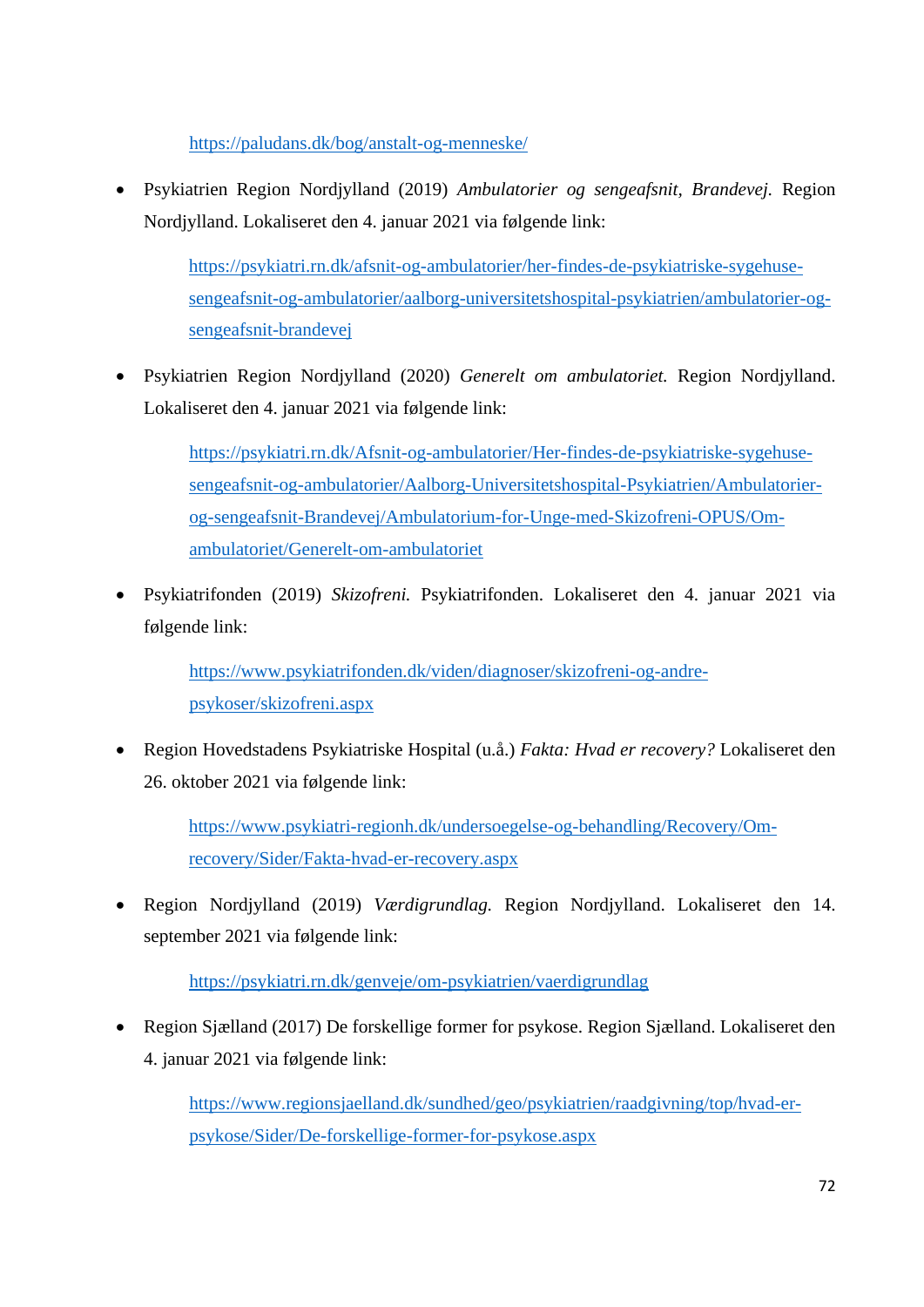• Samfundsfag-c.systime.dk (u.å.) *Konkurrencestaten.* Systime. Lokaliseret den 31. oktober 2021 via følgende link:

<https://samfundsfag-c.systime.dk/?id=607>

• Socialstyrelsen.dk (2020), Ny analyse: Markant stigning af voksne med en psykiatrisk diagnose, Socialstyrelsen. Lokaliseret den 22. juli 2021 via følgende link:

> [https://socialstyrelsen.dk/nyheder/2020/ny-analyse-markant-stigning-af-voksne-med](https://socialstyrelsen.dk/nyheder/2020/ny-analyse-markant-stigning-af-voksne-med-en-psykiatrisk-diagnose)[en-psykiatrisk-diagnose](https://socialstyrelsen.dk/nyheder/2020/ny-analyse-markant-stigning-af-voksne-med-en-psykiatrisk-diagnose)

• Socialstyrelsen.dk (2021), Målgrupperne i socialpsykiatrien – registeranalyse. Socialstyrelsen. Lokaliseret den 22. juli 2021 via følgende link:

> [https://socialstyrelsen.dk/udgivelser/malgrupperne-i-socialpsykiatrien](https://socialstyrelsen.dk/udgivelser/malgrupperne-i-socialpsykiatrien-registeranalyse/@@download/publication)[registeranalyse/@@download/publication](https://socialstyrelsen.dk/udgivelser/malgrupperne-i-socialpsykiatrien-registeranalyse/@@download/publication)

• Stiften.dk (2017) Samfund, sundhed og psykiatri – hvor bliver mennesket af? Århus Stiftstidende. Lokaliseret den 19. januar 2021 via følgende link:

<https://stiften.dk/artikel/samfund-sundhed-og-psykiatri-hvor-bliver-mennesket-af>

• Sundhedsstyrelsen (2015) Sygdomsbyrden i Danmark. Sundhedsstyrelsen. Lokaliseret den 4. januar 2021 via følgende link:

> [https://www.sst.dk/da/sygdom-og](https://www.sst.dk/da/sygdom-og-behandling/~/media/00C6825B11BD46F9B064536C6E7DFBA0.ashx)[behandling/~/media/00C6825B11BD46F9B064536C6E7DFBA0.ashx](https://www.sst.dk/da/sygdom-og-behandling/~/media/00C6825B11BD46F9B064536C6E7DFBA0.ashx)

• Systime (2021) *Den Hermeneutiske Cirkel.* Systime. Lokaliseret den 26. oktober 2021 via følgende link:

<https://filosofi.systime.dk/?id=453>

- Tronto, J. C. (2013) *Caring Democracy. Markets, Equality, and Justice.* New York University Press
- Videbech, Poul et. al. (2016) *PSYKIATRI En lærebog om voksnes psykiske sygdomme.* 5. udgave, 2. oplag. Fadl's Forlag